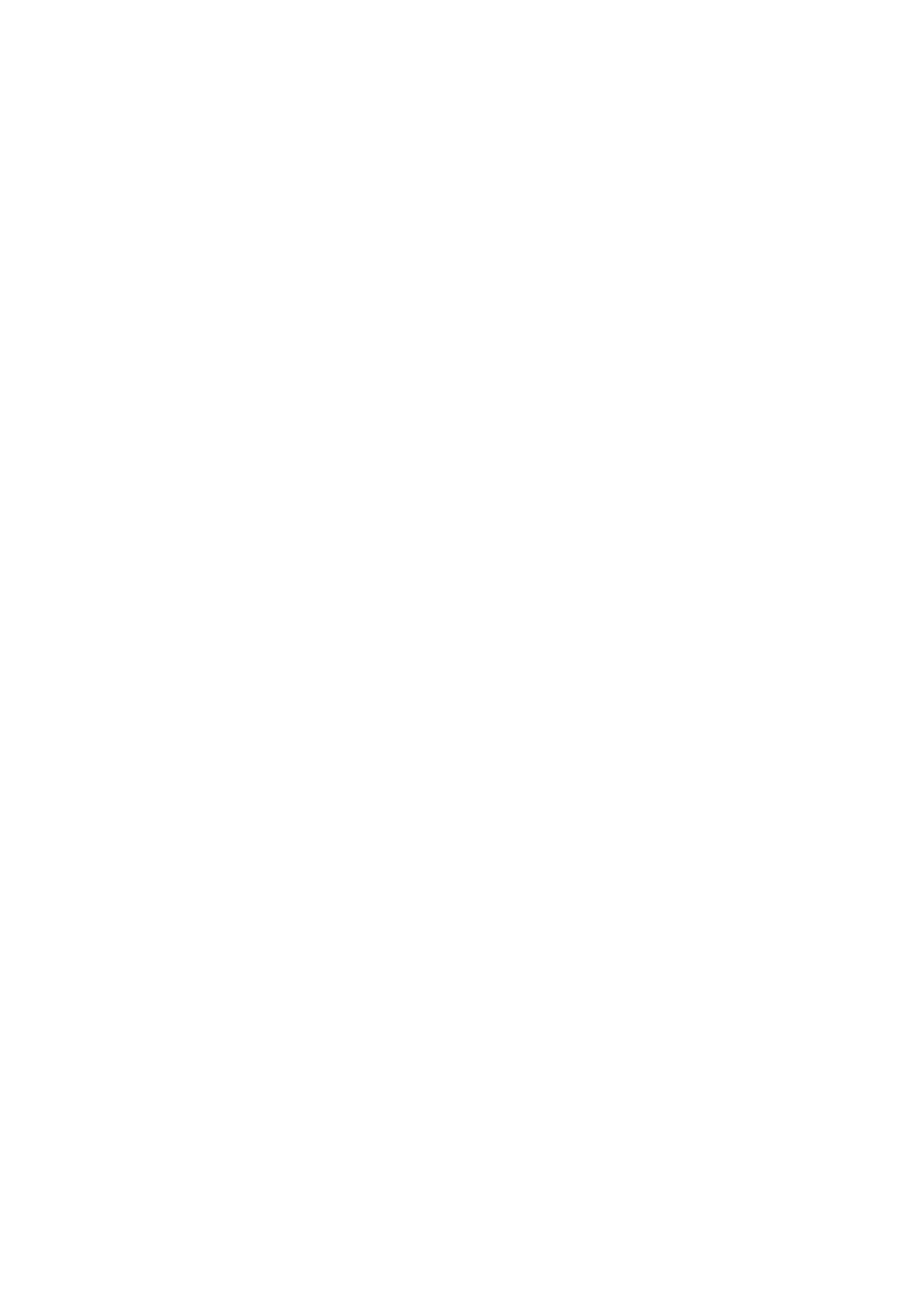

# **Frama-C's value analysis plug-in**

Sodium-20150201-rc2

Pascal Cuoq and Boris Yakobowski with Virgile Prevosto CEA LIST, Software Reliability Laboratory, Saclay, F-91191

©2011-2013 CEA LIST This work has been supported by the ANR project U3CAT (ANR-08-SEGI-021-01).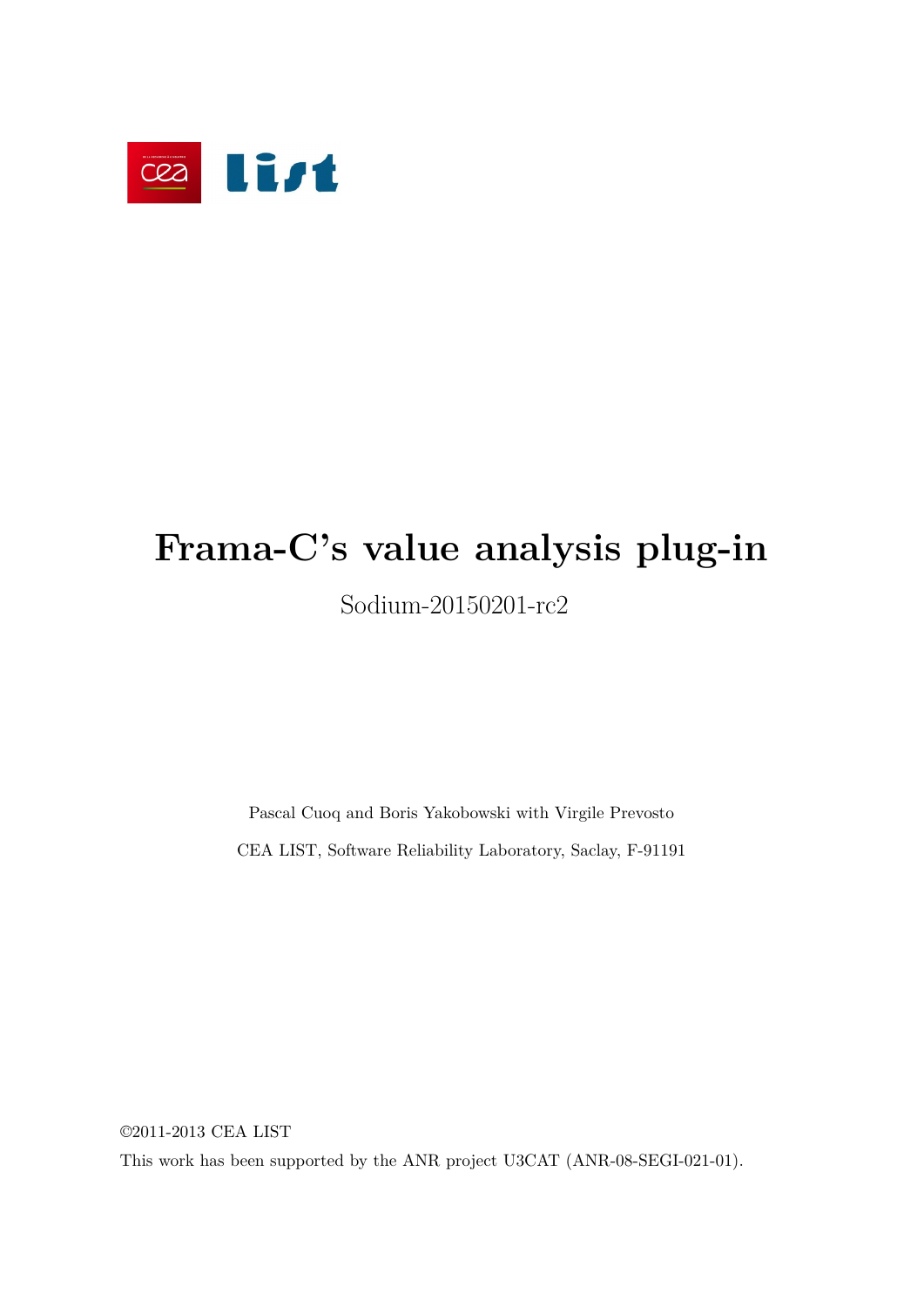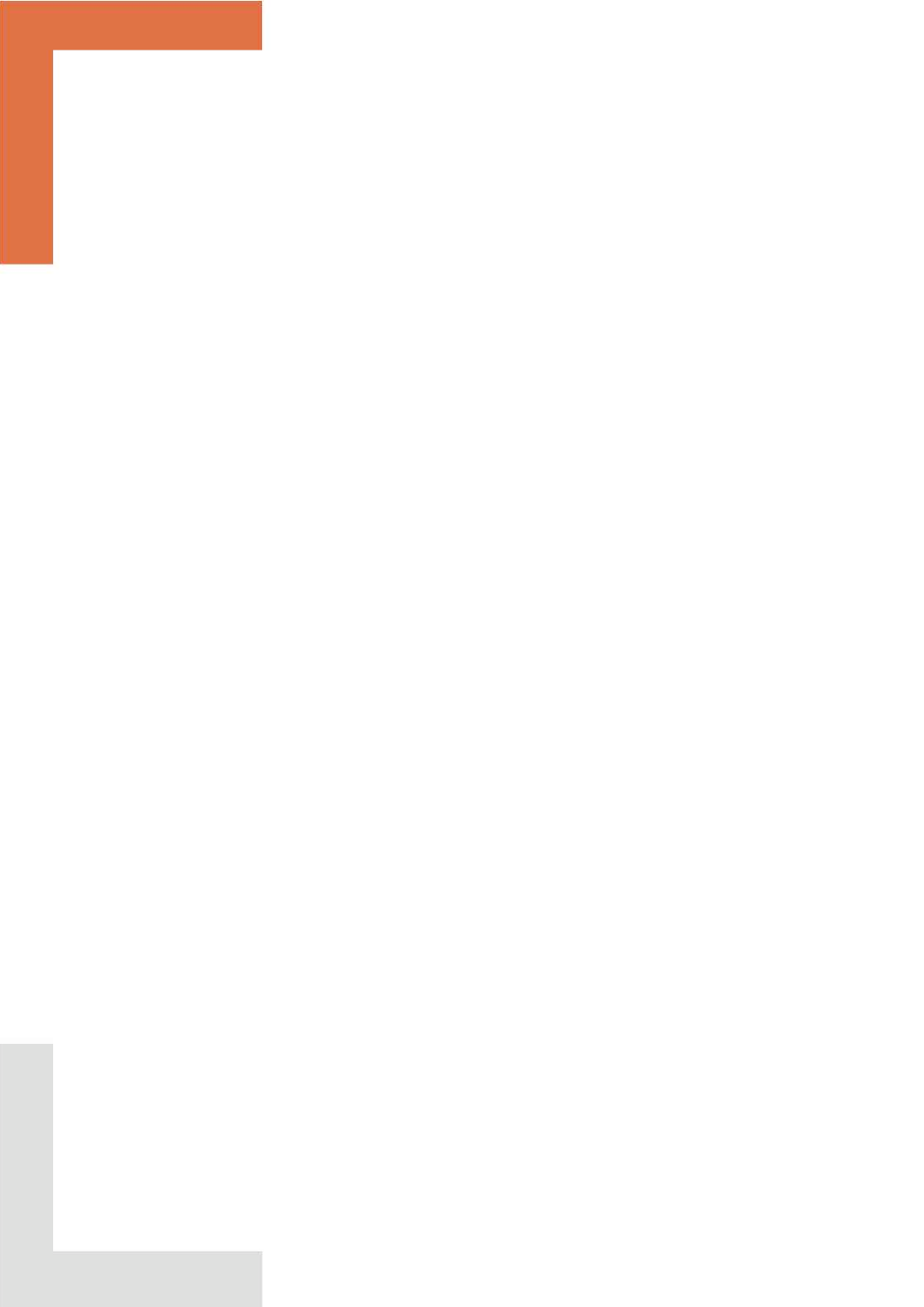# **Contents**

| 1        | Introduction<br>$9\phantom{.}$         |                                                          |                                                                                               |        |  |  |  |  |
|----------|----------------------------------------|----------------------------------------------------------|-----------------------------------------------------------------------------------------------|--------|--|--|--|--|
|          | 1.1                                    | 9<br>First contact                                       |                                                                                               |        |  |  |  |  |
|          | 1.2                                    |                                                          | 10                                                                                            |        |  |  |  |  |
|          | 1.3                                    |                                                          |                                                                                               |        |  |  |  |  |
| $\bf{2}$ | <b>Tutorial</b><br>13                  |                                                          |                                                                                               |        |  |  |  |  |
|          | 2.1                                    |                                                          |                                                                                               |        |  |  |  |  |
|          | 2.2                                    | 14                                                       |                                                                                               |        |  |  |  |  |
|          | 2.3                                    | Using the value analysis for getting familiar with Skein |                                                                                               |        |  |  |  |  |
|          |                                        | 2.3.1                                                    | Writing a test $\ldots \ldots \ldots \ldots \ldots \ldots \ldots \ldots \ldots \ldots \ldots$ | 15     |  |  |  |  |
|          |                                        | 2.3.2                                                    |                                                                                               | 16     |  |  |  |  |
|          |                                        | 2.3.3                                                    |                                                                                               | 17     |  |  |  |  |
|          |                                        | 2.3.4                                                    |                                                                                               | 18     |  |  |  |  |
|          | 2.4                                    |                                                          |                                                                                               | 20     |  |  |  |  |
|          |                                        | 2.4.1                                                    | Increasing the precision with option -slevel                                                  | 20     |  |  |  |  |
|          |                                        | 2.4.2                                                    |                                                                                               | 22     |  |  |  |  |
|          | 2.5                                    |                                                          |                                                                                               | 23     |  |  |  |  |
|          |                                        | 2.5.1                                                    | Generalizing the analysis to arbitrary messages of fixed length                               | 23     |  |  |  |  |
|          |                                        | 2.5.2                                                    |                                                                                               | 24     |  |  |  |  |
|          |                                        | 2.5.3                                                    | Generalizing to arbitrary numbers of Update calls                                             | 26     |  |  |  |  |
| 3        | What the value analysis provides<br>27 |                                                          |                                                                                               |        |  |  |  |  |
|          | 3.1                                    | Values                                                   |                                                                                               | 27     |  |  |  |  |
|          |                                        | 3.1.1                                                    |                                                                                               | 27     |  |  |  |  |
|          |                                        | 3.1.2                                                    |                                                                                               | 27     |  |  |  |  |
|          |                                        | 3.1.3                                                    |                                                                                               | 28     |  |  |  |  |
|          |                                        | 3.1.4                                                    |                                                                                               | 29     |  |  |  |  |
|          |                                        | 3.1.5                                                    |                                                                                               | 29     |  |  |  |  |
|          |                                        | 3.1.6                                                    |                                                                                               | $30\,$ |  |  |  |  |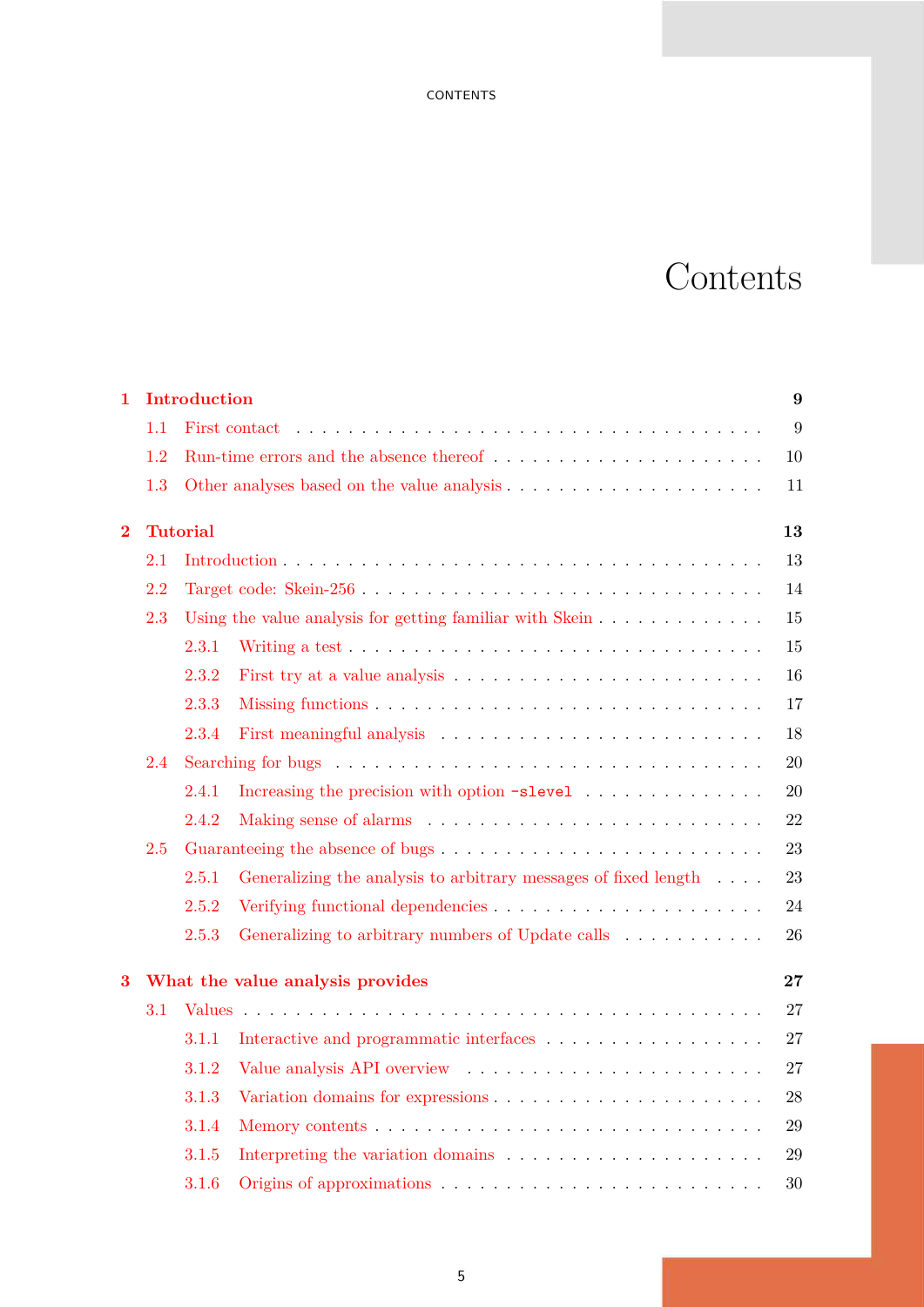### CONTENTS

|          | 3.2 |                                     | Log messages emitted by the value analysis $\dots \dots \dots \dots \dots \dots \dots$     | $31\,$ |  |  |  |  |
|----------|-----|-------------------------------------|--------------------------------------------------------------------------------------------|--------|--|--|--|--|
|          |     | 3.2.1                               |                                                                                            | 32     |  |  |  |  |
|          |     | 3.2.2                               |                                                                                            | 32     |  |  |  |  |
|          |     | 3.2.3                               | Informational messages regarding propagation                                               | 38     |  |  |  |  |
|          |     | 3.2.4                               |                                                                                            | 39     |  |  |  |  |
|          | 3.3 |                                     |                                                                                            | 39     |  |  |  |  |
| 4        |     | Limitations and specificities<br>41 |                                                                                            |        |  |  |  |  |
|          | 4.1 |                                     |                                                                                            | 41     |  |  |  |  |
|          |     | 4.1.1                               |                                                                                            | 41     |  |  |  |  |
|          |     | 4.1.2                               |                                                                                            | 41     |  |  |  |  |
|          |     | 4.1.3                               |                                                                                            | 42     |  |  |  |  |
|          | 4.2 |                                     |                                                                                            | 42     |  |  |  |  |
|          | 4.3 |                                     |                                                                                            | 43     |  |  |  |  |
|          | 4.4 |                                     |                                                                                            | 43     |  |  |  |  |
|          |     | 4.4.1                               | Entry point of a complete application $\ldots \ldots \ldots \ldots \ldots \ldots$          | 43     |  |  |  |  |
|          |     | 4.4.2                               | Entry point of an incomplete application $\ldots$ ,                                        | 44     |  |  |  |  |
|          |     | 4.4.3                               |                                                                                            | 44     |  |  |  |  |
|          |     | 4.4.4                               | Choosing between complete and partial application mode                                     | 44     |  |  |  |  |
|          |     | 4.4.5                               | Applications relying on software interrupts                                                | 45     |  |  |  |  |
|          | 4.5 |                                     |                                                                                            | 46     |  |  |  |  |
|          |     | 4.5.1                               | The C standard and its practice $\ldots \ldots \ldots \ldots \ldots \ldots \ldots$         | 46     |  |  |  |  |
|          | 4.6 |                                     |                                                                                            | 47     |  |  |  |  |
|          |     | 4.6.1                               |                                                                                            | 47     |  |  |  |  |
|          |     | 4.6.2                               |                                                                                            | 47     |  |  |  |  |
|          |     | 4.6.3                               |                                                                                            | 47     |  |  |  |  |
|          | 4.7 |                                     | What the value analysis does not provide $\ldots \ldots \ldots \ldots \ldots \ldots$       | 48     |  |  |  |  |
| $\bf{5}$ |     |                                     | Parameterizing the analysis                                                                | 51     |  |  |  |  |
|          | 5.1 |                                     | Command line                                                                               | 51     |  |  |  |  |
|          |     | 5.1.1                               |                                                                                            | 52     |  |  |  |  |
|          |     | 5.1.2                               |                                                                                            | 52     |  |  |  |  |
|          |     | 5.1.3                               | Saving the result of an analysis $\ldots \ldots \ldots \ldots \ldots \ldots \ldots \ldots$ | 52     |  |  |  |  |
|          | 5.2 |                                     |                                                                                            | $52\,$ |  |  |  |  |
|          |     | 5.2.1                               | Specification of the entry point $\ldots \ldots \ldots \ldots \ldots \ldots \ldots$        | 52     |  |  |  |  |
|          |     | 5.2.2                               |                                                                                            | 53     |  |  |  |  |
|          |     | 5.2.3                               |                                                                                            | 54     |  |  |  |  |
|          |     | 5.2.4                               | Tweaking the automatic generation of initial values                                        | 54     |  |  |  |  |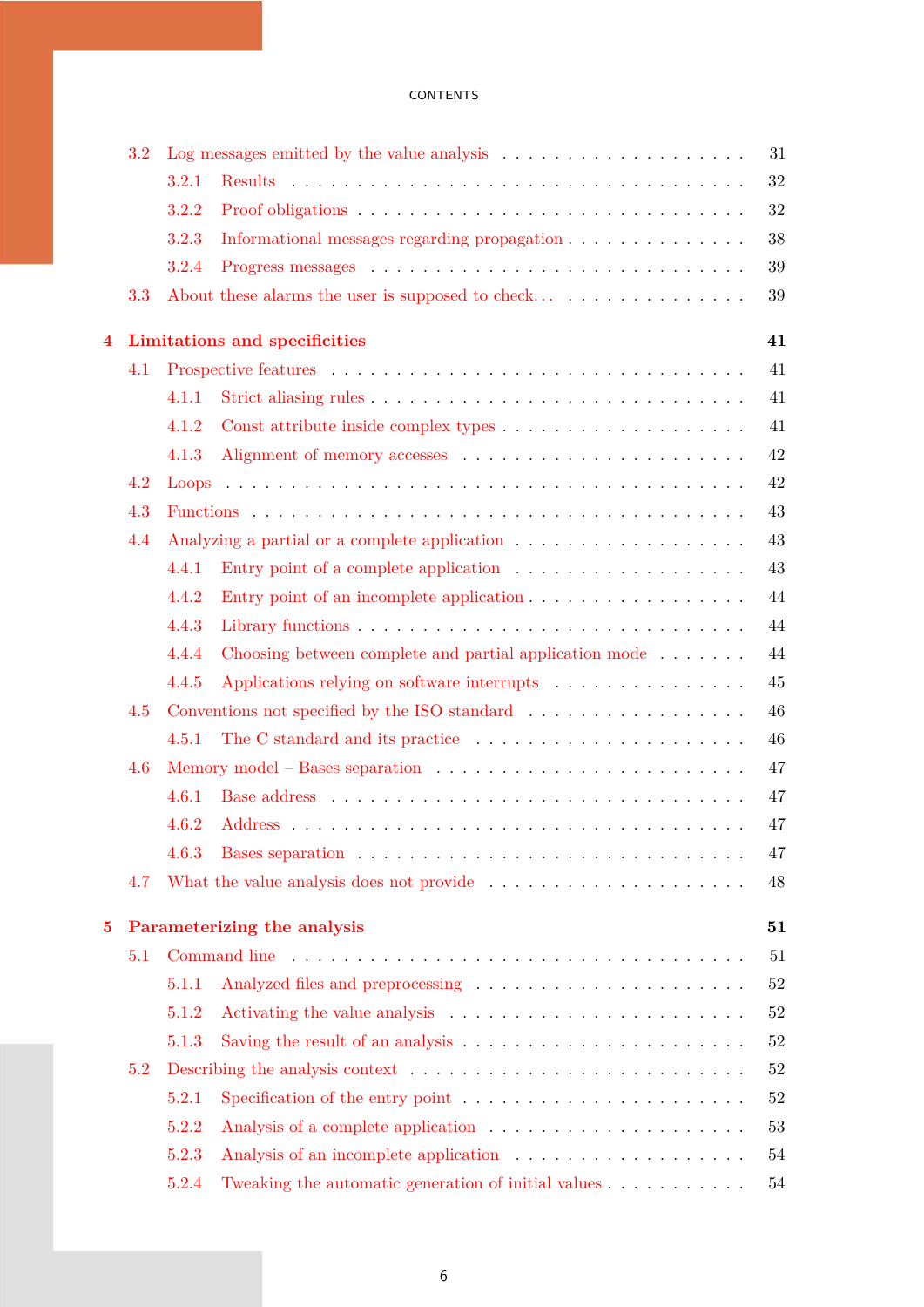# CONTENTS

|                |                    | 5.2.5                   |                                                                                                                                                                                                                                | 56     |  |  |  |
|----------------|--------------------|-------------------------|--------------------------------------------------------------------------------------------------------------------------------------------------------------------------------------------------------------------------------|--------|--|--|--|
|                |                    | 5.2.6                   |                                                                                                                                                                                                                                | 57     |  |  |  |
|                |                    | 5.2.7                   | Parameterizing the modelization of the C language $\ldots \ldots \ldots \ldots$                                                                                                                                                | 57     |  |  |  |
|                |                    | 5.2.8                   |                                                                                                                                                                                                                                | 58     |  |  |  |
|                | 5.3                |                         |                                                                                                                                                                                                                                | 58     |  |  |  |
|                |                    | 5.3.1                   | Treatment of loops                                                                                                                                                                                                             | 58     |  |  |  |
|                |                    | 5.3.2                   |                                                                                                                                                                                                                                | 61     |  |  |  |
|                | 5.4                |                         |                                                                                                                                                                                                                                | 63     |  |  |  |
|                |                    | 5.4.1                   | Cutoff between integer sets and integer intervals                                                                                                                                                                              | 63     |  |  |  |
| 6              |                    |                         | Inputs, outputs and dependencies                                                                                                                                                                                               | 65     |  |  |  |
|                | 6.1                |                         |                                                                                                                                                                                                                                | 65     |  |  |  |
|                | 6.2                |                         |                                                                                                                                                                                                                                | 66     |  |  |  |
|                | 6.3                |                         |                                                                                                                                                                                                                                | 67     |  |  |  |
|                | 6.4                |                         |                                                                                                                                                                                                                                | 67     |  |  |  |
| $\overline{7}$ | <b>Annotations</b> |                         |                                                                                                                                                                                                                                |        |  |  |  |
|                | 7.1                |                         |                                                                                                                                                                                                                                | 69     |  |  |  |
|                |                    | 7.1.1                   |                                                                                                                                                                                                                                | 69     |  |  |  |
|                |                    | 7.1.2                   |                                                                                                                                                                                                                                | 70     |  |  |  |
|                |                    | 7.1.3                   |                                                                                                                                                                                                                                | 72     |  |  |  |
|                | 7.2                |                         | Assigns clauses resources in the contract of the set of the set of the set of the set of the set of the set of the set of the set of the set of the set of the set of the set of the set of the set of the set of the set of t | 72     |  |  |  |
| 8              |                    | <b>Primitives</b><br>75 |                                                                                                                                                                                                                                |        |  |  |  |
|                | 8.1                |                         |                                                                                                                                                                                                                                | 75     |  |  |  |
|                |                    | 8.1.1                   | The malloc function $\ldots \ldots \ldots \ldots \ldots \ldots \ldots \ldots \ldots$                                                                                                                                           | 75     |  |  |  |
|                |                    | 8.1.2                   | Mathematical operations over floating-point numbers                                                                                                                                                                            | 76     |  |  |  |
|                |                    | 8.1.3                   |                                                                                                                                                                                                                                | 76     |  |  |  |
|                | 8.2                |                         |                                                                                                                                                                                                                                | 76     |  |  |  |
|                |                    | 8.2.1                   |                                                                                                                                                                                                                                | 76     |  |  |  |
|                | 8.3                |                         |                                                                                                                                                                                                                                | 77     |  |  |  |
|                |                    | 8.3.1                   | Displaying the entire memory state $\ldots \ldots \ldots \ldots \ldots \ldots$                                                                                                                                                 | 77     |  |  |  |
|                |                    | 8.3.2                   | Displaying the value of an expression $\ldots \ldots \ldots \ldots \ldots \ldots$                                                                                                                                              | $77\,$ |  |  |  |
| 9              | <b>FAQ</b>         |                         |                                                                                                                                                                                                                                | 79     |  |  |  |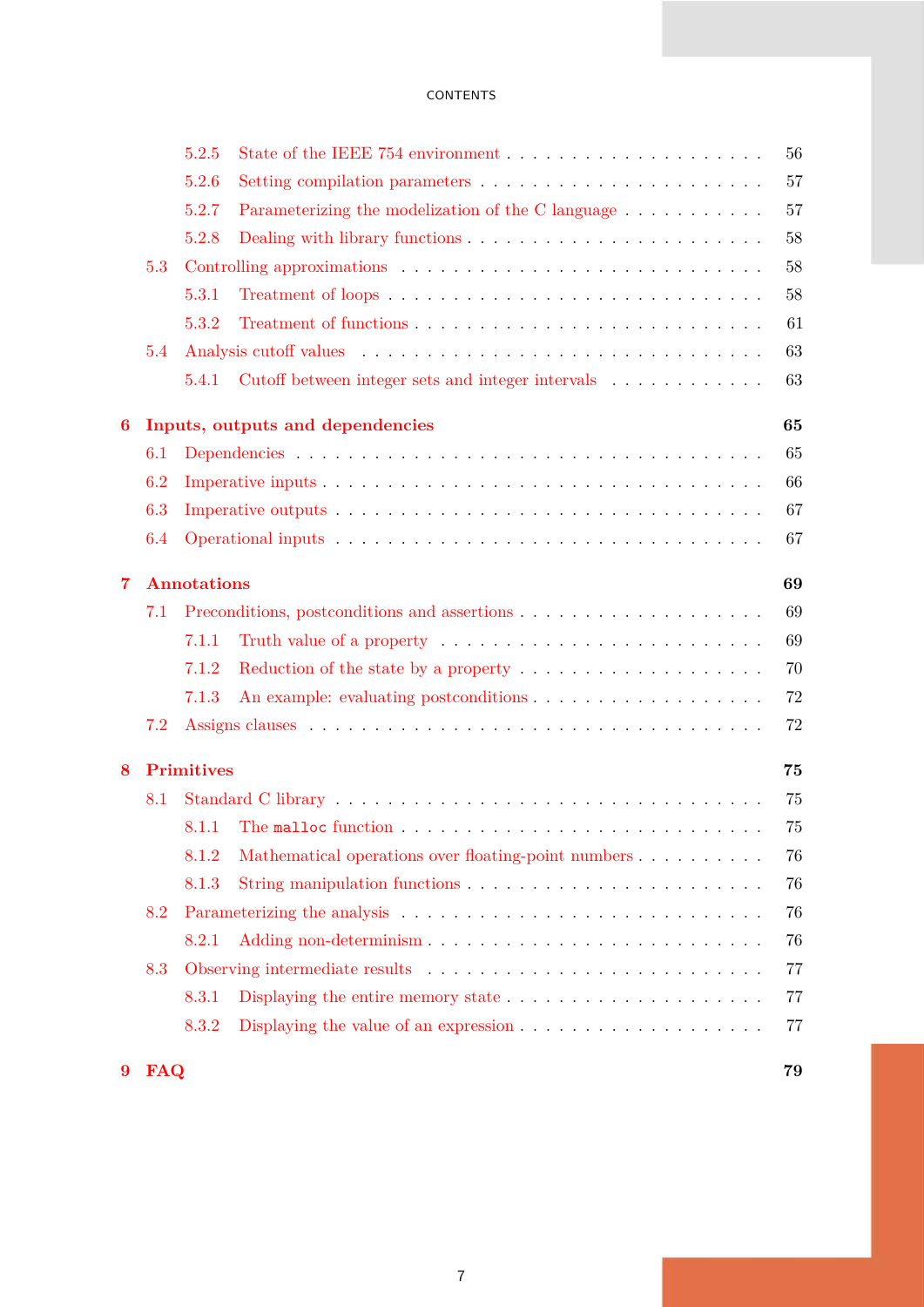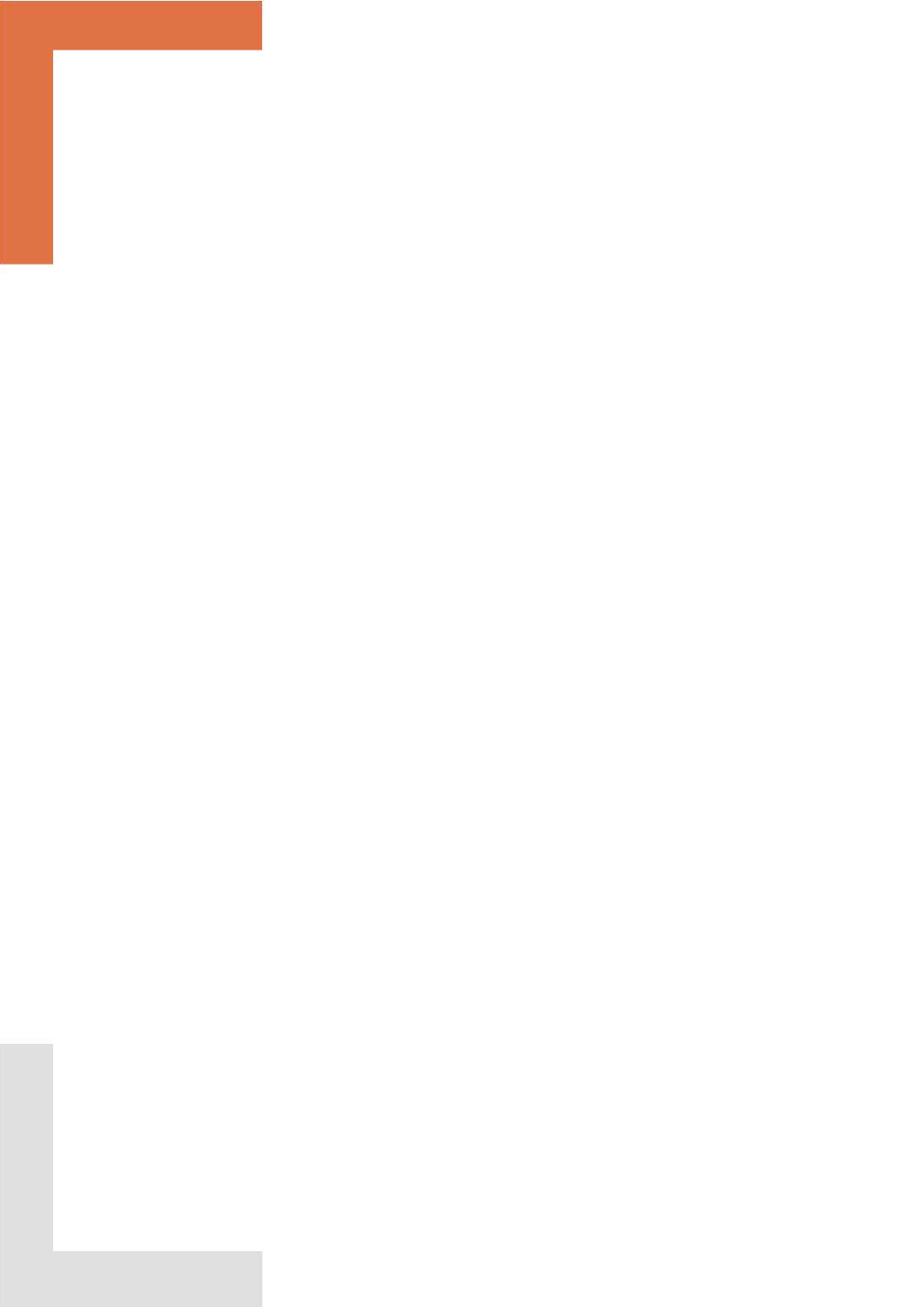# Chapter 1 Introduction

<span id="page-8-0"></span>*Frama-C is a modular static analysis framework for the C language. This manual documents the value analysis plug-in of Frama-C.*

The value analysis plug-in automatically computes sets of possible values for the variables of an analyzed program. The value analysis warns about possible run-time errors in the analyzed program. Lastly, synthetic information about each analyzed function can be computed automatically from the values provided by the value analysis: these functionalities (input variables, output variables, and information flow) are also documented here.

The framework, the value analysis plug-in and the other plug-ins documented here are all Open Source software. They can be downloaded from <http://frama-c.com/>.

In technical terms, the value analysis is context-sensitive and path-sensitive. In non-technical terms, this means that it tries to offer precise results for a large set of C programs. Heterogeneous pointer casts, function pointers, and floating-point computations are handled.

# <span id="page-8-1"></span>**1.1 First contact**

Frama-C comes with two interfaces: batch and interactive. The interactive graphical interface of Frama-C displays a normalized version of the analyzed source code. In this interface, the value analysis plug-in allows the user to select an expression in the code and observe an over-approximation of the set of values this expression can take at run-time.

Here is a simple C example:

introduction.c

 $1$  int y, z=1;  $2$  int f(int x) {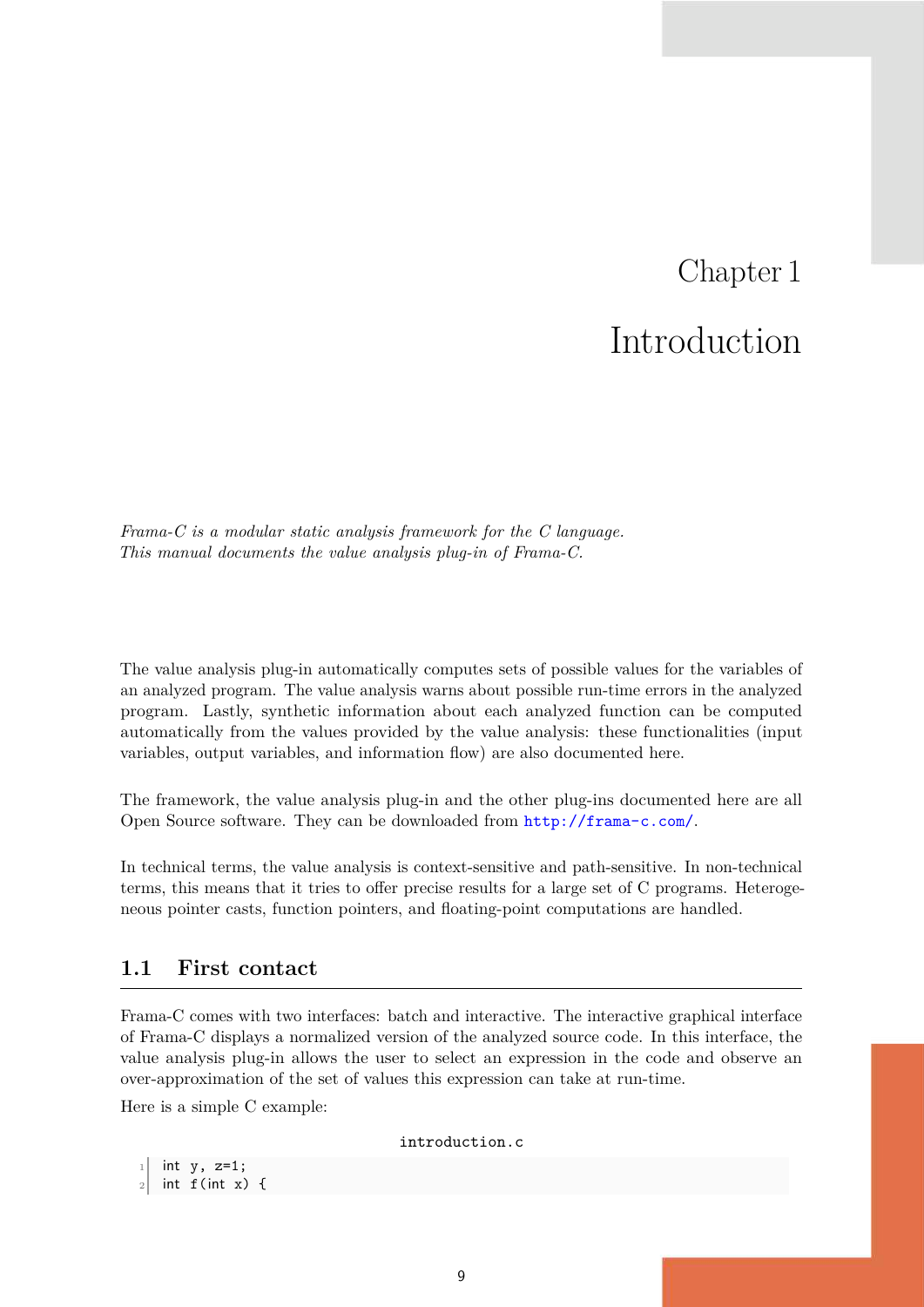```
3 \mid y = x + 1;4 return y;
5 }
6
7 void main(void) {
|8| for (y=0; y<2+2; y++)
9 z=f(y);_{10} }
```
If either interface of Frama-C is launched with options -val introduction.c, the value analysis plug-in is able to guarantee that at each passage through the return statement of function f, the global variables y and z each contain either 1 or 3. At the end of function main, it indicates that y necessarily contains 4, and the value of z is again 1 or 3.

When the plug-in indicates the value of y is 1 or 3 at the end of function f, it implicitly computes the union of all the values in y at each passage through this program point throughout any execution. In an actual execution of this deterministic program, there is only one passage though the end of function main, and therefore only one value for z at this point. The answer given by the value analysis is approximated but correct (the actual value, 3, is among the proposed values).

<span id="page-9-0"></span>The theoretical framework on which the value analysis is founded is called Abstract Interpretation and has been the subject of extensive research during the last thirty years.

# **1.2 Run-time errors and the absence thereof**

An analyzed application may contain run-time errors: divisions by zero, invalid pointer accesses,. . .

rte.c

```
_{1} int i,t[10];
2
3 void main(void) {
4 for (i=0; i<=8+2; i++)5 t[i]=i;
6 }
```
When launched with frama-c -val rte.c, the value analysis emits a warning about an out-ofbound access at line 5:

rte.c:5: Warning: accessing out of bounds index. assert  $((0 \le i)$  &&  $(i \le 10))$ ;

<span id="page-9-1"></span>There is in fact an out-of-bounds access at this line in the program. It can also happen that, because of approximations during its computations, Frama-C emits warnings for constructs that do not cause any run-time errors. These are called "false alarms". On the other hand, the fact that the value analysis computes correct, over-approximated sets of possible values prevents it from remaining silent on a program that contains a run-time error. For instance, a particular division in the analyzed program is the object of a warning as soon as the set of possible values for the divisor contains zero. Only if the set of possible values computed by the value analysis does not contain zero is the warning omitted, and that means that the divisor really cannot be null at run-time.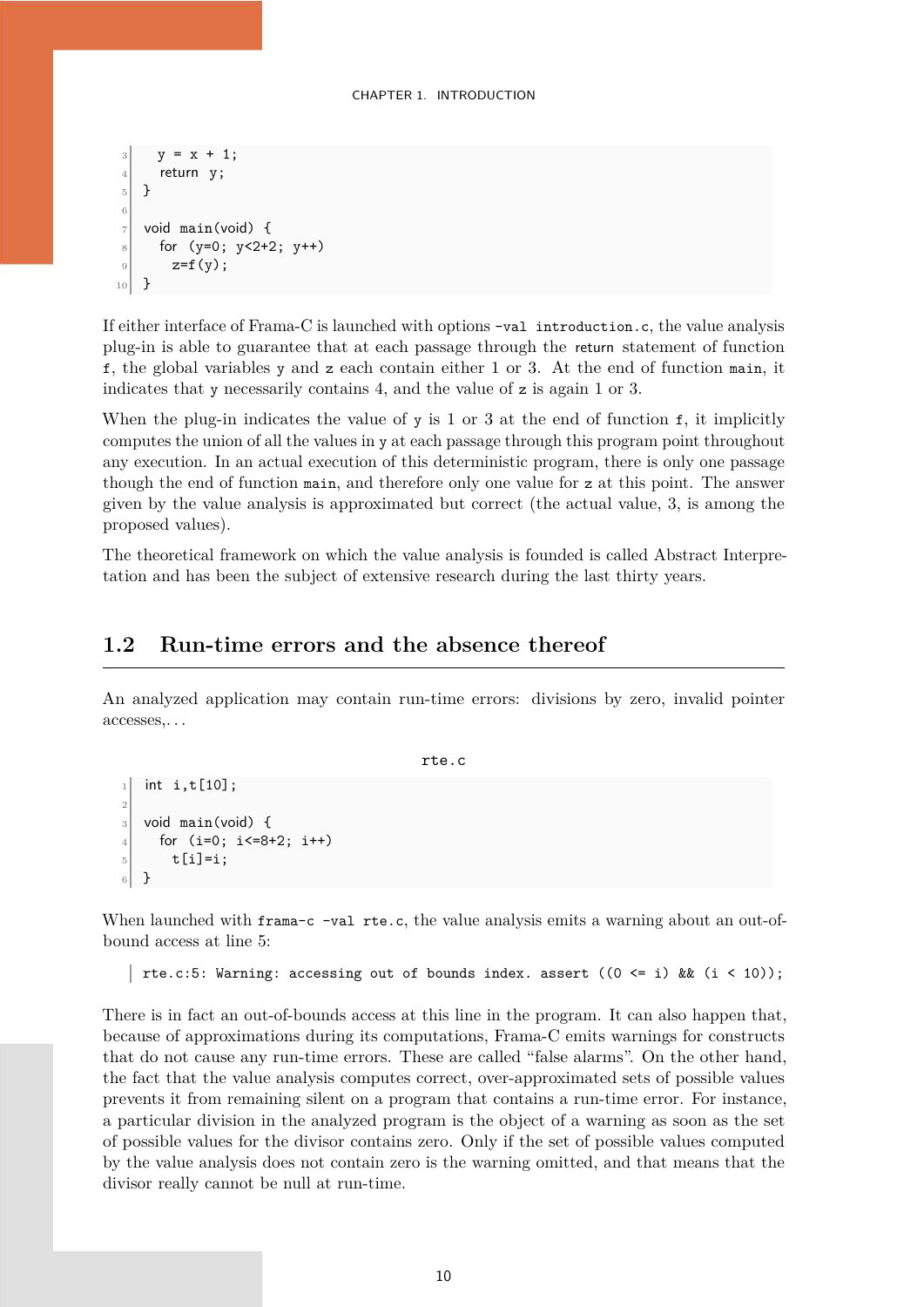# **1.3 Other analyses based on the value analysis**

Frama-C also provides synthetic information on the behavior of analyzed functions: inputs, outputs, and dependencies. This information is computed from the results of the value analysis plug-in, and therefore some familiarity with the value analysis is necessary to get the most of these computations.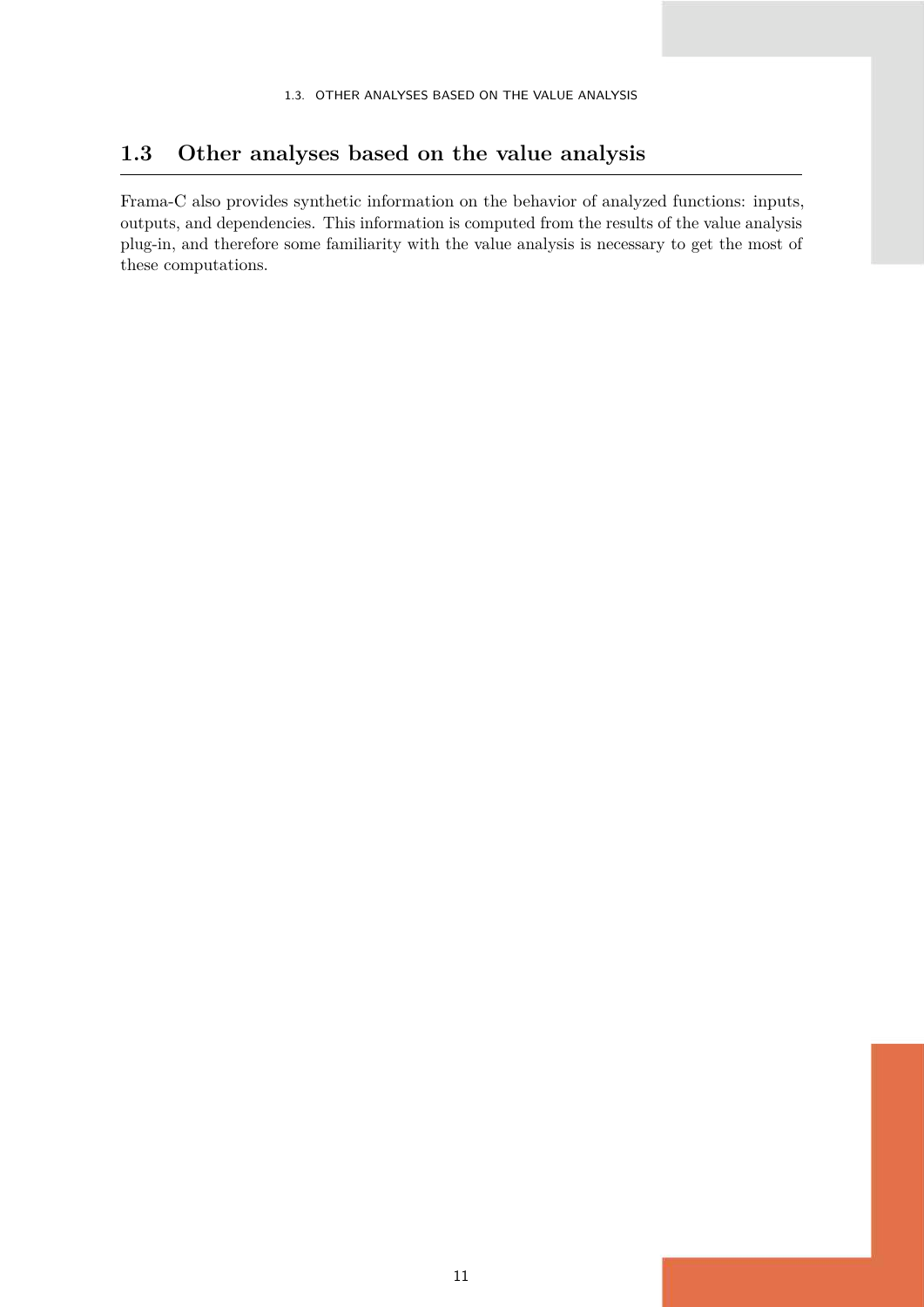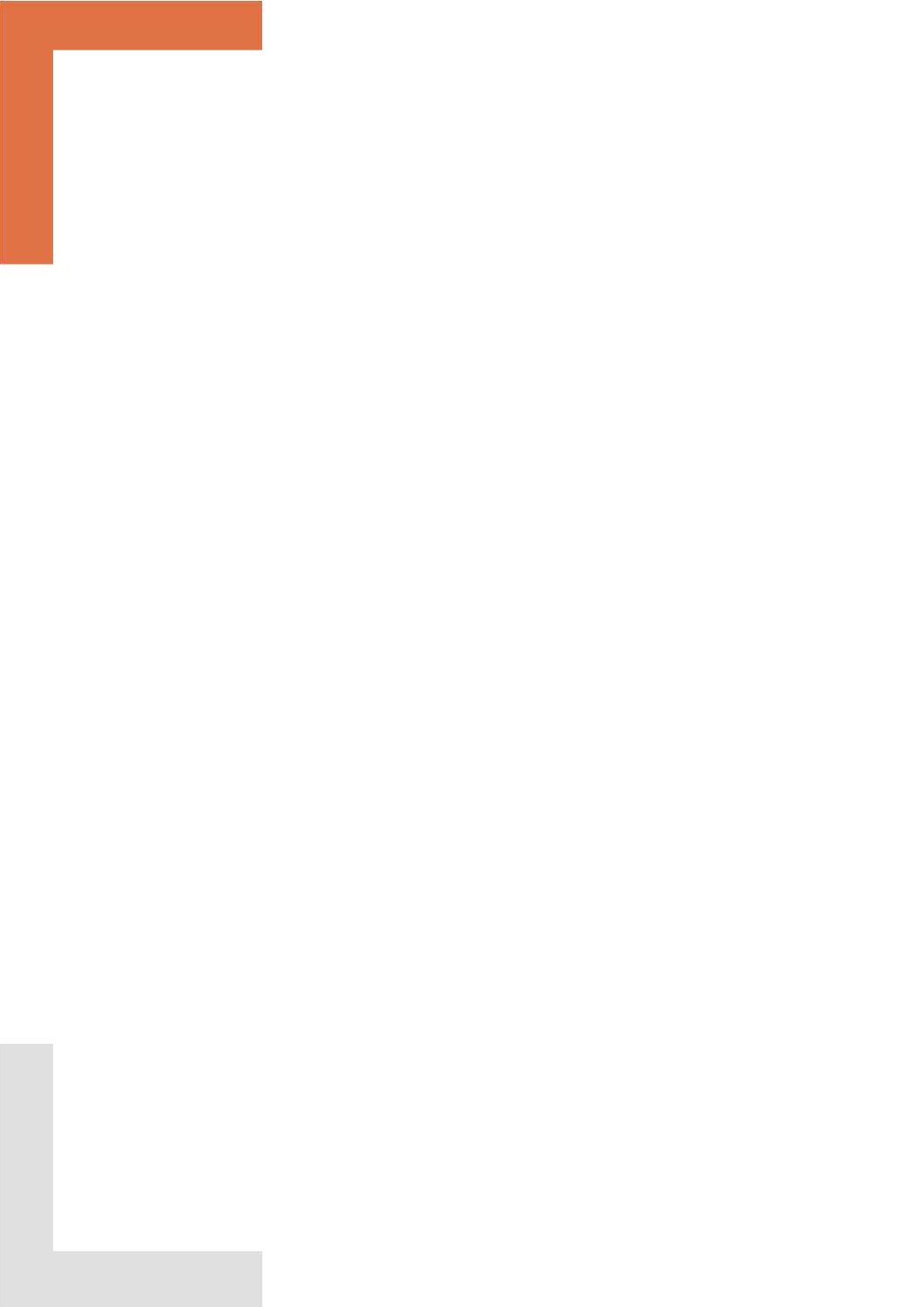# Chapter 2 Tutorial

<span id="page-12-0"></span>*Some use cases for the value analysis. . .*

# <span id="page-12-1"></span>**2.1 Introduction**

This chapter is in the process of being written (that is, even more so than the other chapters). Once it is finished, throughout this tutorial, we will see on a single example how to use the value analysis for the following tasks :

- 1. to get familiar with foreign code,
- 2. to produce documentation automatically,
- 3. to search for bugs,
- 4. to guarantee the absence of bugs.

It is useful to stick to a single example in this tutorial, and there is a natural progression to the list of results above, but in real life, a single person would generally focus on only one or two of these four tasks for a given codebase. For instance, if you need Frama-C's help to reverse engineer the code as in tasks 1 and 2, you have probably not been provided with the quantity of documentation and specifications that is appropriate for meaningfully carrying out task 4.

Frama-C helps you to achieve tasks 1-3 in less time than you would need to get the same results using the traditional approach of writing tests cases. Task 4, formally guaranteeing the absence of bugs, can in the strictest sense not be achieved at all using tests for two reasons. Firstly, many forms of bugs that occur in a C program (including buffer overflows) may cause the behavior of the program to be non-deterministic. As a consequence, even when a test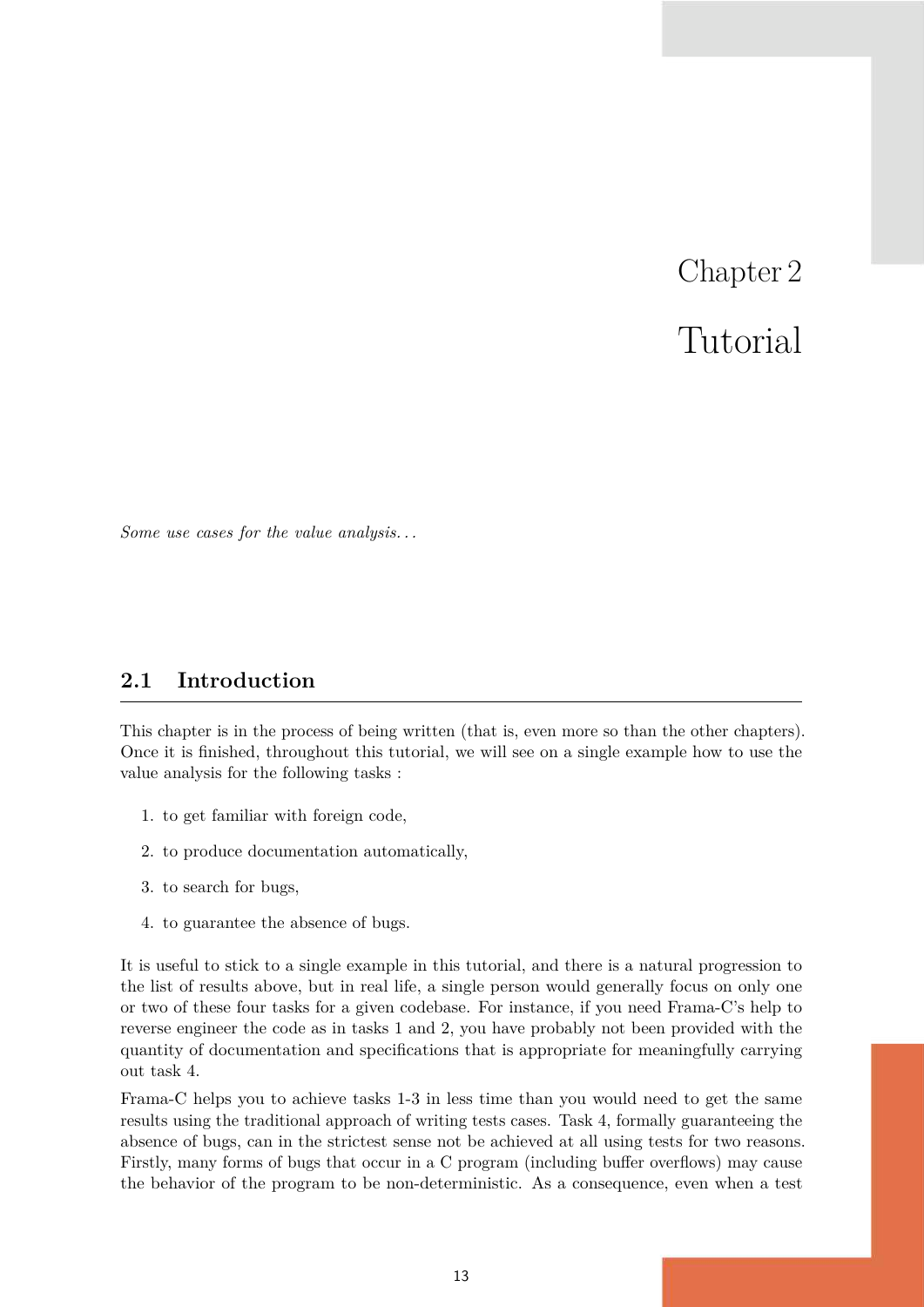suite comes across a bug, the faulty program may appear to work correctly during tests and fail later, after it has been deployed. Secondly, the notion of coverage of a test suite in itself is an invention made necessary because tests aren't usually exhaustive. Assume a function's only inputs are two 32-bit integers, each allowed to take the full range of their possible values. Further assume that this function only takes a billionth of a second to run (a couple of cycles on a 2GHz processor). A pencil and the back of an envelope show that this function would take 600 years to test exhaustively. Testing coverage criteria can help decide a test suite is "good enough", but there is an implicit assumption in this reasoning. The assumption is that a test suite that satisfies the coverage criteria finds all the bugs that need to be found, and this assumption is justified empirically only.

# <span id="page-13-0"></span>**2.2 Target code: Skein-256**

A single piece of code, the reference implementation for the Skein hash function, is used as an example throughout this document. As of this writing, this implementation is available at <http://www.schneier.com/code/skein.zip>. The Skein function is Niels Ferguson, Stefan Lucks, Bruce Schneier, Doug Whiting, Mihir Bellare, Tadayoshi Kohno, Jon Callas, and Jesse Walker's entry in the NIST cryptographic hash algorithm competition for SHA-3.

Cryptographic hash functions are one of the basic building blocks from which cryptographic protocols are designed. Many cryptographic protocols are designed with the assumption that an implementation for a function *h* from strings to fixed-width integers is available with the following two properties:

- it is difficult to find two distinct, arbitrary strings  $s_1$  and  $s_2$  such that  $h(s_1) = h(s_2)$ ,
- for a given integer *i*, it is difficult to build a string *s* such that  $h(s) = i$ .

A function with the above two properties is called a cryptographic hash function. It is of the utmost importance that the function actually chosen in the implementation of a cryptographic application satisfies the above properties! Any weakness in the hash function can be exploited to corrupt the application.

Proofs of security for cryptographic hash functions are complicated mathematical affairs. These proofs are made using a mathematical definition of the function. Using static analysis for verifying that a piece of code corresponds to the mathematical model which was the object of the security proofs is an interesting topic but is outside the scope of this tutorial. In this document, we will not be using the value analysis for verifying cryptographic properties.

We will, however, use the value analysis to familiarize ourselves with Skein's reference implementation, and we will see that Frama-C's value analysis can be a more useful tool than, say, a C compiler, to this effect. We will also use the value analysis to look for bugs in the implementation of Skein, and finally prove that the functions that implement Skein may never cause a run-time error for a general use pattern. Because of the numerous pitfalls of the C programming language, any amount of work at the mathematical level can not exclude the possibility of problems such as buffer overflows in the implementation. It is a good thing to be able to rule these out with Frama-C's value analysis.

<span id="page-13-1"></span>Frama-C's value analysis is most useful for embedded or embedded-like code. Although the Skein library does not exactly fall in this category, it does not demand dynamic allocation and uses few functions from external libraries, so it is well suited to this analysis.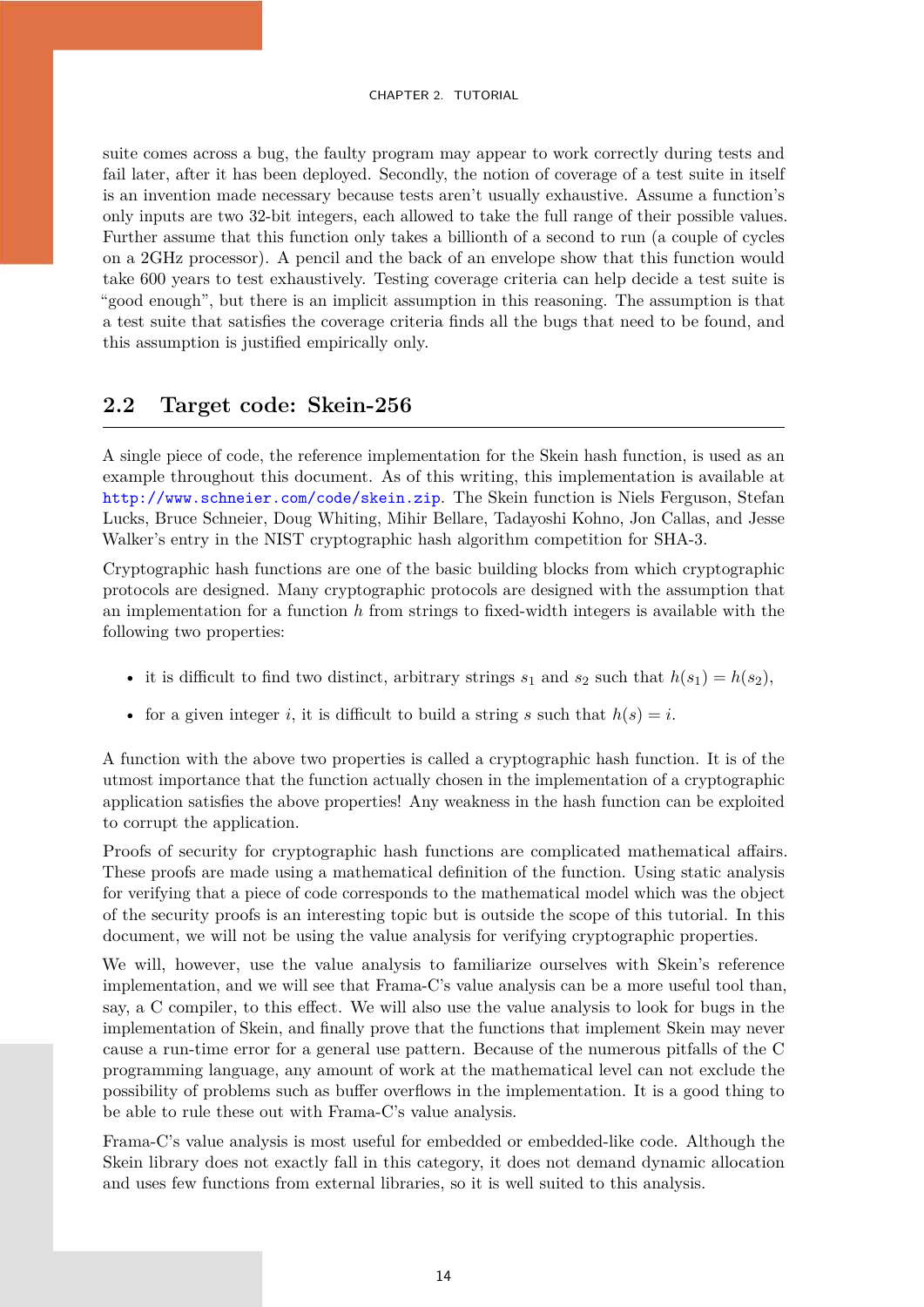# **2.3 Using the value analysis for getting familiar with Skein**

#### <span id="page-14-0"></span>**2.3.1 Writing a test**

After extracting the archive skein NIST CD 010509.zip, listing the files in NIST/CD/Reference\_Implementation shows:

```
1 -rw-r--r-- 1 pascal 501 4984 Oct 14 00:52 SHA3api_ref.c
|2| -rw-r--r-- 1 pascal 501 2001 Oct 14 00:54 SHA3api ref.h
3 -rw-r--r-- 1 pascal 501 6141 Sep 30 00:28 brg endian.h
4 -rw-r--r-- 1 pascal 501 6921 May 17 2008 brg_types.h
|5| -rw-r--r-- 1 pascal 501 34990 Jan 6 01:39 skein.c
6 -rw-r--r-- 1 pascal 501 16290 Nov 9 05:48 skein.h
7 -rw-r--r-- 1 pascal 501 18548 Oct 7 20:02 skein_block.c
|8| -rw-r--r-- 1 pascal 501 7807 Oct 10 02:47 skein_debug.c
9 -rw-r--r-- 1 pascal 501 2646 Oct 9 23:44 skein_debug.h
10 -rw-r--r-- 1 pascal 501 1688 Jul 3 2008 skein_port.h
```
The most natural place to go next is the file skein.h, since its name hints that this is the header with the function declarations that should be called from outside the library. Scanning the file quickly, we may notice declarations such as

```
typedef struct /* 256-bit Skein hash context structure */
   {
     [...]
   } Skein_256_Ctxt_t;
/* Skein APIs for (incremental) "straight hashing" */
int Skein_256_Init (Skein_256_Ctxt_t *ctx, size_t hashBitLen);
[...]
int Skein 256 Update(Skein 256 Ctxt t *ctx, const u08b t *msg,
                                            size t msgByteCnt);
[...]
int Skein_256_Final (Skein_256_Ctxt_t *ctx, u08b_t * hashVal);
```
The impression we get at first glance is that the hash of an 80-char message containing the string "People of Earth, your attention, please" can be computed as simply as declaring a variable of type Skein\_256\_Ctxt\_t, letting Skein\_256\_Init initialize it, passing Skein\_256\_Update a representation of the string, and calling Skein\_256\_Final with the address of a buffer where to write the hash value. Let us write a C program that does just that:

```
main_1.c
```

```
_1 #include "skein.h"
\overline{2}3 #define HASHLEN (8)
 4
5 int printf(const char*,...);
6
7 u08b_t msg[80]="People of Earth, your attention, please";
8
9 int main(void)
_{10} {
11 u08b_t hash [HASHLEN];
12 int i;
13 Skein_256_Ctxt_t skein_context;
```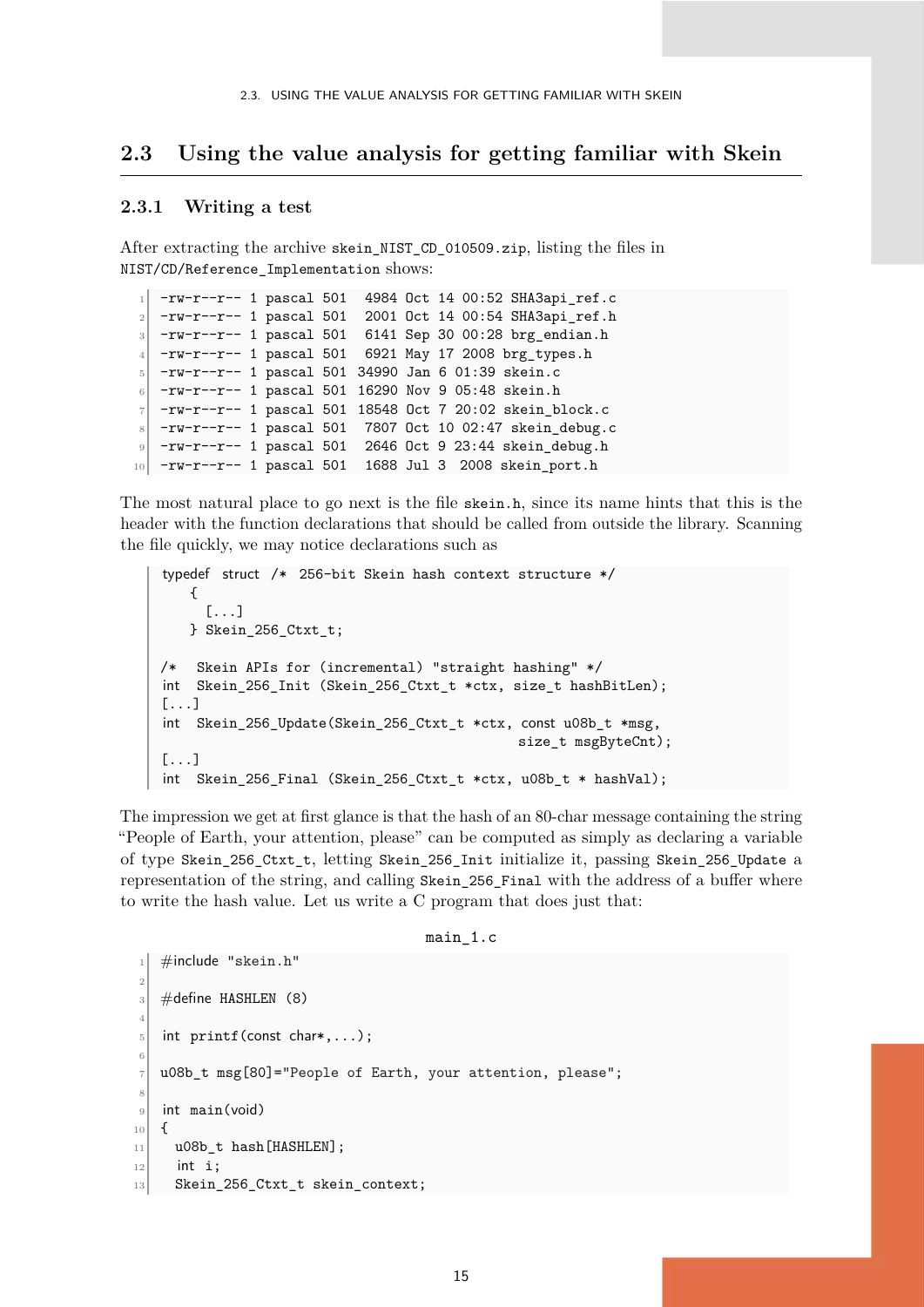```
14 Skein_256_Init( &skein_context, HASHLEN);
15 Skein_256_Update( &skein_context, msg, 80);
|16| Skein_256_Final( &skein_context, hash);
_{17} for (i=0; i<HASHLEN; i++)
18 printf("%d\n", hash[i]);
_{19} return 0;
_{20} }
```
In order to make the test useful, we have to print the obtained hash value. Because the result we are interested in is an 8-byte number, represented as a char array of arbitrary characters (some of them non-printable), we cannot use string-printing functions, hence the for loop at lines 15-16.

With luck, the compilation goes smoothly and we obtain the hash value:

#### <span id="page-15-0"></span>**2.3.2 First try at a value analysis**

Let us now see how Frama-C's value analysis works on the same example. The value analysis can be launched with the following command. The analysis should not take more than a few seconds:

frama-c -val \*.c >log

Frama-C has its own model of the target platform (the default target is a little-endian 32-bit platform). It also uses the host system's preprocessor. If you want to do the analysis for a different platform than the host platform, you need to provide Frama-C with a way to pre-process the files as they would be during an actual compilation.

There are analyses where the influence of host platform parameters is not noticeable. The analysis we are embarking on is not one of them. If you pre-process the Skein source code with a 64-bit compiler and then analyze it with Frama-C targetting its default 32-bit platform, the analysis will be meaningless and you won't be able to make sense of this tutorial. If you are using a 64-bit compiler, simply match Frama-C's target platform with your host header files by systematically adding the option -machdep x86\_64 to all commands in this tutorial.

The ">log" part of the command sends all the messages emitted by Frama-C into a file named "log". The value analysis is verbose for a number of reasons that will become clearer later in this tutorial. The best way to make sense of the information produced by the analysis is to send it to a log file.

There is also a Graphical User Interface for creating analysis projects and visualizing the results. The GUI is still evolving quickly at this stage and it would not make much sense to describe its manipulation in detail in this document. You are however encouraged to try it if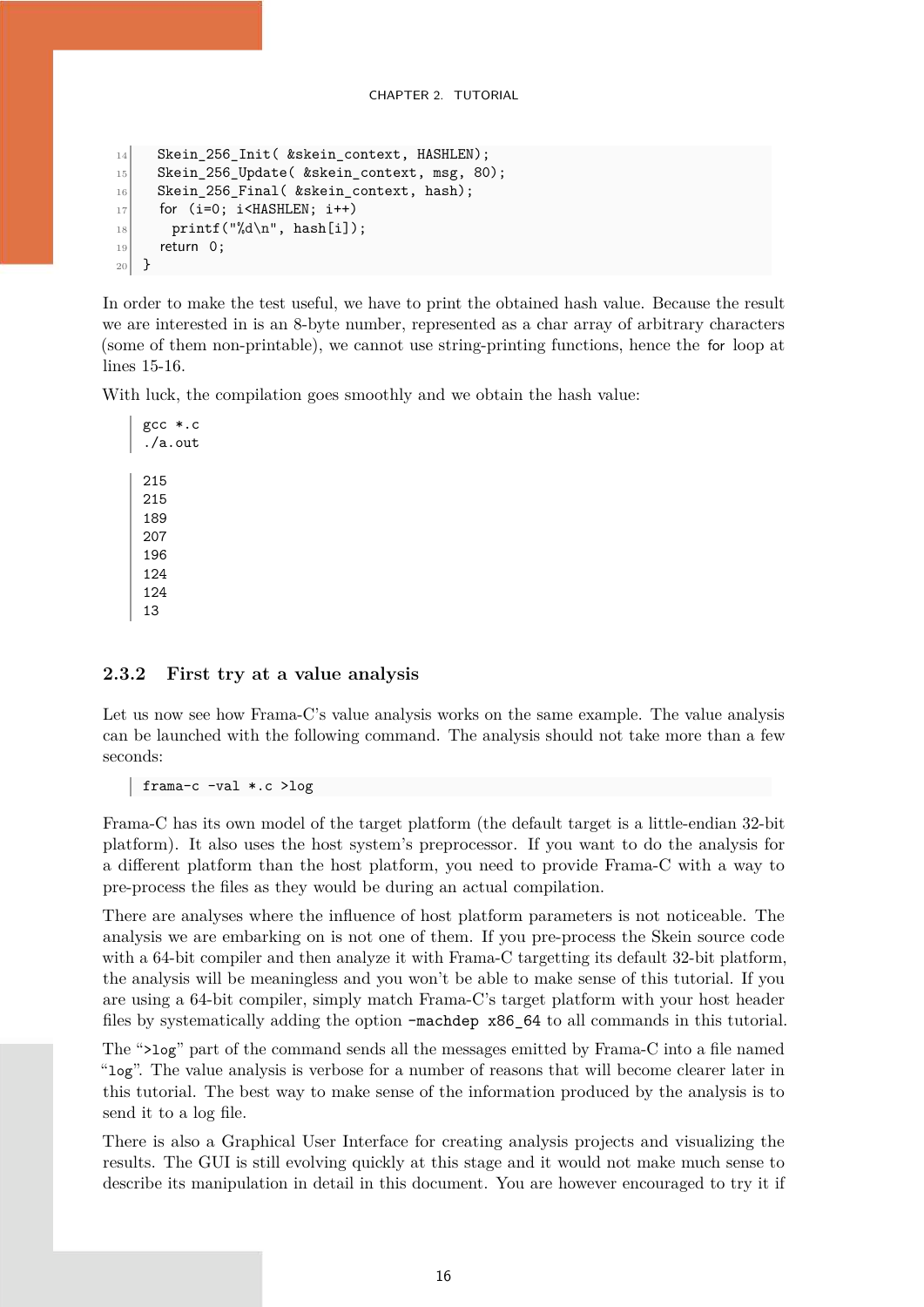it is available on your platform. One way to create an analysis project in the GUI is to pass the command frama-c-gui the same options that would be passed to frama-c. In this first example, the command  $frame-c-gui -val * c$  launches the same analysis and then opens the GUI for inspection of the results.

The initial syntactic analysis and symbolic link phases of Frama-C may find issues such as inconsistent types for the same symbol in different files. Because of the way separate compilation is implemented, the issues are not detected by standard C compilers. It is a good idea to check for these issues in the first lines of the log.

#### <span id="page-16-0"></span>**2.3.3 Missing functions**

Since we are trying out the library for the first time, something else to look for in the log file is the list of functions for which the source code is missing:

```
grep "No code for" log
No code for function memset, default assigns generated
No code for function memcpy, default assigns generated
No code for function printf, default assigns generated
```
These are the three functions without a definition. Since these functions are expected to be in system libraries, it is normal not to find any definition for them. Still, the value analysis needs source code in order to work. Without it, it can only guess what each function does from the function's prototype, which is both inaccurate and likely incorrect.

It is also possible to obtain a list of missing function definitions by using the command:

frama-c -metrics \*.c

This command computes, among other pieces of information, a list of missing functions using a syntactic analysis. It is not exactly equivalent to grepping the log of the value analysis because it lists all the functions that are missing, while the log of the value analysis only cites the functions that would have been necessary to an analysis. When analyzing a small part of a large codebase, the latter list may be much shorter than the former. In this case, relying on the information displayed by -metrics means spending time hunting for functions that are not actually necessary.

The best way to handle the absence of functions memset and memcpy is to provide source code for them. Sometimes it is a good idea to provide the exact source code that will actually be used in an actual running environment, so as to detect subtle bugs in the interactions between the program and the system libraries. On the other hand, string manipulation functions often feature difficult-to-analyze architecture-dependent optimizations. For these, it is better to provide a simpler but equivalent implementation. In this particular case, let us provide these two functions in a file that we will place with the others and name "lib.c".

```
_1 #include <string.h>
2
3 void* memcpy(void* region1, const void* region2, size_t n)
4 \mid 65 char *dest = (char*) region1;
6 const char* first = (const char*)region2;
7 const char* last = ((const char*)region2) + n;
|8| char* result = (char*) region1;
9 while (first != last)
```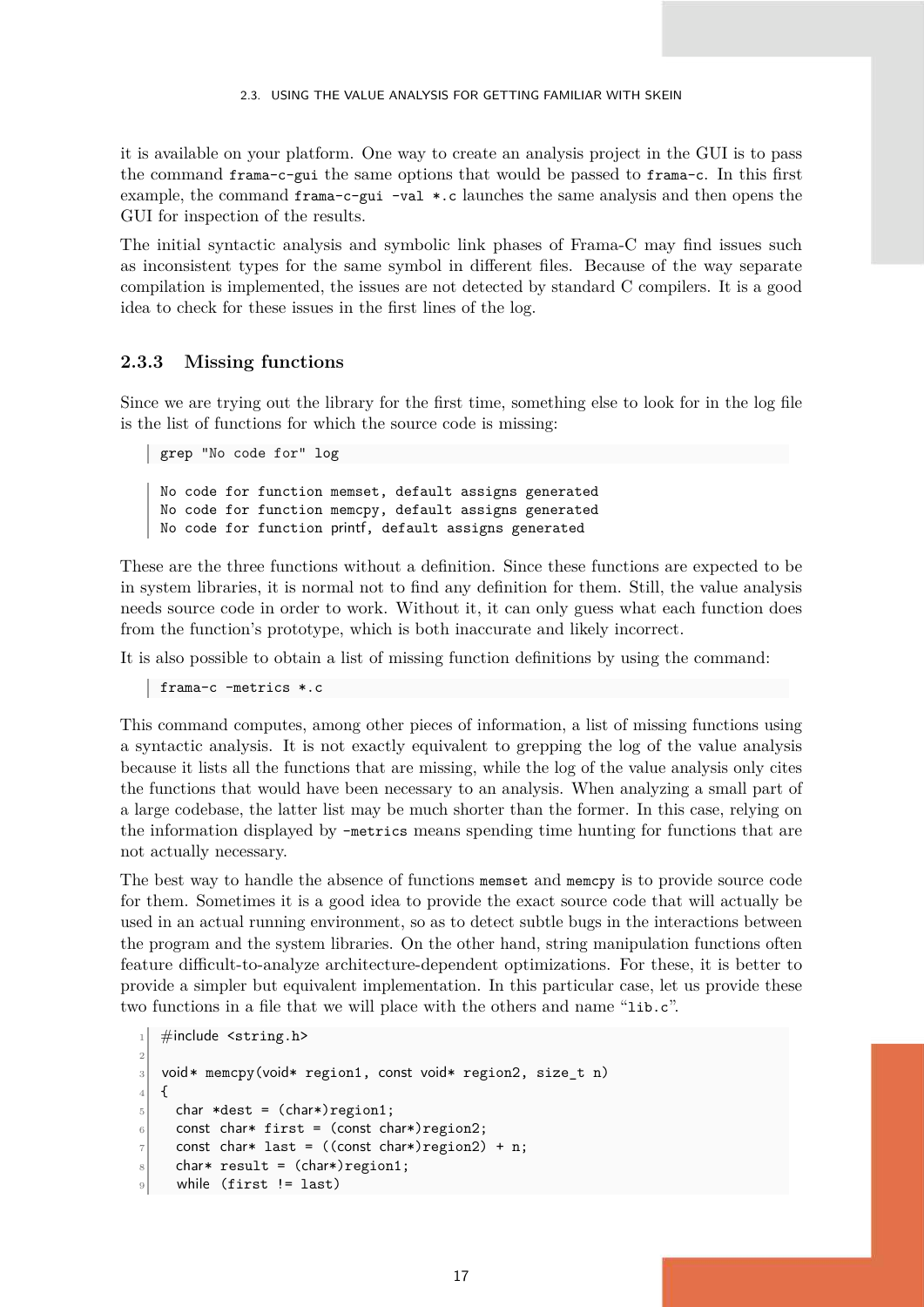```
|10| *dest++ = *first++;
11 return result;
_{12} }
13
_{14} void* memset (void* dest, int val, size_t len)
15 {
16 unsigned char *ptr = (unsigned char*)dest;
_{17} while (1en-- > 0)
|18| *ptr++ = val;
19 return dest;
20 }
```
Some compilation platforms' headers define the names memset and memcpy in ways that make it impossible to provide your own implementation for these functions. If this happens for yours, you can try placing your own header in the analysis directory, under the name "string.h"

```
typedef unsigned int size_t;
2
|3| void* memcpy(void* region1, const void* region2, size t n);
4
  void* memset (void* dest, int val, size_t len);
```
In some circumstances, the results of the value analysis may remain useful even when letting Frama-C guess the effects of missing functions. In the case of functions that take pointers as arguments, however, the possibilities are too numerous for the analyzer to be able to guess right. In this example, the function printf is safe to leave without an implementation, because unlike the other two, it does not have effects on the variables of the program.

#### <span id="page-17-0"></span>**2.3.4 First meaningful analysis**

If we run the analysis again with definitions for memset and memcpy, the newly obtained log no longer mentions any missing function other than  $\text{print}^1$  $\text{print}^1$ .

The log next contains a description of the initial values of variables. Apart from the variables that we defined ourselves, there is a rather strange one, named ONE and indeed containing 1. Searching the source code reveals that this variable is in fact declared static as it should be. Frama-C can display the value of static variables (something that is annoying to do when using a C compiler for testing). Frama-C may virtually rename a static variable in order to distinguish it from another variable with the same name. The GUI displays the original source code alongside the transformed one. It also allows to inspect values of variables.

A quick inspection shows that the Skein functions use variable ONE to detect endianness. Frama-C assumes a little-endian architecture by default, so the value analysis is only analyzing the little-endian version of the library (Frama-C also assumes an IA-32 architecture, so we are only analyzing the library as compiled and run on this architecture). The big-endian version of the library could be analyzed by reproducing the same steps we are taking here for a big-endian configuration of Frama-C.

Next in the log are a lot of entries that simply indicate the value analysis' progression. When the analysis takes too long, these messages help the user understand where time is spent. We can ignore these messages now. The following lines are also, in the current context, progression messages:

<span id="page-17-1"></span><sup>&</sup>lt;sup>1</sup>It is a good idea to check again for missing functions because new execution paths could have been activated by the implementations of functions that were previously missing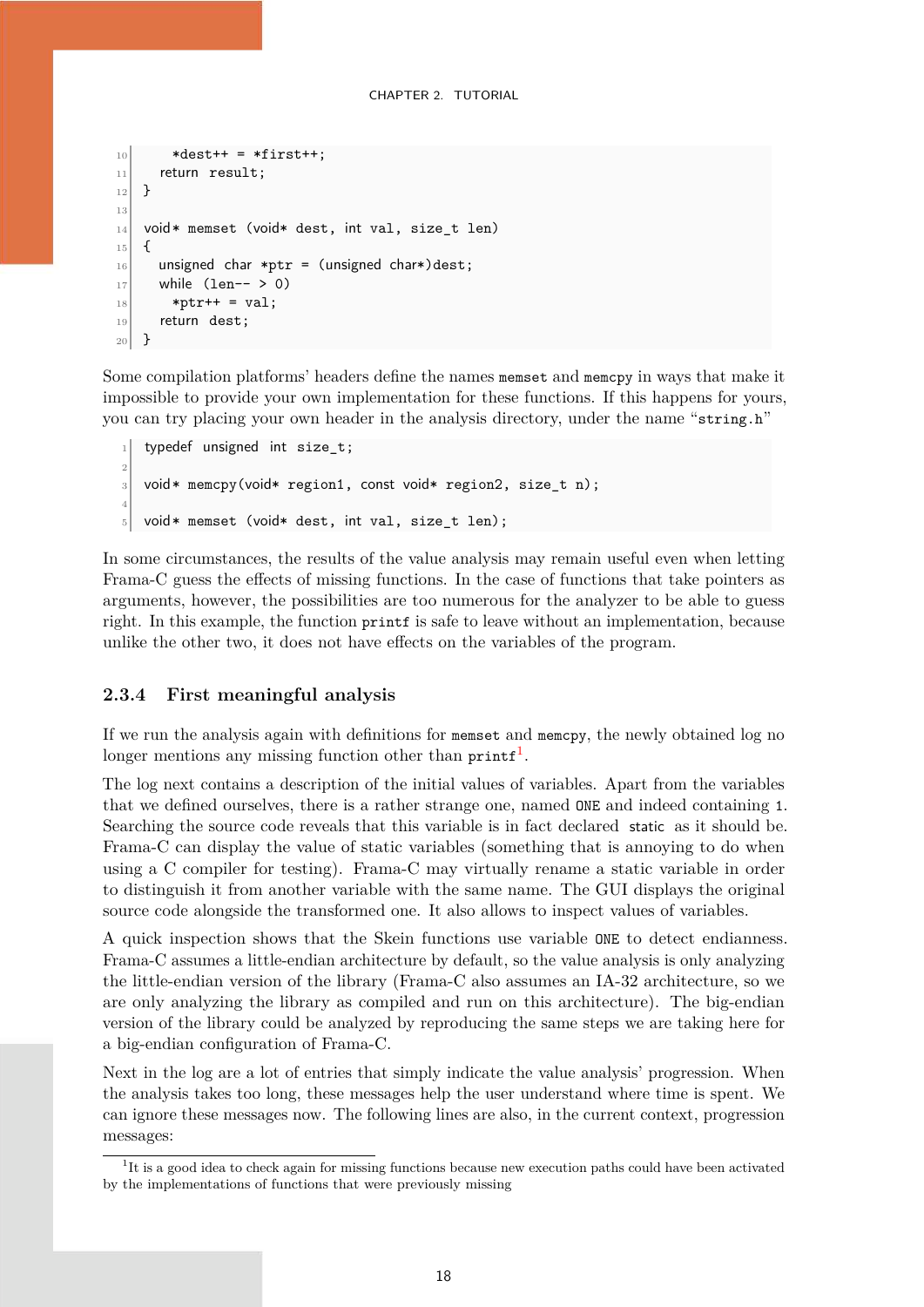lib.c:17: Warning: entering loop for the first time lib.c:17: Warning: assigning non deterministic value for the first time

The next log entry which is not a progression message is a warning concerning variable tmp

```
lib.c:18: Warning: out of bounds write. assert \valid(tmp);
```
There is no variable tmp in our file lib.c. The variable tmp that should be a valid address at line 18 in file lib.c was introduced by Frama-C during source code normalization. The relation between this variable and the original source code is easiest to see in the GUI. Alternately, the command frama-c \*.c -print shows how the original source code had been transformed by Frama-C (note, however, that the location lib.c:18 refers to the original source file). Here, it is the statement \*ptr++ = val; in the function memset that has been transformed by Frama-C into the sequence below, so that it would not be ambiguous which value of ptr has to be a valid pointer.

```
tmp = ptr;ptr ++;
*tmp = (unsigned char) val;
```
The command frama-c \*.c -val -print launches the value analysis and then prints the transformed source code, annotated with the alarms raised by the value analysis. In our case, the function memset is transformed in

```
void *memset(void *dest , int val , size_t len )
{
  unsigned char *ptr ;
  ptr = (unsigned char *)dest;
  while (1) {
    size_t tmp_0 ;
    unsigned char *tmp ;
    \{ /*undefined sequence*/ tmp 0 = len; len -= (size t )1; ; }
    if (! (tmp_0 > (size_t )0)) { break; }
    { /*undefined sequence*/
      tmp = ptr;
      ptr ++;
      /*@ assert \valid (tmp);
           // synthesized
        */
      *tmp = (unsigned char) val;}
  }
  return (dest);
}
```
As we will find out later in this tutorial, this alarm is a false alarm, an indication of a potential problem in a place where there is in fact none. On the other hand, the value analysis never remains silent when a risk of run-time error is present, unlike many other static analysis tools. The important consequence is that if you get the tool to remain silent, you have *formally verified* that no run-time error could happen when running the program.

It may seem that the access to \*tmp is the only dangerous operation in the function memset, and therefore that the analyzer is not doing a very good job of pointing only the operations that are problematic. While it is true that the results obtained on this example are not very precise, the comparison > is also considered dangerous by the analyzer. This operation may be unspecified when applied to an invalid pointer. Consider a program that does the following: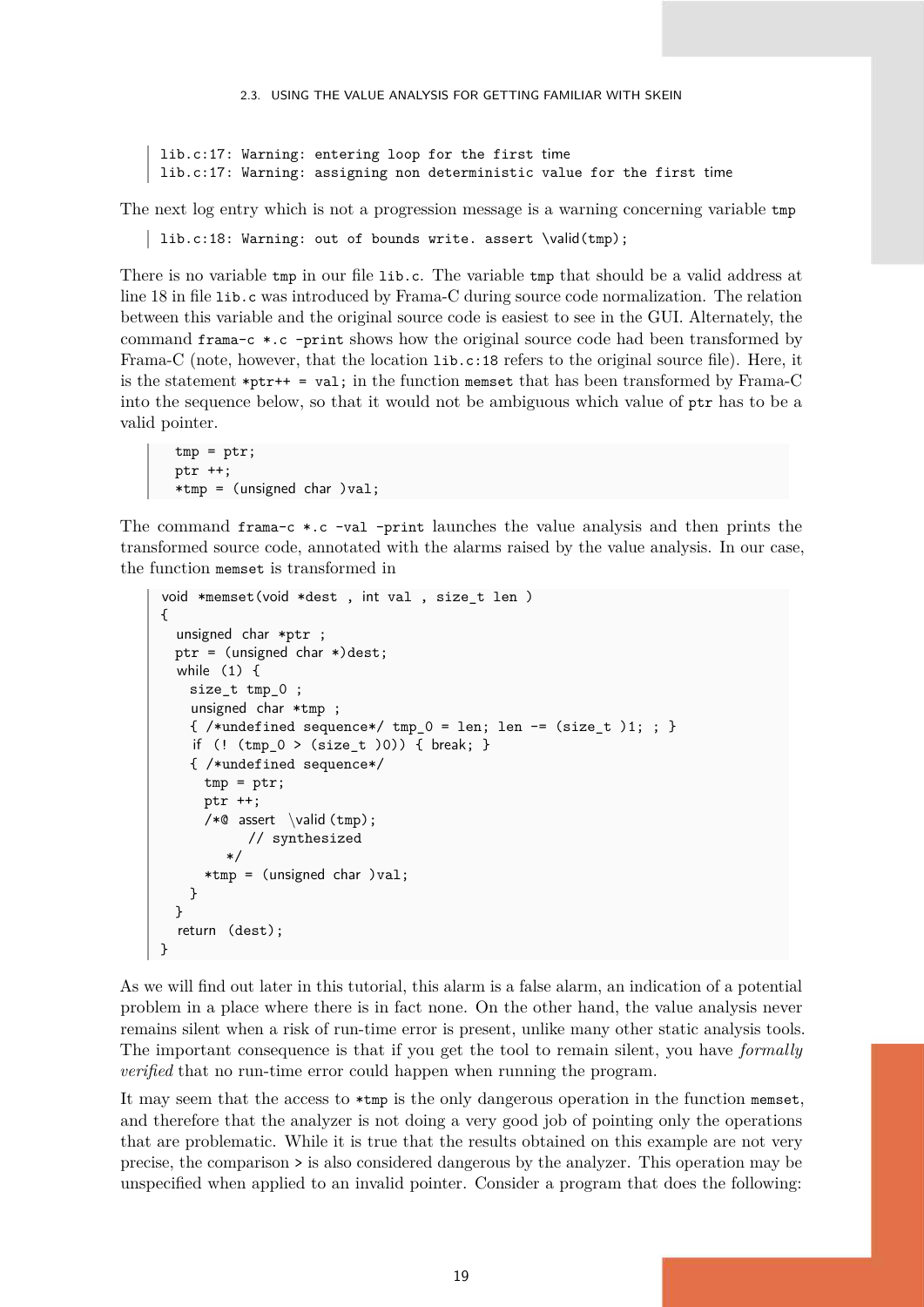```
1 int main()
2 {
3 int a;
4 return ((unsigned int)(\&a - 1432)) > 0;
5 }
```
The programmer might misguidedly have written the >0 test in this example as a way to test for NULL. Ey<sup>[2](#page-19-2)</sup> might expect this program always to return 1, since ( $\&a - 1432$ ) is not NULL. But this program may in fact return 0 if, out of bad luck, the compiler places variable a precisely at address 1432. This kind of bug would be very difficult to find and/or reproduce by testing.

The analyzer does not emit any alarm for the comparison  $\tan p \circ > (\text{size }t)$  o in the normalized source code for memset, and this means that it guarantees<sup>[3](#page-19-3)</sup> that this particular comparison is never non-deterministic because of an issue such as the one just described. This conclusion can only be reached by looking at the arguments actually passed to the function memset. Therefore, this conclusion is only valid for all the possible executions coming from the main function that we provided, and not for all the possible calls to function memset that a programmer could write.

One should not spend too much time at this stage trying to determine if the dozen or so alarms emitted by the analyzer are true alarms that indicate an actual problem or false alarms that don't. The most important information is that the analysis did not take an unreasonable time. The second most important information is that the analysis seems to have explored all the paths we intended for it to explore, as seen in the list of functions for which values are printed or in the log entries such as:

```
[value] computing for function RotL 64 <-Skein 256 Process Block
                    <-Skein_256_Final <- main.
       Called from skein_block.c:100.
```
The GUI allows to inspect the sets of values obtained during the analysis and to get a feeling of how it works. Right-clicking on the function name in a function call brings a contextual menu that allows to go to the function's definition and to inspect it in turn. In order to return to the caller, right-clicking on the name of the current function at the top of the normalized code buffer brings a contextual menu with a list of callers.

# <span id="page-19-0"></span>**2.4 Searching for bugs**

#### <span id="page-19-1"></span>**2.4.1 Increasing the precision with option** -slevel

Because we compiled and executed the same program that we are now analyzing, we are confident that most of the alarms displayed by the value analysis are false alarms that do not correspond to actual problems. In fact, because the program is deterministic and takes no inputs, only one of the alarms can be a true alarm in the strictest sense. The analysis stops when an error is encountered (what would it even mean to continue the analysis after, for instance, NULL has been dereferenced?). It is only because the value analysis is uncertain about the errors encountered here that it continues and finds more possible errors.

Before we spend any of our time looking at each of these alarms, trying to determine whether it is true or false, it is a good idea to make the analyzer spend more of its time trying to

<span id="page-19-2"></span><sup>&</sup>lt;sup>2</sup>This manual uses Spivak pronouns: [http://en.wikipedia.org/wiki/Spivak\\_pronoun](http://en.wikipedia.org/wiki/Spivak_pronoun)

<span id="page-19-3"></span><sup>3</sup>The fine print is the reference part of this manual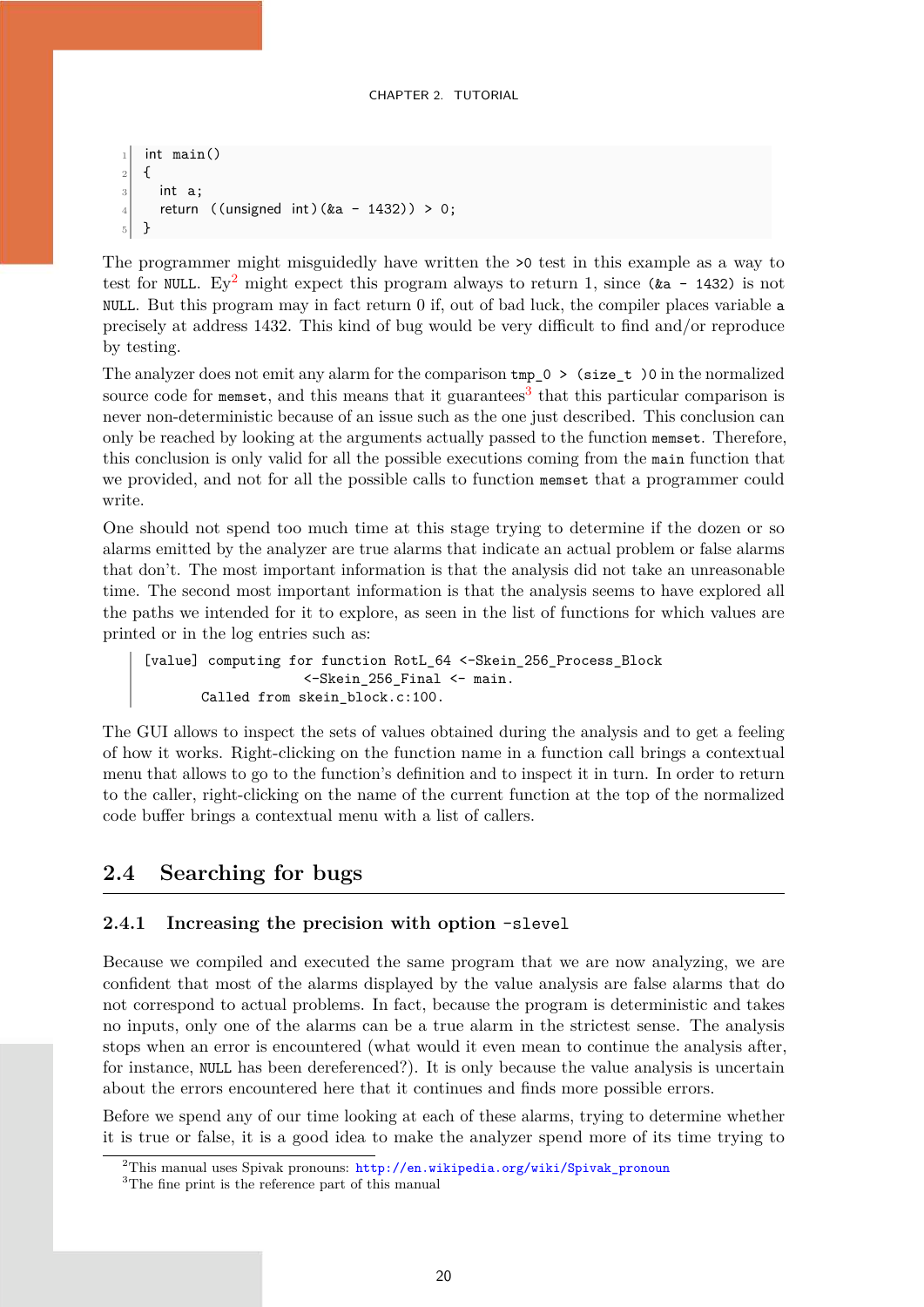#### 2.4. SEARCHING FOR BUGS

determine whether each alarm is true or false. There are different settings that influence the compromise between precision and resource consumption. If you chose to remember only one of these settings, it would have to be the option -slevel. This option has two visible effects: it makes the analyzer unroll loops, and it makes it propagate separately the states that come from the then and else branches of a conditional statement. This makes the analysis more precise (at the cost of being slower) for almost every program that can be analyzed.

The value analysis has different ways to provide information on the loss of precision that causes the false alarms. This is another reason why it is so verbose during an analysis: it tries to provide enough information for a motivated user to be able to understand what is happening during the analysis, where the imprecise values that cause the false alarms came from, and what instructions in the program made them imprecise.

But instead of spending precious human time making use of the provided information, the brute-force approach of blindly applying the -slevel option must be tried first. Indeed, -slevel is one of the value analysis options that can never cause it to become incorrect. Such options, when used wrongly, may make the analysis slower, provide hints that are not useful, or even possibly counter-productive (making the analysis less precise), but they cannot prevent the analyzer to report a problem where there is one.

The -slevel option is useful for unrolling loops. We do not know without further inspection how many iterations the loops inside the program need, but the input message is 80 characters long, and we can assume that it is read inside a loop, so using the option -slevel 100 should have a good chance of unrolling at least that loop. Furthermore, it does not make the analysis slower to use a number greater than the value actually necessary to unroll every loop and conditional in the program. We are limiting ourselves to 100 in this first try because we do not know how much time the analysis will take with this number of unrolled branches. If, with the parameter -slevel 100, the precision of the analysis still isn't satisfactory and the time spent by the analyzer remains reasonable, we can always try a higher value. This should be progressive, because a value higher than a few hundreds, when there really are that many branches to unroll in the program, can make the analysis very slow.

frama-c -slevel 100 -val \*.c >log

The analysis goes rather far without finding any alarm, but when it is almost done (after the analysis of function Skein\_256\_Final), it produces:

```
...
[kernel] warning: Neither code nor specification for function printf,
        generating default assigns from the prototype
[value] Done for function printf
main 1.c:18: [kernel] warning: completely indeterminate value in
                   hash with offsets {8}.
main_1.c:18:[kernel] warning: accessing uninitialized left-value:
                   assert \ initialized (&hash[i]);
main_1.c:18:[value] Non-termination in evaluation of
                  library function call lvalue argument hash[i]
[value] Recording results for main
[value] done for function main
...
```
These messages mean that lvalue hash[i], as found in line 16 of our file main\_1.c, may be uninitialized<sup>[4](#page-20-0)</sup>. Actually, the analyzer finds that for one execution branch, it is certain to be uninitialized. This is when reading the memory location "hash with offset 8" where the

<span id="page-20-0"></span><sup>&</sup>lt;sup>4</sup>An lvalue is a C expression that exists in memory. Examples of lvalues are a simple variable x, the cell of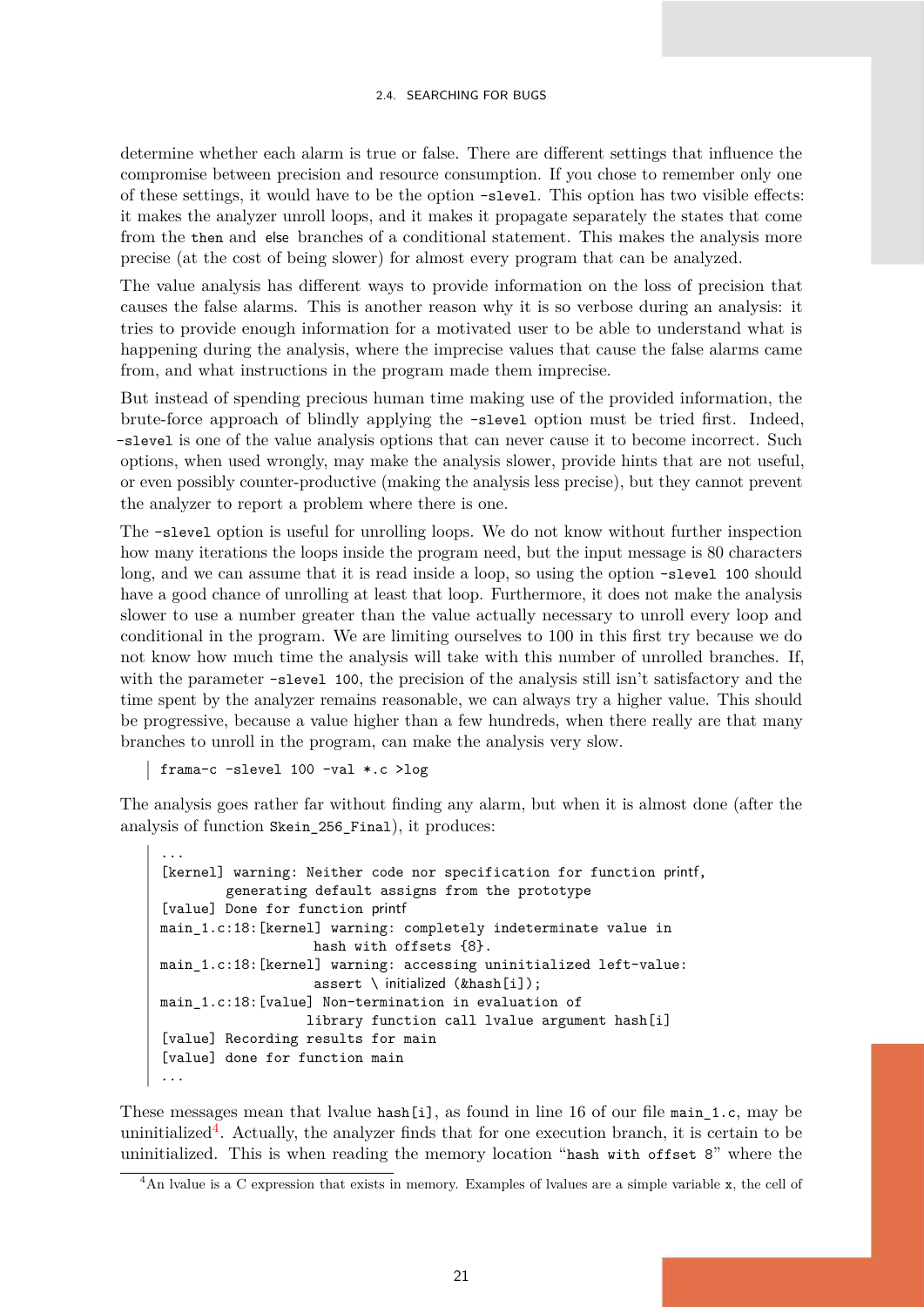#### CHAPTER 2. TUTORIAL

offset is expressed in bits – in other words, when reading the second char of array hash. The analysis of this branch is therefore stopped, because from the point of view of the analyzer reading an uninitialized value should be a fatal error. And there are no other execution branches that reach the end of this loop, which is why the analyzer finds that function main does not terminate.

The next warning, Non-termination in evaluation of  $\ldots$ , is an indication that it is the evaluation of the arguments of printf before the call, and not the call itself, that failed to terminate and produce a result. This distinction is made because in this situation where a function call does not terminate, it is natural to start searching for an explanation for the non-termination inside the code of the called function, and this would be a wrong track here.

#### <span id="page-21-0"></span>**2.4.2 Making sense of alarms**

There is only one alarm in the analysis we now have, and the program is also found not to terminate, which means that every execution either encounters the problem from line 16 in main 1.c, or an infinite loop somewhere else in the program. We should, therefore, pay particular attention to this alarm. The GUI can be used to inspect the value of hash before the loop in main, and this way we may notice that Skein\_256\_Final only wrote in the first character of hash. The rest of this local array remained uninitialized.

Looking again at the header file skein.h, we may now notice that in function Skein 256 Init, the formal parameter for the desired hash length is named hashBitLen. This parameter should certainly be expressed in bits! We were inadvertently asking for a 1-char hash of the message since the beginning, and the test that we ran as our first step failed to notice it. Our first imprecise analysis did find it – the same alarm that pointed out the problem is present among the other alarms produced by the first analysis. Note that because of the imprecisions, the first analysis was not able to conclude that the uninitialized access at hash[2] was certain, making it much less noticeable among the others.

The bug can be fixed by passing 8\*HASHLEN instead of HASHLEN as the second argument of Skein\_256\_Init. With this fix in place, the analysis with -slevel 100 produces no alarms and gives the following result:

```
Values for function main:
  i ∈ {8}
  hash[0] ∈ {224}
      [1] \in \{56\}[2] \in \{146\}[3] \in \{251\}[4] \in \{183\}[5] ∈ {62}
      [6] \in \{26\}[7] \in \{48\}
```
Meanwhile, compiling and executing the fixed test produces the result:

an array t[i], or a pointed location \*p. Because an lvalue lies in memory, it may have uninitialized contents. Using an lvalue when it has not yet been initialized is a forbidden behavior that compilers do not detect in all cases, and this is only one of the numerous pitfalls of C.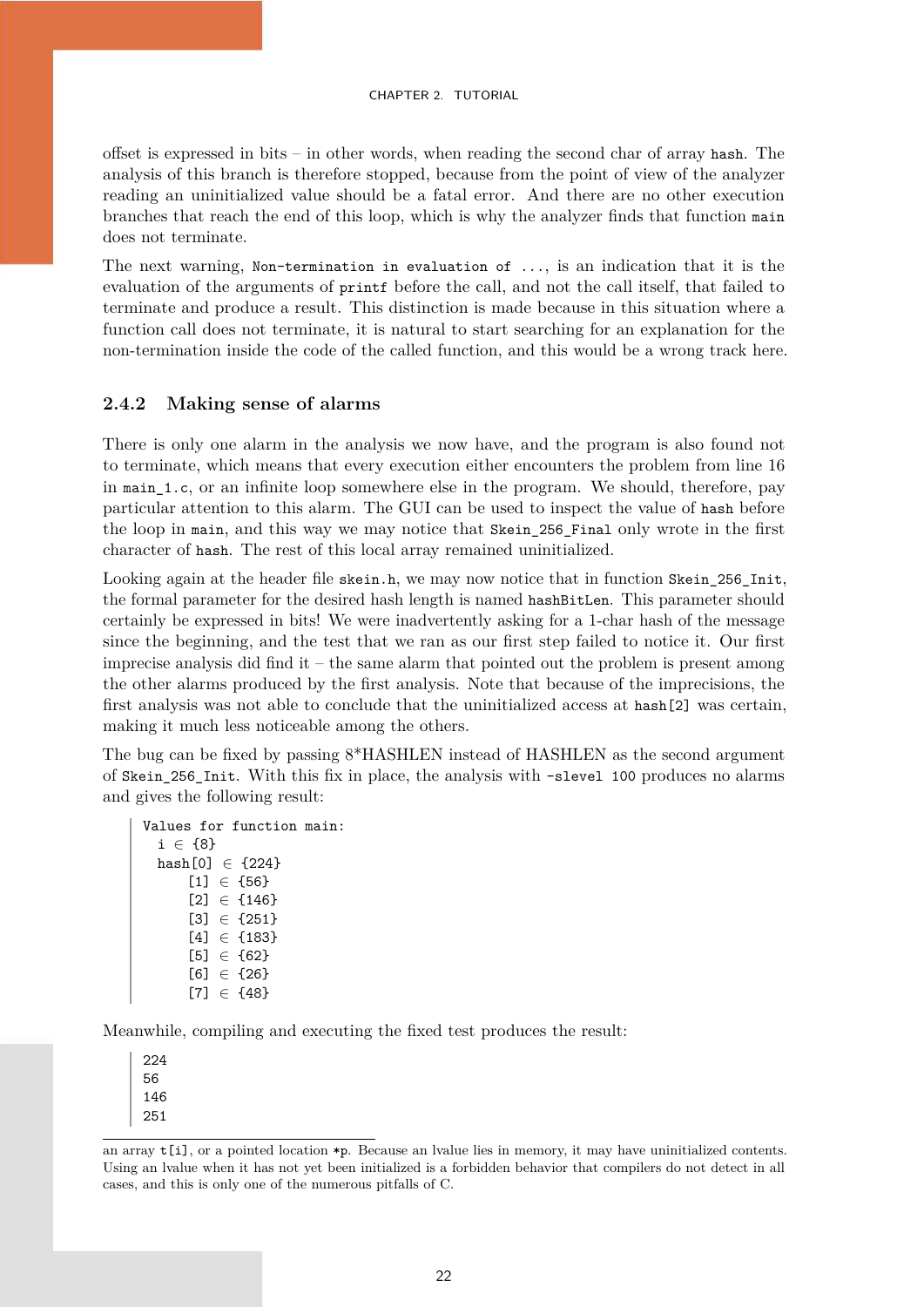# <span id="page-22-0"></span>**2.5 Guaranteeing the absence of bugs**

#### <span id="page-22-1"></span>**2.5.1 Generalizing the analysis to arbitrary messages of fixed length**

The analysis we have done so far is very satisfying because it finds problems that are not detected by a C compiler or by testing. The results of this analysis only prove the absence of run-time errors<sup>[5](#page-22-2)</sup> when the particular message that we chose is being hashed, though. It would be much more useful to have the assurance that there are no run-time errors for any input message, especially since the library might be under consideration for embedding in a device where anyone (possibly a malicious user) will be able to choose the message to hash.

A first generalization of the previous analysis is to include in the subject matter the hashing of all possible 80-character messages. We can do this by separating the analyzed program in two distinct phases, the first one being the construction of a generalized analysis context and the second one being made of the sequence of function calls that we wish to study:

```
main_2.c
_1 #include "skein.h"
2
3 #define HASHLEN (8)
4
5 \mid 108b \text{ t msg}[80];6
7 int printf(const char*,...);
   int Frama_C_interval(int,int);
9
_{10} void main(void)
11 \mid \{12 int i;
13 u08b_t hash[HASHLEN];
|14| Skein_256_Ctxt_t skein_context;
15
_{16} for (i=0; i<80; i++) msg[i]=Frama_C_interval(0, 255);
17
18 Skein_256_Init( &skein_context, HASHLEN * 8);
19 Skein_256_Update( &skein_context, msg, 80);
20 Skein_256_Final( &skein_context, hash);
_{21} }
```
From this point onward the program is no longer executable because of the call to built-in primitives such as Frama\_C\_interval. We therefore dispense with the final calls to printf, since the value analysis offers simpler ways to observe intermediate and final results. The commandline must now include the file builtin.c from the Frama-C distribution, which defines Frama\_C\_interval:

<span id="page-22-2"></span>frama-c -slevel 100 -val \*.c `frama-c -print-share-path`/builtin.c >log 2>&1

<sup>&</sup>lt;sup>5</sup> and the absence of conditions that *should* be run-time errors – like the uninitialized access already encountered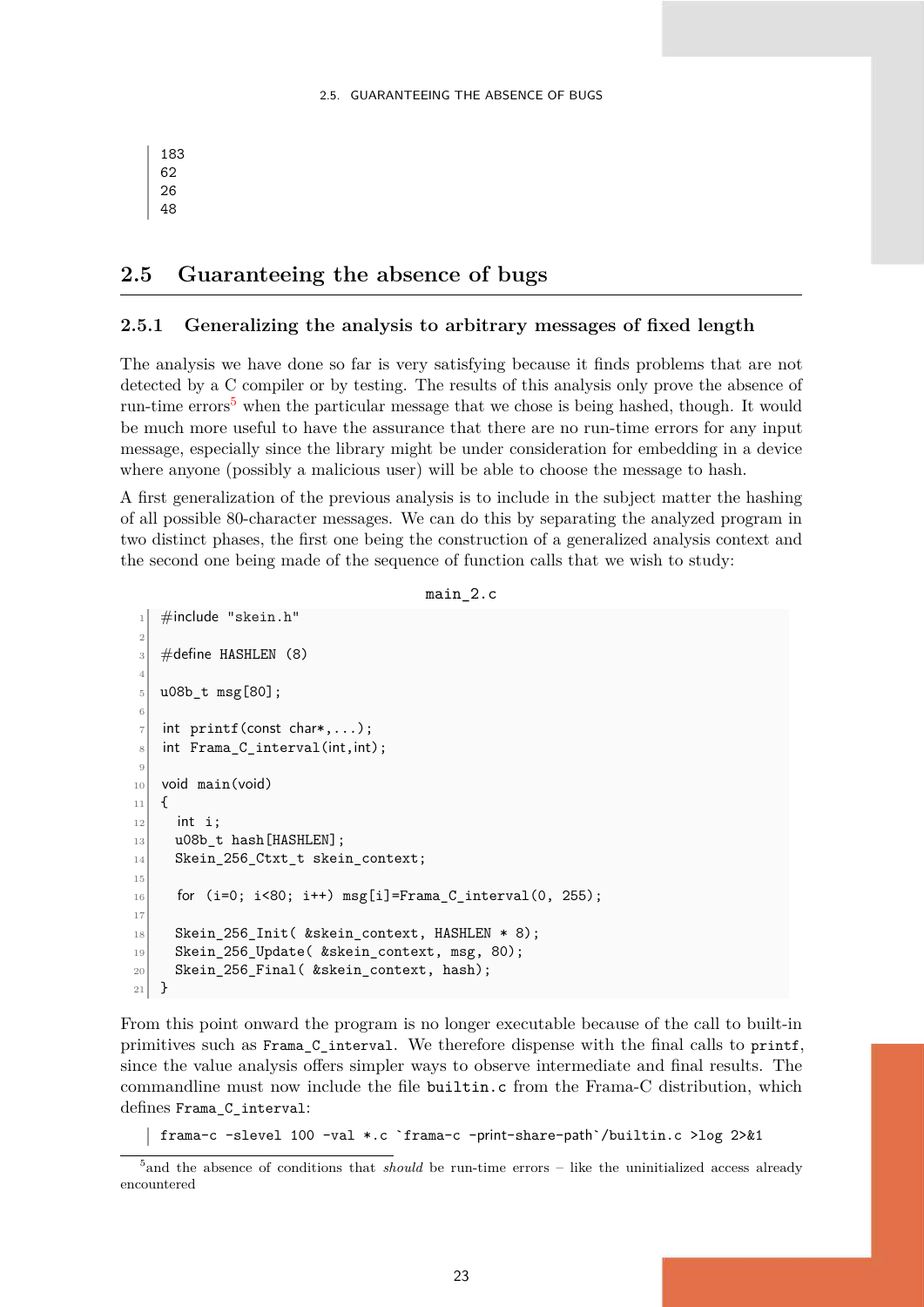Again, there is no alarm emitted during the analysis. This time, the absence of alarms is starting to be really interesting: it means that it is formally excluded that the functions Skein\_256\_Init, Skein\_256\_Update, and Skein\_256\_Final produce a run-time error when they are used, in this order, to initialize a local variable of type Skein\_256\_Ctxt\_t (with argument 64 for the size), parse an arbitrary message and produce a hash in a local u08b\_t array of size 8.

#### <span id="page-23-0"></span>**2.5.2 Verifying functional dependencies**

If we had written a formal specification for function Skein, we would soon have expressed that we expected it to modify the buffer hash that is passed to Skein\_256\_Final (all 8 bytes of the buffer), to compute the new contents of this buffer from the contents of the input buffer msg (all 80 bytes of it), and from nothing else.

During the value analysis, we have seen that all of the buffer hash was always modified in the conditions of the analysis: the reason is that this buffer was uninitialized before the sequence of calls, and guaranteed to be initialized after them.

We can get the complete list of locations that may be modified by each function by adding the option -out to the other options we were already using. These locations are computed in a quick analysis that comes after the value analysis. In the results of this analysis, we find:

```
[inout] Out (internal) for function main:
        Frama_C_entropy_source; msg[0..79]; i; hash[0..7]; skein_context; tmp
```
The "(internal)" reminds us that this list includes the local variables of main that have been modified. Indeed, all the variables that we could expect to appear in the list are here: the input buffer, that we initialized to all possible arbitrary 80-char messages; the loop index that we used in doing so; the output buffer for receiving the hash; and Skein's internal state, that was indirectly modified by us when we called the functions Init, Update and Final.

If we want the outputs of the sequence to appear more clearly, without the variables we used for instrumenting, we can put it in its own function:

```
u08b t hash[HASHLEN];
2
3 void do_Skein_256(void)
4 {
5 Skein_256_Ctxt_t skein_context;
6 Skein_256_Init( \&skein_context, HASHLEN * 8);
7 Skein_256_Update( &skein_context, msg, 80);
8 Skein_256_Final( &skein_context, hash);
9 }
10
_{11} void main(void)
12 {
_{13} int i;
14
15 for (i=0; i<80; i++) msg[i]=Frama_C_interval(0, 255);
16
_{17} do_Skein_256();
18 }
```
Using option -out-external in order to obtain lists of locations that exclude each function's local variables, we get: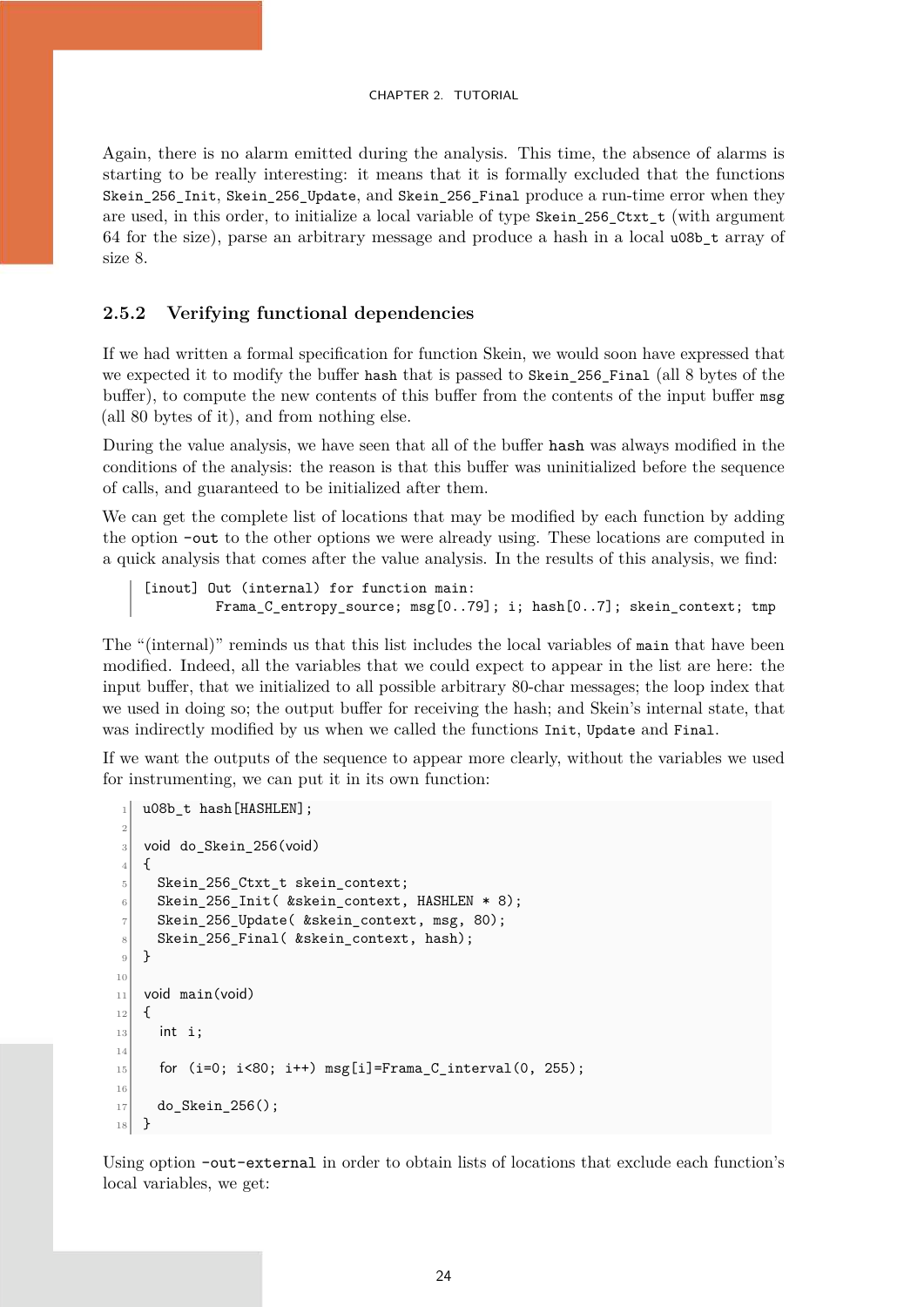#### 2.5. GUARANTEEING THE ABSENCE OF BUGS

```
[inout] Out (external) for function do Skein 256:
        hash[0..7]
```
This means that no location other than hash[0..7] was modified by the sequence of calls to Skein-256 functions. It doesn't mean that each of the cells of the array was overwritten: we have to rely on the results of the value analysis when hash was a local variable for that result. But it means that when used in conformance with the pattern in this program, the functions do not accidentally modify a global variable. We can conclude from this analysis that the functions are re-entrant as long as the concurrent computations are being made with separate contexts and destination buffers.

Keeping the convenient function do\_Skein\_256 for modelizing the sequence, let us now compute the functional dependencies of each function. Functional dependencies list, for each output location, the input locations that influence the final contents of this output location:

```
frama-c -val *.c -slevel 100 -deps
Function Skein_256_Init:
  skein context.h.hashBitLen FROM ctx; hashBitLen
              .h{.bCnt; .T[0..1]; } FROM ctx
              .X[0..3] FROM msg[0..63];
                           skein_context{.X[0..3]; .b[0..31]; }; ctx;
                           hashBitLen; ONE[bits 0 to 7] (and SELF)
              .b[0..31] FROM ctx (and SELF)
  \ result FROM \nothing
Function Skein_256_Update:
  skein_context.h.bCnt FROM skein_context.h.bCnt; ctx; msgByteCnt
              .h.T[0] FROM skein_context.h{.bCnt; .T[0]; }; ctx; msgByteCnt
              .h.T[1] FROM skein_context{.h.bCnt; .h.T[1]; }; ctx;
                         msgByteCnt
              {.X[0..3]; .b[0..15]; } FROM msg[0..79];
                                        skein_context{.h{.bCnt; .T[0..1]; };
                                                     .X[0..3]; .b[0..31]; };
                                         ctx; msg_0; msgByteCnt (and SELF)
  \ result FROM \nothing
Function Skein_256_Final:
  hash[0..7] FROM msg[0..79]; skein_context; ctx;
                hashVal; ONE[bits 0 to 7] (and SELF)
  skein_context.h.bCnt FROM skein_context.h.hashBitLen; ctx (and SELF)
              .h.T[0] FROM skein_context.h{.hashBitLen; .bCnt; .T[0]; }; ctx
              .h.T[1] FROM skein_context{.h.hashBitLen; .h.T[1]; }; ctx
              {.X[0..3]; .b[0..15]; } FROM msg[0..79]; skein_context;
                                        ctx; ONE[bits 0 to 7] (and SELF)
              .b[16..31] FROM skein_context.h.bCnt; ctx (and SELF)
  \ result FROM \nothing
```
The functional dependencies for the functions Init, Update and Final are quite cryptic. They refer to fields of the struct skein\_context. We have not had to look at this struct yet, but its type Skein\_256\_Ctxt\_t is declared in file skein.h.

In the results, the mention (and SELF) means that parts of the output location may keep their previous values. Conversely, absence of this mention means that the output location is guaranteed to have been completely over-written when the function returns. For instance, the field skein\_context.h.T[0] is guaranteed to be over-written with a value that depends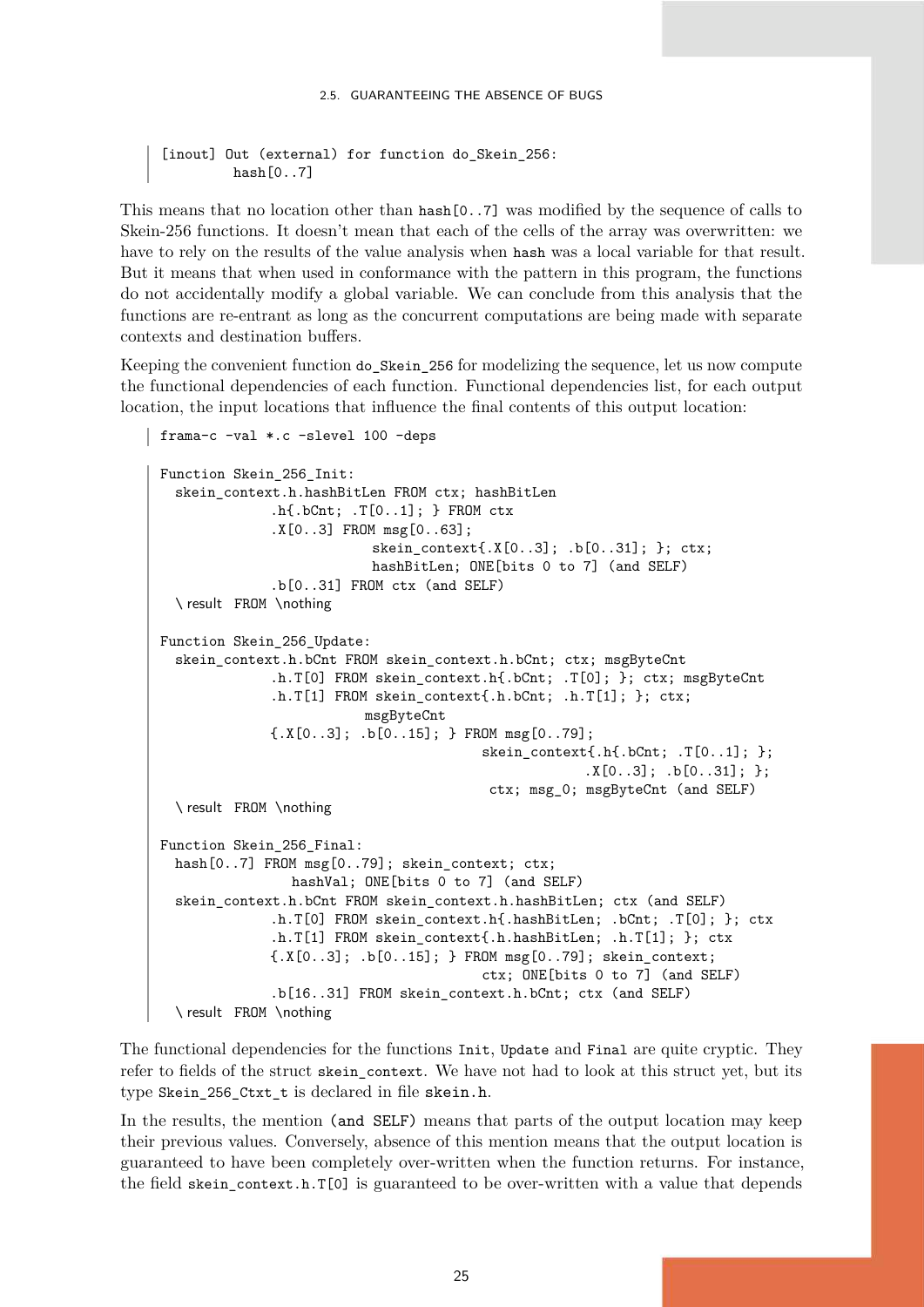only on various other subfields of skein\_context.h. On the other hand, the -deps analysis does not guarantee that all cells of hash are over-written — but we previously saw we could deduce this information from the value analysis' results.

Since we don't know how the functions are supposed to work, it is difficult to tell if these dependencies are normal or reveal a problem. Let us move on to the functional dependencies of do\_Skein\_256:

Function do\_Skein\_256: hash[0..7] FROM msg[0..79]; ONE[bits 0 to 7] (and SELF)

These dependencies make the effect of the functions clearer. The FROM msg[0..79] part is what we expect. The **and SELF** mention is an unfortunate approximation. The dependency on global variable ONE reveals an implementation detail of the library (the variable is used to detect endianness dynamically). Finding out about this variable is a good thing: it shows that a possibility for a malicious programmer to corrupt the implementation into hashing the same message to different digests would be to try to change the value of ONE between computations. Checking the source code for mentions of variable ONE, we can see it is used to detect endianness and is declared const. On an MMU-equipped platform, there is little risk that this variable could be modified maliciously from the outside. However, this is a vivid example of how static analysis, and especially correct analyses as provided in Frama-C, can complement code reviews in improving trust in existing C code.

Assuming that variable ONE keeps its value, a same input message is guaranteed always to be hashed by this sequence of calls to the same digest, because option -deps says that there is no other memory location hash is computed from, not even an internal state.

A stronger property to verify would be that the sequence Init(...), Update(...,80), Final(...) computes the same hash as when the same message is passed in two calls  $Update(\ldots, 40)$ . This property is beyond the reach of the value analysis. In the advanced tutorial, we show how to verify easier properties for sequences of calls that include several calls to Update.

#### <span id="page-25-0"></span>**2.5.3 Generalizing to arbitrary numbers of Update calls**

As an exercise, try to verify that there cannot be a run-time error when hashing arbitrary contents by calling Update(...,80) an arbitrary number of times between Init and Final. The general strategy is to modify the C analysis context we have already written in a way such that it is evident that it captures all such sequences of calls, and also in a way that launched with adequate options, the value analysis does not emit any warning.

The latter condition is harder than the former. Observing results (with the GUI or observation functions described in section [8.3\)](#page-76-0) can help to iterate towards a solution. Be creative. The continuation of this tutorial can be found online at [http://blog.frama-c.com/index.php?](http://blog.frama-c.com/index.php?tag/skein) [tag/skein](http://blog.frama-c.com/index.php?tag/skein); read available posts in chronological order.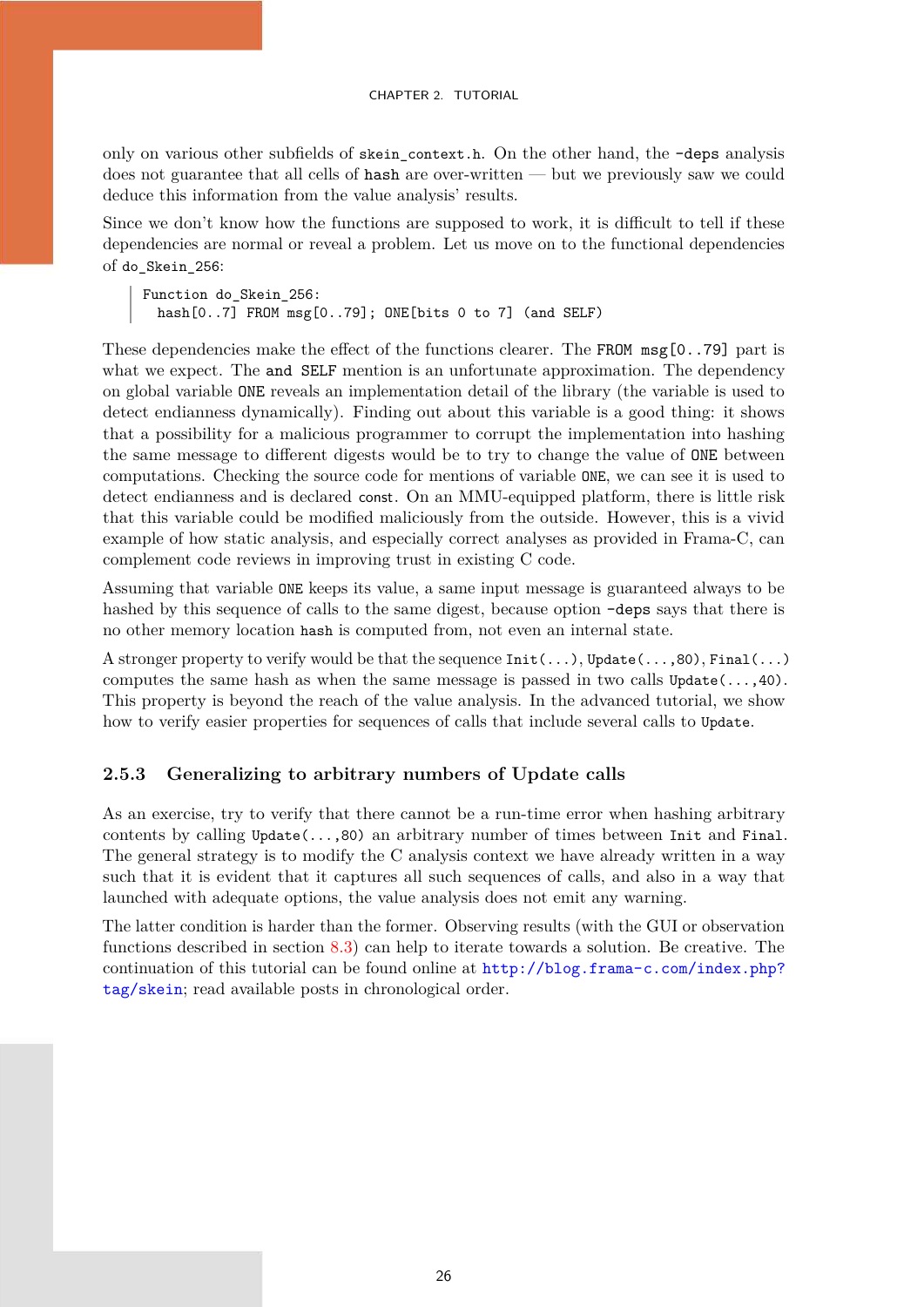# Chapter 3

# <span id="page-26-0"></span>What the value analysis provides

*Here begins the reference section of this manual. This chapter categorizes and describes the outputs of the value analysis.*

# <span id="page-26-1"></span>**3.1 Values**

The value analysis plug-in accepts queries for the value of a variable x at a given program point. It answers such a query with an over-approximation of the set of values possibly taken by x at the designated point for all possible executions.

#### <span id="page-26-2"></span>**3.1.1 Interactive and programmatic interfaces**

Both the user (through the GUI) or a Frama-C plug-in can request the evaluation, at a specific statement, of an lvalue (or an arbitrary expression). The variation domain thus obtained contains all the values that this lvalue or expression may have anytime an actual execution reaches the selected statement.

In fact, from the point view of the value analysis, the graphical interface that allows to observe the values of variables in the program is very much an ordinary Frama-C plug-in. It uses the same functions (registered in module Db.Value) as other plug-ins that interface with the value analysis. This API is not very well documented yet, but one early external plug-in author used the GUI to get a feeling of what the value analysis could provide, and then used the OCaml source code of the GUI as a reference for obtaining this information programmatically.

#### <span id="page-26-3"></span>**3.1.2 Value analysis API overview**

The function !Db.Value.access is one of the functions provided to custom plug-ins. It takes a program point (of type Cil\_types.kinstr), the representation of an lvalue (of type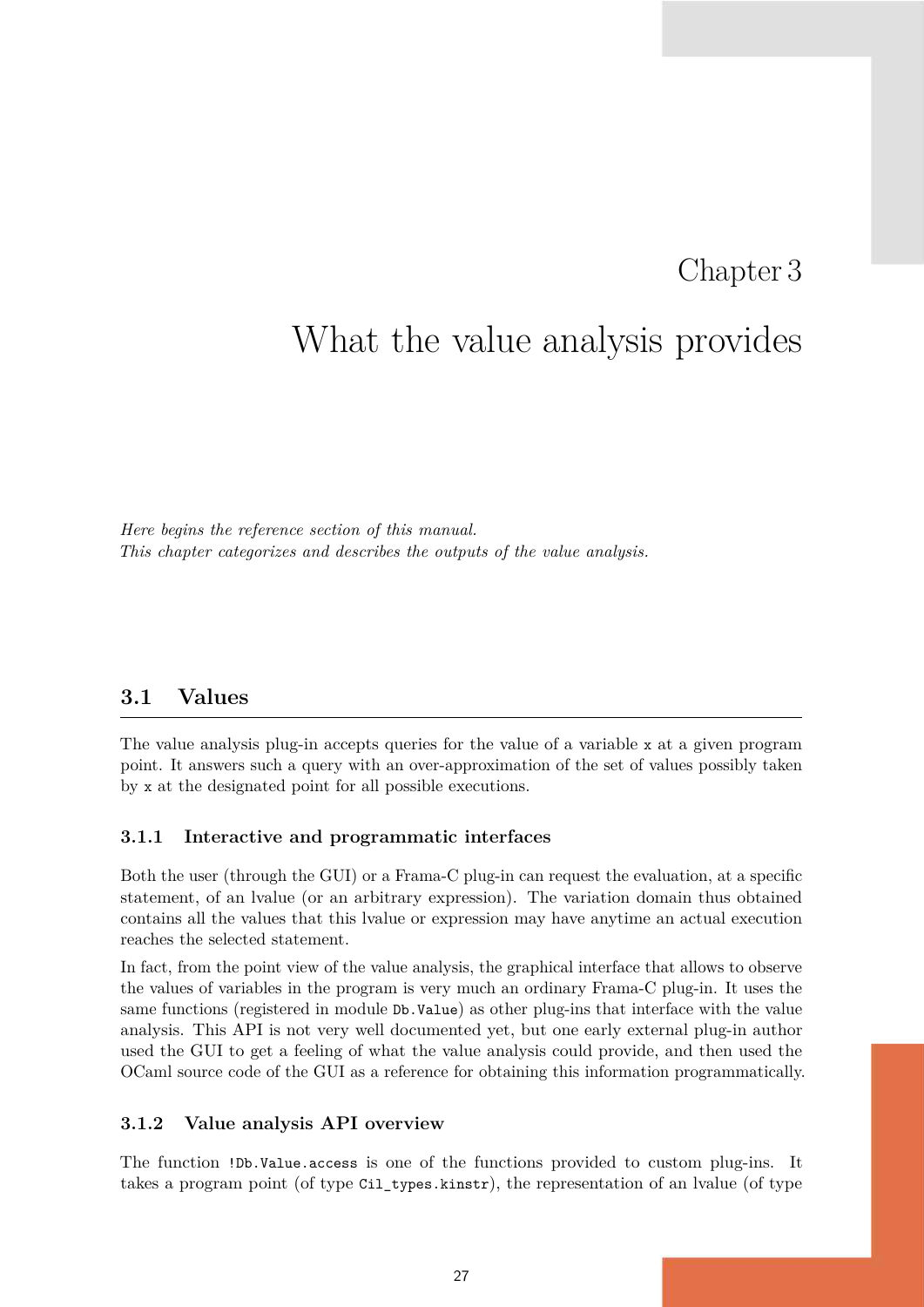Cil types.lval) and returns a representation of the possible values for the lvalue at the program point.

Another function, !Db.Value.lval\_to\_loc, translates the representation of an lvalue into a location (of type Locations.location), which is the analyzer's abstract representation for a place in memory. The location returned by this function is free of memory accesses or arithmetic. The provided program point is used for instantiating the values of variables that appear in expressions inside the lvalue (array indices, dereferenced expressions). Thanks to this and similar functions, a custom plug-in may reason entirely in terms of abstract locations, and completely avoid the problems of pointers and aliasing.

The Frama-C Plug-in Development Guide contains more information about developing a custom plug-in.

#### <span id="page-27-0"></span>**3.1.3 Variation domains for expressions**

The variation domain of a variable or expression can take one of the shapes described below.

#### **A set of integers**

The analyzer may have determined the variation domain of a variable is a set of integers. This usually happens for variables of an integer type, but may happen for other variables if the application contains unions or casts. A set of integers can be represented as:

- an enumeration,  $\{v_1; \ldots v_n\},\$
- an interval, [*l..u*], that represents all the integers comprised between *l* and *u*. If "--" appears as the lower bound  $l$  (resp. the upper bound  $u$ ), it means that the lower bound (resp upper bound) is  $-\infty$  (resp.  $+\infty$ ),
- an interval with periodicity information, [*l..u*],*r*%*m*, that represents the set of values comprised between  $l$  and  $u$  whose remainder in the Euclidean division by  $m$  is equal to *r*. For instance, [2*..*42],2%10, represents the set that contains 2, 12, 22, 32, and 42.

#### **A floating-point value or interval**

A location in memory (typically a floating-point variable) may also contain a floating-point number or an interval of floating-point numbers:

- *f* for the non-zero floating-point number *f* (the floating-point number +0.0 has the same representation as the integer 0 and is identified with it),
- $[f_l \dots f_u]$  for the interval from  $f_l$  to  $f_u$  inclusive.

#### **A set of addresses**

A variation domain (for instance for a pointer variable) may be a set of addresses, denoted by  $\{\{a_1; \ldots, a_n\}\}\$ . Each  $a_i$  is of the form:

•  $&x + D$ , where  $&x$  is the base address corresponding to the variable x, and D is in the domain of integer values and represents the possible offsets **expressed in bytes** with respect to the base address &*x*,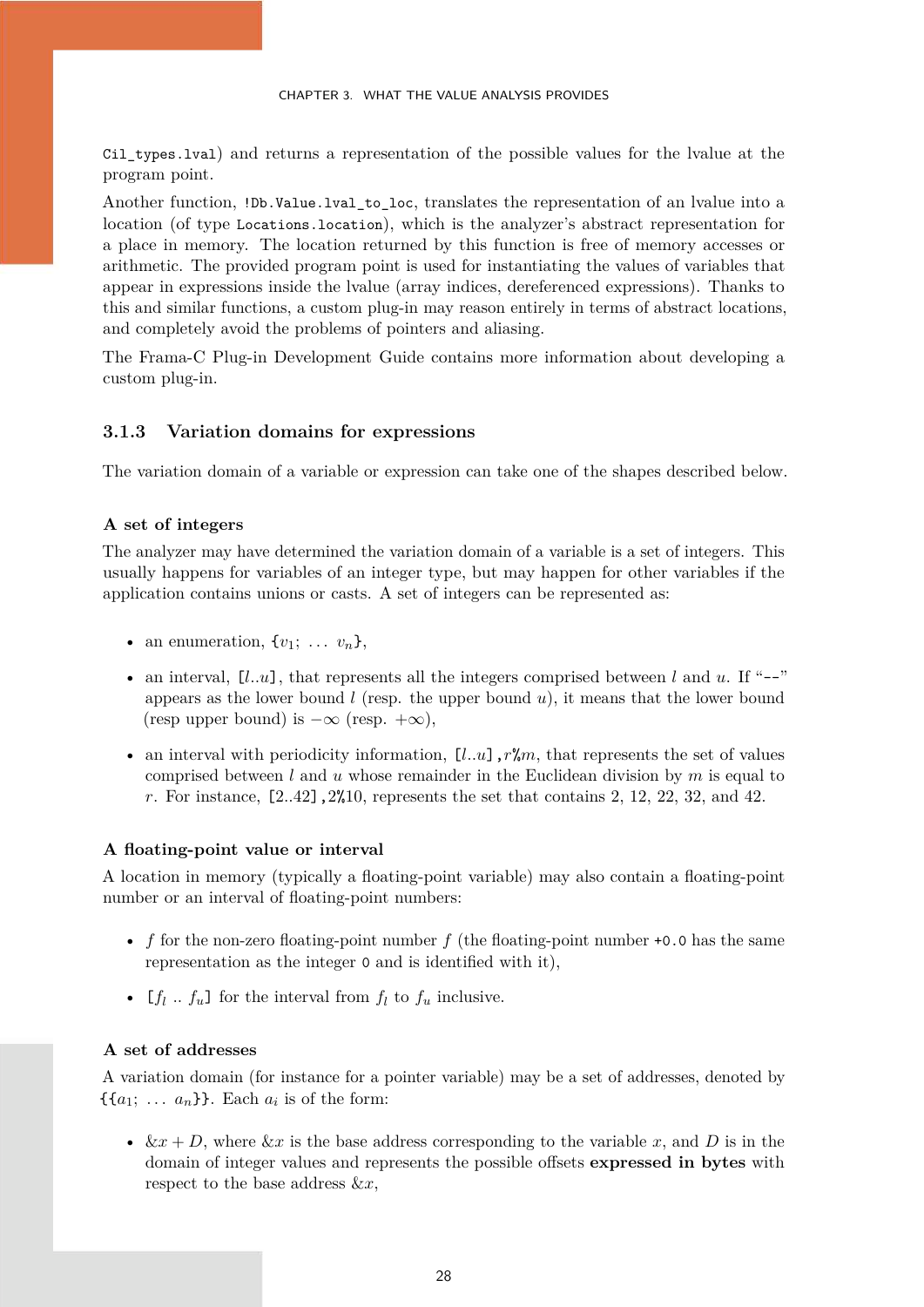#### 3.1. VALUES

- NULL  $+ D$ , which denotes absolute addresses (seen as offsets with respect to the base address NULL).
- "foo" + *D*, which denotes offsets from a litteral string with contents "foo".

In all three cases, " $+ D$ " is omitted if *D* is  $\{0\}$ , that is, when there is no offset.

### **An imprecise mix of addresses**

If the application involves, or seems to involve, unusual arithmetic operations over addresses, many of the variation domains provided by the analysis may be imprecise sets of the form garbled mix of  $\&\{x_1; \ldots x_n\}$ . This expression denotes an unknown value built from applying arithmetic operations to the addresses of variables  $x_1, \ldots, x_n$  and to integers.

### **Absolutely anything**

You should not observe it in practice, but sometimes the analyzer is not able to deduce any information at all on the value of a variable, in which case it displays ANYTHING for the variation domain of this variable.

# <span id="page-28-0"></span>**3.1.4 Memory contents**

Memory locations can contain, in addition to the above sets of values, uninitialized data and dangling pointers. It is illegal to use these special values in computations, which is why they are not listed as possible values for an expression. Reading from a variable that appears to be uninitialized causes an alarm to be emitted, and then the set of values for the variable is made of those initialized values that were found at the memory location.

# <span id="page-28-1"></span>**3.1.5 Interpreting the variation domains**

Most modern C compilation platforms unify integer values and absolute addresses: there is no difference between the encoding of the integer 256 and that of the address (char\*)0x00000100. Therefore, the value analysis does not distinguish between these two values either. It is partly for this reason that offsets *D* are expressed in bytes in domains of the form  $\{\&x + D; \ldots\}$ .

In floating-point computations, the value analysis considers that obtaining NaN,  $+\infty$ , or  $-\infty$  is an unwanted error. The floating-point intervals provided by the analysis are always intervals of finite floating-point values.

#### **Examples of variation domains**

- [1..256] represents the set of integers comprised between 1 and 256, each of which can also be interpreted as an absolute address between 0x1 and 0x100.
- [0..256],0%2 represents the set of even integers comprised between 0 and 256. This set is also the set of the addresses of the first 129 aligned 16-bit words in memory.
- $[1..255]$ , 1%2 represents the odd integers comprised between 1 and 255.
- $\bullet$  [--..--] represents the set of all (possibly negative) integers that fit within the type of the variable or expression that is being printed.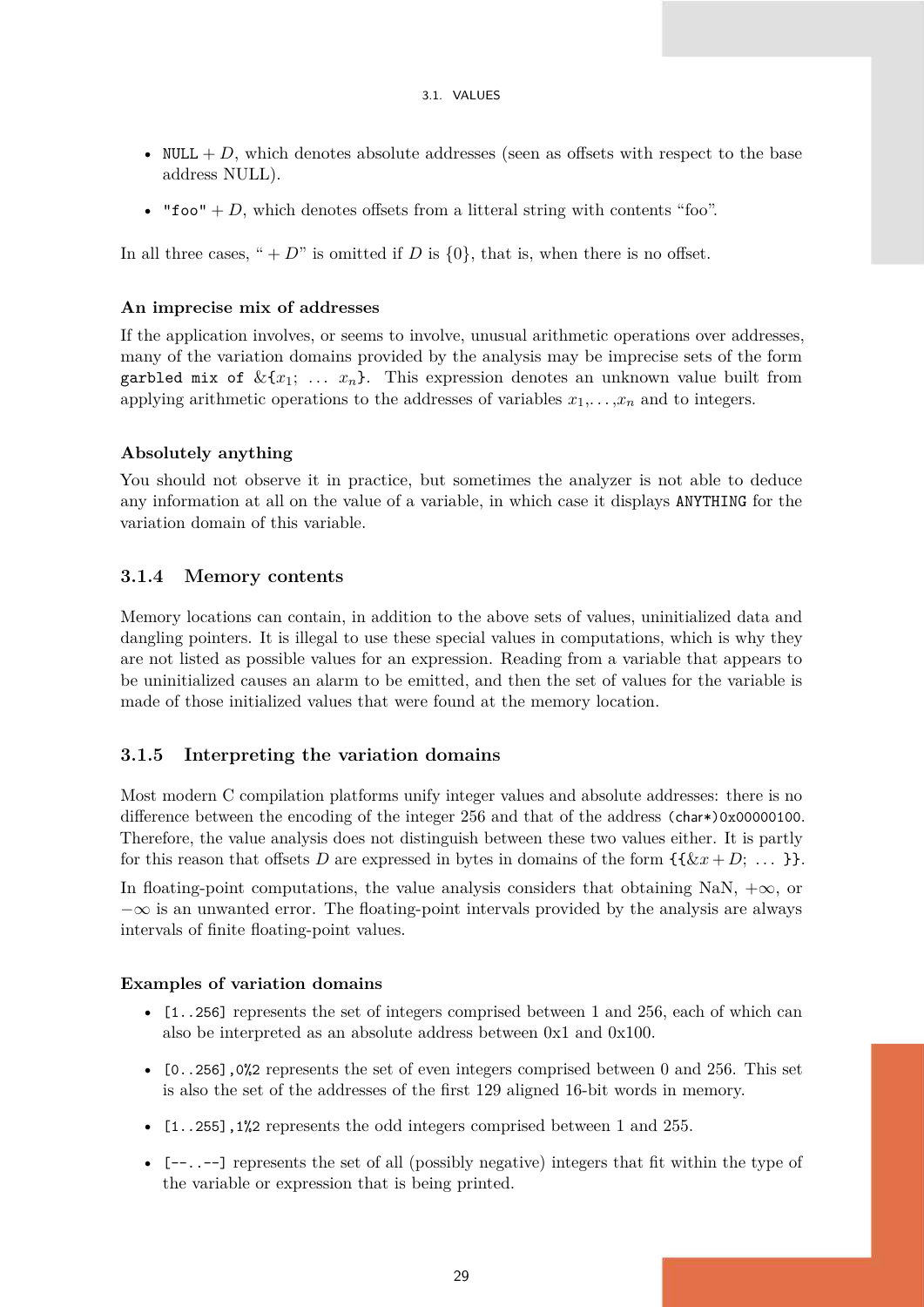- 3. represents the floating-point number 3.0.
- [-3. .. 9.] represents the interval of floating-point values comprised between -3.0 and 9.0.
- {{ &x }} represents the address of the variable x.
- $\{ \&x + \{ 0; 1 \}\}\$  represents the address of one of the first two bytes of variable  $x$ assuming x is of a type at least 2 bytes in size. Otherwise, this notation represents a set containing the address of x and an invalid address.
- {{ &x ; &y }} represents the addresses of x and y.
- $\{ \& t + [0..256], 0\%4] \}$ , in an application where t is declared as an array of 32-bit integers, represents the addresses of locations  $t[0], t[1], \ldots, t[64]$ .
- $\{ \{ \& t + [0..256] \} \}$  represents the same values as the expression (char\*)t+i where the variable i has an integer value comprised between 0 and 256.
- $\{ \& t + [--,,-] \& \}$  represents all the addresses obtained by shifting t, including some misaligned and invalid ones.

#### <span id="page-29-0"></span>**3.1.6 Origins of approximations**

Approximated values may contain information about the origin of the approximations. In this case the value is shown as "garbled mix of  $\&\{x_1; \ldots x_n\}$  (origin: ...)". The text provided after "origin:" indicates the location and the cause of some of these approximations.

An origin can be one of the following:

#### **Misaligned read**

The origin Misaligned L indicates a set L of lines in the application where misaligned reads prevented the computation to be precise. A misaligned read is a memory read-access where the bits read were not previously written as a single write that modified the whole set of bits exactly. An example of a program leading to a misaligned read is the following:

```
1 int x, y;
2 int *t[2] = { \&x, \&y \; };3
4 int main(void)
5 {
6 return 1 + (int) * (int*) ((int) t + 2);7 \vert \}
```
The value returned by the function main is

 ${f}$  garbled mix of  $kf$  x; y } (origin: Misaligned  ${f}$  misa.c:6 }) } }.

The analyzer is by default configured for a 32-bit architecture, and that consequently the read memory access is not an out-of-bound access. If it was, an alarm would be emitted, and the analysis would go in a different direction.

With the default target platform, the read access remains within the bounds of array  $t$ , but due to the offset of two bytes, the 32-bit word read is made of the last two bytes from  $t[0]$ and the first two bytes from t[1].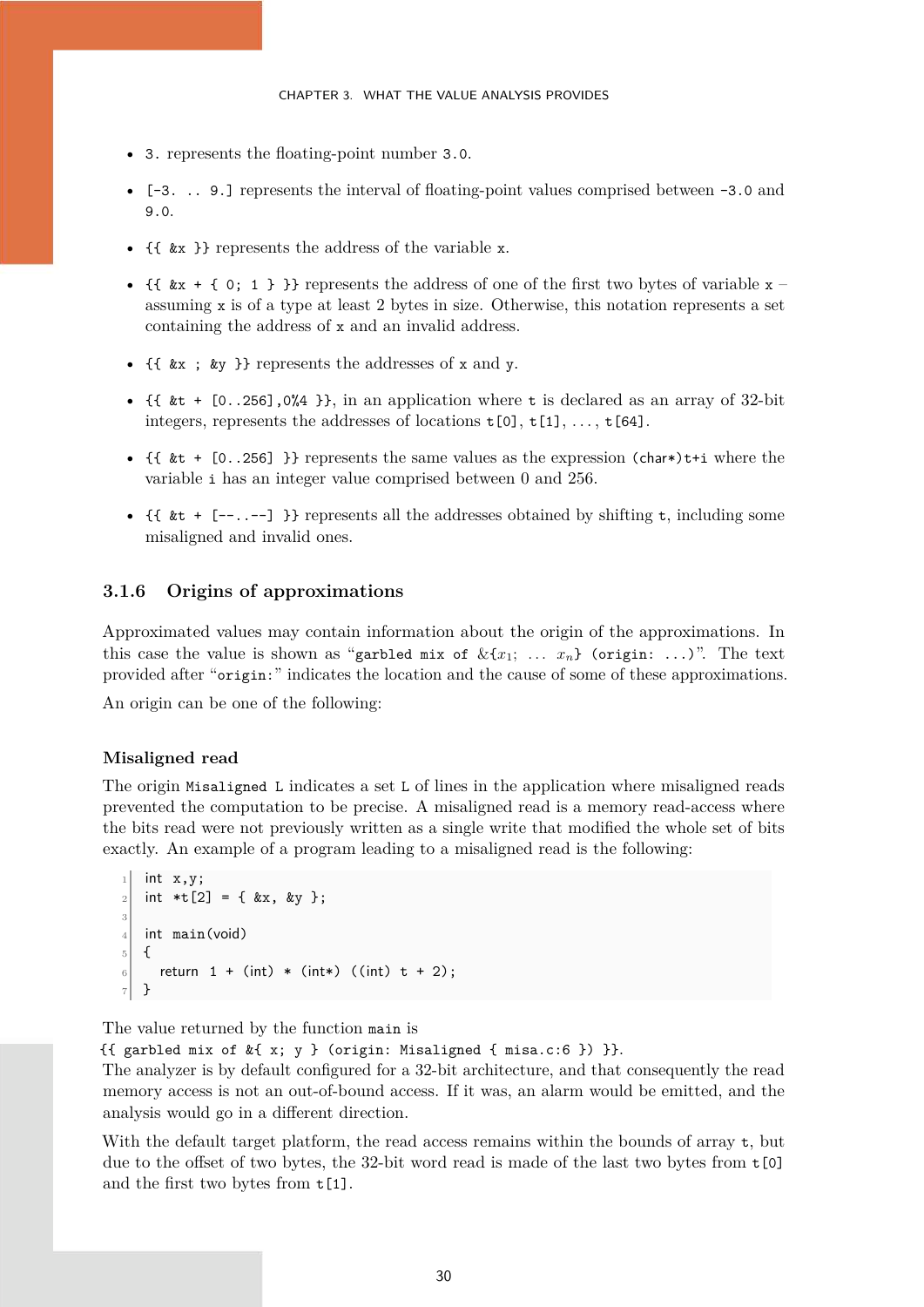#### **Call to an unknown function**

The origin Library function L is used for the result of recursive functions or calls to function pointers whose value is not known precisely.

#### **Fusion of values with different alignments**

The notation Merge L indicates a set L of lines in the analyzed code where memory states with incompatible alignments are fused together. In the example below, the memory states from the then branch and from the else branch contain in the array t some 32-bit addresses with incompatible alignments.

```
1 int x, y;
2 char t[8];
3
_4 int main(int c)
5 \uparrow6 if (c)
|7| * (int**) t = &x;
8 else
9 \vert \cdot \vert * (int**) (t+2) = &y;
10 x = t[2];
11 return x;
12 }
```
The value returned by function main is  $\{\{\right\}$  garbled mix of &{ x; y } (origin: Merge { merge.c:9 }) }}.

#### **Well value**

When generating an initial state to start the analysis from (see section [5.2.3](#page-53-0) for details), the analyzer has to generate a set of possible values for a variable with only its type for information. Some recursive or deeply chained types may force the generated contents for the variable to contain imprecise, absorbing values called well values.

Computations that are imprecise because of a well value are marked as origin: Well.

#### **Arithmetic operation**

The origin Arithmetic L indicates a set L of lines where arithmetic operations take place without the analyzer being able to represent the result precisely.

```
1 int x,y;
2 int f(void)3 \mid \n\begin{array}{c} 3 \end{array}|4| return (int) kx + (int) ky;5 }
```
<span id="page-30-0"></span>In this example, the return value for f is {{ garbled mix of &{ x; y } (origin: Arithmetic { ari.c:4 }) }}.

### **3.2 Log messages emitted by the value analysis**

<span id="page-30-1"></span>This section categorizes the messages displayed by the value analysis in frama-c, the batch version of the analyzer. When using frama-c-gui (the graphical interface), the messages are directed to different panels in the bottom right of the main window for easier access.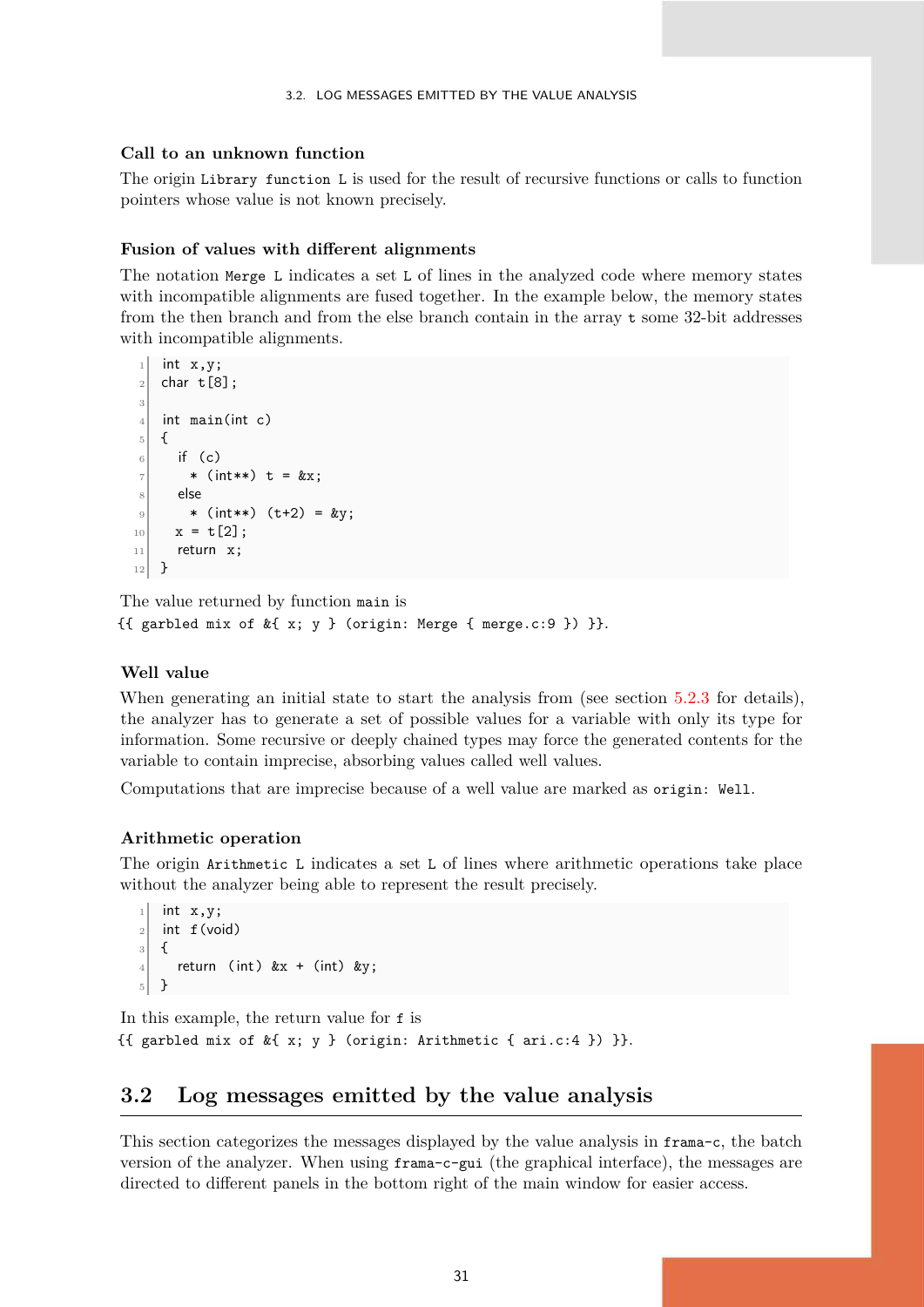#### **3.2.1 Results**

With the batch version of Frama-C, the results of the computations are displayed on the standard output. For some computations, the results can not easily be represented in a human-readable way. In this case, they are not displayed at all, and can only be accessed through the GUI or programmatically. In other cases, a compromise had to be reached. For instance, although variation domains for variables are available for any point in the execution of the analyzed application, the batch version only displays, for each function, the values that hold whenever the end of this function is reached.

#### <span id="page-31-0"></span>**3.2.2 Proof obligations**

The correctness of the results provided by the value analysis is guaranteed only if the user verifies all the proof obligations generated during the analysis. In the current version of Frama-C, these proof obligations are displayed as messages that contain the word assert . Frama-C comes with a common specification language for all plug-ins, called ACSL ([http:](http://frama-c.com/acsl.html) [//frama-c.com/acsl.html](http://frama-c.com/acsl.html)). Most of the proof obligations emitted by the value analysis are expressed in ACSL. In any case, each proof obligation message describes the nature and the origin of the obligation.

When using the GUI version of Frama-C, proof obligations are inserted in the normalized source code. With the batch version, option -print produces a version of the analyzed source code annotated with the proofs obligations. The companion option -ocode <file.c> allows to specify a filename for the annotated source code to be written to. Please note that the proof obligations that are not yet expressed as ACSL properties are missing from these outputs.

#### **Division by zero**

When dividing by an expression that the analysis is not able to guarantee non-null, a proof obligation is emitted. This obligation expresses that the divisor is different from zero at this point of the code.

In the particular case where zero is the only possible value for the divisor, the analysis stops the propagation of this execution path. If the divisor seems to be able to take non-null values, the analyzer is allowed to take into account the property that the divisor is different from zero when it continues the analysis after this point. The property expressed by an alarm may also not be taken into account when it is not easy to do so.

```
int A, B;
|2| void main(int x, int y)
3 \mid \mathbf{f}4 A = 100 / (x * y);
5 B = 333 % x;
6 }
  div.c:4: ... division by zero: assert (int)(x*y) != 0;
  div.c:5: ... division by zero: assert x != 0;
```
In the above example, there is no way for the analyzer to guarantee that  $x*y$  is not null, so it emits an alarm at line 4. In theory, it could avoid emitting the alarm x != 0 at line 5 because this property is a consequence of the property emitted as an alarm at line 4. Redundant alarms happen – even in cases simpler than this one. Do not be surprised by them.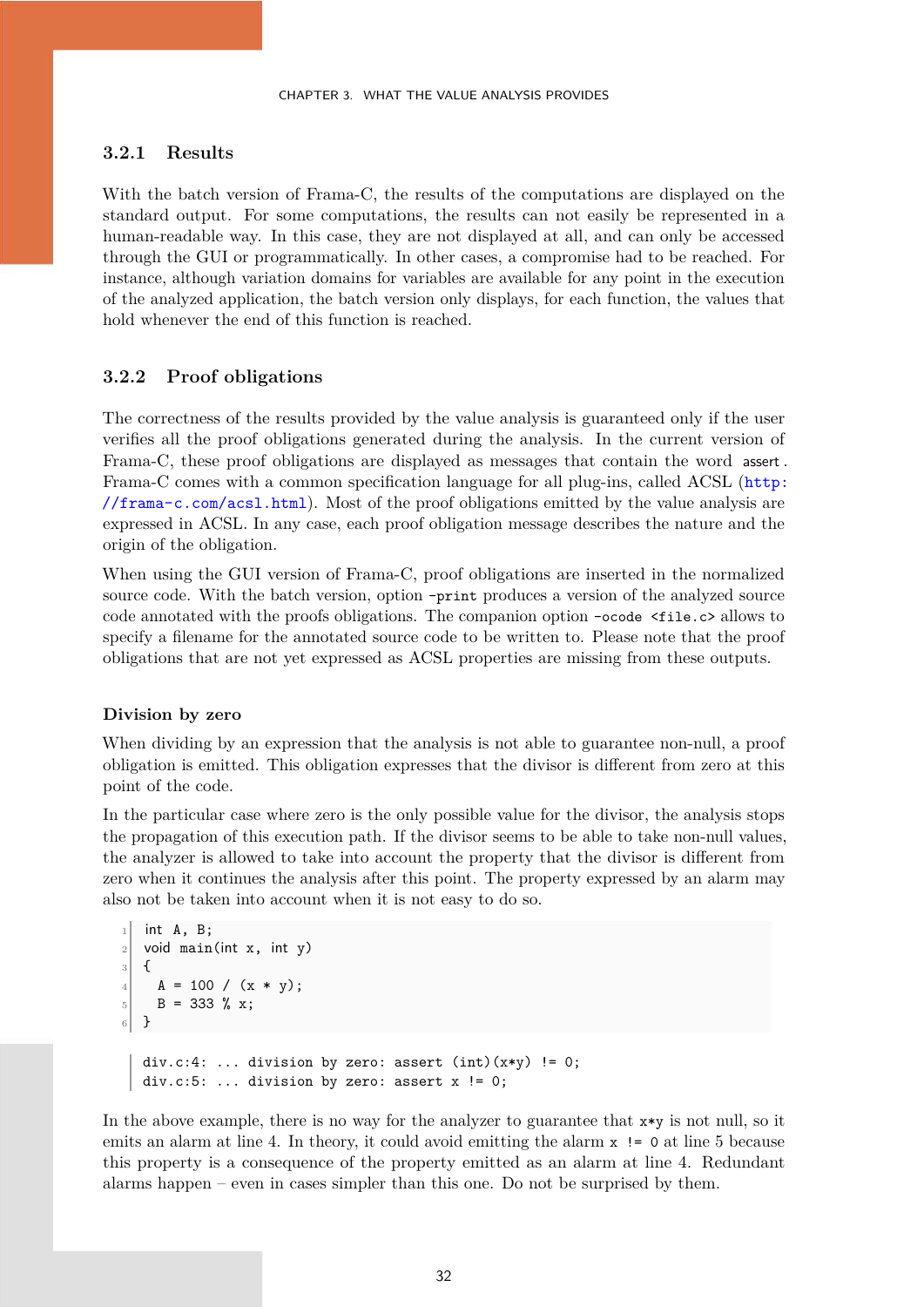#### **Undefined logical shift**

Another arithmetic alarm is the alarm emitted for logical shift operations on integers where the second operand may be larger than the size in bits of the first operand's type. Such an operation is left undefined by the ISO/IEC 9899:1999 standard, and indeed, processors are often built in a way that such an operation does not produce the 0 or -1 result that could have been expected. Here is an example of program with such an issue, and the resulting alarm:

```
1 void main(int c){
|2| int x;
|3| c = c ? 1 : 8 * sizeof(int);
4 x = 1 \leq c;
5 }
```
shift  $.c:4: ...$  invalid RHS operand for shift: assert  $0 \leq c \leq 32$ ;

#### **Overflow in integer arithmetic**

By default, the value analysis emits alarms for — and reduces the sets of possible results of — signed arithmetic computations where the possibility of an overflow exists. Indeed, such overflows have an undefined behavior acccording to paragraph 6.5.5 of the ISO/IEC 9899:1999 standard. If useful, it is also possible to assume that signed integers overflow according to a 2's complement representation. The option -no-warn-signed-overflow can be used to this end. A reminder message is nevertheless emitted operations that are detected as potentially overflowing. Regardless of the value of option -warn-signed-overflow, a warning is emitted on signed arithmetic operations applied to the cast to signed int of an address, since the compiler may place variables in memory at will.

By default, no alarm is emitted for arithmetic operations on unsigned integers for which an overflow may happen, since such operations have defined semantics according to the ISO/IEC 9899:1999 standard. If one wishes to signal and prevent such unsigned overflows, option -warn-unsigned-overflow can be used.

Finally, no alarm is emitted for downcasts to signed or unsigned integers. In the signed case, the least significant bits of the original value are used, and are interpreted according to 2's complement representation. Frama-C's options -warn-signed-downcast and -warn-unsigned-downcast are not honored by the value analysis. The RTE plugin can be used to generate the relevant assertions before starting an analysis.

#### **Overflow in conversion from floating-point to integer**

An alarm is emitted when a floating-point value appears to exceed the range of the integer type it is converted to.

```
|1| #include ".../share/builtin.h"
2
3 int main()
4 {
5 float f = Frama_C_float_interval(2e9, 3e9);
6 return (int) f;
7 }
   ...
  ov float int.c:6: [kernel] warning: overflow in conversion of f
```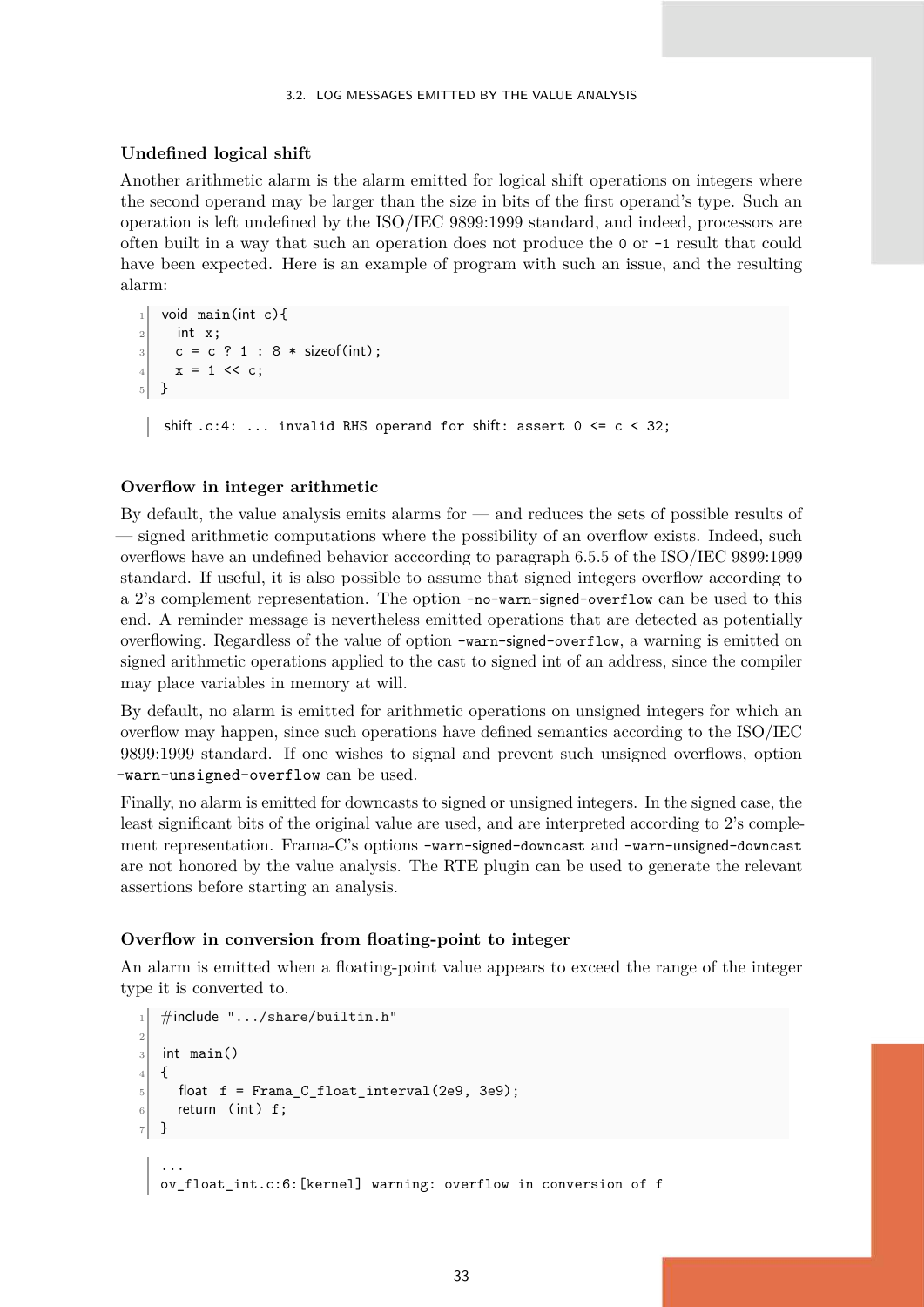```
([2000000000. .. 3000000000.]) from floating-point to integer.
   assert -2147483649 < f < 2147483648;
...
f \in [2000000000... 30000000000]_{--}retres \in [2000000000..2147483647]
```
#### **Floating-point alarms**

When it appears that a floating-point operation can result in an infinite value or NaN, the analyzer emits an alarm that excludes these possibilities, and continues the analysis with an interval representing the result obtained if excluding these possibilities. This interval, like any other result, may be over-approximated. An example of this first kind of alarm can be seen in the following example.

```
|1| double sum(double a, double b)
2 \mid \mathbf{f}3 return a+b;
4 }
  frama-c -val -main sum double_op_res.c
  double_op_res.c:3:[kernel] warning: non-finite double value
       ([-1.79769313486e+308 .. 1.79769313486e+308]):
      assert \ is_finite ((double)(a+b));
```
An alarm is also emitted when the program uses as argument to a floating-point operation a value from memory that does not ostensibly represent a floating-point number. This can happen with a union type with both int and float fields, or in the case of a conversion from int \* to float \*. The emitted alarm excludes the possibility of the bit sequence used as a the argument representing NaN, an infinite, or an address. See the example below.

```
union \{ int i; float f; \} bits;
\overline{2}3 float r;
4
5 int main () {
6 bits.i = unknown fun():
    r = 1.0 + bits.f;|8| return r > 0.;
9 }
 frama-c -val double_op_arg.c
  double_op_arg.c:7:[kernel] warning: non-finite float value ([--..--]):
      assert \ is_finite (bits.f);
```
#### **Uninitialized variables and dangling pointers to local variables**

An alarm may be emitted if the application appears to read the value of a local variable that has not been initialized, or if it appears to manipulate the address of a local variable outside of the scope of said variable. Both issues occur in the following example: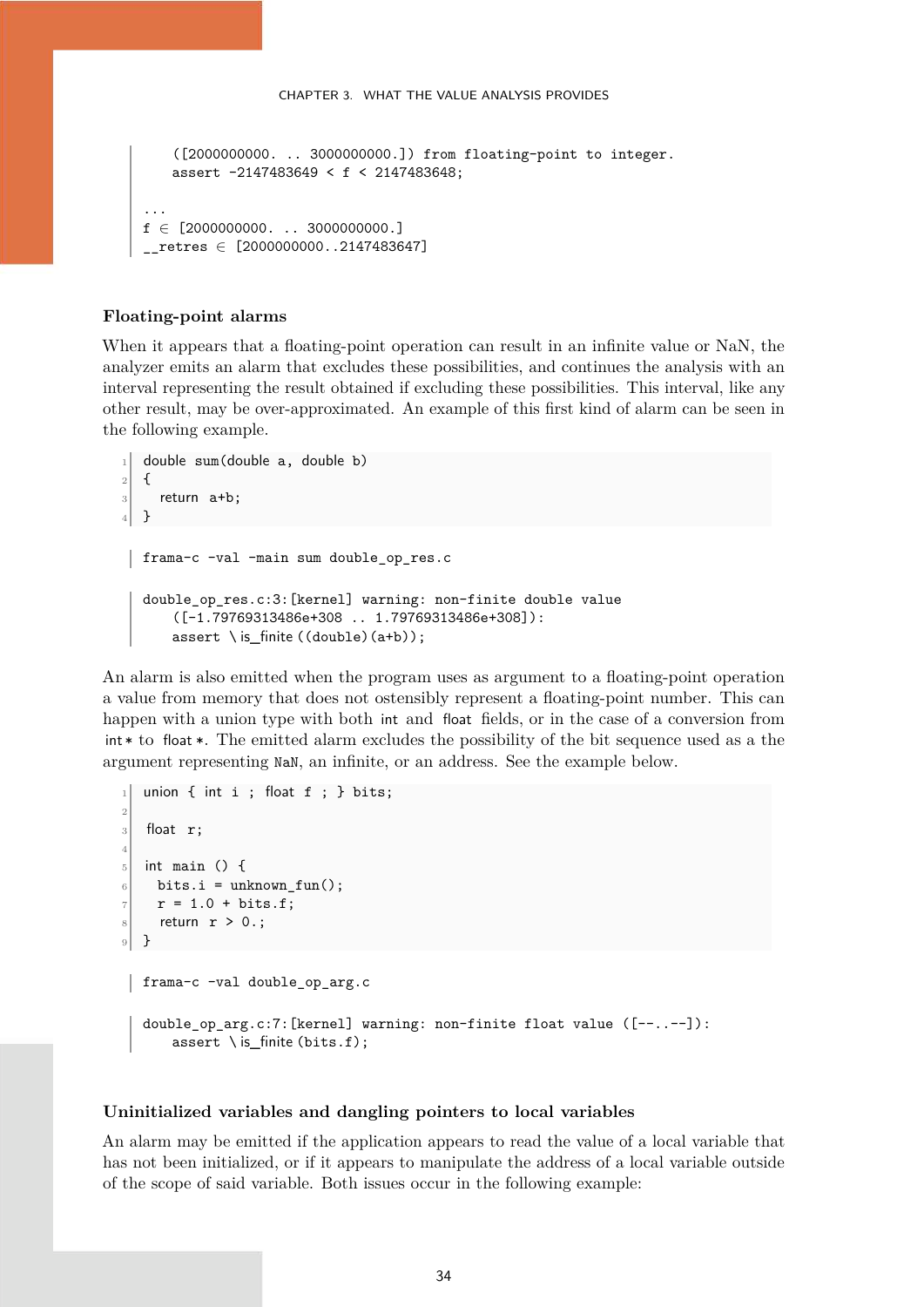#### 3.2. LOG MESSAGES EMITTED BY THE VALUE ANALYSIS

```
1 int *f(int c)
2 {
3 int r, t, *p;
4 if (c) r = 2;
5 t = r + 3;
6 return &t;
7 \vert \}8
9 int main(int c)
10^{1} {
11 int *p;
|12| p = f(c);
13 return *p;
|14| }
```
The value analysis emits alarms for lines  $5$  (variable  $r$  may be uninitialized) and 13 (a dangling pointer to local variable t is used). As of the current version, only the first message is recorded as an ACSL property by Frama-C's kernel.

```
uninitialized.c:5: ... accessing uninitialized left-value: assert \initialized(&r);
uninitialized.c:13: ... accessing left-value p that contains escaping addresses;
                      assert(\defined(&p))
```
By default, the value analysis does not emit an alarm for a copy from memory to memory when the copied values include dangling addresses or uninitialized contents. This behavior is safe because the value analysis warns later, as soon as an unsafe value is used in a computation –either directly or after having been copied from another location. The copy operations for which alarms are not emitted are assignments from lvalues to lvalues ( $1v1 = 1v2$ ;), passing lvalues as arguments to functions  $(f(1v1);)$ , and returning lvalues (return  $1v1;$ ). An exception is made for lvalues passed as arguments to library functions: in this case, because the function's code is missing, there is no chance to catch the undefined access later; the analyzer emits an alarm at the point of the call.

The behavior documented above was implemented to avoid spurious warnings where the copied lvalues are structs or unions. In some cases, it may be normal for some fields in a struct or union to contain such dangerous contents. Option -val-warn-copy-indeterminate can be used to obtain a more aggressive behavior. Specifying -val-warn-copy-indeterminate f on the command-line will cause the analyzer to also emit an alarm on all dangerous copy operations occurring in function f, as long as the copied lvalues are not structs or unions. The syntax @all can also be used to activate this behavior for all functions.

#### **Invalid memory accesses**

Whenever the value analysis is not able to establish that a dereferenced pointer is valid, it emits an alarm that expresses that the pointer needs to be valid at that point.

```
1 int i, t[10], *p;
_2 void main()
3 \mid \mathcal{A}4 for (i=0; i<=10; i++)
|5| if (unknownfun()) t[i] = i;
6 p = t + 12;
7 if (unknownfun()) *p = i;
|8| p[-6] = i;
9 }
```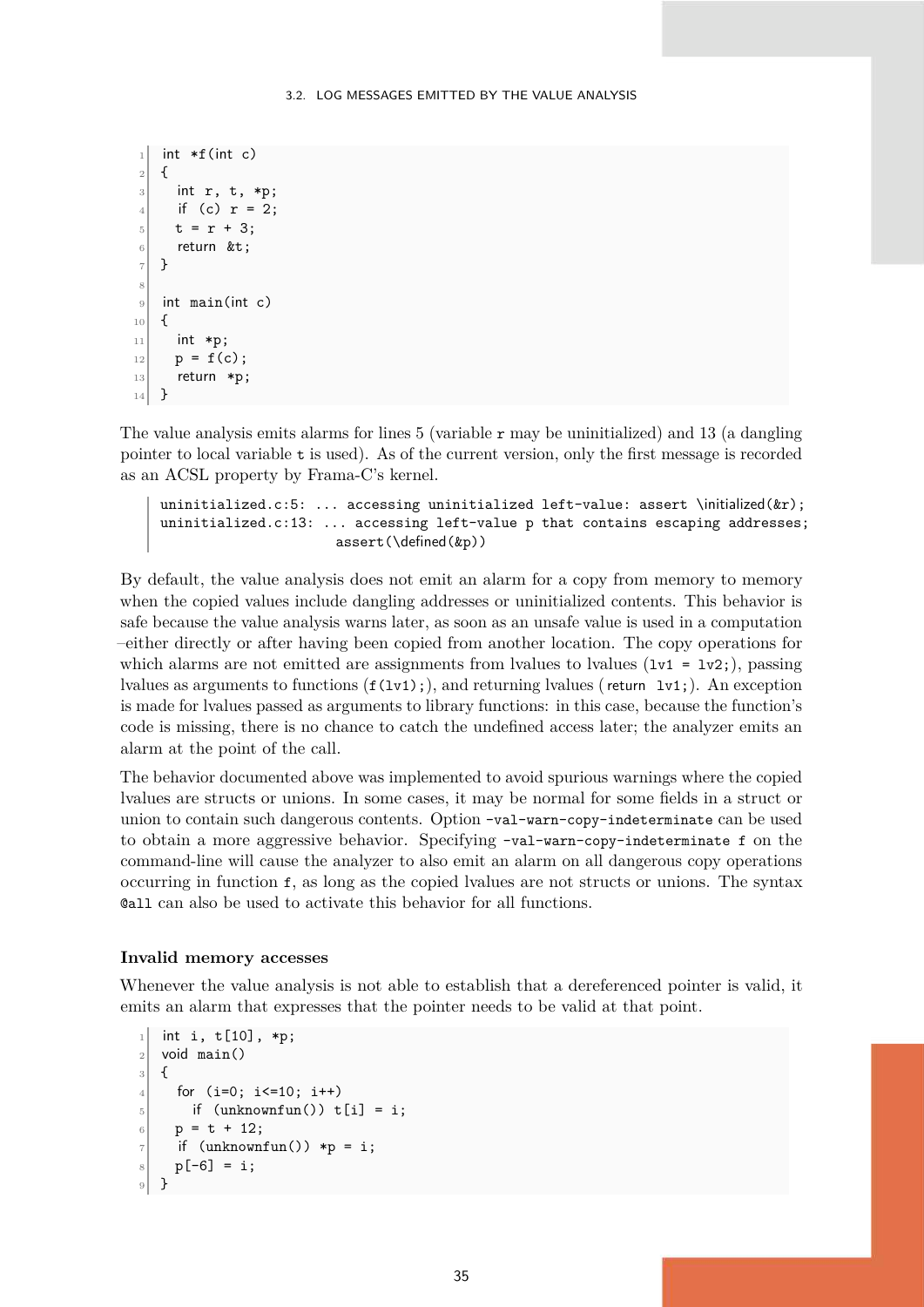In the above example, the analysis is not able to guarantee that the memory accesses  $t[i]$ and \*p are valid, so it emits a proof obligation for each:

invalid.c:5: ... accessing out of bounds index  $[0..10]$ . assert i < 10; invalid.c:7: ... out of bounds write. assert \valid(p);

(Notice that no alarm assert  $\circ \leq i$  is emitted, as the analysis is able to guarantee that this always holds.)

The choice between these two kinds of alarms is influenced by option -unsafe-arrays, as described page [57.](#page-56-1)

Note that line 6 or 8 in this example could be considered as problematic in the strictest interpretation of the standard. The value analysis omits warnings for these two lines according to the attitude described in [4.5.1.](#page-45-0) An option to warn about these lines could happen if there was demand for this feature.

#### **Undefined pointer comparison alarms**

Proof obligations can also be emitted for pointer comparisons whose results may vary from one compilation to another, such as  $\&a \leq \&b$  or  $\&x+2$  != NULL. These alarms do not necessarily correspond to run-time errors, but relying on an undefined behavior of the compiler is in general undesirable (although this one is rather benign for current compilation platforms).

Although these alarms may seem unimportant, they should still be checked, because the value analysis may reduce the propagated states accordingly to the emitted alarm. For instance, for the  $\&x+2$  != NULL comparison, after emitting the alarm that the quantity  $\&x+2$  must be reliably comparable to 0, the analysis assumes that the result of the comparison is 1. The consequences are visible when analyzing the following example:

```
int x,y,*p;2 \mid \text{main}()3 \mid p = \&x;4 while (p++ != \&y);
5 }
```
The value analysis finds that this program does not terminate. This seems incorrect because an actual execution will terminate on most architectures. However, the value analysis' conclusion is conditioned by an alarm emitted for the pointer comparison.

The value analysis only allows pointer comparisons that give reproducible results — that is, the possibility of obtaining an unspecified result for a pointer comparison is considered as an unwanted error, and is excluded by the emission of an alarm.

The analyzer can be instructed to propagate past these undefined pointer comparisons with option -undefined-pointer-comparison-propagate-all. With this option, in the example program above, the values 0 and 1 are considered as results for the condition as soon as p becomes an invalid address. Therefore, the value analysis does not predict that the program does not terminate.

#### **Undefined side-effects in expressions**

The C language allows compact notations for modifying a variable that is being accessed (for instance,  $y = x++$ ;). The effect of these pre- or post-increment (or decrement) operators is undefined when the variable is accessed elsewhere in the same statement. For instance,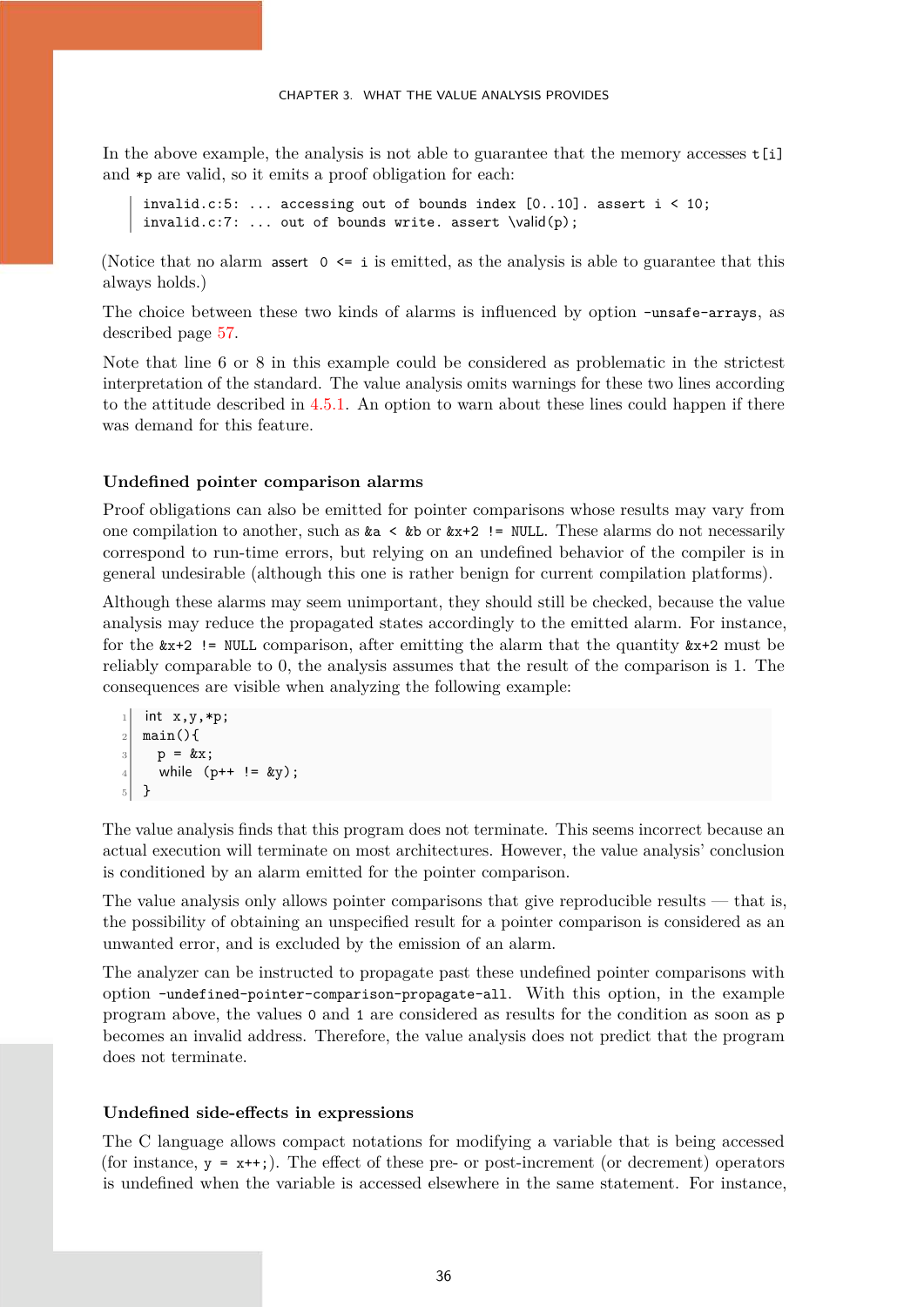$y = x + x$ <sup>++</sup>; is undefined: the code generated by the compiler may have any effect, and especially not the effect expected by the programmer.

Sometimes, it is not obvious whether the increment operation is defined. In the example  $y = *p + x++;$ , the post-increment is defined as long as  $*\mathfrak{p}$  does not have any bits in common with x.

```
1 int x, y, z, t, *p, *q;
2 void main(int c)
3 \mid \mathbf{f}4 if (c&1)
5 y = x + x++;
6 p = c&2 ? &x : &t;
|7| y = *p + x++;
|8| q = c&4 ? &z : &t;
9 \mid y = *q + x++;_{10} }
```
frama-c -val se.c -unspecified-access

With option -unspecified-access, three warnings are emitted during parsing. Each of these only mean that an expression with side-effects will require checking after the Abstract Syntax Tree has been elaborated. For instance, the first of these warnings is:

```
se.c:5:[kernel] warning: Unspecified sequence with side effect:
                /* <- */tmp = x;/* x < - */x ++;
                /* y <- x tmp */
                y = x + tmp;
```
Then the value analysis is run on the program. In the example at hand, the analysis finds problems at lines 5 and 7.

```
se.c:5: ... undefined multiple accesses in expression. assert \separated(&x, &x);
se.c:7: ... undefined multiple accesses in expression. assert \separated(&x, p);
```
At line 5, it can guarantee that an undefined behavior exists, and the analysis is halted. For line 7, it is not able to guarantee that p does not point to x, so it emits a proof obligation. Since it cannot guarantee that p always points to x either, the analysis continues. Finally, it does not warn for line 9, because it is able to determine that \*q is z or t, and that the expression  $*_q$  +  $x^{++}$  is well defined.

Another example of statement which deserves an alarm is  $y = f() + g()$ ;. For this statement, it is unspecified which function will be called first. If one of them modifies global variables that are read by the other, different results can be obtained depending on factors outside the programmer's control. At this time, the value analysis does not check if these circumstances occur, and silently chooses an order for calling f and g. The statement  $y = f() + x^{++}$ ; does not emit any warning either, although it would be desirable to do so if f reads or writes into variable x. These limitations will be addressed in a future version.

#### **Partially overlapping lvalue assignment**

Vaguely related to, but different from, undefined side-effects in expressions, the value analysis warns about the following program: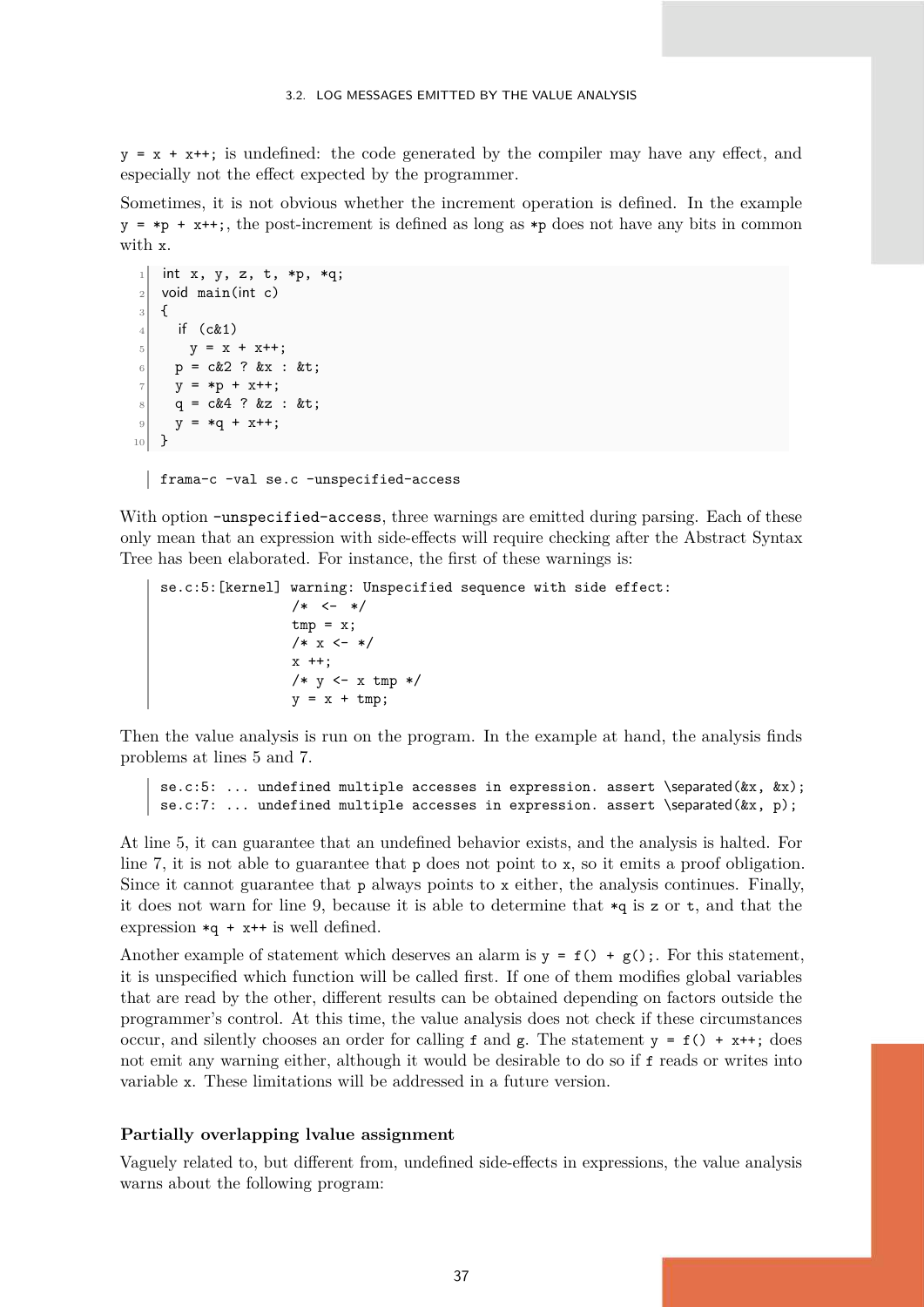#### CHAPTER 3. WHAT THE VALUE ANALYSIS PROVIDES

```
_1 struct S { int a; int b; int c; };
2
|3| struct T { int p; struct S s; };
4
5 union U { struct S s; struct T t; } u;
6
7 void copy (struct S *p, struct S *q)
|8| f
9 *p = *q;
10 \mid \}11
_{12} int main(int c, char **v){
|13| u.s.b = 1;
_{14} copy(&u.t.s, &u.s);
15 return u.t.s.a + u.t.s.b + u.t.s.c;
16 }
```
The programmer thought ey was invoking implementation-defined behavior in the above program, using an union to type-pun between structs S and T. Unfortunately, this program returns 1 when compiled with clang -m32; it returns 2 when compiled with clang -m32 -O2, and it returns 0 when compiled with gcc -m32.

For a program as simple as the above, all these compilers are supposed to implement the same implementation-defined choices. Which compiler, if we may ask such a rethorical question, is right? They all are, because the program is undefined. When function copy() is called from main(), the assignment  $*_p = *_q$ ; breaks C99's 6.5.16.1:3 rule. This rule states that in an assignment from lvalue to lvalue, the left and right lvalues must overlap either exactly or not at all.

The program breaking this rule means compilers neither have to emit warnings (none of the above did) nor produce code that does what the programmer intended, whatever that was. Launched on the above program, the value analysis says:

partially overlapping lvalue assignment (u with offsets {32}, size <96> bits; u with offsets {0}, size <96> bits). assert p == q || \separated(p, q);

By choice, the value analysis does not emit alarms for overlapping assignments of size less than int, for which reading and writing are deemed atomic operations. Finding the exact cut-off point for these warnings would require choosing a specific compiler and looking at the assembly it generates for a large number of C constructs. This kind of fine-tuning of the analyzer for a specific target platform and compiler can be provided as a paying service.

#### **Invalid function pointer access**

When the value analysis encounters a statement of the form  $(*e)(x)$ ; and is unable to guarantee that expression e evaluates to a valid function address, an alarm is emitted.

## **3.2.3 Informational messages regarding propagation**

Some messages warn that the analysis is making an operation likely to cause loss of precision. Other messages warn the user that unusual circumstances have been encountered by the value analysis.

In both these cases, the messages are not proof obligations and it is not mandatory for the user to act on them. They can be distinguished from proof obligations by the fact that they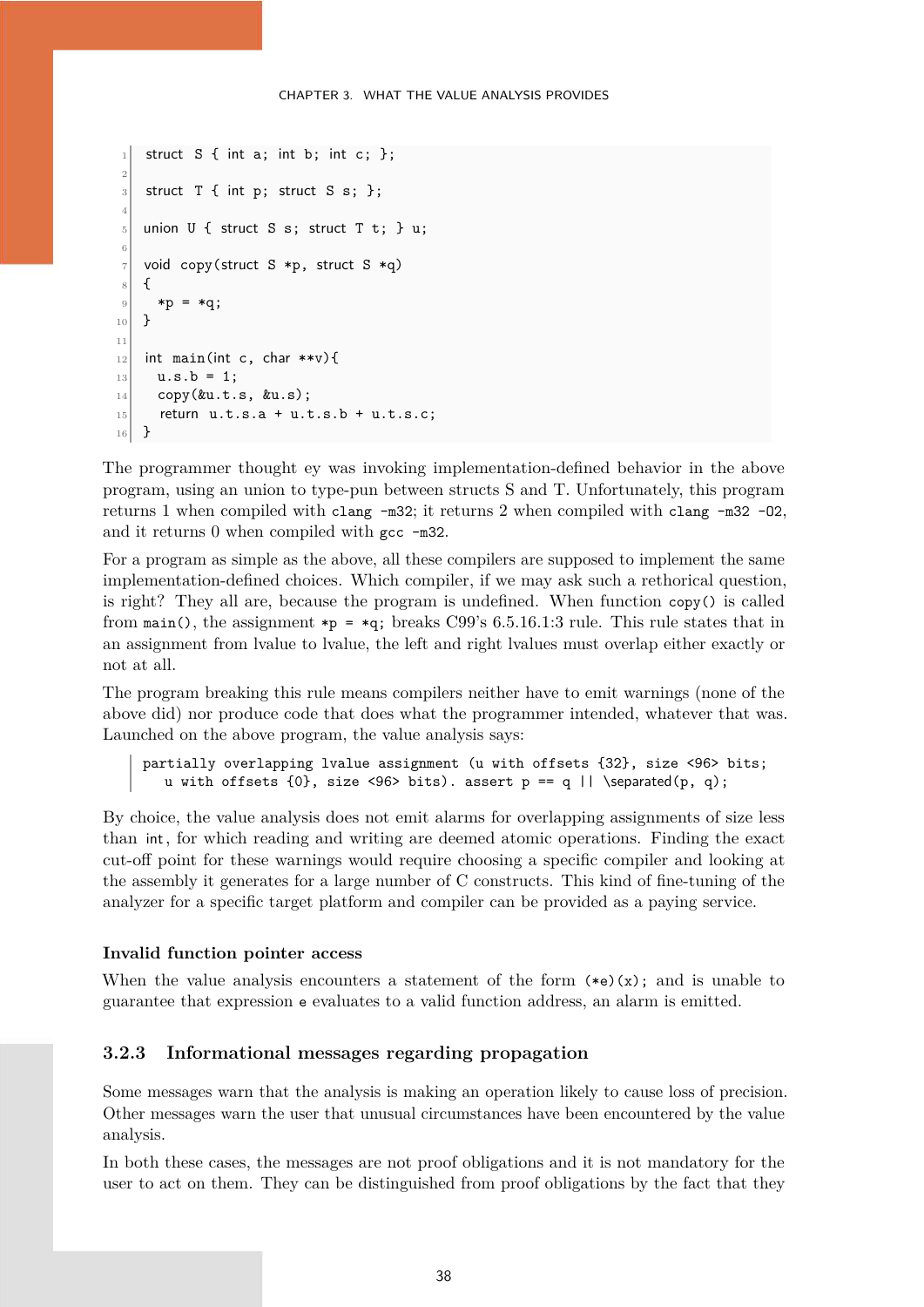do **not** use the word "assert". These messages are intended to help the user trace the results of the analysis, and give as much information as possible in order to help em find when and why the analysis becomes imprecise. These messages are only useful when it is important to analyze the application with precision. The value analysis remains correct even when it is imprecise.

Examples of messages that result from the apparition of imprecision in the analysis are:

```
val9.c:17:[value] assigning non deterministic value for the first time
origin.c:14:[value] assigning imprecise value to pa1.
       The imprecision originates from Arithmetic {origin.c:14}
origin.c:15:[value] writing somewhere in {ta1}
       because of Arithmetic {origin.c:14}.
```
Examples of messages that correspond to unusual circumstances are:

```
shift .c:18: ... invalid shift of 32-bit value by {5555}.
       This path is assumed to be dead.
alloc.c:20: ... all target addresses were invalid.
       This path is assumed to be dead.
origin.i:86: ... local escaping the scope of local_escape_1 through esc2
```
#### **3.2.4 Progress messages**

Some messages are only intended to inform the user of the progress of the analysis. Here are examples of such messages:

```
[kernel] preprocessing with "gcc -C -E -I. skein.c"
[value] computing for function memset <-Skein_256_Init <-main.
       Called from skein.c:83.
[value] Recording results for RotL_64
[value] Done for function Skein_256_Init
```
Progress messages are informational only. If the analysis is fast enough, there is no reason to read them at all. If it seems too slow, these messages can help find where the analyzer spends its time.

# **3.3 About these alarms the user is supposed to check. . .**

When writing a Frama-C plug-in to assist in reverse-engineering source code, it does not really make sense to expect the user to check the alarms that are emitted by the value analysis. Consider for instance Frama-C's slicing plug-in. This plug-in produces a simplified version of a program. It is often applied to large unfamiliar codebases; if the user is at the point where ey needs a slicer to make sense of the codebase, it's probably a bad time to require em to check alarms on the original unsliced version.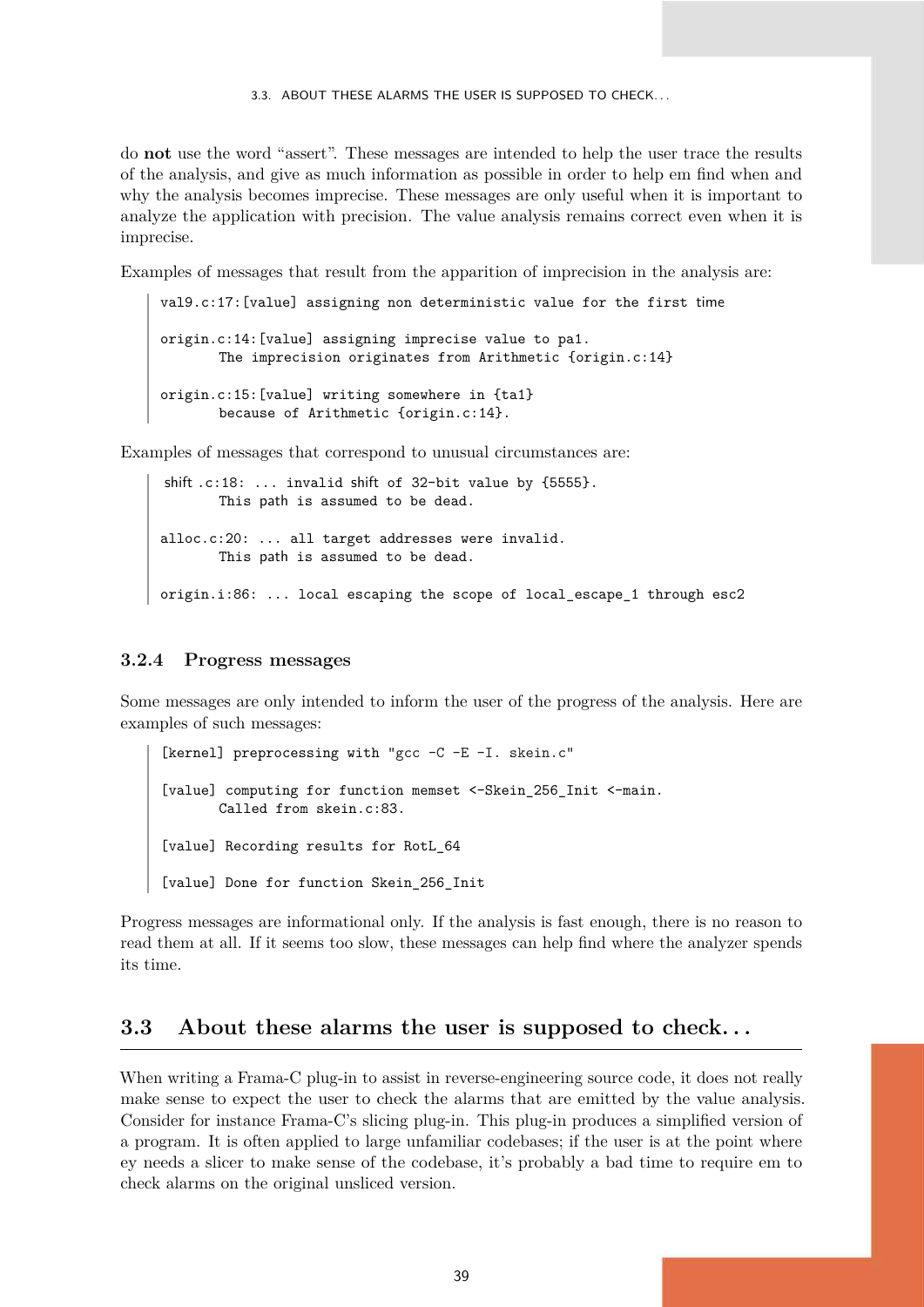The slicer and other code comprehension plug-ins work around this problem by defining the results they provide as "valid for well-defined executions". In the case of the slicer, this is really the only definition that makes sense. Consider the following code snippet:

```
x = a:
2 y = *p;3 \times = x+1;4 // slice for the value of x here.
```
This piece of program is begging for its second line to be removed, but if p can be the NULL pointer, the sliced program behaves differently from the original: the original program exits abruptly on most architectures, whereas the sliced version computes the value of x.

It is fine to ignore alarms in this context, but the user of a code comprehension plug-in based on the value analysis should study the categorization of alarms in section [3.2.2](#page-31-0) with particular care. Because the value analysis is more aggressive in trying to extract precise information from the program than other analyzers, the user is more likely to observe incorrect results if there is a misunderstanding between him and the tool about what assumptions should be made.

Everybody agrees that accessing an invalid pointer is an unwanted behavior, but what about comparing two pointers with <= in an undefined manner or assuming that a signed overflow wraps around in 2's complement representation? Function memmove, for instance, typically does the former when applied to two addresses with different bases.

Currently, if there appears to be an undefined pointer comparison, the value analysis propagates a state that may contain only "optimistic" (assuming the undefined circumstances do not occur) results for the comparison result and for the pointers. In order to get all possible behaviors, option -undefined-pointer-comparison-propagate-all should be used.

It is possible to take advantage of the value analysis for program comprehension, and all existing program comprehension tools need to make assumptions about undefined behaviors. Most tools do not tell whether they had to make assumptions or not. The value analysis does: each alarm, in general, is also an assumption. Still, as implementation progresses and the value analysis becomes able to extract more information from the alarms it emits, one or several options to configure it either not to emit some alarms, or not to make the corresponding assumptions, will certainly become necessary. This is a consequence of the nature of the C language, very partially defined by a standard that also tries to act as lowest common denominator of existing implementations, and at the same time used for low-level programming where strong hypotheses on the underlying architecture are needed.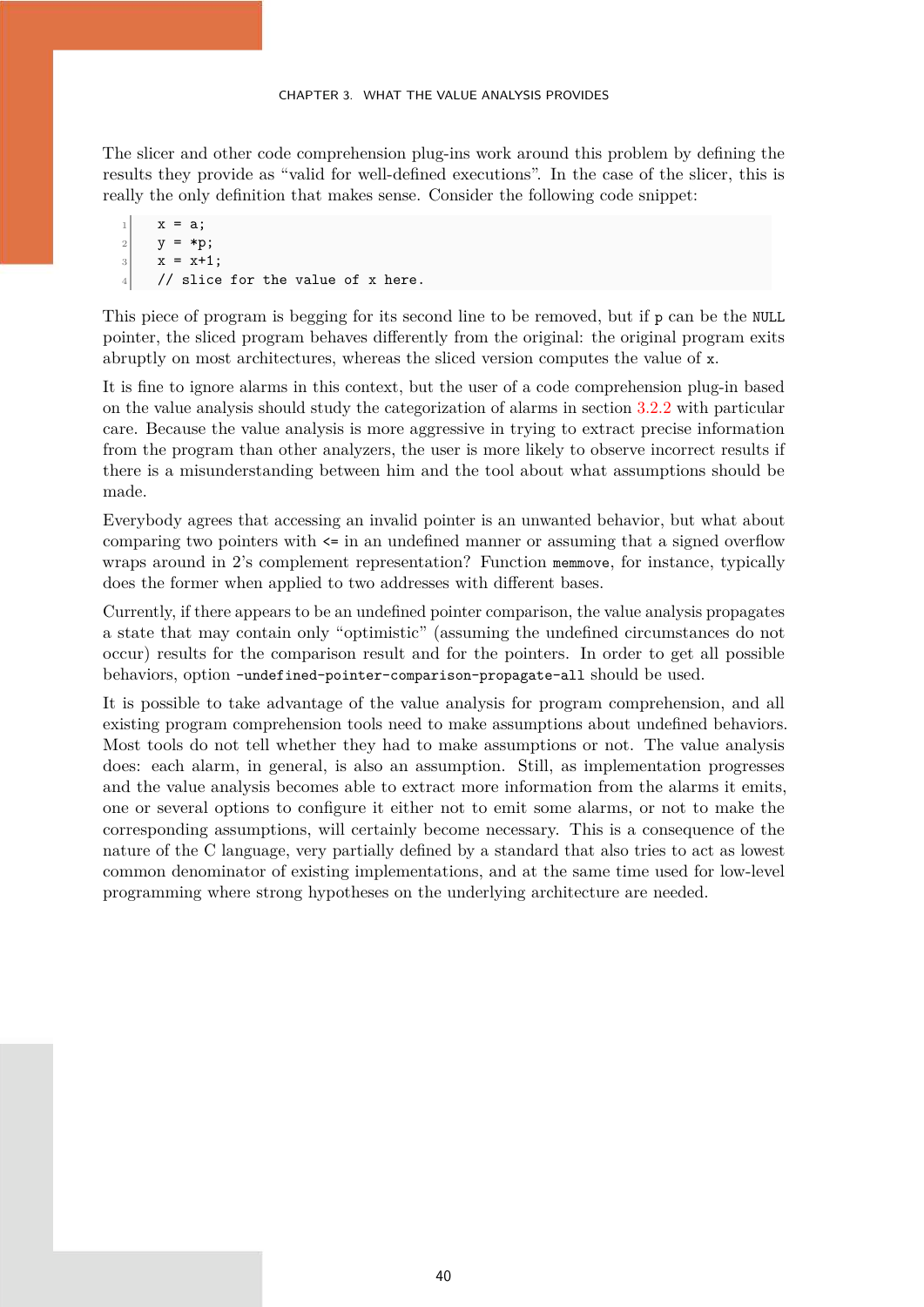# Chapter 4 Limitations and specificities

*Nobody is perfect.*

This chapter describes how the difficult constructs in the C language are handled in the value analysis. The constructs listed here are difficult for all static analyzers in general. Different static analysis techniques can often be positioned with respect to each other by looking only at how they handle loops, function calls and partial codebases.

The value analysis works best on embedded code or embedded-like code without dynamic allocation nor multithreading, although it is usable (with modelization work from the user) on applications that feature either.

# **4.1 Prospective features**

The value analysis does not check all the properties that could be expected of it. Support for each of these missing features could arrive quickly if the need was expressed.

## **4.1.1 Strict aliasing rules**

The value analysis does not check that the analyzed program uses pointer casts in a way that is compatible with strict aliasing rules. This is one of the major current issues of the C world because compilers only recently began to take advantage of these rules for optimization purposes. However, the issue has passed unnoticed for critical embedded code, because for various reasons including traceability, this code is compiled with most optimizations disabled.

## **4.1.2 Const attribute inside complex types**

Some memory locations can be read from but not written to. An example of such a memory location is a constant string literal ("foo"). The ACSL specification language sports a predicate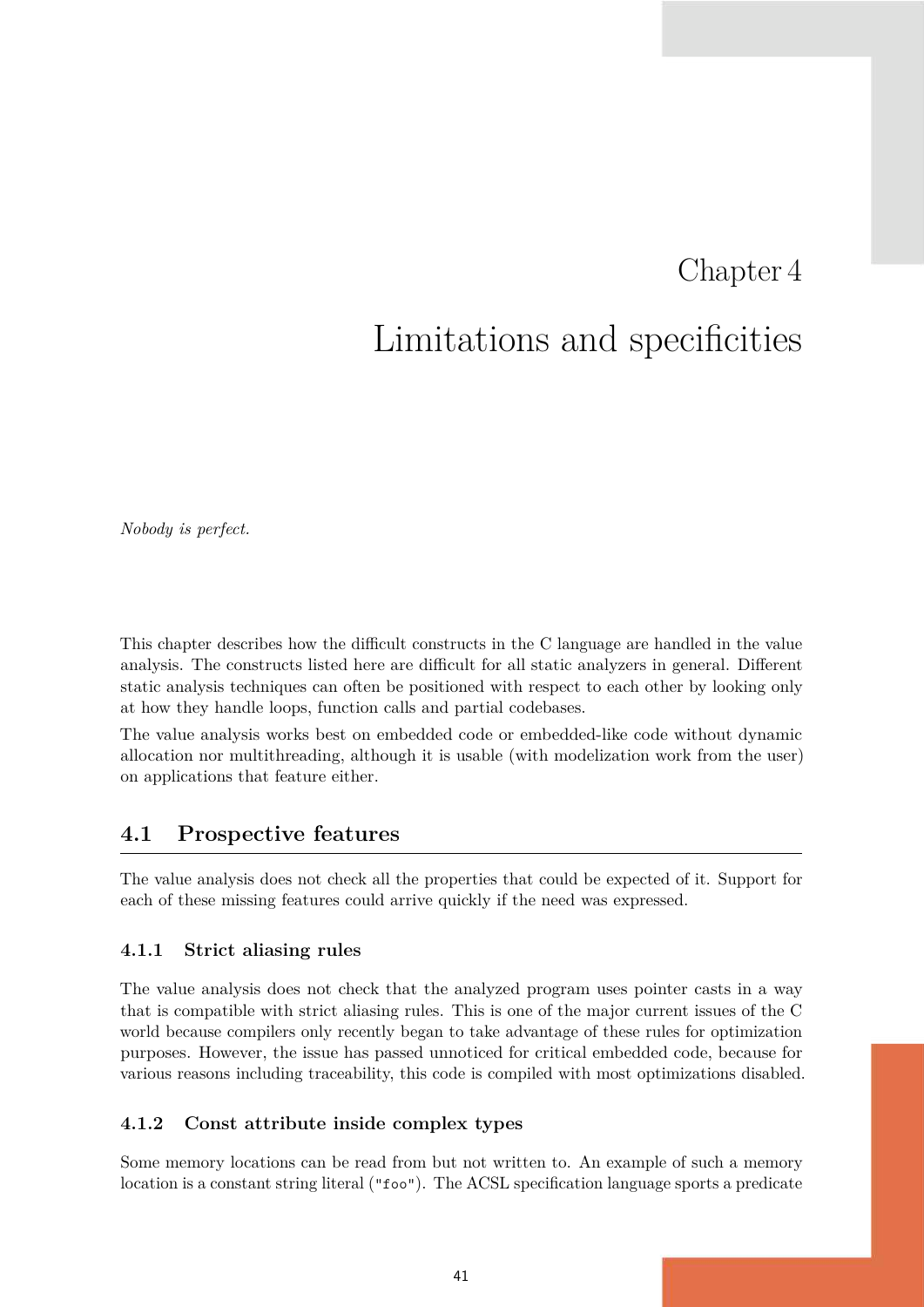\valid\_read to express that a memory location is valid for reading but does not have to be valid for writing. Accordingly, the value analysis emits alarms using  $\lvert \cdot \rangle$  when an lvalue lv is read from, and \valid (lv) when lv is written to.

Variables with a const-qualified type are among the memory locations that the value analysis knows to be good to read from but forbidden to write to. However, the const type qualifier is currently only handled when placed at the top-level of the type of a global variable or formal argument. Other const locations are considered writable.

## **4.1.3 Alignment of memory accesses**

The value analysis currently does not check that memory accesses are properly aligned in memory. It assumes that non-aligned accesses have only a small time penalty (instead of causing an exception) and that the programmer is aware of this penalty and is accessing (or seems to be accessing) memory in a misaligned way on purpose. A more restrictive option would be quick to implement if someone needed it. Meanwhile, instructions to explicitly check for the alignment of some accesses can be inserted in the code following the howto at [http://](http://bts.frama-c.com/dokuwiki/doku.php?id=mantis:frama-c:explicit_alignment_howto) [bts.frama-c.com/dokuwiki/doku.php?id=mantis:frama-c:explicit\\_alignment\\_howto](http://bts.frama-c.com/dokuwiki/doku.php?id=mantis:frama-c:explicit_alignment_howto).

## <span id="page-41-1"></span>**4.2 Loops**

The analysis of a source program always takes a finite time. The fact that the source code contains loops, and that some of these loops do not terminate, can never induce the analyzer itself to loop forever<sup>[1](#page-41-0)</sup>. In order to guarantee this property, the analyzer may need to introduce approximations when analyzing a loop.

Let us assume, in the following lines, that the function c is unknown:

```
n = 100:
2 \mid \mathbf{i}=0:
3 \times 7 = 0;
4 do
\vert 5 \vert 5 \vert6 i^{++};
7 if (c(i))
|8| y = 2*i;
9 }
_{10} while (i<n);
```
The value analysis plug-in could provide the best possible sets of values if the user explicitly instructed it to study step by step each of the hundred loop iterations. Without any such instruction, it analyses the body of the loop much less than one hundred times. It is able to provide the approximated, but correct, information that after the loop, y contains an even number between 0 and 256. This is an over-approximation of the most precise correct result, which is "an even number between 0 and 200". Section [5.3.1](#page-57-0) introduces different ways for the user to influence the analyzer's strategy with respect to loops.

<span id="page-41-2"></span><span id="page-41-0"></span><sup>&</sup>lt;sup>1</sup>There are two exceptions to this rule. The analyzer can loop if it is launched on a program with non-natural loops (i.e. gotos from outside to inside a loop), or if the most precise modelizations of malloc are used (details in section  $8.1.1$ ).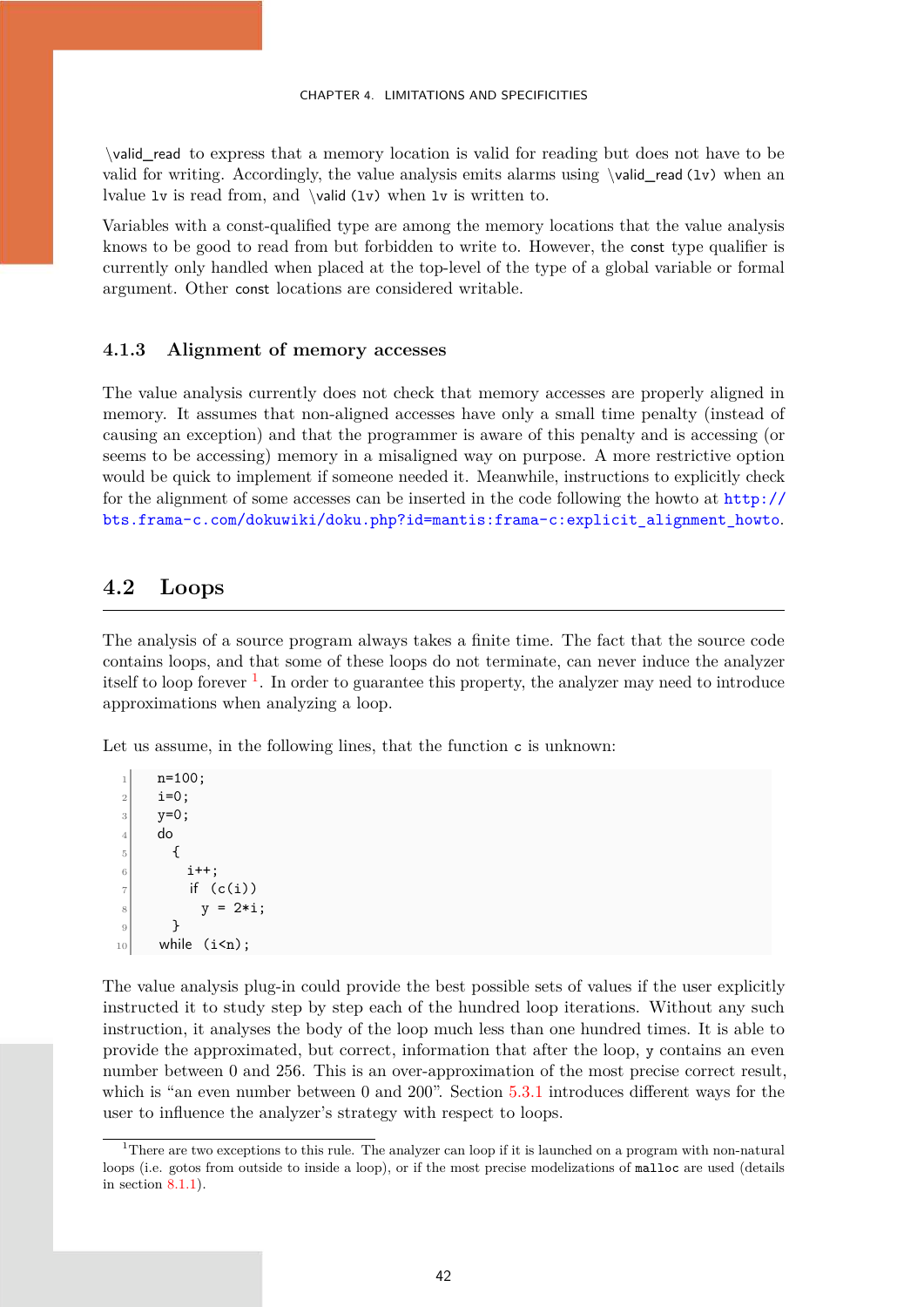# **4.3 Functions**

Without special instructions from the user, function calls are handled as if the body of the function had been expanded at the call site. In the following example, the body of f is analyzed again at each analysis of the body of the loop. The result of the analysis is as precise as the result obtained for the example in section [4.2.](#page-41-1)

```
1 int n, v:
|2| void f(int x) \{ y = x; \}3
_4 void main 1(void) {
5 int i;
6
|7| n=100;
|8| i=0;
9 y=0;
10 do
11 {
12 i++;
_{13} if (c(i))
14 f(2*i);
15 }
_{16} while (i\leq n);
17
18 }
```
Variadic function calls are not handled very precisely. On the other hand, many applications do not call any variadic function other than printf, and the observation primitives of Frama-C (section [8.3\)](#page-76-0) and the capabilities built in the GUI more than make up for the absence of printf.

Recursive functions are allowed in Frama-C, but they are not handled in the current version of the value analysis plug-in.

# **4.4 Analyzing a partial or a complete application**

The default behavior of the value analysis plug-in allows to analyze complete applications, that is, applications for which the source code is entirely available. In practice, it is sometimes desirable to limit the analysis to critical subparts of the application, by using other entry points than the actual one (the main function). Besides, the source code of some of the functions used by the application may not be available (library functions for instance). The plug-in can be used, usually with more work, in all these circumstances. The options for specifying the entry point of the analysis are detailed in this manual, section [5.3.2.](#page-60-0)

## **4.4.1 Entry point of a complete application**

When the source code for the analyzed application is entirely available, the only additional information expected by the plug-in is the name of the function that the analysis should start from. Specifying the wrong entry point can lead to incorrect results. For instance, let us assume that the actual entry point for the example of section [4.3](#page-41-2) is not the function main\_1 but the following main main function: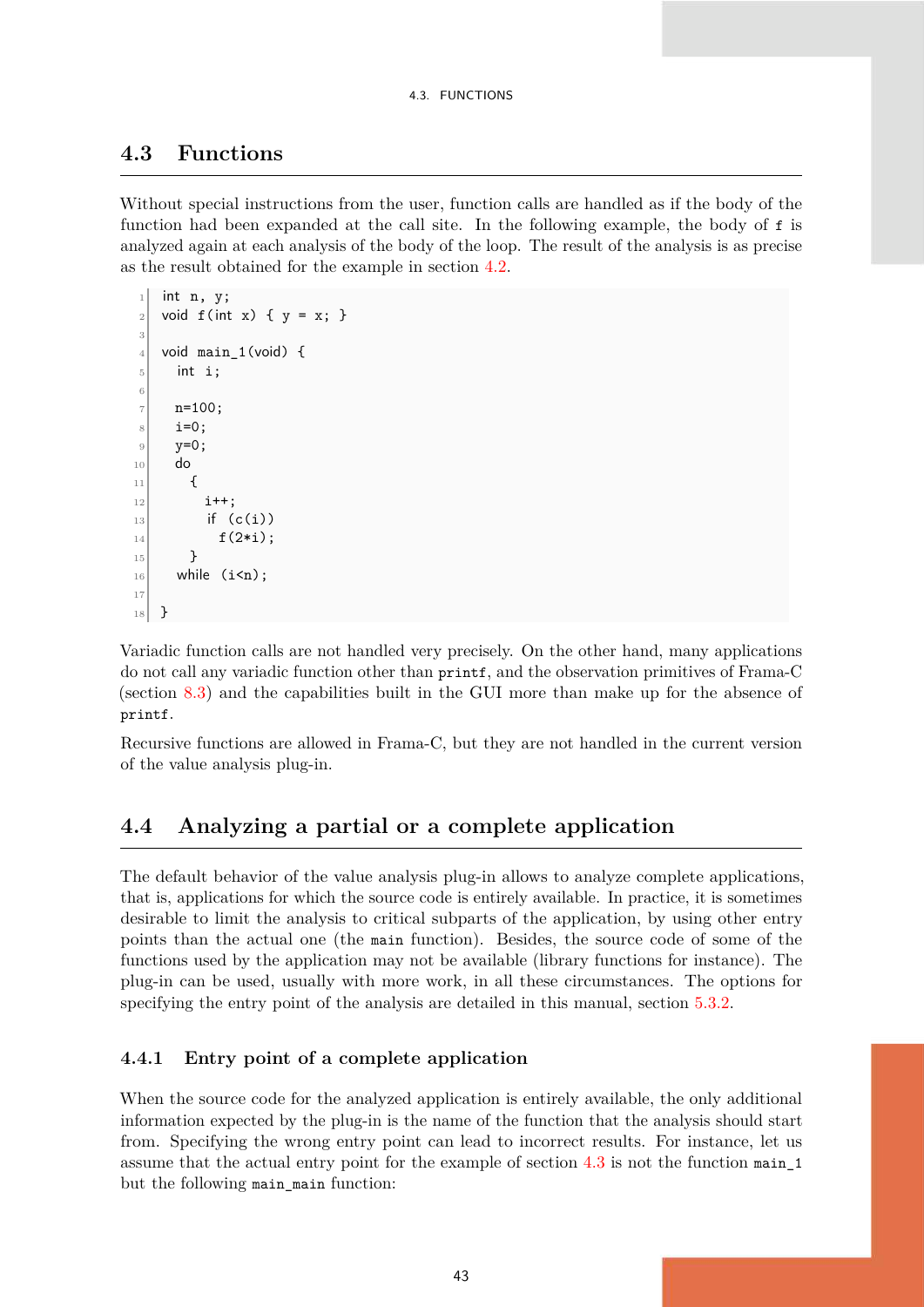```
17 void main main(void) {
18 f(15);
_{19} main_1();
20 \mid \}
```
If the user specifies the wrong entry point main\_1, the plug-in will provide the same answer for variable y at the end of function f as in sections [4.2](#page-41-1) and [4.3:](#page-41-2) the set of even numbers between 0 and 256. This set is not the expected answer if the actual entry point is the function main\_main, because it does not contain the value 15.

The entry point of the analyzed application can be specified on the command line using the option  $-\text{main}$  (section [5.2.1\)](#page-51-0). In the GUI, it is also possible to specify the name of the entry point at the time of launching the value analysis.

## **4.4.2 Entry point of an incomplete application**

It is possible to analyze an application without starting from its actual entry point. This can be made necessary because the actual entry point is not available, for instance if the analysis is concerned with a library. It can also be a deliberate choice as part of a modular verification strategy. In this case, the option -lib-entry, described at section [5.2.3,](#page-53-0) should be used together with the option -main that sets the entry point of the analysis. In this mode, the plug-in does not assume that the global variables have kept their initial values (except for the variables with the const attribute).

## **4.4.3 Library functions**

Another category of functions whose code may be missing is composed of the operating system primitives and functions from external libraries. These functions are called "library functions". The behavior of each library function can be specified through annotations (see chapter [7\)](#page-68-0). The specification of a library function can in particular be provided in terms of modified variables, and of data dependencies between these variables and the inputs of the function (section [7.2\)](#page-71-0). An alternative way to specify a library function is to write C code that models its behavior, so that its code is no longer missing from the point of view of the analyzer.

#### **4.4.4 Choosing between complete and partial application mode**

This section uses a small example to illustrate the pitfalls that should be considered when using the value analysis with an incomplete part of an application. This example is simplified but quite typical. This is the pattern followed by the complete application:

```
1 int ok1;
2
3 void init1(void) {
\frac{4}{1} ...
5 if (error condition)
6 error_handling1();
|7| else
|8| ok1 = 1;
9 }
10
11 void init2(void) {
_{12} if (ok1) { ... }
```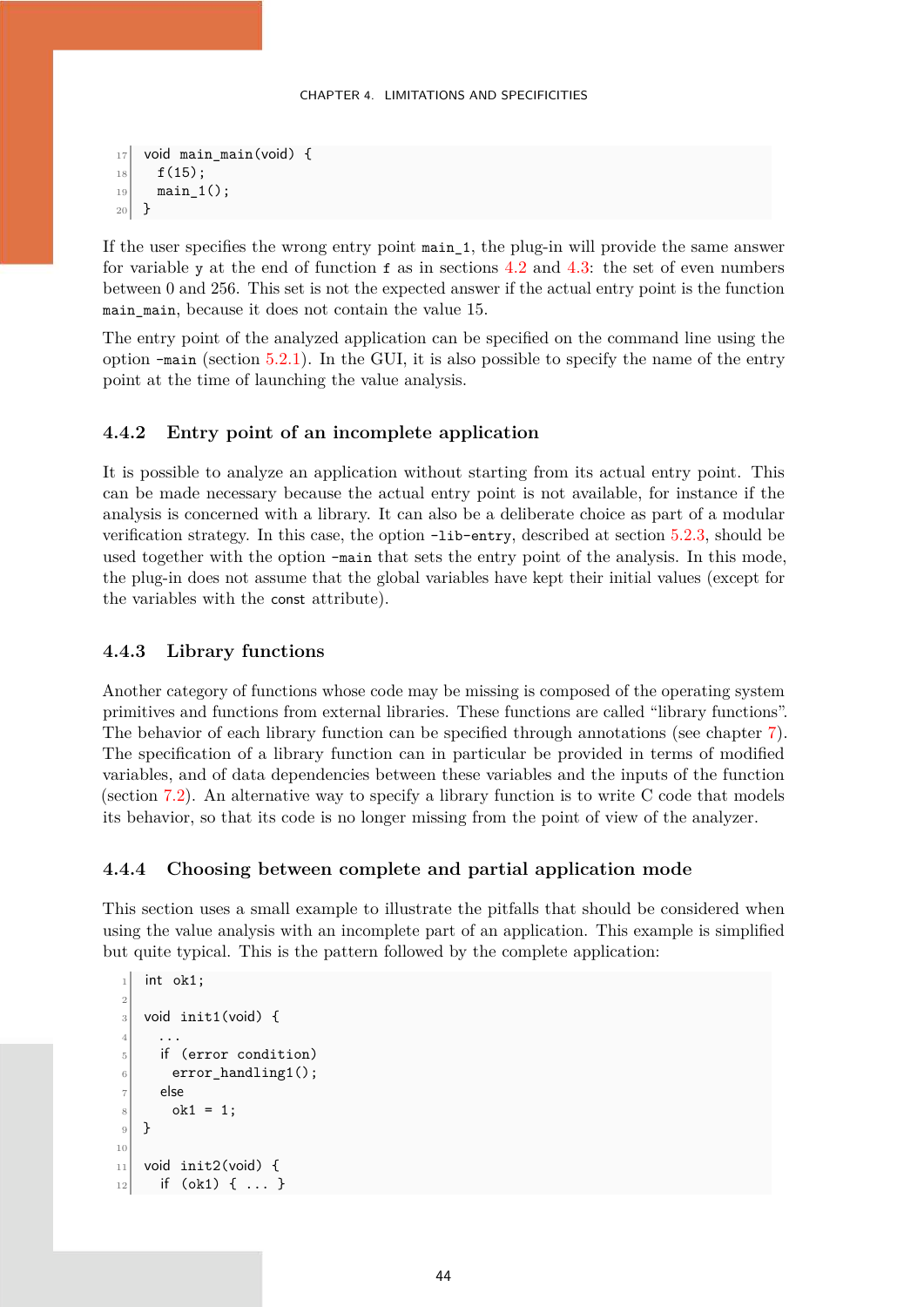```
13 }
14
15 void main(void) {
_{16} init1();
17 init2();
18
19 }
```
If init2 is analyzed as the entry point of a complete application, or if the function init1 is accidentally omitted, then at the time of analyzing init2, the value analysis will have no reason to believe that the global variable ok1 has not kept its initial value 0. The analysis of init2 consists of determining that the value of the if condition is always false, and to ignore all the code that follows. Any possible run-time error in this function will therefore be missed by the analyzer. However, as long as the user is aware of these pitfalls, the analysis of incomplete sources can provide useful results. In this example, one way to analyze the function init2 is to use the option -lib-entry described in section [5.2.3.](#page-53-0)

It is also possible to use annotations to describe the state in which the analysis should be started as a precondition for the entry point function. The syntax and usage of preconditions is described in section [7.1.](#page-68-1) The user should pay attention to the intrinsic limitations in the way the value analysis interprets these properties (section [7.1.2\)](#page-69-0). A simpler alternative for specifying an initial state is to build it using the non-deterministic primitives described in section [8.2.1.](#page-75-0)

Despite these limitations, when the specifications the user wishes to provide are simple enough to be interpreted by the plug-in, it becomes possible and useful to divide the application into several parts, and to study each part separately (by taking each part as an entry point, with the appropriate initial state). The division of the application into parts may follow the phases in the application's behavior (initialization followed by the permanent phase) or break it down into elementary sub-pieces, the same way unit tests do.

## **4.4.5 Applications relying on software interrupts**

The current version of the value analysis plug-in is not able to take into account interrupts (auxiliary function that can be executed at any time during the main computation). As things stand, the plug-in may give answers that do not reflect reality if interrupts play a role in the behavior of the analyzed application. There is preliminary support for using the value analysis in this context in the form of support for volatile variables. Unlike normal variables, the analyzer does not assume that the value read from a volatile variable is identical to the last value written there. Instead, a volatile variable with scalar type is always assumed to contain [--..--] when it is read from, regardless of the contents that have been previously written to it. The values of volatile pointers *(i.e* variables with pointer type and volatile specifier) are an imprecise form of the addresses that have previously been assigned to the pointer. Finally, the handling of (non-volatile) pointers to volatile locations is not finalized yet: it is not clear how the various complicated situations that can arise in this case should be handled. For instance, pointers to volatile locations may be pointing to locations that also have non-volatile access paths to them.

# **4.5 Conventions not specified by the ISO standard**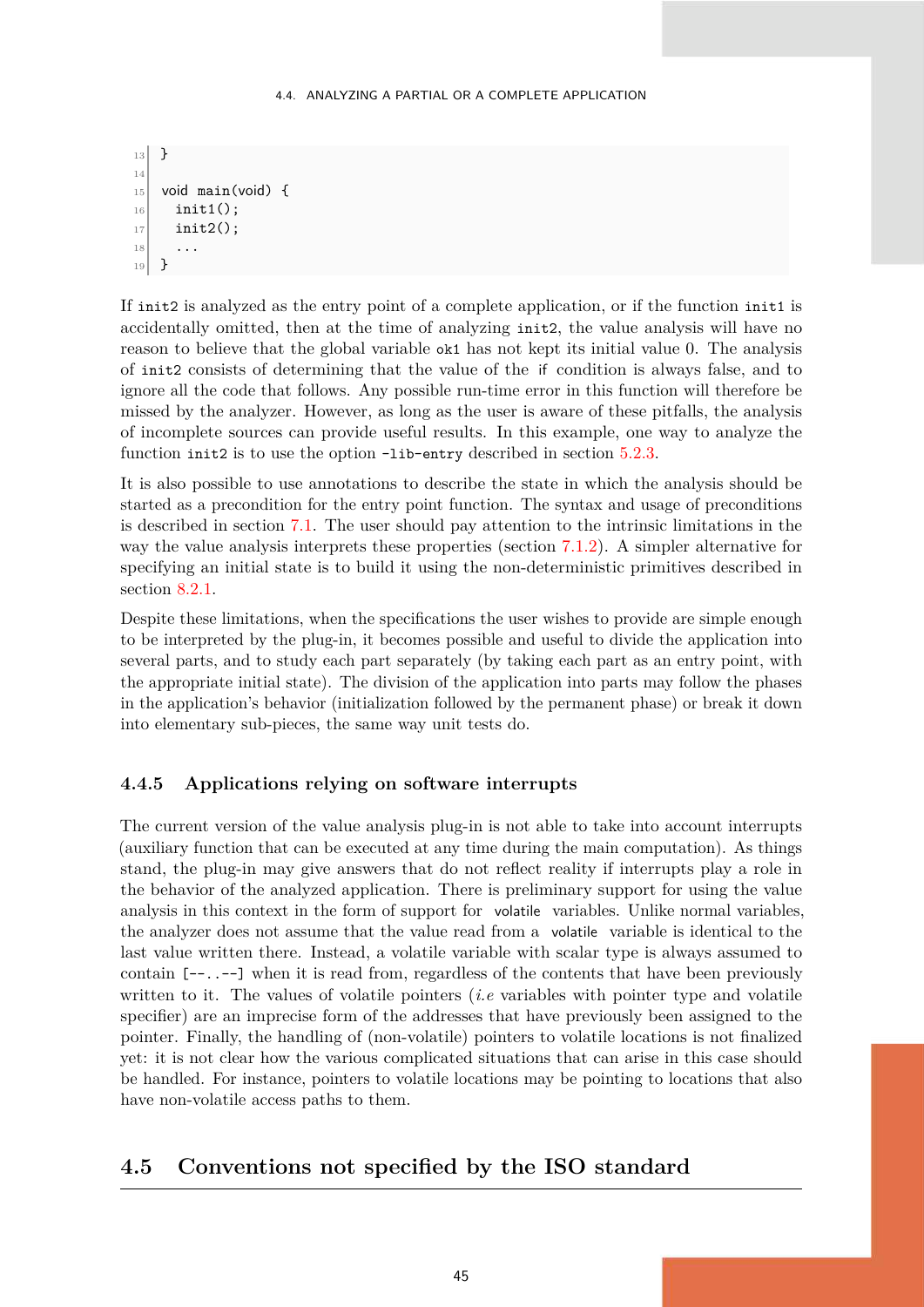The value analysis can provide useful information even for low-level programs that rely on non-portable C construct and that depend on the size of the word and the endianness of the target architecture.

## <span id="page-45-0"></span>**4.5.1 The C standard and its practice**

There exists constructs of the C language which the ISO standard does not specify, but which are compiled in the same way by almost every compiler for almost every architecture. For some of these constructs, the value analysis plug-in assumes a reasonable compiler and target architecture. This design choice makes it possible to obtain more information about the behavior of the program than would be possible using only what is strictly guaranteed by the standard.

This stance is paradoxical for an analysis tool whose purpose is to compute only correct approximations of program behaviors. Then notion of "correctness" is necessarily relative to a definition of the semantics of the analyzed language. And, for the C language, the ISO standard is the only available definition.

However, an experienced C programmer has a certain mental model of the working habits of the compiler. This model has been acquired by experience, common sense, knowledge of the underlying architectural constraints, and sometimes perusal of the generated assembly code. Finally, the Application Binary Interface may constrain the compiler into using representations that are not mandated by the C standard (and which the programmer should not, *a priori*, have counted on). Since most compilers make equivalent choices, this model does not vary much from one programmer to the other. The set of practices admitted by the majority of C programmers composes a kind of informal, and unwritten, standard. For each C language construct that is not completely specified by the standard, there may exist an alternative, "portable" version. The portable version could be considered safer if the programmer did not know exactly how the non-portable version will be translated by eir compiler. But the portable version may produce a code which is significantly slower and/or bigger. In practice, the constraints imposed on embedded software often lead to choosing the non-portable version. This is why, as often as possible, the value analysis uses the same standard as the one used by programmers, the unwritten one. It is the experience gained on actual industrial software, during the development of early versions of Frama-C as well as during the development of other tools, that led to this choice.

The hypotheses discussed here have to do with the conversions between integers and pointers, pointer arithmetic, the representation of enum types and the relations between the addresses of the fields of a same struct . As a concrete example, the value analysis plug-in assumes twocomplement representation, which the standard does not guarantee, and whose consequences can be seen when converting between signed and unsigned types or with signed arithmetic overflows. These parameters are all fixed with the -machdep option as described in section [5.2.6.](#page-56-0)

Often, the ISO standard does not provide enough guarantees to ensure that the behaviors of the compiler during the compilation of the auto-detection program and during the compilation of the application are the same. It is the additional constraint that the compiler should conform to a fixed ABI that ensures the reproducibility of compilation choices.

# **4.6 Memory model – Bases separation**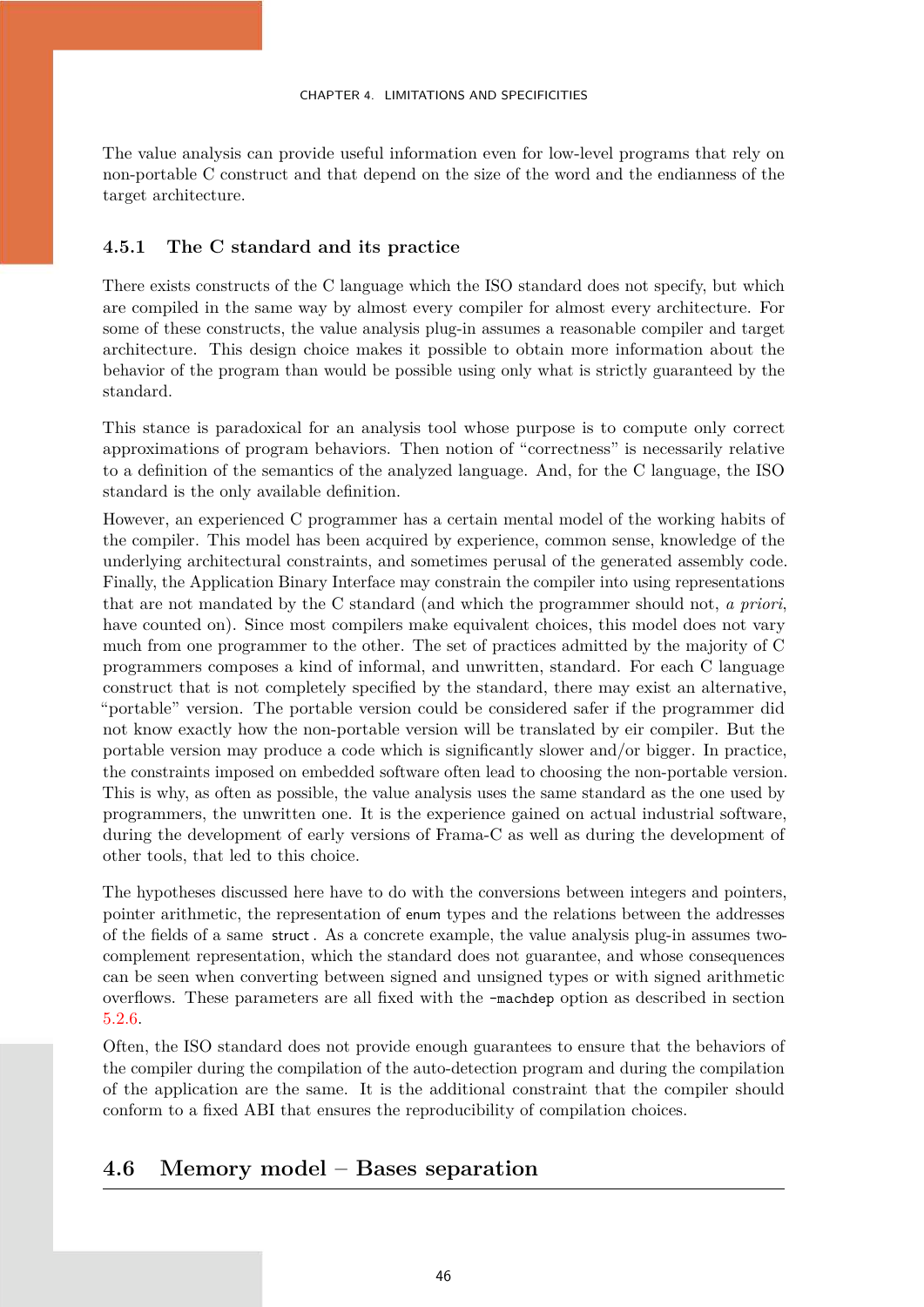This section introduces the abstract representation of the memory the value analysis relies on. It is necessary to have at least a superficial idea of this representation in order to interact with the plug-in.

## **4.6.1 Base address**

The memory model used by the value analysis relies on the classical notion of "base address". Each variable, be it local or global, defines one and only one base address.

For instance, the definitions

 $1$  int x; 2 int t[12][12][12];  $3$  int \*y;

define three base addresses, for  $x$ ,  $t$ , and y respectively. The sub-arrays composing  $t$  share the same base address. The variable y defines a base address that corresponds to a memory location expected to contain an address. On the other hand, there is no base address for  $\ast y$ , even though dynamically, at a given time of the execution, it is possible to refer to the base address corresponding to the memory location pointed to by y.

## **4.6.2 Address**

An address is represented as an offset (which is an integer) with respect to a base address. For instance, the addresses of the sub-arrays of the array t defined above are expressed as various offsets with respect to the same base address.

#### **4.6.3 Bases separation**

The strongest hypothesis that the plug-in relies on is about the representation of memory and can be expressed in this way: **It is possible to pass from one address to another through the addition of an offset, if and only if the two addresses share the same base address**.

This hypothesis is not true in the C language itself : addresses are represented with a finite number of bits, 32 for instance, and it is always possible to compute an offset to go from on address to a second one by considering them as integers and subtracting the first one from the second one. The plug-in generates all the alarms that ensure, if they are checked, that the analyzed code fits in this hypothesis. On the following example, it generates a proof obligation that means that "the comparison on line 8 is safe only if p is a valid address or if the base address of p is the same as that of &x".

```
1 int x, y;
\boxed{2} int *p = &y;
3
_4 void main(int c) {
5 if (c)
6 x = 2;|7| else {
|8| while (p != &x) p++;
9 *p = 3;
10 }
11 \, | \}
```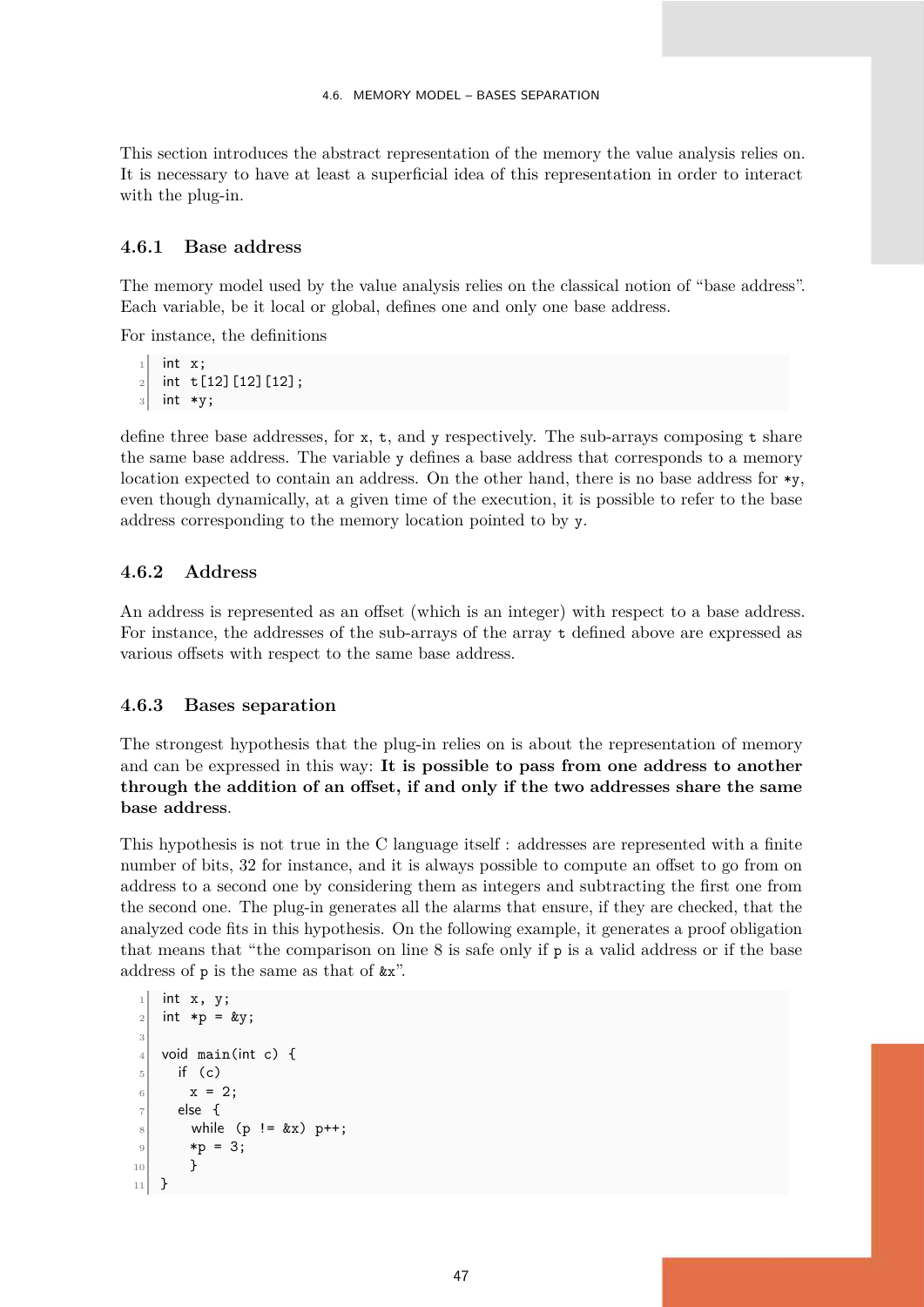#### CHAPTER 4. LIMITATIONS AND SPECIFICITIES

It is mandatory to check this proof obligation. When analyzing this example, the analysis infers that the loop never terminates (because p remains an offset version of the address of y and can never be equal to the address of  $x$ ). It concludes that the only possible value for x at the end of function main is 2, but this answer is provided *proviso quod* the proof obligation is verified through other means. Some actual executions of this example could lead to a state where x contains 3 at the end of main: only the proof obligation generated by the plug-in and verified by the user allows to exclude these executions.

In practice, the hypothesis of base separation is unavoidable in order to analyze efficiently actual programs. For the programs that respect this hypothesis, the user should simply verify the generated proof obligations to ensure the correctness of the analysis. For the programs that voluntarily break this hypothesis, the plug-in produces proofs obligations that are impossible to lift: this kind of program can not be analyzed with the value analysis plug-in.

Here is an example of code that voluntarily breaks the base separation hypothesis. Below is the same function written in the way it should have been in order to be analyzable with Frama-C.

```
_1 int x,y,z,t,u;
\overline{2}3 void init_non_analyzable(void)
4 \mid \mathbf{f}5 int *p;
6 // initialize variables with 52
|7| for (p = &x; p <= &u; p++)
| *p = 52;
<sup>9</sup> }
10
11 void init_analyzable(void)
12 {
13 x = y = z = t = u = 52;|14| }
```
# **4.7 What the value analysis does not provide**

#### **Values that are valid even if something bad happens**

The value analysis provides sets of possible values under the assumption that the alarms emitted during the analysis have been verified by the user (if necessary, using other techniques). If during an actual execution of the application, one of the assertions emitted by the value analysis is violated, values other than those predicted by the value analysis may happen. See also questions 2 and 3 in chapter [9.](#page-78-0)

#### **Termination or reachability properties**

Although the value analysis sometimes detects that a function does not terminate, it cannot be used to prove that a function terminates. Generally speaking, the fact that the value analysis provides non-empty sets of values for a specific statement in the application does not imply that this statement is reachable in a real execution. Currently, the value analysis is not designed to prove the termination of loops or similar liveness properties. For instance, the following program does not terminate: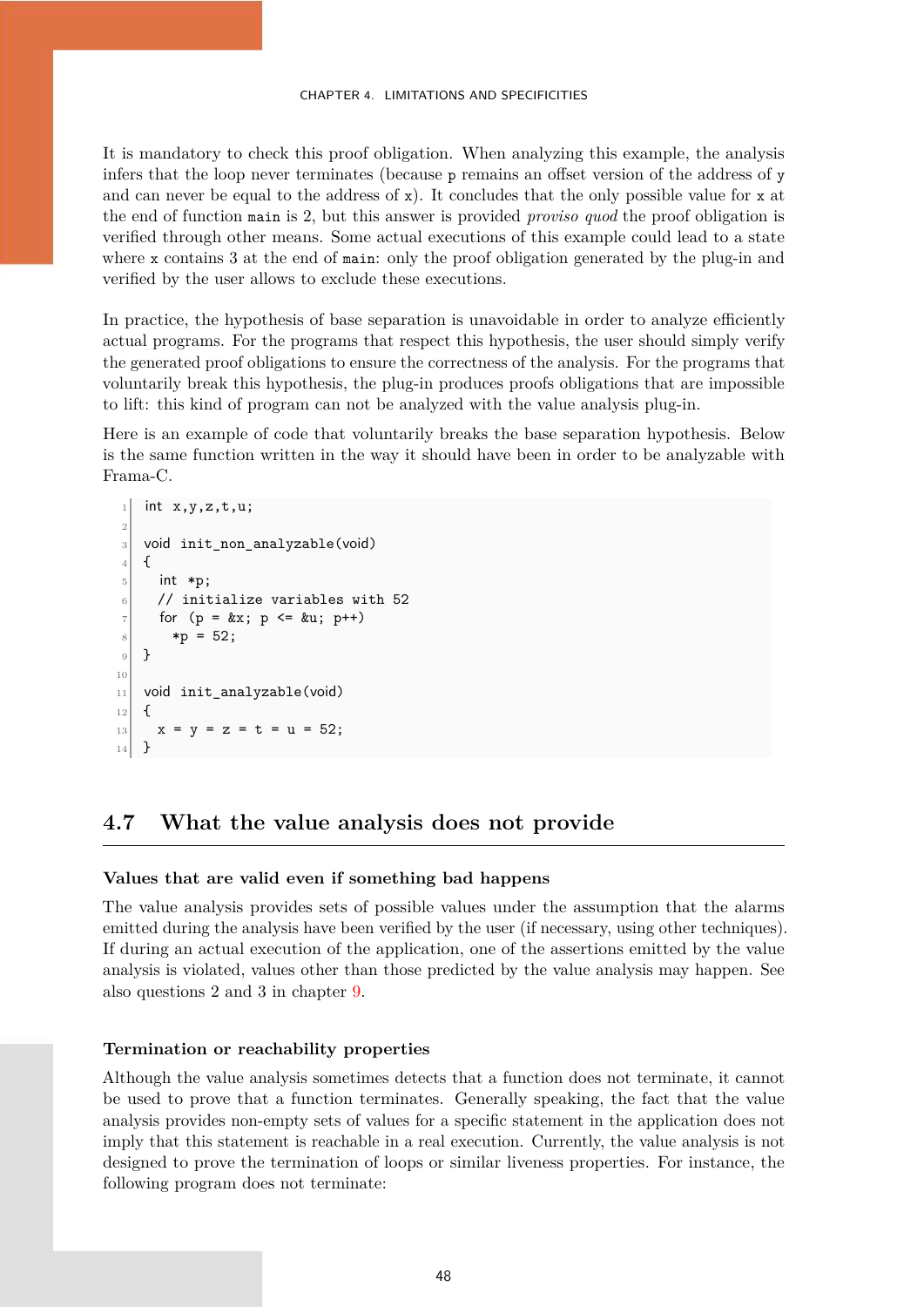```
1 int x, y = 50;
2 void main()
3 {
_4 while (y<100)
|5| y = y + (100 - y)/2;
6 x = y;
7 }
```
If this program is analyzed with the default options of the value analysis, the analysis finds that every time execution reaches the end of main, the value of x is in [100*..*127]. This does not mean that the function always terminates or even that it may sometimes terminate (it does neither). When the value analysis proposes an interval for x at a point P, it should always be interpreted as meaning that *if P is reached, then at that time* x is in the proposed interval, and not as implying that P is reached.

#### **Propagation of the displayed states**

The values available through the graphical and programmatic interfaces do not come from a single propagated state but from the union of several states that the analyzer may have propagated separately. As a consequence, it should not be assumed that the "state" displayed at a particular program point has been propagated. In the following example, the value analysis did not emit any alarm for the division at line 8. This means that the divisor was found never to be null during an actual execution starting from the entry point. The values displayed at the level of the comment should not be assumed to imply that  $(x - y)$  is never null for arbitrary values  $x \in \{0; 1\}$  and  $y \in \{0; 1\}$ .

```
1 int x, y, z;
_2 main(int c){
3 ...
\left| \begin{array}{ccc} 4 & \ldots \end{array} \right||5| /* At this point the value analysis guarantees:
6 x IN {0; 1}
7 y IN {0; 1}; */
|8| z = 10 / (x - y);
9 }
```
With the option -slevel described in section [5.3.1,](#page-58-0) the lines leading up to this situation may for instance have been:

```
|3| x = c ? 0 : 1;
4 \mid y = x ? 0 : 1;
```
Identically, the final states displayed by the batch version of Frama-C for each function are an union of all the states that reached the end of the function when it was called during the analysis. It should not be assumed that the state displayed for the end of a function f is the state that was propagated back to a particular call point. The only guarantee is that the state that was propagated back to the call point is included in the one displayed for the end of the function.

The only way to be certain that the value analysis has propagated a specific state, and therefore guarantee the absence of run-time errors under the assumptions encoded in that state, is to build the intended state oneself, for instance with non-deterministic primitives (section [8.2.1\)](#page-75-0). However, the intermediate results displayed in the GUI can and should be used for cross-checking that the state actually built looks like intended.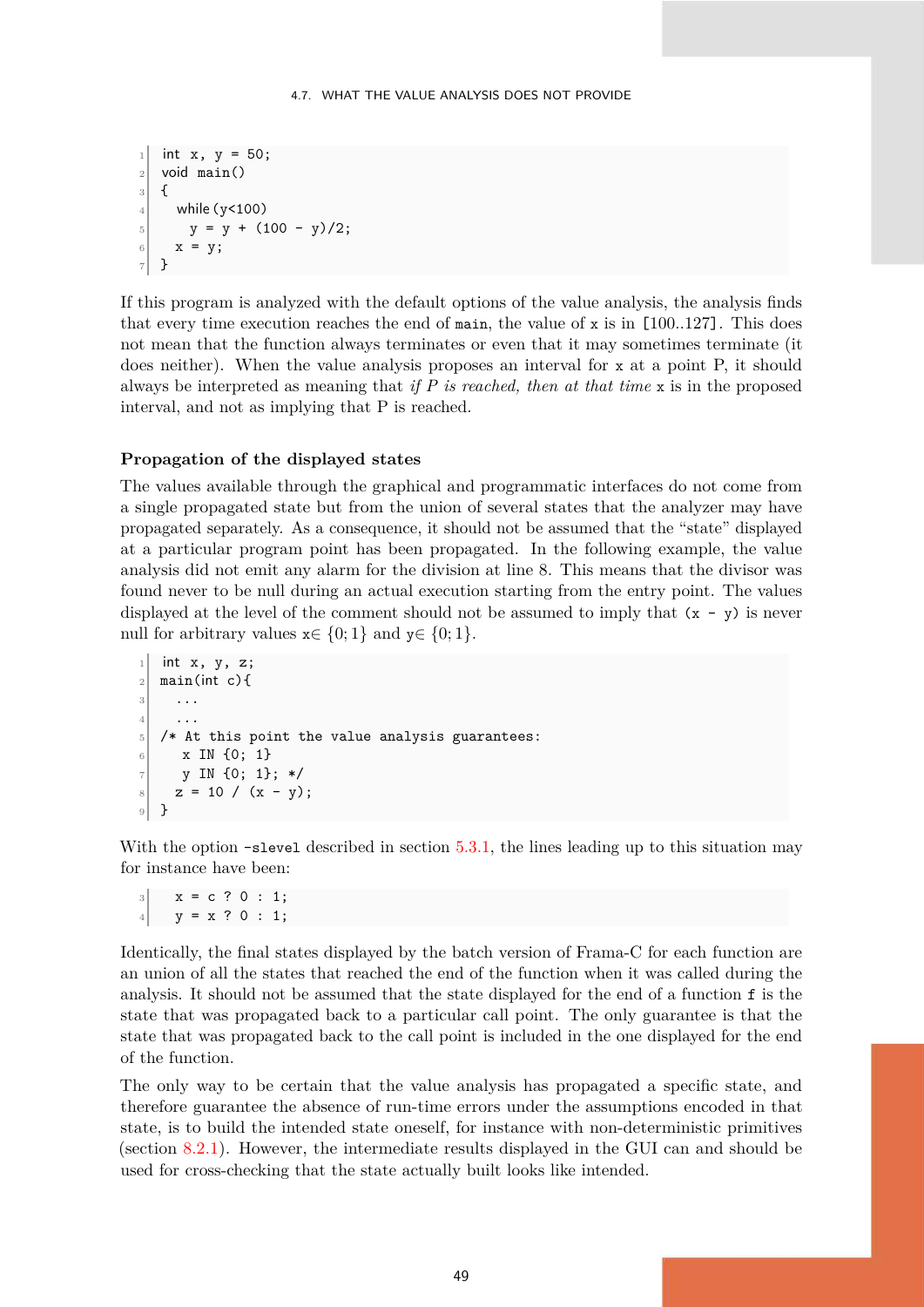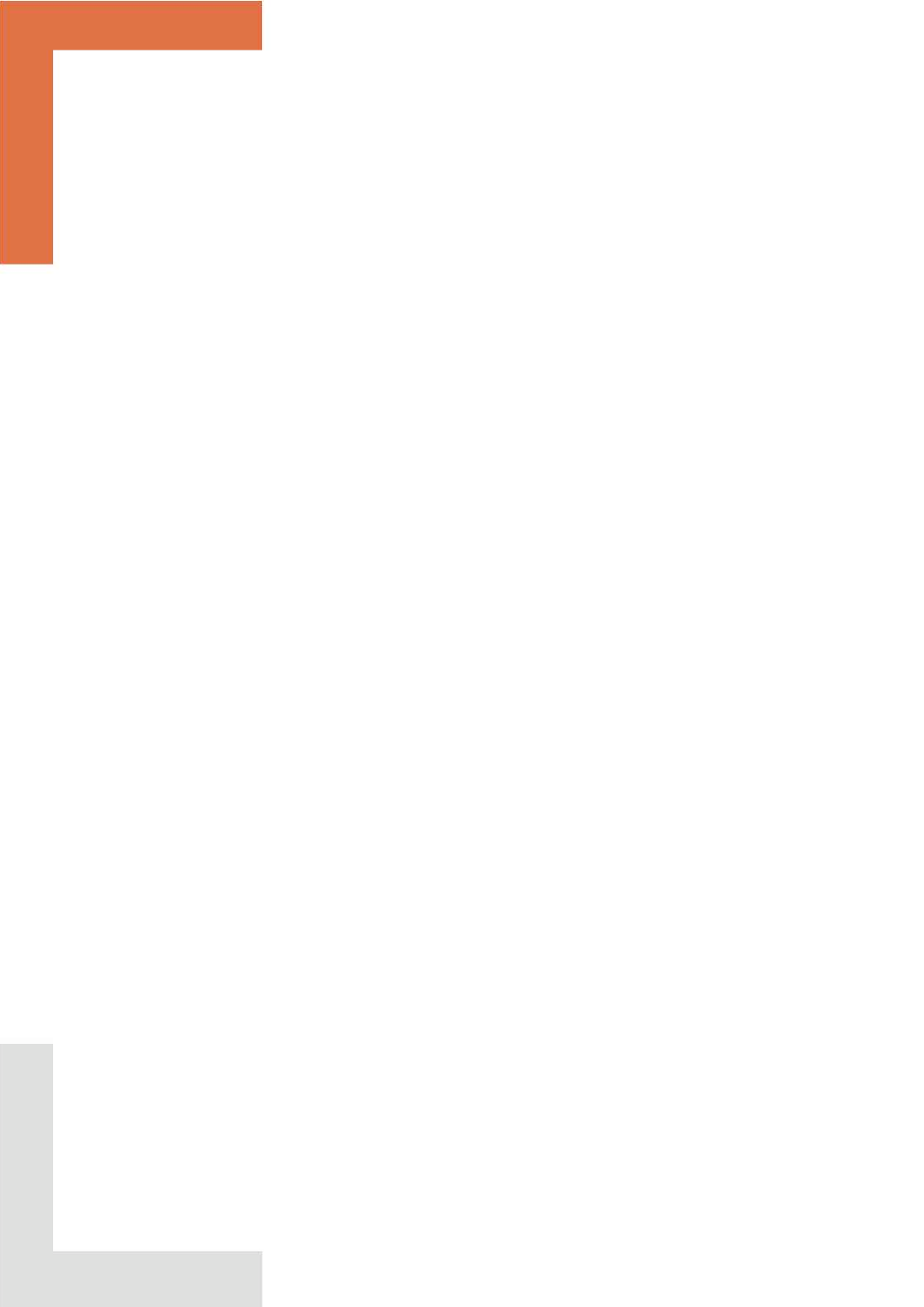# Chapter 5 Parameterizing the analysis

*The value analysis is automatic but gives you a little bit of control. Just in case.*

# **5.1 Command line**

The parameters that determine Frama-C's behavior can be set through the command line. The command to use to launch the tool is:

```
frama-c-gui <options> <files>
```
Most parameters can also be set after the tool is launched, in the graphical interface.

The options understood by the value analysis plug-in are described in this chapter. The files are the C files containing source code to analyze.

For advanced users and plug-in developers, there exists a "batch" version of Frama-C. The executable for the batch version is named frama-c (or frama-c.exe). All value analysis options work identically for the GUI and batch version of Frama-C.

The options documented in this manual can be listed, with short descriptions, from the command-line. Option -kernel-help lists options that affect all plug-ins. Option -value-help lists options specific to the value analysis plug-in. The options -kernel-help and -value-help also list advanced options that are not documented in this manual.

Example:

```
frama-c -value-help
...
-slevel \langle n \rangle use \langle n \rangle as number of path to explore in parallel
                      (defaults to 0)
...
```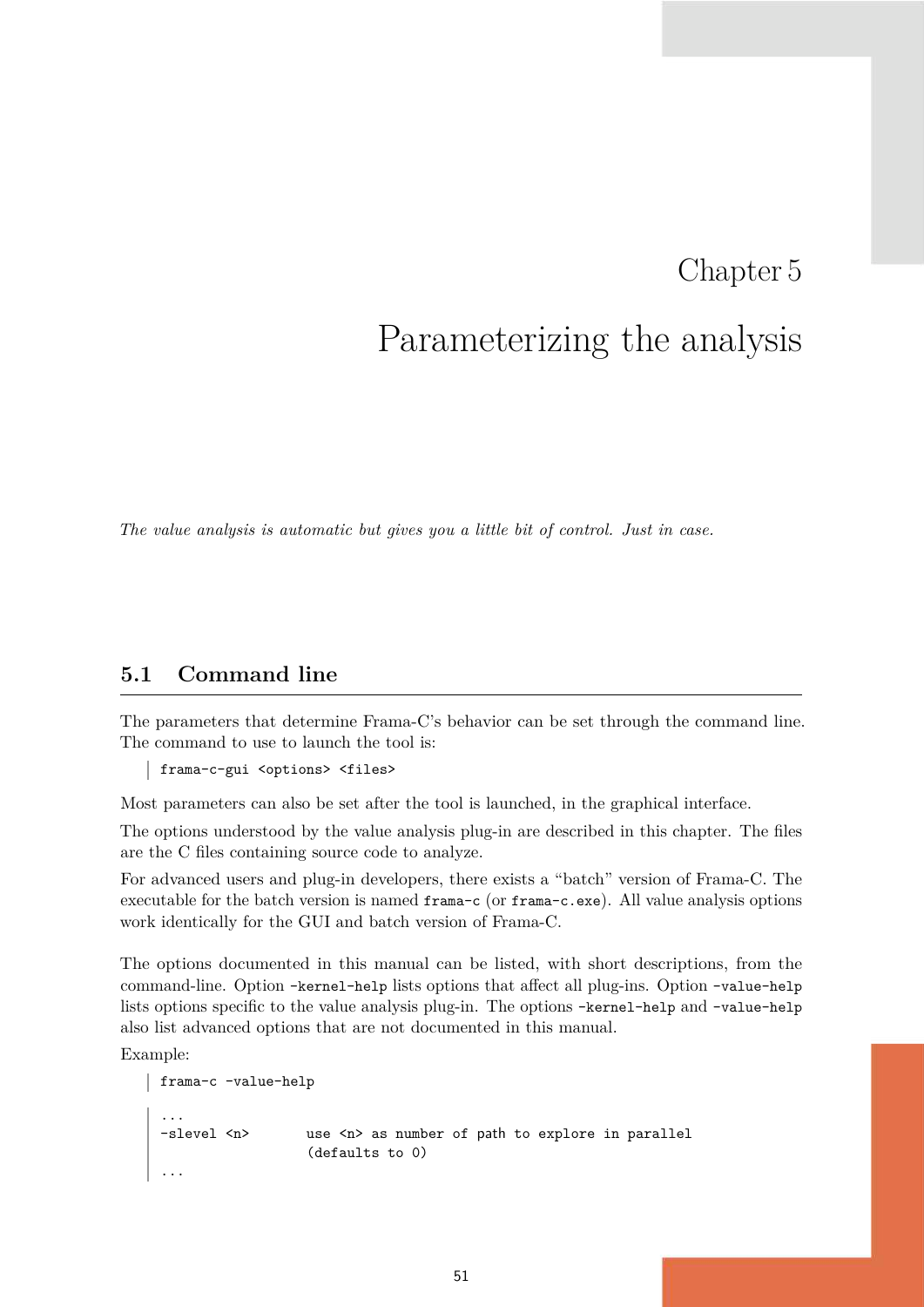## **5.1.1 Analyzed files and preprocessing**

The analyzed files should be syntactically correct C. The files that do not use the .i extension are automatically pre-processed. The preprocessing command used by default is gcc  $-C$   $-E$   $-I$ . but another preprocessor may be employed.

It is possible that files without a .c extension fail to pass this stage. It is notably the case with gcc, to which the option  $-x$  c should be passed in order to pre-process C files that do not have a .c extension.

The option -cpp-command  $\langle$ cmd> sets the preprocessing command to use. If the patterns  $\chi$ 1 and %2 do not appear in the text of the command, Frama-C invokes the preprocessor in the following way:

```
<cmd> -o <outputfile> <inputfile>
```
In the cases where it is not possible to invoke the preprocessor with this syntax, it is possible to use the patterns %1 and %2 in the command's text as place-holders for the input file (respectively, the output file). Here are some examples of use of this option:

```
frama-c-gui -val -cpp-command 'gcc -C -E -I. -x c' file1.src file2.i
frama-c-gui -val -cpp-command 'gcc -C -E -I. -o %2 %1' file1.c file2.i
frama-c-gui -val -cpp-command 'copy %1 %2' file1.c file2.i
frama-c-gui -val -cpp-command 'cat %1 > %2' file1.c file2.i
frama-c-gui -val -cpp-command 'CL.exe /C /E %1 > %2' file1.c file2.i
```
#### **5.1.2 Activating the value analysis**

Option -val activates the value analysis. Sets of values for the program's variables at the end of each analyzed function are displayed on standard output.

Many functionalities provided by Frama-C rely on the value analysis' results. Activating one of these automatically activates the value analysis, without it being necessary to provide the -val option on the command-line. In this case, it should be kept in mind that all other value analysis options remain available for parameterization.

## **5.1.3 Saving the result of an analysis**

The option -save s saves the state of the analyzer, after the requested computations have completed, in a file named s. The option -load s loads the state saved in file s back into memory for visualization or further computations.

Example :

```
frama-c -val -deps -out -save result file1.c file2.c
frama-c-gui -load result
```
# <span id="page-51-1"></span>**5.2 Describing the analysis context**

#### <span id="page-51-0"></span>**5.2.1 Specification of the entry point**

The option -main f specifies that f should be used as the entry point for the analysis. If this option is not specified, the analyzer uses the function called main as the entry point.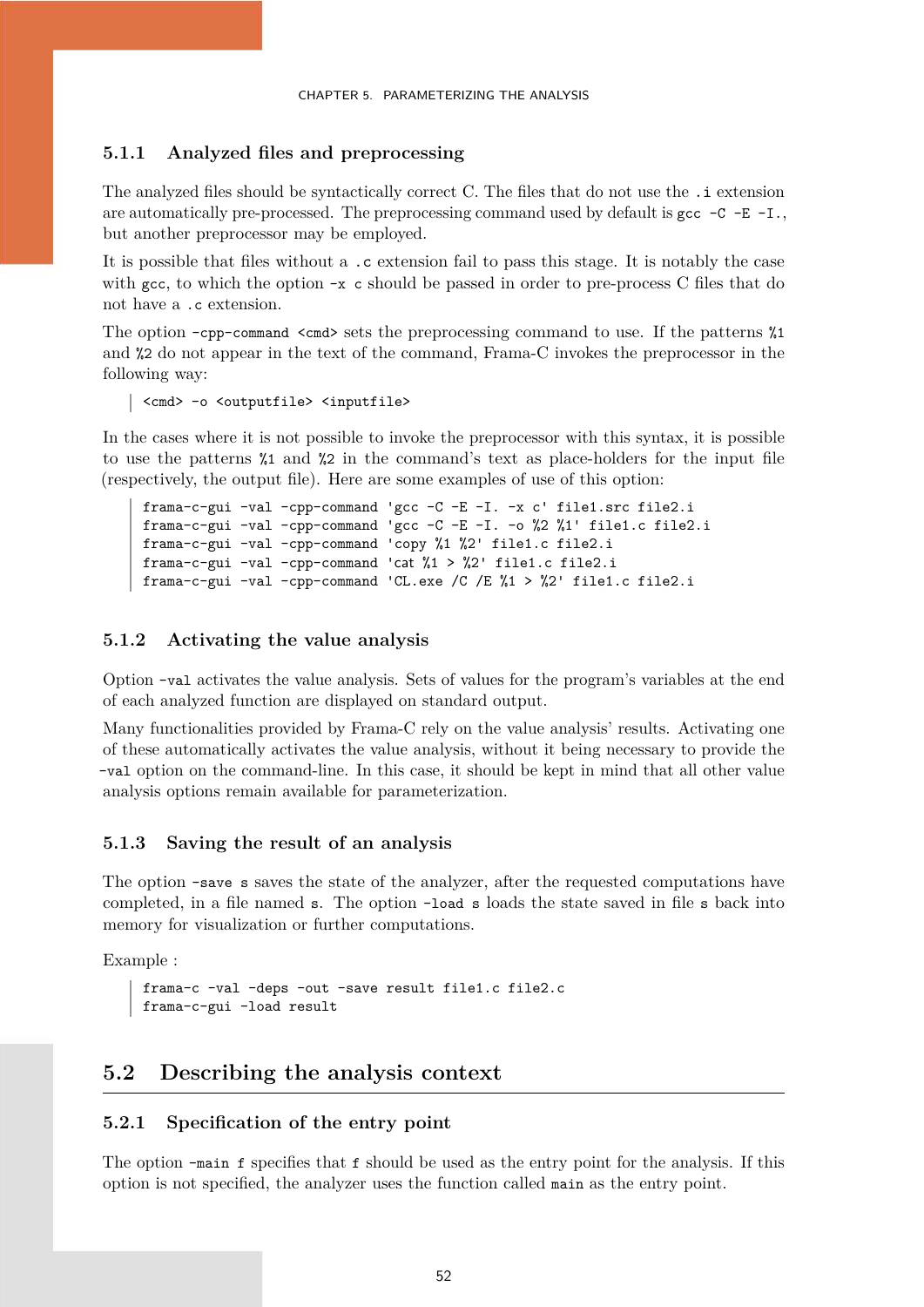## **5.2.2 Analysis of a complete application**

By default (when the option -lib-entry is *not* set), the analysis starts from a state in which initialized global variables contain their initial values, and uninitialized ones contain zero. This only makes sense if the entry point (see section [5.2.1\)](#page-51-0) is the actual starting point of this analyzed application. In the initial state, each formal argument of the entry point contains a non-deterministic value that corresponds to its type. Representative locations are generated for arguments with a pointer type, and the value of the pointer argument is the union of the address of this location and of NULL. For chain-linked structures, these locations are allocated only up to a fixed depth.

Example: for an application written for the POSIX interface, the prototype of main is:

```
int main(int argc, char **argv)
```
The types of arguments argc and argv translate into the following initial values:

```
\arg c \in [--, -]argv \in \{\{\text{ NULL}; \&\text{S} \text{ array }\}\}\S_{\text{array}}[0] \in \{\{\text{ NULL}; \& S_{\text{0}}\}_{\text{0}}\}[1] \in \{\{\text{ NULL}; \&\text{S}_1\_S\_\text{argv}\}\}\S_0_S_ary[0..1] \in [--.--]S_1_S_{argv[0..1] \in [--.--]}
```
This is generally not what is wanted, but then again, embedded applications are generally not written against the POSIX interface. If the analyzed application expects command-line arguments, you should probably write an alternative entry point that creates the appropriate context before calling the actual entry point. That is, consider an example application whose source code looks like this:

```
int main(int argc, char **argv)
{
  if (\arg c := 2) usage();...
}
void usage(void)
{
  printf("this application expects an argument "
     "between '0' and '9'\n\ln");
  exit(1);}
```
Based on the informal specification provided in usage, you should make use of the nondeterministic primitives described in section [8.2.1](#page-75-0) to write an alternative entry point for the analysis like this:

```
int analysis_main(void)
{
  char *argv[3];
  char arg[2];
  arg[0]=Frama_C_interval('0', '9');
  arg[1]=0;
  argv[0]="Analyzed application";
  argv[1]=arg;
  argv[2]=NULL;
  return main(2, argv);
}
```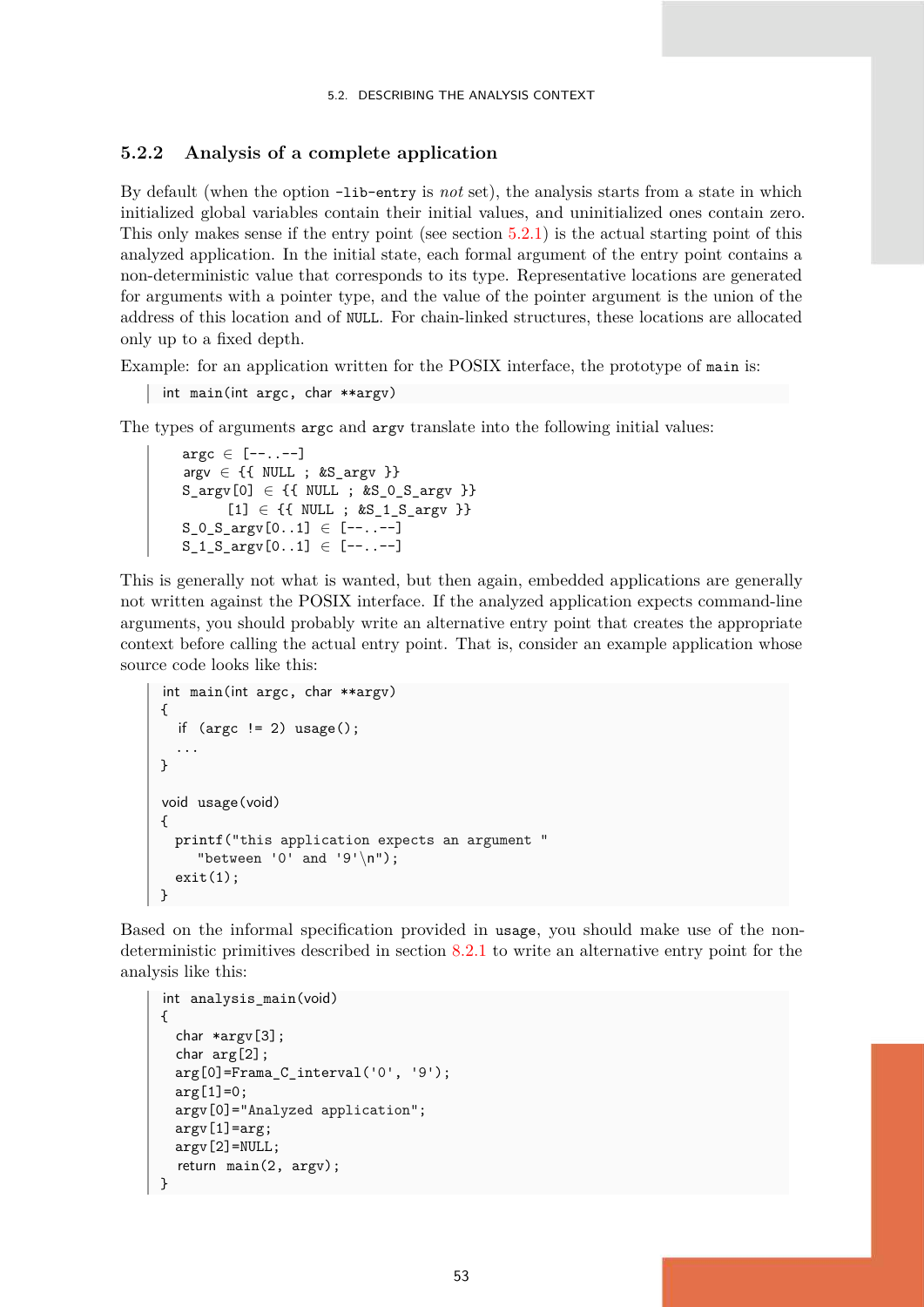For this particular example, the initial state that was automatically generated includes the desired one. This may however not always be the case. Even when it is the case, it is desirable write an analysis entry point that positions the values of argc and argv to improve the relevance of the alarms emitted by the value analysis.

Although the above method is recommended for a complete application, it remains possible to let the analysis automatically produce values for the arguments of the entry point. In this case, the options described in section [5.2.4](#page-53-1) below can be used to tweak the generation of these values to some extent.

## <span id="page-53-0"></span>**5.2.3 Analysis of an incomplete application**

The option -lib-entry specifies that the analyzer should not use the initial values for globals (except for those qualified with the keyword const). With this option, the analysis starts with an initial state where the integer components of global variables (without the const qualifier) and arguments of the entry point are initialized with a non-deterministic value of their respective type.

Global variables of pointer type contain the non-deterministic superposition of NULL and of the addresses of locations allocated by the analyzer. The algorithm to generate those is the same as for formal arguments of the entry point (see previous section). The same options can be used to parameterize the generation of the pointed locations (see next section).

#### <span id="page-53-1"></span>**5.2.4 Tweaking the automatic generation of initial values**

This sections describes the options that influence the automatic generation of initial values of variables. The concerned variables are the arguments of the entry point and, in -lib-entry mode, the non-const global variables.

#### **Width of the generated tree**

For a variable of a pointer type, there is no way for the analyzer to guess whether the pointer should be assumed to be pointing to a single element or to be pointing at the beginning of an array — or indeed, in the middle of an array, which would mean that it is legal to take negative offsets of this pointer.

By default, a pointer type is assumed to point at the beginning of an array of two elements. This number can be changed with option -context-width.

Example: if the prototype for the entry point is void main(int  $*$ t), the analyzer assumes t points to an array int S\_t[2].

For an array type, non-aliasing subtrees of values are generated for the first few cells of the array. All remaining cells are made to contain a non-deterministic superposition of the first ones. The number of initial cells for which non-aliasing subtrees are generated is also decided by the value of option -context-width.

Example: with the default value 2 for option -context-width, the declaration int  $*(t[5])$ ; causes the following array to be allocated:

> $t[0] \in \{ \{ \text{ NULL} \; ; \; \&\text{S}_0_t \} \}$  $[1] \in \{\{\text{ NULL}; \&\text{S}_1_t\} \}$  $[2..4] \in \{\{\text{ NULL}; \&\text{S}\_0\_t; \&\text{S}\_1\_t\} \}$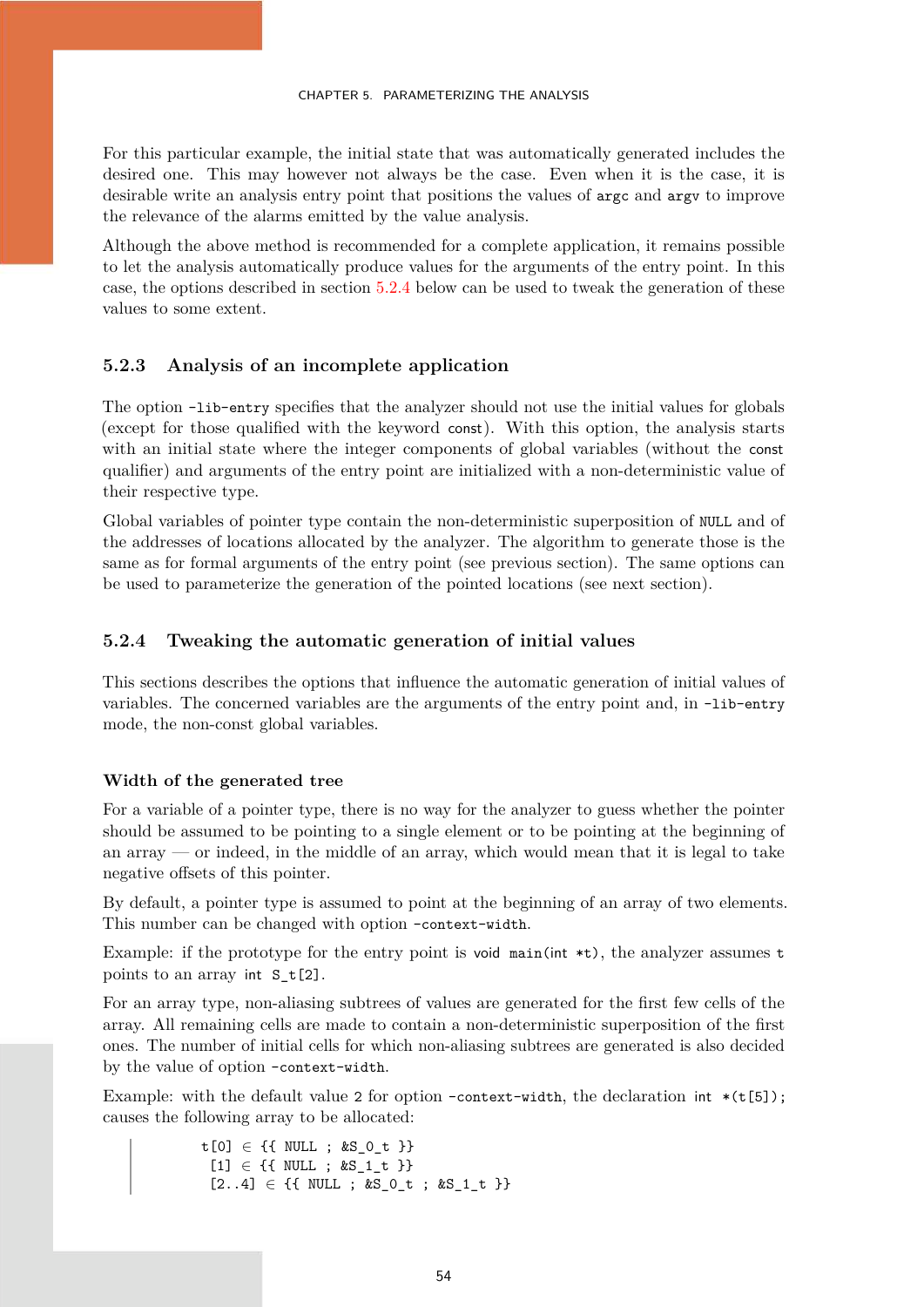Note that for both arrays of pointers and pointers to pointers, using option -context-width 1 corresponds to a very strong assumption on the contents of the initial state with respect to aliasing. You should only use the argument 1 for option -context-width in special cases, and use at least 2 for generic, relatively representative calling contexts.

#### **Depth of the generated tree**

For variables of a type pointer to pointers, the analyzer limits the depth up to which initial chained structures are generated. This is necessary for recursive types such as follows.

```
struct S { int v; struct S *next; };
```
This limit may also be observed for non-recursive types if they are deep enough.

Option -context-depth allows to specify this limit. The default value is 2. This number is the depth at which additional variables named S\_... are allocated, so two is plenty for most programs.

For instance, here is the initial state displayed by the value analysis in -lib-entry mode if a global variable s has type struct S defined above:

```
s.v \in [--, -].next \in {{ NULL ; &S next s }}
S_{next_s}[0].v \in [--.,-][0].next \in {{ NULL ; &S_next_0_S_next_s }}
         [1].v \in [--.,-][1].next \in \{\{\text{ NULL}; \&\text{S} \text{next}_1 \text{S} \text{next}_s \}\}\S_{next_0_S}_next_0 = S_{next_s[0]}.v \in [--.,-]...
S_{next_0\_S\_next_0\_S\_next_s[0].v \in [--.,--][0].next ∈
   {{ garbled mix of &{WELL_next_0_S_next_0_S_next_0_S_next_s} (origin: Well) }}
...
```
In this case, if variable s is the only one which is automatically allocated, it makes sense to set the option -context-width to one. The value of the option -context-depth represents the length of the linked list which is modelized with precision. After this depth, an imprecise value (called a well) captures all the possible continuations in a compact but imprecise form.

Below are the initial contents for a variable s of type struct S with options -context-width 1 -context-depth 1:

```
s.v \in [--, -].next \in {{ NULL ; &S next s }}
S_{next_s}[0].v \in [--.,-][0].next \in \{ NULL ; &S_next_0_S_next_s }}
S_{next_0_S_{next_s}[0]} \, s \, = \, [0] \, . \, v \, \in \, [- -, - -][0].next ∈
                 {{ garbled mix of &{WELL_next_0_S_next_0_S_next_s}
                  (origin: Well) }}
WELL_next_0_S_next_0_S_next_s[bits 0 to 34359738367] ∈
                              {{ garbled mix of &{WELL_next_0_S_next_0_S_next_s}
                               (origin: Well) }}
```
#### **The possibility of invalid pointers**

In all the examples above, NULL was one of the possible values for all pointers, and the linked list that was modelized ended with a well that imprecisely captured all continuations for the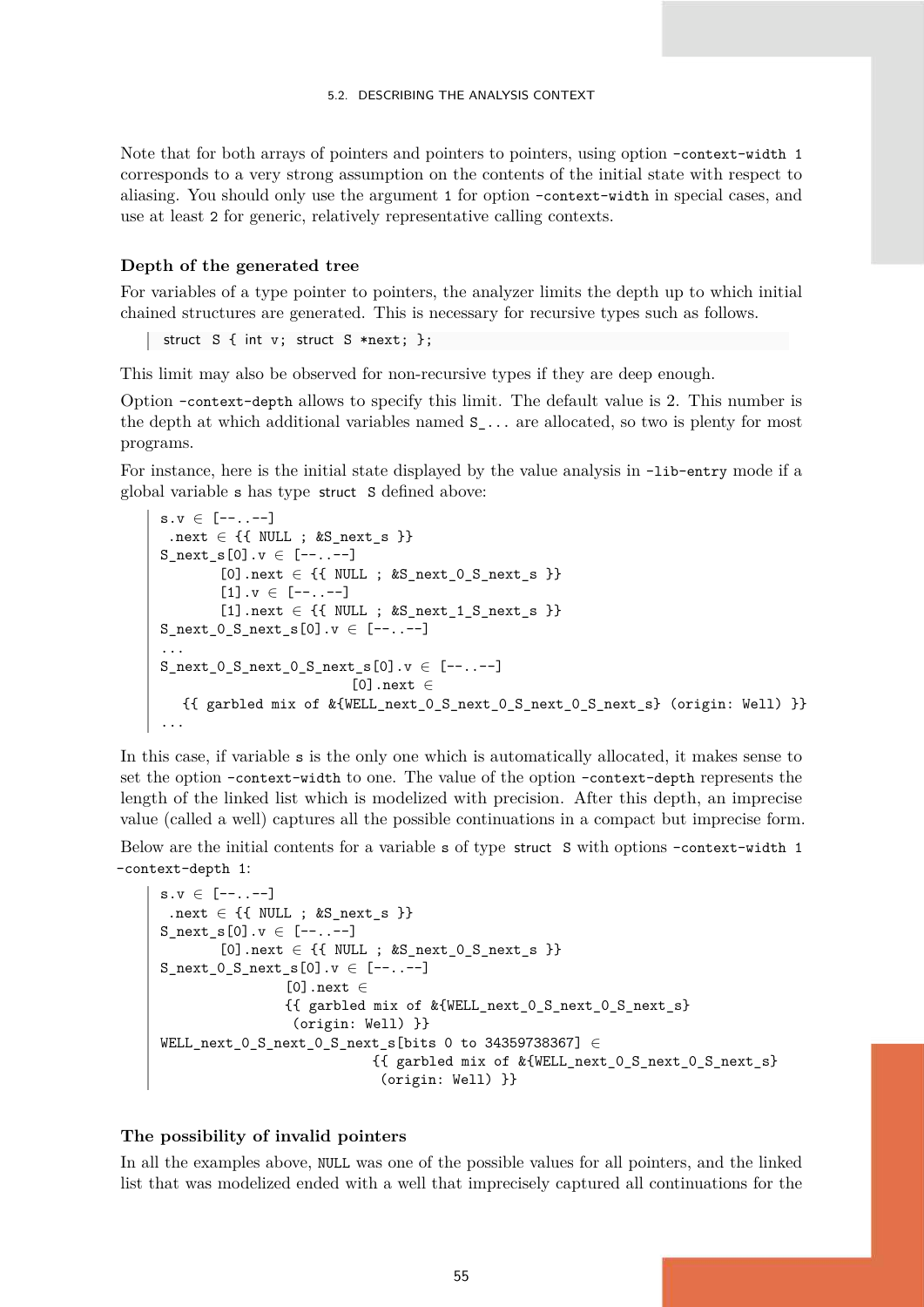#### CHAPTER 5. PARAMETERIZING THE ANALYSIS

list. Also, the context-width parameter for the generated memory areas has to be understood as controlling the maximum width for which the analyzer assumes the pointed area may be valid. However, in order to assume as little as possible on the calling context for the function, the analyzer also considers the possibility that any part of the pointed area might *not* be valid. Thus, by default, any attempt to access such an area results in an alarm signaling that the access may have been invalid.<sup>[1](#page-55-0)</sup>

The option -context-valid-pointers causes those pointers to be assumed to be valid (and NULL therefore to be omitted from the possible values) at depths that are less than the context width. It also causes the list to end with a NULL value instead of a well.

When analyzed with options -context-width 1 -context-depth 1 -context-valid-pointers, a variable s of type struct S receives the following initial contents, modeling a chained list of length exactly 3:

```
s.v \in [--.,-].next \in {{ &S_next_s }}
S_{next_s}[0].v \in [--.--][0].next \in \{ \&S\_next_0_S\_next_s \}S_{next_0\_S\_next_s[0].v \in [--.--]}[0].next \in \{0\}
```
## **5.2.5 State of the IEEE 754 environment**

The IEEE 754 standard specifies a number of functioning modes for the hardware that computes floating-point operations. These modes determine which arithmetic exceptions can be produced and rounding direction for operations that are not exact.

At this time, obtention of an infinite or NaN as result of a floating-point operation is always treated as an unwanted error. Consequently, FPU modes related to arithmetic exceptions are irrelevant for the analysis.

The value analysis currently offers two modelizations of the floating-point hardware's rounding mode. The possibilities to analyze floating-point computations in C programs with the value analysis are as follows:

Compilers that transform floating-point computations as if floating-point addition or multiplication were associative, or transform a division into a multiplication by the inverse when the inverse cannot be represented exactly as a floating-point number, are not supported by the value analysis.

Programs that use only double and float floating-point types, do not change the default (nearest-even) floating-point rounding mode and are compiled with compilers that neither generate fmadd instructions nor generate extended precision computations (historical x87 instruction set) can be analyzed with the default modelization of floating-point rounding.

Programs that use only double and float floating-point types, but either do not stay during the whole execution in the "nearest" floating-point rounding mode, or are compiled with a compiler that may silently insert fmadd instructions when only multiplications and additions appear in the source code, or are compiled for the x87 FPU, can be analyzed correctly by using the -all-rounding-modes analysis option.

The -all-rounding-modes option forces the analyzer to take into account more behaviors. The results obtained may therefore seem less precise with this option. Still, the user must resist

<span id="page-55-0"></span><sup>&</sup>lt;sup>1</sup>For technical reasons, this also means that it is not possible to reduce the values of those areas through user-provided assertions (section [7.1.2\)](#page-69-0).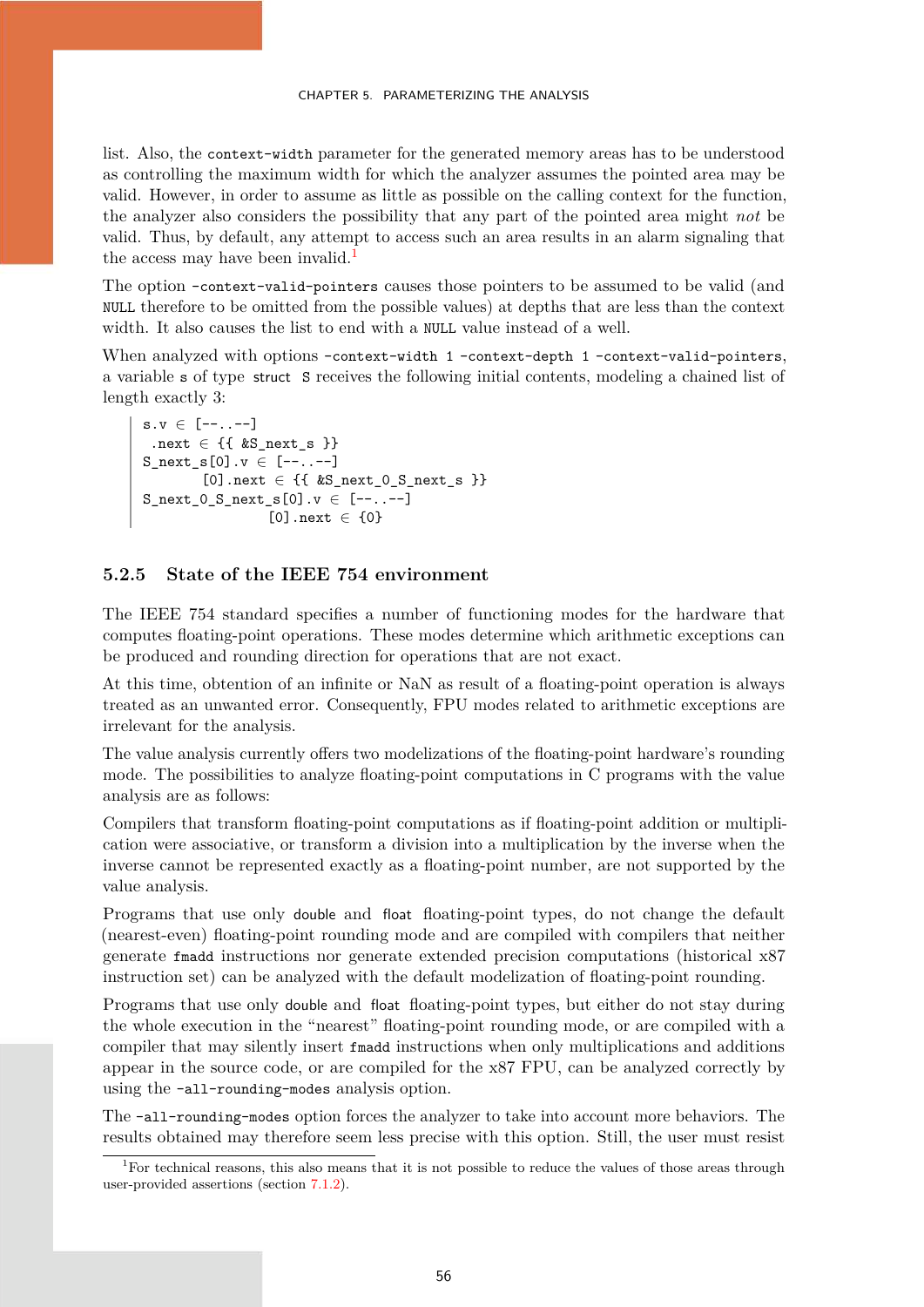the temptation to analyze eir program without this option when ey is not in the conditions that allow it, because the analysis may then be incorrect (the analysis may fail to predict some behaviors of the analyzed program, and for instance fail to detect some possible run-time errors).

## <span id="page-56-0"></span>**5.2.6 Setting compilation parameters**

## **Using one of the pre-configured target platforms**

The option -machdep *platform* sets a number of parameters for the low-level description of the target platform, including the *endianness* of the target and size of each C type. The option -machdep help provides a list of currently supported platforms. The default is x86\_32, an IA-32 processor with what are roughly the default compilation choices of gcc.

## **Targeting a different platform**

If your target platform is not listed, please contact the developers. An auto-detection program can be provided in order to check the hypotheses mentioned in section [4.5.1,](#page-45-0) as well as to detect the parameters of your platform. It comes under the form of a C program of a few lines, which should ideally be compiled with the same compiler as the one intended to compile the analyzed application. If this is not possible, the analysis can also be parameterized manually with the characteristics of the target architecture.

## **5.2.7 Parameterizing the modelization of the C language**

The following options are more accurately described as pertaining to Frama-C's modelization of the C language than as a description of the target platform, but of course the distinction is not always clear-cut. The important thing to remember is that these options, like the previous one, are dangerous options that should be used, or omitted, carefully.

#### **Valid absolute addresses in memory**

By default, the value analysis assumes that the absolute addresses in memory are all invalid. This assumption can be too restrictive, because in some cases there exist a limited number of absolute addresses which are intended to be accessed by the analyzed program, for instance in order to communicate with hardware.

The option -absolute-valid-range m-M specifies that the only valid absolute addresses (for reading or writing) are those comprised between m and M inclusive. This option currently allows to specify only a single interval, although it could be improved to allow several intervals in a future version.

#### **Overflow in array accesses**

The value analysis assumes that when an array access occurs in the analyzed program, the intention is that the accessed address should be inside the array. If it can not determine that this is the case, it emits an out of bounds index alarm. This leads to an alarm on the following example:

```
1 int t[10][10];
2
_3 int main() {
```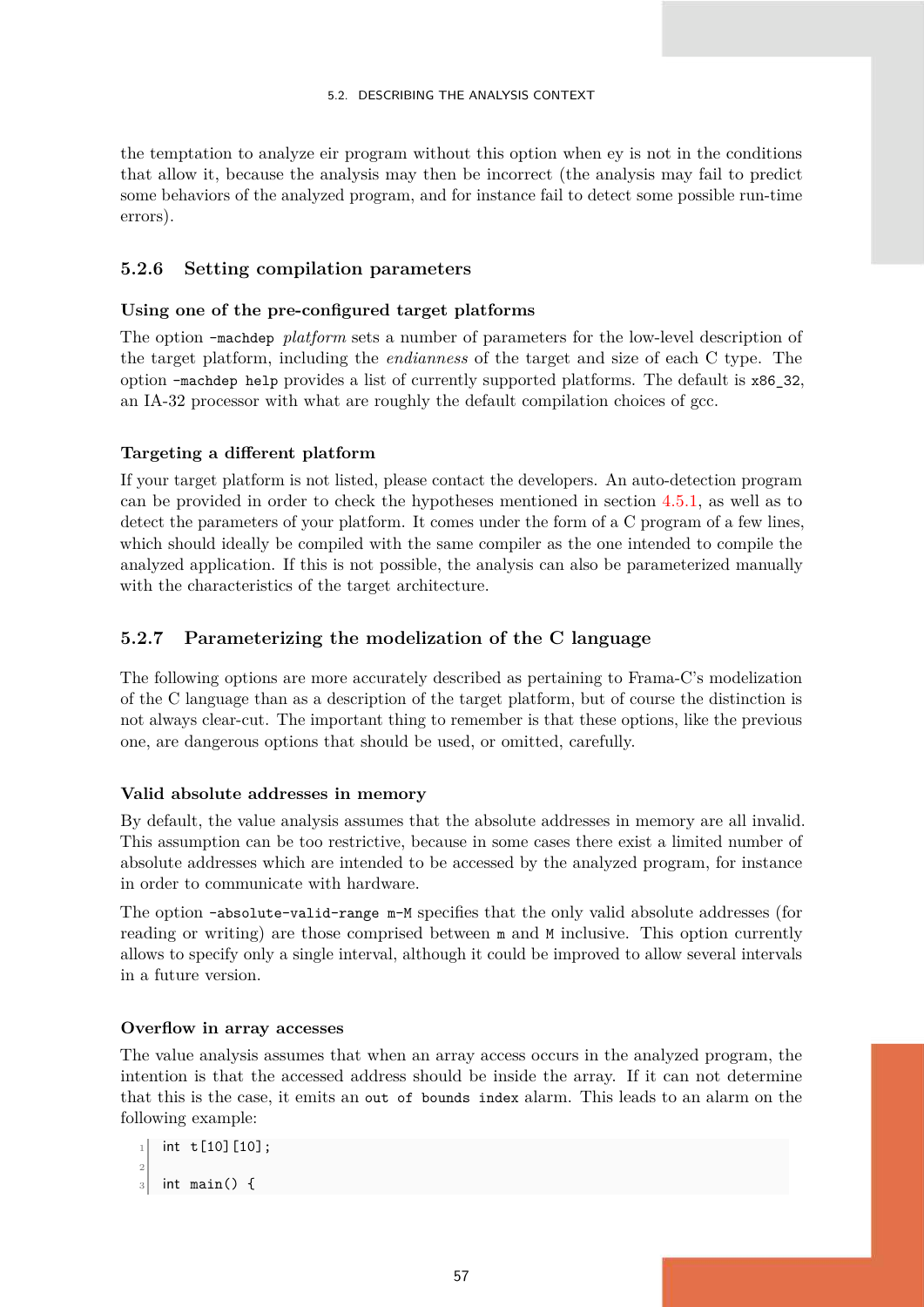```
\frac{4}{4} return t[0][12];
5 }
```
The value analysis assumes that writing  $\mathsf{t}[0]$ [...], the programmer intended the memory access to be inside t[0]. Consequently, it emits an alarm:

array\_array.c:4: ... accessing out of bounds index  $\{12\}$ . assert  $12 < 10$ ;

The option -unsafe-arrays tells the value analysis to warn only if the address as computed using its modelization of pointer arithmetics is invalid. With the option, the value analysis does not warn about line 4 and assumes that the programmer was referring to the cell  $t[1][2]$ .

The default behavior is stricter than necessary but often produces more readable and useful alarms. To reiterate, in this default behavior the value analysis gets hints from the syntactic shape of the program. Even in the default mode, it does not warn for the following code.

```
int *p=& t[0][12];return *p;
6 }
```
## **5.2.8 Dealing with library functions**

When the value analysis plug-in encounters a call to a library function, it may need to make assumptions about the effects of this call. The behavior of library functions can be described precisely by writing a contract for the function (chapter [7\)](#page-68-0), especially using an assigns clause (section [7.2\)](#page-71-0).

If no ACSL contract is provided for the function, the analysis uses the type of the function as its source of information for making informed assumptions. However, no guarantee is made that those assumptions over-approximate the real behavior of the function. The inferred contract should be verified carefully by the user.

# **5.3 Controlling approximations**

Unlike options of section [5.2,](#page-51-1) which used wrongly may cause the value analysis to produce incorrect results, all the options in this section give the user control over the tradeoff between the quality of the results and the resources taken by the analyzer to provide them. The options described in this section can, so to speak, not be used wrongly. They may cause Frama-C to exhaust the available memory, to take a nearly infinite time, or, in the other direction, to produce results so imprecise that they are useless, but **never** to produce incorrect results.

## <span id="page-57-0"></span>**5.3.1 Treatment of loops**

#### **Default treatment of loops**

The default treatment of loops by the analyzer may produce results that are too approximate. Tuning the treatment of loops can improve precision.

When encountering a loop, the analyzer tries to compute a state that contains all the concrete states possible at run-time, including the initial concrete state just before entering the loop. This englobing state may be too imprecise by construction: typically, if the analyzed loop is initializing an array, the user does not expect to see the initial values of the array appear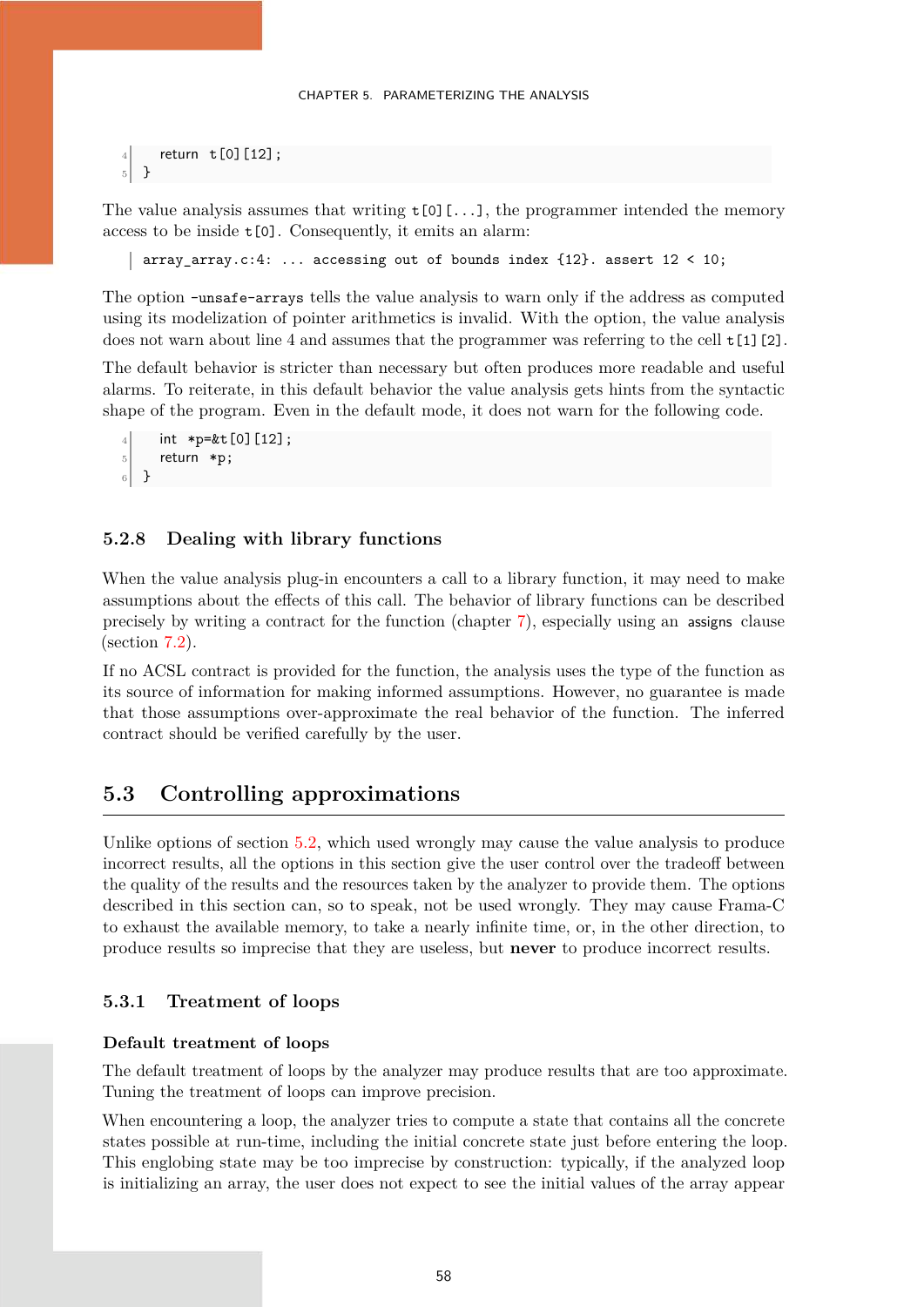#### 5.3. CONTROLLING APPROXIMATIONS

in the state computed by the analyzer. The solution in this case is to use one of the two unrolling options, as described in section [5.3.1.](#page-58-0)

As compared to loop unrolling, the advantage of the computation by accumulation is that it generally requires less iterations than the number of iterations of the analyzed loop. The number of iterations does not need to be known (for instance, it allows to analyze a while loop with a complicated condition). In fact, this method can be used even if the termination of the loop is unclear. These advantages are obtained thanks to a technique of successive approximations. The approximations are applied individually to each memory location in the state. This technique is called "widening". Although the analyzer uses heuristics to figure out the best parameters in the widening process, it may (rarely) be appropriate to help it by providing it with the bounds that are likely to be reached, for a given variable modified inside a loop.

## **Stipulating bounds**

The user may place an annotation //@ loop pragma WIDEN\_HINTS  $v_1, \ldots, v_n$ ,  $e_1, \ldots, e_m$ ; before a loop to indicate the analyzer should use preferably the values  $e_1, \ldots, e_m$  when widening the sets of values attached to variables  $v_1, \ldots, v_n$ .

If this annotation does not contain any variable, then the values  $e_1, \ldots, e_m$  are used as bounds for all the variables that change inside the loop.

Example:

```
1 int i,j;
2
3 void main(void)
4 {
5 int n = 13;
\frac{1}{6} /*@ loop pragma WIDEN_HINTS i, 12, 13; */
|7| for (i=0; i<n; i++)
\vert 8 {
9 j = 4 * i + 7;_{10} }
_{11} }
```
## <span id="page-58-0"></span>**Loop unrolling**

There are two different options for forcing the value analysis to unroll the effects of the body of the loop, as many times as specified, in order to obtain a precise representation of the effects of the loop itself. If the number of iterations is sufficient, the analyzer is thus able to determine that each cell in the array is initialized, as opposed to the approximation techniques from the previous section.

**Syntactic unrolling** The option -ulevel n indicates that Frama-C should unroll the loops syntactically n times before starting any analysis. If the provided number n is larger than the number of iterations of the loop, then the loop is completely unrolled and the analysis will not observe any loop in that part of the code.

Providing a large value for n makes the analyzed code bigger: this may cause the analyzer to use more time and memory. This option can also make the code exponentially bigger in presence of nested loops. A large value should therefore not be used in this case.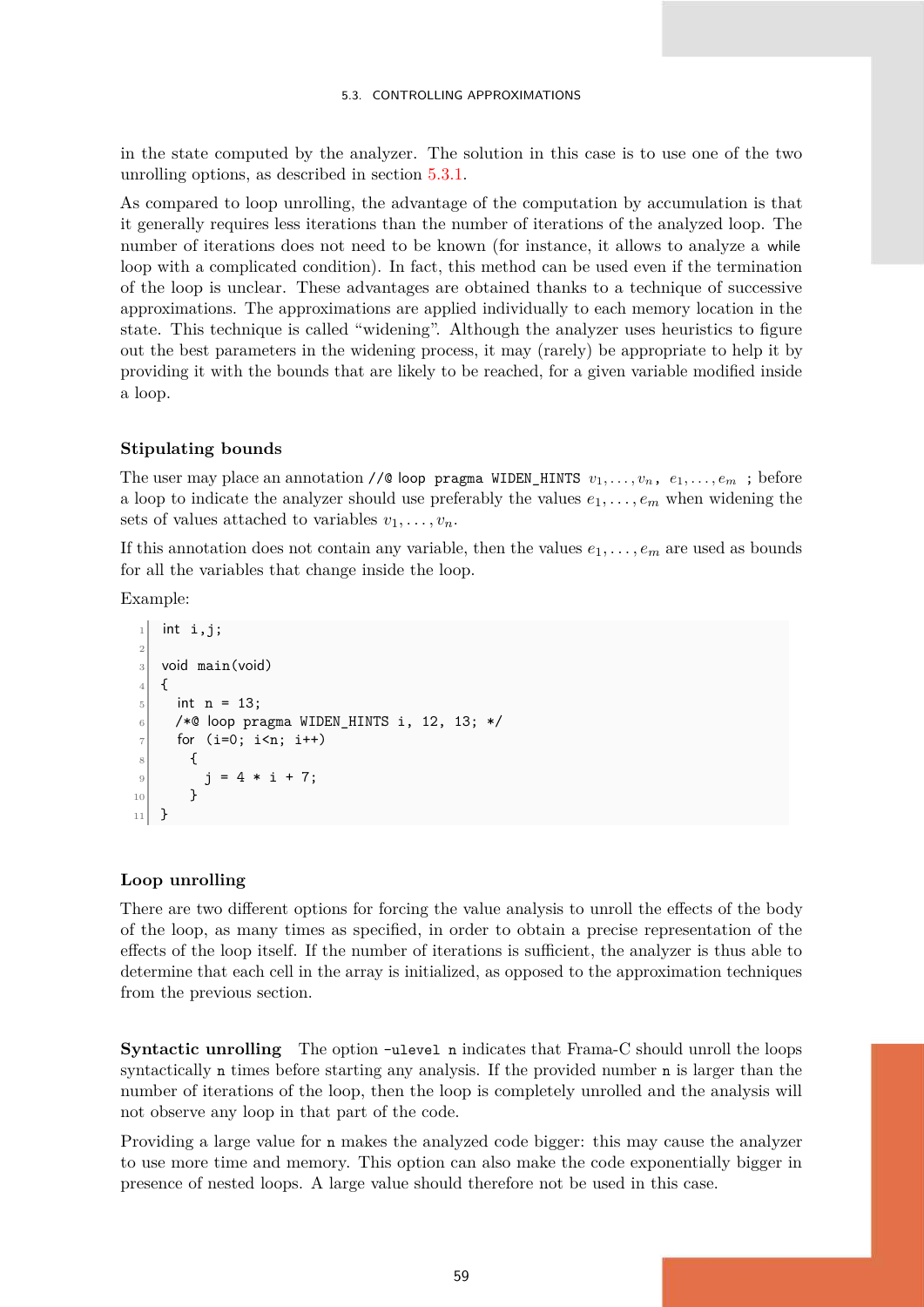It is possible to control the syntactic unrolling for each loop in the analyzed code with the annotation  $\ell/\mathcal{Q}$  loop pragma UNROLL n;. The user should place this annotation in the source code, just before the loop. This annotation causes Frama-C's front-end to unroll the loop n times.

**Semantic unrolling** The option -slevel n indicates that the analyzer is allowed to separate, in each point of the analyzed code, up to n states from different execution paths before starting to compute the unions of said states. An effect of this option is that the states corresponding to the first, second,. . . iterations in the loop remain separated, as if the loop had been unrolled.

The number n to use depends on the nature of the control flow graph of the function to analyze. If the only control structure is a loop of  $m$  iterations, then  $-slevel$   $m+1$  allows to unroll the loop completely. The presence of other loops or of if -then-else constructs multiplies the number of paths a state may correspond to, and thus the number of states it is necessary to keep separated in order to unroll a loop completely. For instance, the nested simple loops in the following example require the option -slevel 55 in order to be completely unrolled:

```
int i,j,t[5][10];2
3 void main(void){
4 for (i=0; i<5; i++)5 for (j=0; j<10; j++)6 t[i][j]=1;
7 \vert }
```
When the loops are sufficiently unrolled, the result obtained for the contents of array t are the optimally precise:

 $|$  t[0..4][0..9]  $\in$  {1}

The number to pass the option -slevel is of the magnitude of the number of values for i (the 6 integers between 0 and 5) times the number of possible values for j (the 11 integers comprised between 0 and 10). If a value much lower than this is passed, the result of the initialization of array t will only be precise for the first cells. The option -slevel 28 gives for instance the following result for array t:

```
tf[0..1][0..9]; [2][0..4]} \in \{1\}\{[2][5..9]; [3..4][0..9]\} \in \{0; 1\}
```
In this result, the effects of the first iterations of the loops (for the whole of  $t[0]$ , the whole of  $t[1]$  and the first half of  $t[2]$ ) have been computed precisely. The effects on the rest of  $t$ were computed with approximations. Because of these approximations, the analyzer can not tell whether each of those cells contains 1 or its original value 0. The value proposed for the cells t[2][5] and following is imprecise but correct. The set {0; 1} does contain the actual value 1 of the cells.

The option -slevel-function f:n tells the analyzer to apply semantic unrolling level n to function f. This fine-tuning option allows to force the analyzer to invest time precisely analyzing functions that matter, for instance -slevel-function crucial\_initialization:2000. Oppositely, options -slevel 100 -slevel-function trifle:0 can be used together to avoid squandering resources over irrelevant parts of the analyzed application. The -slevel-function option can be used several times to set the semantic unrolling level of several functions.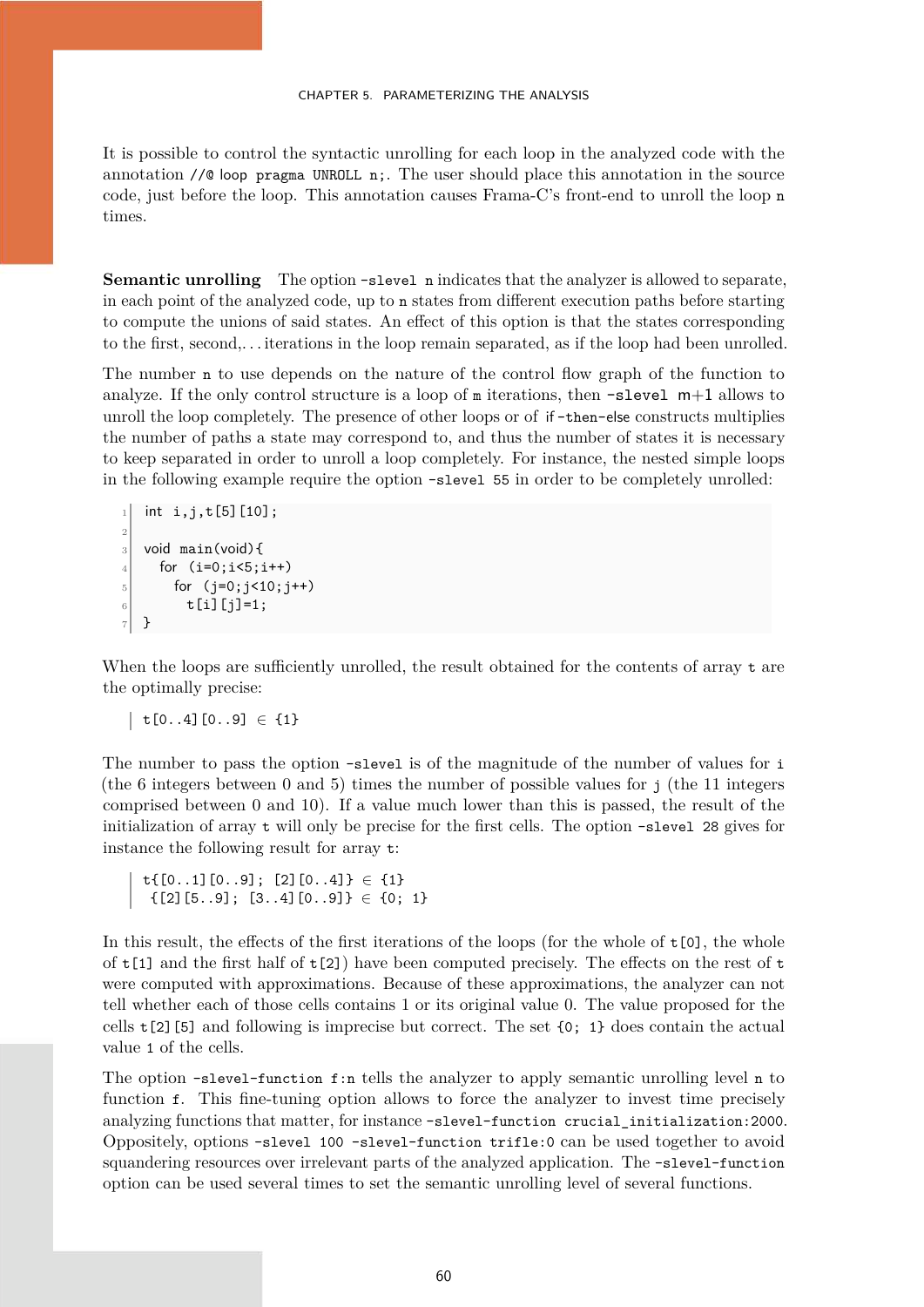#### 5.3. CONTROLLING APPROXIMATIONS

## **Loop invariants**

A last technique, complementary to the unrolling ones above, consists in using the loop invariant construct of ACSL. Loop invariants describe some properties that hold at the beginning of each execution of a loop, as explained in the ACSL specification, §2.4.2. They can be used to gain precision when analyzing loops in the following way: when the analysis is about to widen the value of a variable, it intersects the widened domain with the one inferred through the loop invariant. Thus, the invariant can be used to limit the (possibly overly strong) approximation induced by the widening step.

```
1 #define N 10
2
3 void main (int c) {
4 int t[N+5];
5 if (c >= 1 && c < N) {
6 int *p=t;
|7| /*@ loop invariant p \lt kt [N-1]; */
|8| while (1) {
9 \mid *(++p) = 1;
_{10} if (p >= t+c) break;
\vert }
_{12} }
_{13} }
```
In the example above, without a loop invariant, the pointer  $p$  is determined to be in the range &t +  $[4..60]$ , 0%4. In C terms, this means that p points between &t $[0]$  and  $k[t]$  [15], inclusive. In particular, the analysis is not able to prove that the access on line 9 is always valid.

Thanks to the loop invariant  $p \lt k$ t[N-1], the variable p is instead widened to the range &t[0]..&t[N-[2](#page-60-1)]. This means that the access to t through p at line 7 occurs within bounds<sup>2</sup>. Thus, this technique is complementary to the use of WIDEN\_HINTS, which only accepts integers — hence not  $\text{wt}[N-1]$ . Compared to the use of -slevel or -ulevel, the technique above does not unroll the loop; thus the overall results are less precise, but the analysis can be faster.

Notice that, in the fonction above, a more precise loop invariant would be

```
5 /*@ loop invariant p \leq \&t [c-1]; */
```
However, this annotation cannot be effectively used by the value analysis if the value for c is imprecise, which is the case in our example. As a consequence, the analysis cannot prove this improved invariant. We have effectively replaced an alarm, the possible out-of-bounds access at line 7, by an invariant, that remains to be proven.

## <span id="page-60-0"></span>**5.3.2 Treatment of functions**

#### **Skipping the recording of the results of a function**

When a function f is called many times, or, in presence of semantic unrolling, if f contains large/nested loops, significant time may be spent recording the values taken by the program's variables at each of f's statements. If the user knows that these values will not be useful later, ey can instruct the value analysis not to record these with the -no-results-function f option. The -no-results-function option can be used several times, to omit the results of several functions. The option -no-results can be used to omit all results. The time savings can be important, as in the following example.

<span id="page-60-1"></span><sup>&</sup>lt;sup>2</sup>And more precisely between  $t[1]$  and  $t[9]$ , since p is incremented before the affectation to \*p.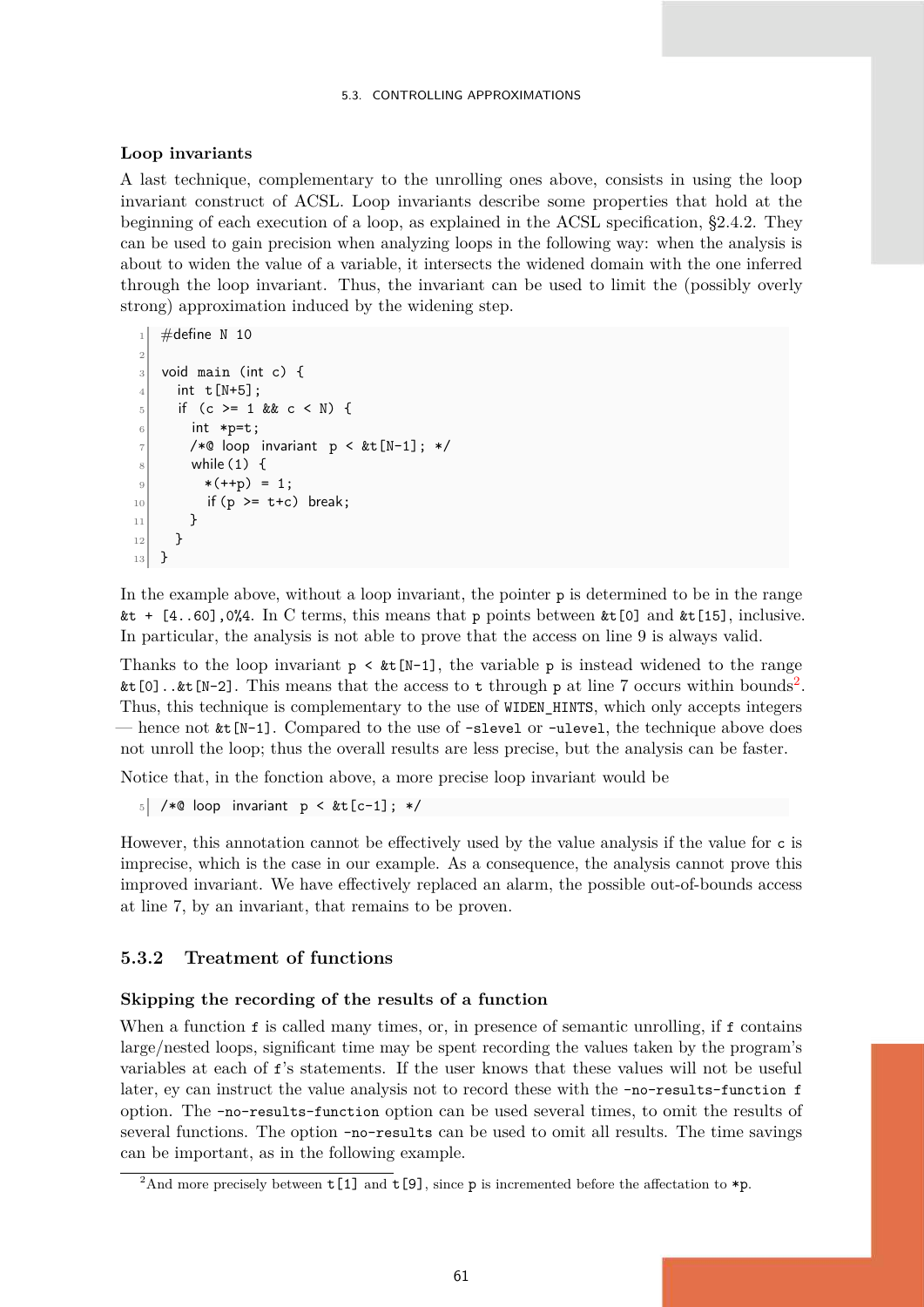#### CHAPTER 5. PARAMETERIZING THE ANALYSIS

```
1 int t[2000], i;
2
3 void unimportant_function(void)
4 {
5 for (i=0; i<2000; i++)
6 t[i]=i;
7 \vert }
8
9 int main() {
10 unimportant_function();
11
|12| /* now the important stuff: */
_{13} return t[143];
_{14} }
   time frama-c -val nor.c -slevel 200
   [value] Values for function unimportant_function:
             t[0] \in \{0\}[1] \in \{1\}...
              [1999] ∈ {1999}
             i ∈ {2000}
   [value] Values for function main:
            t[0] \in \{0\}[1] \in \{1\}...
              [1999] ∈ {1999}
             i ∈ {2000}
             _{-}retres \in {143}
   user 0m3.238s
```
Launched with option -slevel 2001 so that the value returned by main can be computed precisely, the analysis takes 3.2 seconds. Contrast with:

```
time frama-c -val nor.c -slevel 2001 -no-results-function unimportant_function
[value] Values for function unimportant_function:
         NO INFORMATION
[value] Values for function main:
         Cannot filter: dumping raw memory (including unchanged variables)
         t[0] \in \{0\}[1] \in \{1\}...
          [199] ∈ {1999}
         i ∈ {2000}
         retres \in {143}
user 0m0.817s
```
When instructed, with option -no-results-function unimportant\_function, that the values for the function unimportant\_function do not need to be kept, the value analysis takes less than a second to produce its results. This shows that in the earlier analysis, most of the time was not spent in the analysis itself but in recording the values of unimportant\_function.

Note that the function unimportant\_function was analyzed with as much precision as before, and that the result for main is as precise as before. The recording of some results is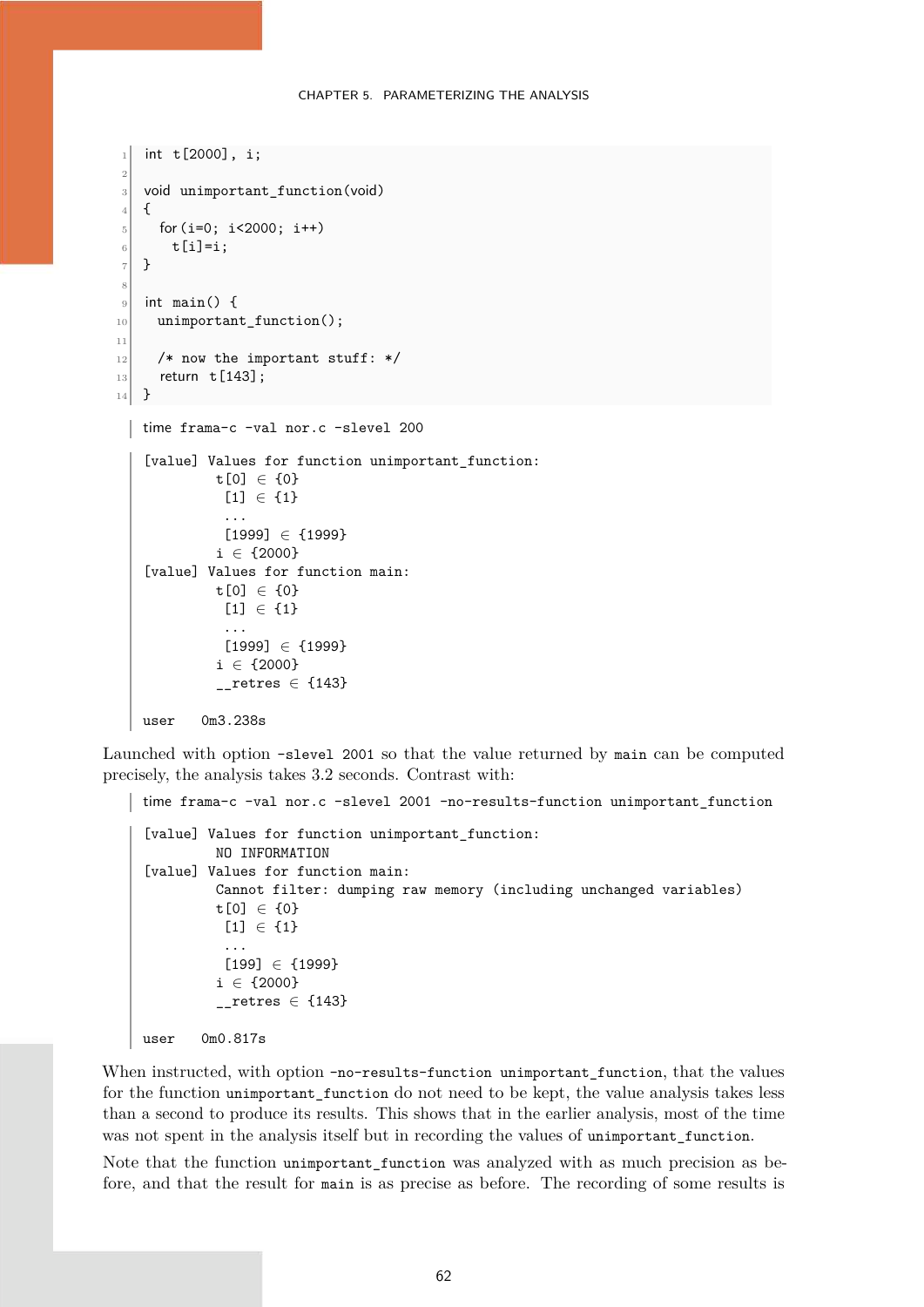omitted, but this does not cause any loss of precision *during* the analysis<sup>[3](#page-62-0)</sup>. The results for unimportant function are, as expected, unavailable. The "outputs" of main (the "outputs" computation is described in chapter  $6$ ) cannot be computed, because they depend on the outputs of unimportant\_function, which require the values of that function to be computed. These outputs would automatically be used for displaying only the relevant variables if they were available. Instead, all the program's variables are displayed.

The meaning of option -no-results-function unimportant\_function is different from that of option -slevel-function unimportant\_function:0. In the case of the latter, values are computed with less precision for unimportant\_function but the computed values are kept in memory as usual. All derived analyses (such as outputs) are available, but the values predicted by the analysis are less precise, because unimportant\_function has been analyzed less precisely.

## **Using the specification of a function instead of its body**

In some cases, one can estimate that the analysis of a given function f takes too much time. This can be caused by a very complex function, or because f is called many times during the analysis. If the solutions of the previous section are not sufficient, a radical approach consists in replacing the entire body of the function by an ACSL contract, that describes its behavior. See for example section [7.2](#page-71-0) for how to specify which values the function reads and writes.

Alternatively, one can leave the body of the function untouched, but still write a contract. Then it is possible to use the option  $-\text{val}$ -use-spec f. This instructs the value analysis to use the specification of f instead of its body each time a call to f is encountered. This is equivalent to deleting the body of f for the value analysis, but not for the other plug-ins of Frama-C, that may study the body of f on their own.

Notice that option -val-use-spec f loses some guarantees. In particular, the body of f is not studied at all by the value analysis. Neither are the functions that f calls, unless they are used by some other functions than f. Moreover, the value analysis does not attempt to check that f conforms to its specification. It is the responsability of the user to verify those facts, for example by studying f on its own in a generic context.

# **5.4 Analysis cutoff values**

#### **5.4.1 Cutoff between integer sets and integer intervals**

Option  $-\text{val}-\text{ilevel} \leq \text{w}$  is used to indicate the number of elements below which sets of integers should be precisely represented as sets. Above the user-set limit, the sets are represented as intervals with periodicity information, which can cause approximations.

Example:

 $1$  int t[12] = {2, 3, 5, 7, 11, 13, 17, 19, 23, 27, 29, 31}; 2  $3 \mid \text{main}()$ 4 return t[Frama C interval(0, 11)]; <sup>5</sup> }

<span id="page-62-0"></span><sup>&</sup>lt;sup>3</sup>The emission of run-time error alarms and the evaluation of user-provided ACSL properties are done during the analysis and are not influenced by the -no-results\* options. If you make use of only these functionalities, then you can speed up the analysis with option -no-results without detrimental effects.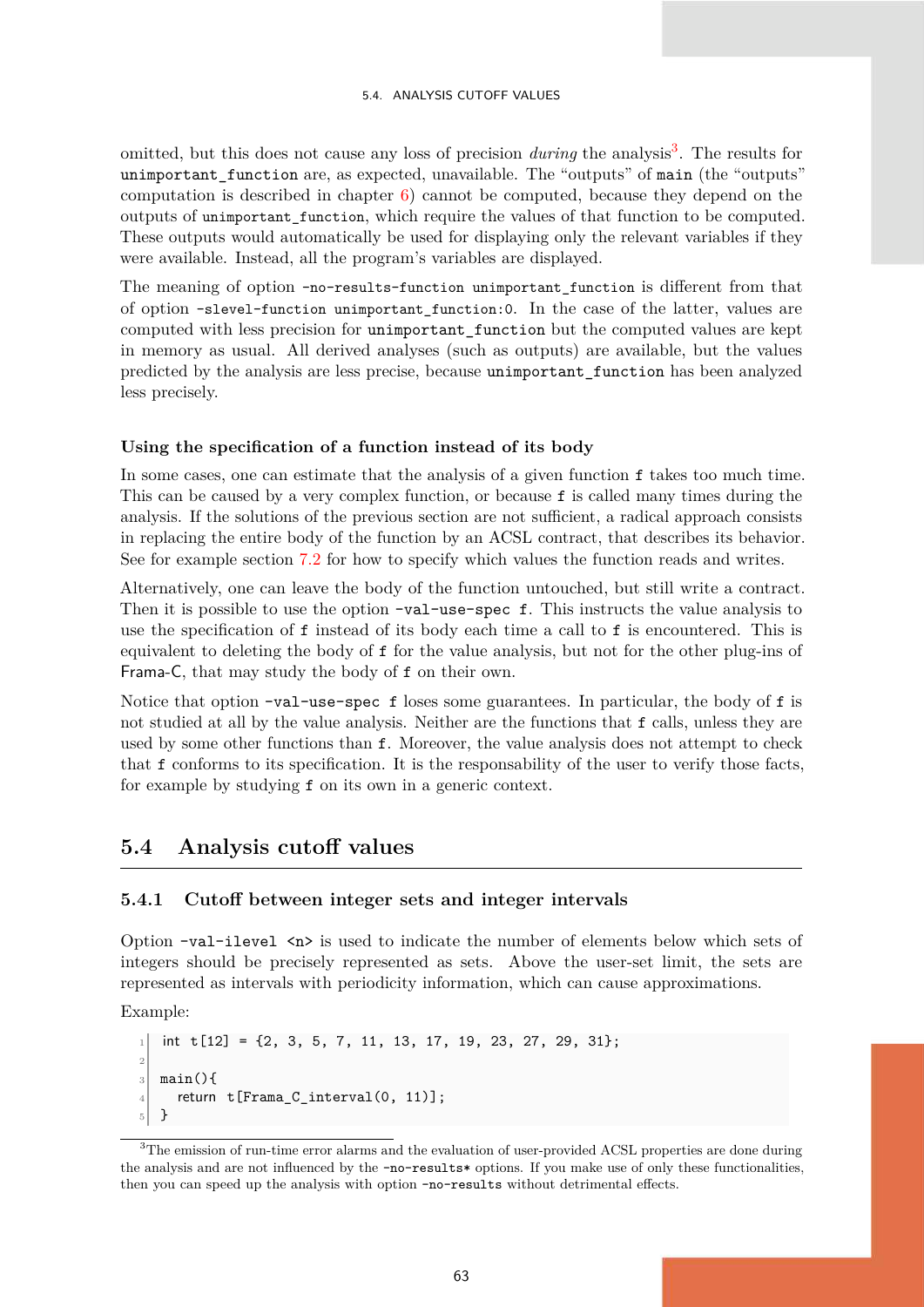With the default limit of 8 elements for sets of integers, the analysis of the program shows a correct but approximated result:

[value] Values at end of function main:  $_{--}$ retres  $\in$  [2..31]

Studying the program, the user may decide to improve the precision of the result by adding -val-ilevel 16 to the commandline. The analysis result then becomes:

[value] Values at end of function main: \_\_retres ∈ {2; 3; 5; 7; 11; 13; 17; 19; 23; 27; 29; 31}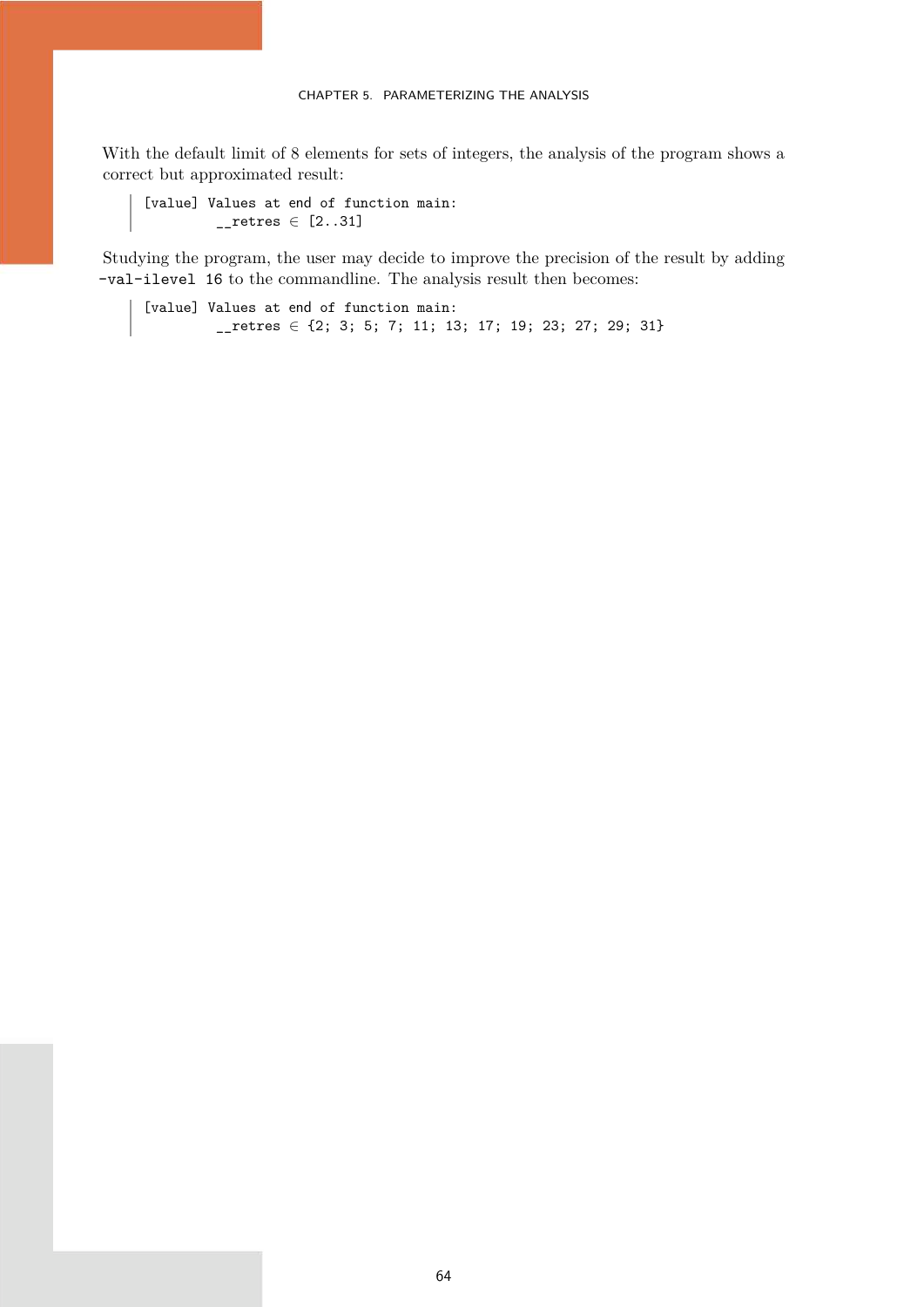# <span id="page-64-0"></span>Chapter 6 Inputs, outputs and dependencies

*Frama-C can compute and display the inputs (memory locations read from), outputs (memory locations written to), and precise dependencies between outputs and inputs, for each function. These computations use the value analysis for resolving array indices and pointers.*

# **6.1 Dependencies**

An example of dependencies as obtained with the option -deps is as follows: y FROM x; z (and SELF)

This clause means that in this example, the variable y may have changed at the end of the function, and that the variables x and z are used in order to compute the new value of y. The text "(and SELF)" means that y *might* have been modified, and that if it had, its new value would only depend on x and z, whereas the absence of such a mention means that y has necessarily been overwritten.

The dependencies computed by -deps hold if and when the function terminates. The list of variables given for an output y contains all variables whose initial values can influence the final value of y.

Dependencies are illustrated in the following example:

```
1 int b, c, d, e;
2
3 void loop_branch(int a)
4 \mid 65 if (a)
\begin{bmatrix} 6 \end{bmatrix} b = c;
|7| else
|8| while (1) d = e;
9 }
```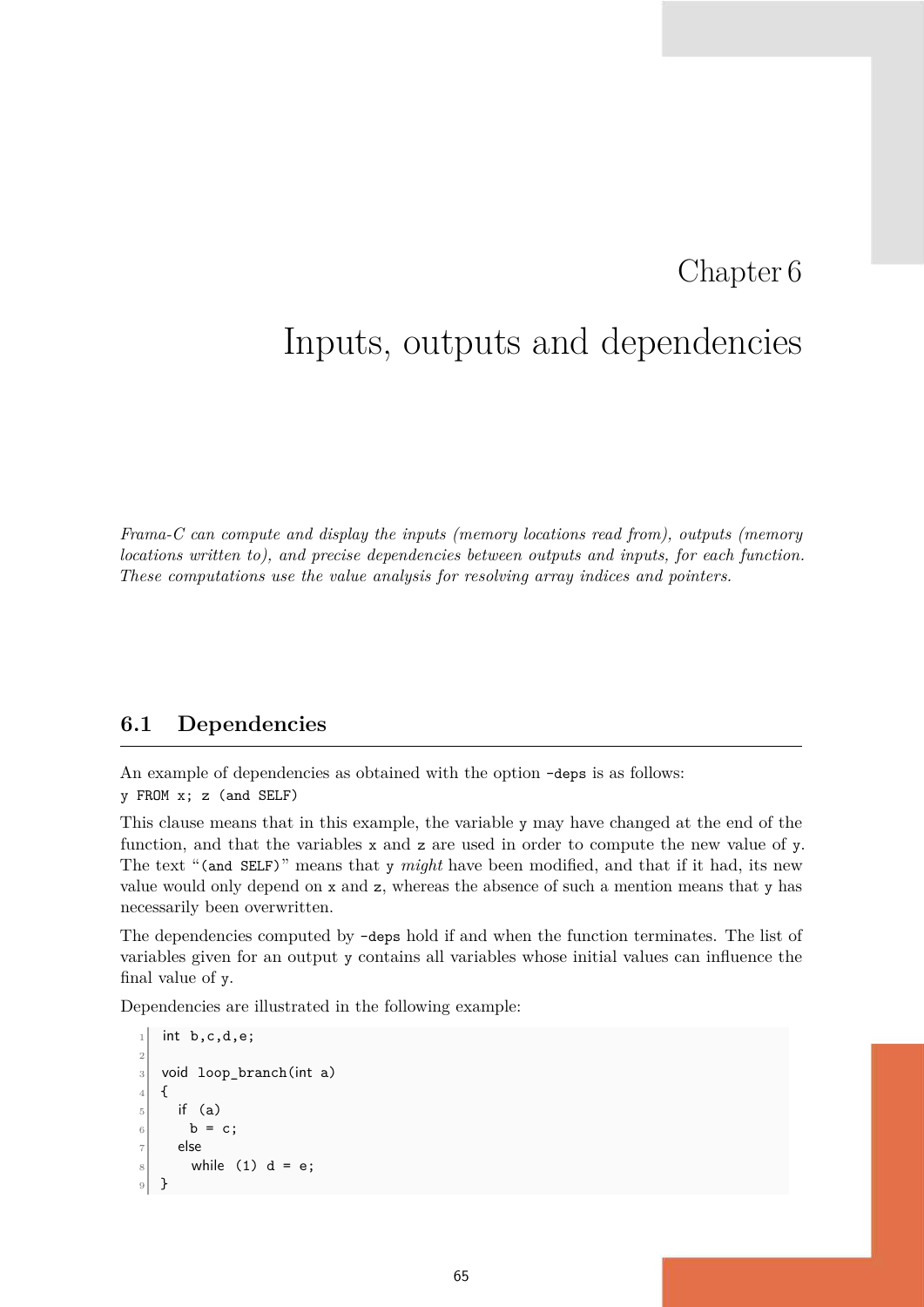#### CHAPTER 6. INPUTS, OUTPUTS AND DEPENDENCIES

The dependencies of function loop branch are b FROM c, which means that when the function terminates, the variable b has been modified and its new value depends on c. The variables d and e do not appear in the dependencies of loop\_branch because they are only used in branches that do not terminate. A function for which the analyzer is able to infer that it does not terminate has empty dependencies.

The set of variables that appear on the right-hand side of the dependencies of a function are called the "functional inputs" of this function. In the example below, the dependency of double\_assign is a FROM c. The variable b is not a functional input because the final value of a depends only on c.

```
1 int a, b, c;
\overline{2}3 void double_assign(void)
4 \mid \mathbf{f}5 a = b;
6 a = c;
7 }
```
The dependencies of a function may also be listed as NO EFFECTS. This means that the function has no effects when it terminates. There are various ways this can happen; in the example below, all three functions f, g and h get categorized as having no effects. Function f does it the intuitive way, by not having effects. Function g and h get categorized as not having effects in a more subtle way: the only executions of g that terminate have no effects. Function h never terminates at all, and neither \*(char\*)0 nor x and y need be counted as locations modified on termination.

```
1 int x, y;
2
3 void f(void)4 \mid \mathbf{f}5 0;
6 }
7
|8| void g(int c)
9 {
_{10} if (c)
_{11} {
x = 1;
_{13} while (x);
_{14} }
15 }
16
17 void h(void)
18 {
19 \mid x = 1;|_{20}| y = 2;
|_{21}| * (char*) 0 = 3;
22 \mid \}
```
# **6.2 Imperative inputs**

The imperative inputs of a function are the locations that may be read during the execution of this function. The analyzer computes an over-approximation of the set of these locations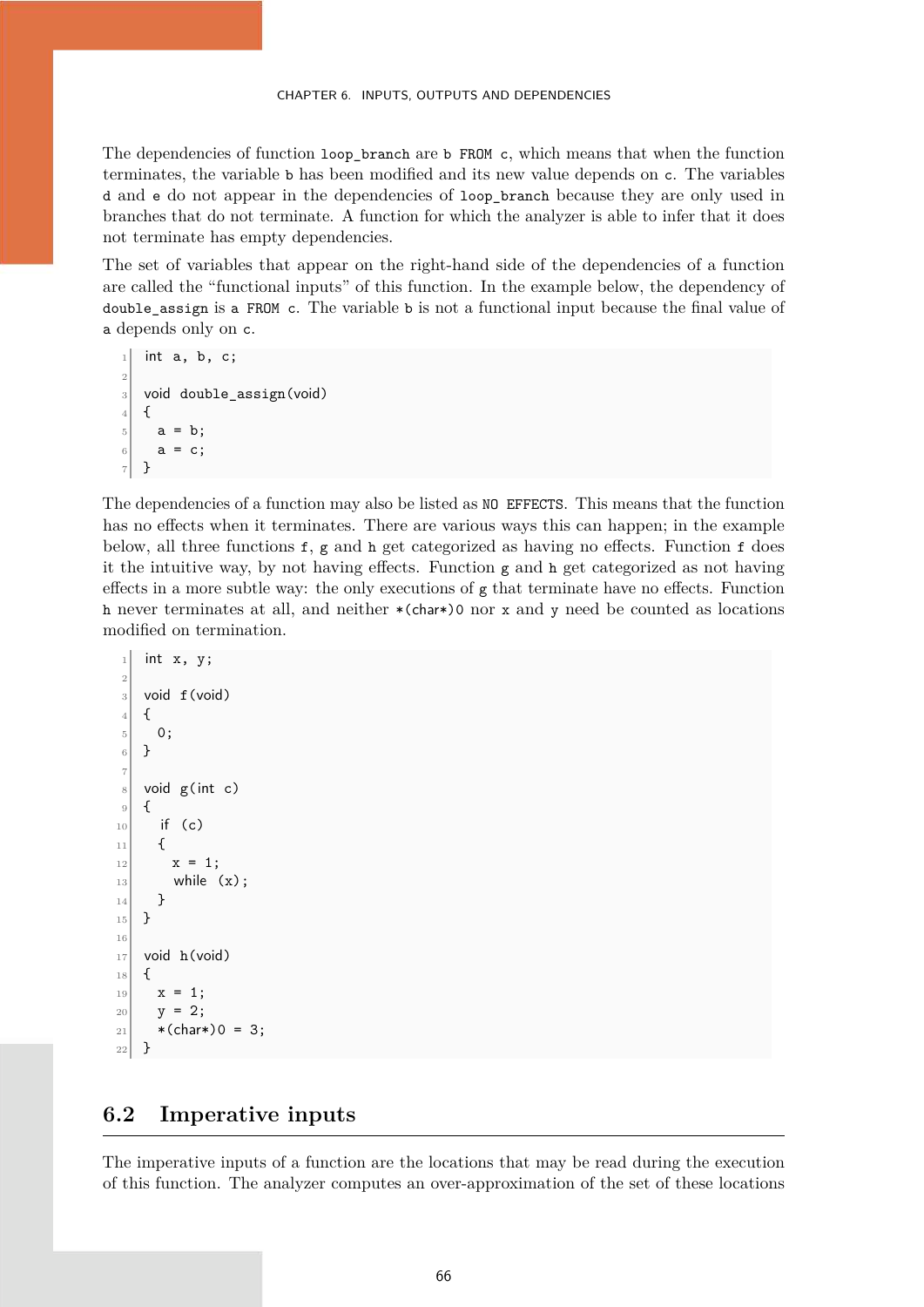with the option -input. For the function double assign of the previous section, Frama-C offers b; c as imperative inputs, which is the exact answer.

A location is accounted for in the imperative inputs even if it is read only in a branch that does not terminate. When asked to compute the imperative inputs of the function loop\_branch of the previous section, Frama-C answers c; e which is again the exact answer.

Variant -input omits function parameters from the displayed inputs.

Variant -input-with-formals leaves function parameters in the displayed inputs (if they indeed seem to be accessed in the function).

# **6.3 Imperative outputs**

The imperative outputs of a function are the locations that may be written to during the execution of this function. The analyzer computes an over-approximation of this set with the option -out. For the function loop\_branch from above, Frama-C provides the imperative outputs b; d which is the exact answer.

Variant -out includes local variables, and variant -out-external omits them.

# **6.4 Operational inputs**

The name "operational inputs of a function" is given to the locations that are read without having been previously written to. These are provided in two flavors: a superset of locations that can be thus read in all terminating executions of the function, and a superset of the locations thus read including non-terminating executions.

Operational inputs can for instance be used to decide which variables to initialize in order to be able to execute the function. Both flavors of operational inputs are displayed with the option -inout, as well as a list of locations that are guaranteed to have been over-written when the function terminates; the latter is a by-product of the computation of operational inputs that someone may find useful someday.

```
_1 int b, c, d, e, *p;
2
3 void op(int a)
4 \mid \mathbf{f}5| a = *p;
6 a = b;
|7| if (a)
|8| b = c;
9 else
_{10} while (1) d = e;
|11| }
```
This example, when analyzed with the options -inout -lib-entry -main op, is found to have on termination the operational inputs b; c; p;  $S_p[0]$  for function op. Operational inputs for non-terminating executions add e, which is read inside an infinite loop, to this list.

Variable p is among the operational inputs, although it is not a functional input, because it is read (in order to be dereferenced) without having been previously overwritten. The variable a is not among the operational inputs because its value has been overwritten before being read. This means that an actual execution of the function op requires to initialize p (which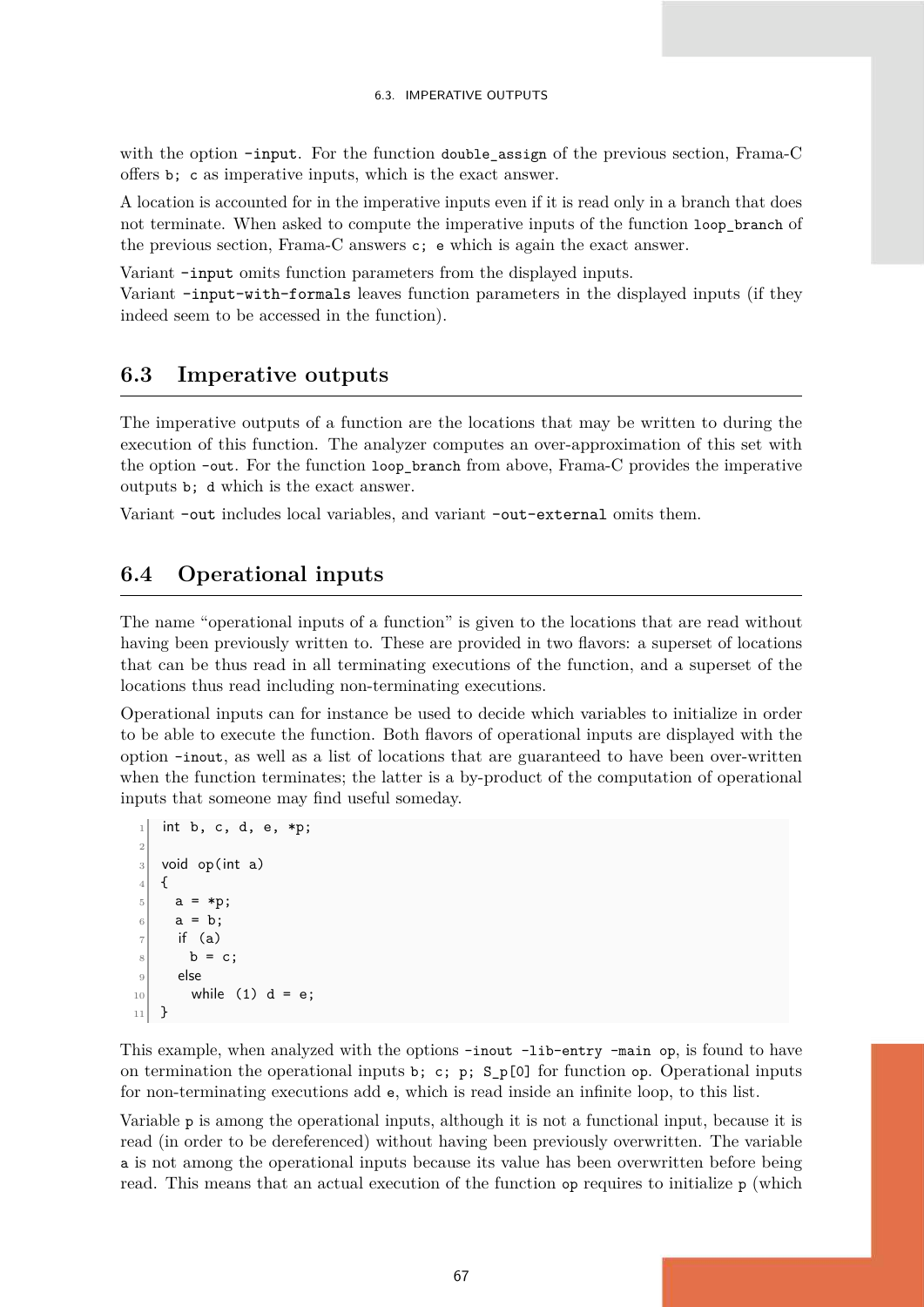## CHAPTER 6. INPUTS, OUTPUTS AND DEPENDENCIES

influences the execution by causing, or not, an illicit memory access), whereas on the other hand, the analyzer guarantees that initializing a is unnecessary.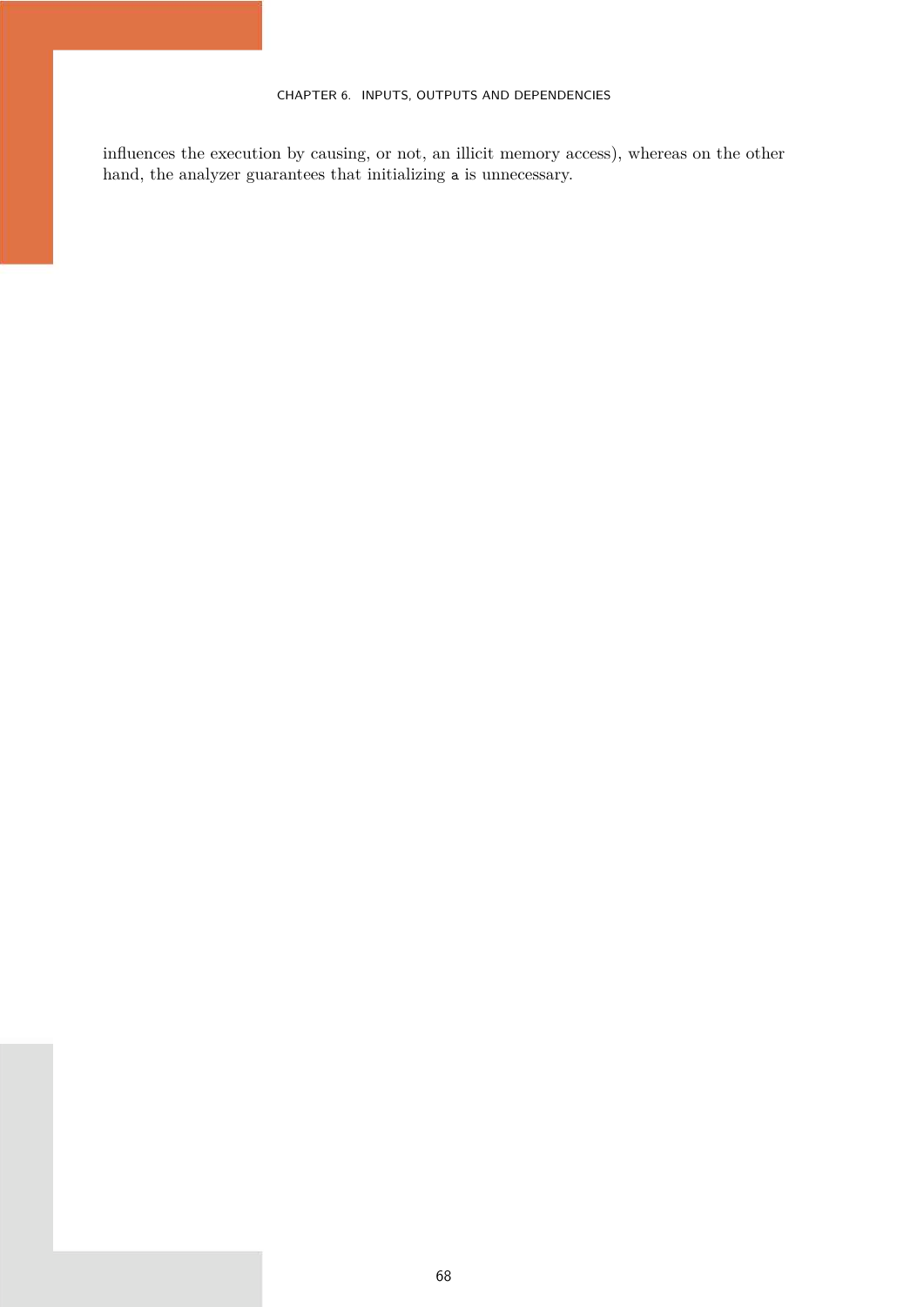# Chapter 7 Annotations

<span id="page-68-0"></span>*Frama-C's language for annotations is ACSL. Only a subset of the properties that can be expressed in ACSL can effectively be of service to or be checked by the value analysis plug-in.*

# <span id="page-68-1"></span>**7.1 Preconditions, postconditions and assertions**

## **7.1.1 Truth value of a property**

Each time it encounters a precondition, postcondition or user assertion, the analyzer evaluates the truth value of the property in the state it is propagating. The result of this evaluation can be:

- valid, indicating that the property is verified for the current state;
- invalid, indicating that the property is certainly false for the current state;
- unknown, indicating that the imprecision of the current state and/or the complexity of the property do not allow to conclude in one way or the other.

If a property obtains the evaluation valid every time the analyzer goes through it, this means that the property is valid under the hypotheses made by the analyzer.

When a property evaluates to invalid for some passages of the analysis, it does not necessarily indicate a problem: the property is false only for the execution paths that the analyzer was considering these times. It is possible that these paths do not to occur for any real execution. The fact that the analyzer is considering these paths may be a consequence of a previous approximation. However, if the property evaluates to invalid for *all* passages of the analysis, then the code at that point is either dead or always reached in a state that does not satisfy the property, and the program should be examined more closely.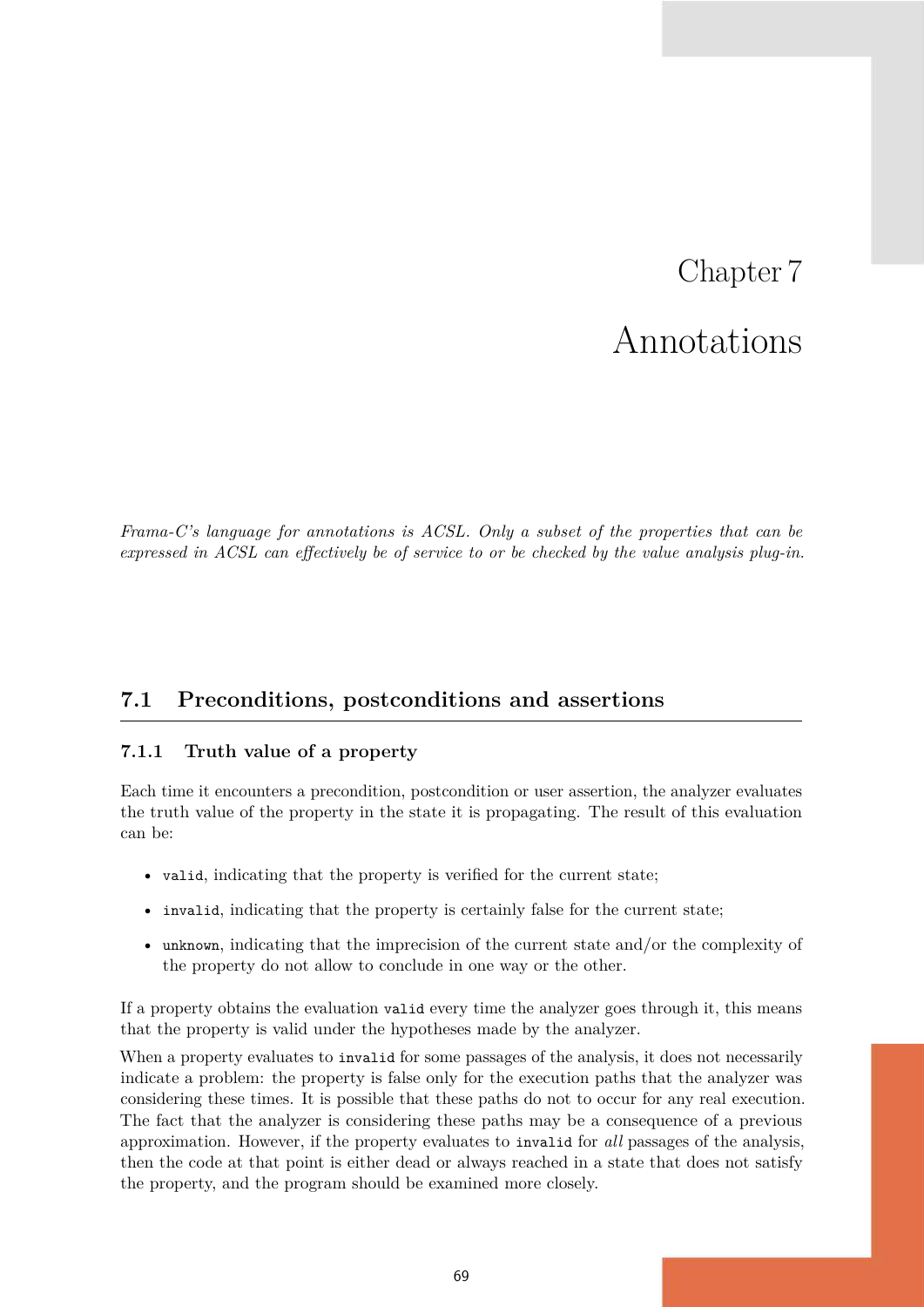The analysis log contains property statuses relative to the state currently propagated (this is to help the user understand the conditions in which the property fails to verify). The same property can appear several times in the log, for instance if its truth value is valid for some passages of the value analysis and invalid for others.<sup>[1](#page-69-1)</sup>

The graphical interface also displays a summary status for each property that encompasses the truth values that have been obtained during all of the analysis.

## <span id="page-69-0"></span>**7.1.2 Reduction of the state by a property**

After displaying its estimation of the truth value of a property *P*, the analyzer uses *P* to refine the propagated state. In other words, the analyzer relies on the fact that the user will establish the validity of *P* through other means, even if it itself is not able to ensure that the property *P* holds.

Let us consider for instance the following function.

```
1 int t[10], u[10];
2
3 void f(int x)4 \mid \mathbf{f}5 int i;
6 for (i=0; i<10; i++)
|7| {
8 //@ assert x > = 0 & x < 10;
9 t[i] = u[x];
_{10} }
11 \, }
  frama-c -val -slevel 12 -lib-entry -main f reduction.c
```
The value analysis emits the following two warnings:

reduction.c:8: Warning: Assertion got status unknown. reduction.c:8: Warning: Assertion got status valid.

The first warning is emitted at the first iteration through the loop, with a state where it is not certain that x is in the interval  $[0..9]$ . The second warning is for the following iterations. For these iterations, the value of  $x$  is in the considered interval, because the property has been taken into account at the first iteration and the variable x has not been modified since. Similarly, there are no warnings for the memory access  $\mathfrak{u}[x]$  at line 9, because under the hypothesis of the assertion at line 8, this access may not cause a run-time error. The only property left to prove is therefore the assertion at line 8.

#### **Case analysis**

When using *semantic unrolling* (section [5.3.1\)](#page-58-0), if an assertion is a disjunction, then the reduction of the state by the assertion may be computed independently for each disjunct. This multiplies the number of states to propagate in the same way that analyzing an if -then-else construct does. Again, the analyzer keeps the states separate only if the limit (the numerical value passed to option -slevel) has not been reached yet in that point of the program.

This treatment often improves the analysis' precision. It can be used with tautological assertions to provide hints to the analyzer, as shown in the following example.

<span id="page-69-1"></span><sup>&</sup>lt;sup>1</sup>Conversely, as Frama-C's logging mechanism suppresses the printing of identical message, the property is printed only once with each status.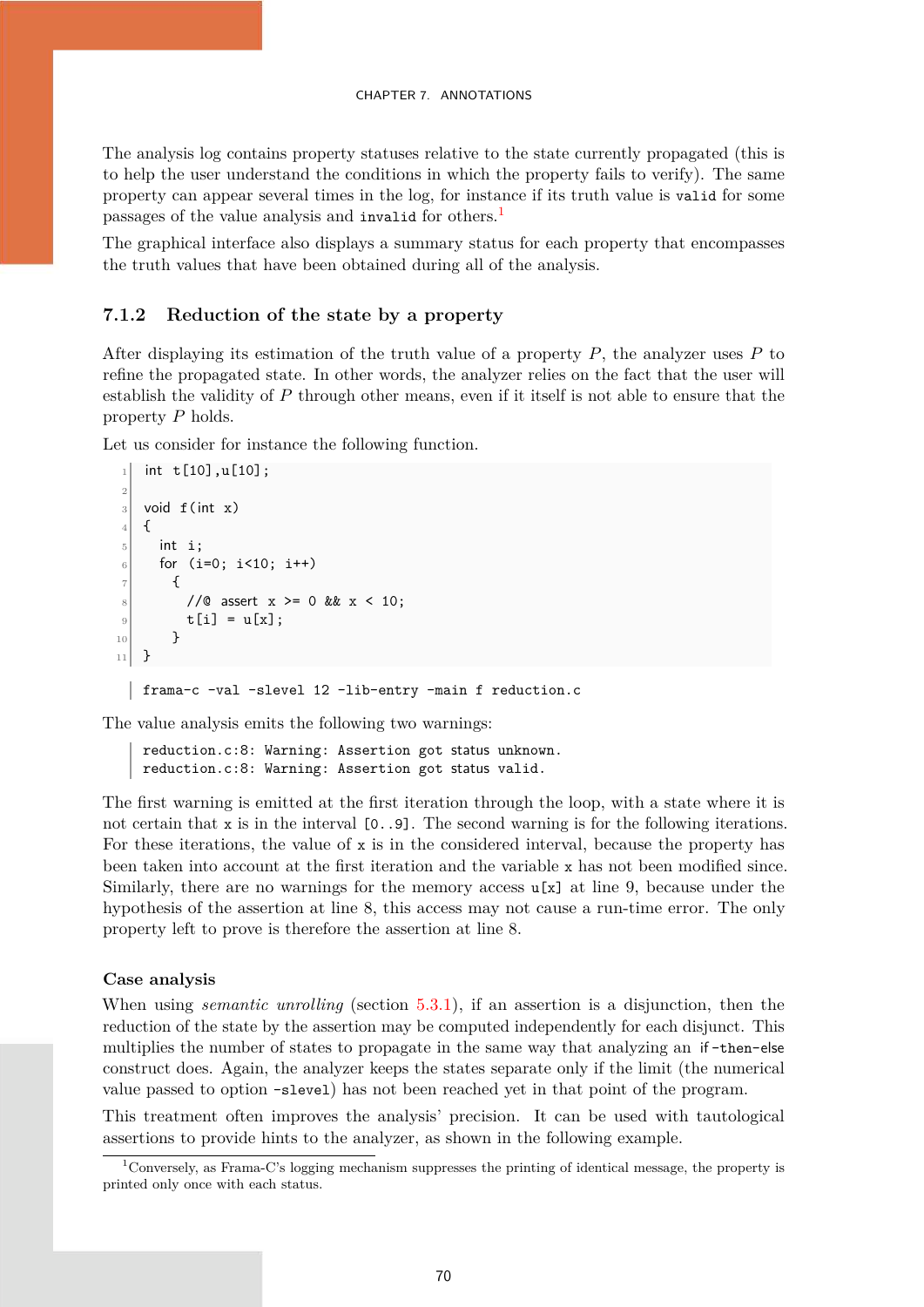```
1 int main(void)
2 {
3 int x = Frama_C_interval(-10, 10);
4 //@ assert x \le 0 || x \ge 0;
5 return x * x;6 }
```

```
frama-c -val -slevel 2 .../share/builtin.c sq.c
```
The analysis finds the result of this computation to be in [0..100]. Without the option -slevel 2, or without the annotation on line 4, the result found is [-100..100]. Both are correct. The former is optimal considering the available information and the representation of large sets as intervals, whereas the latter is approximated.

### **Limitations**

Attention should be paid to the following two limitations:

- a precondition or assertion only constrains the state that the analyzer has computed by itself. In particular in the case of a precondition for a function analyzed with option -lib-entry, the precondition can only reduce the generic state that the analyzer would have used had there not been an annotation. It can not make the state more general. For instance, it is not possible to use a precondition to add more aliasing in an initial state generated by option -lib-entry, because it would be a generalization, as opposed to a restriction;
- the interpretation of an ACSL formula by the value analysis may be approximated. The state effectively used after taking the annotation into account is a superset of the state described by the user. In the worst case (for instance if the formula is too complicated for the analyzer to exploit), this superset is the same as the original state. In this case, it appears as if the annotation is not taken into account at all.

The two functions below illustrate both of these limitations:

```
1 int a;
2 int b;
3 int c;
4
5 //0 requires a == (int)&b || a == (int)&c;
6 int generalization(void)
7 {
|8| b = 5;
|9| * (int*) a = 3;
10 }
11
12 //0 requires a != 0;
13 int not reduced(void)
14 {
15 return a;
16 }
```
If the analyzer is launched with options -lib-entry -main generalization, the initial state generated for the analysis of function generalization contains an interval of integers (no addresses) for the variable a of type int.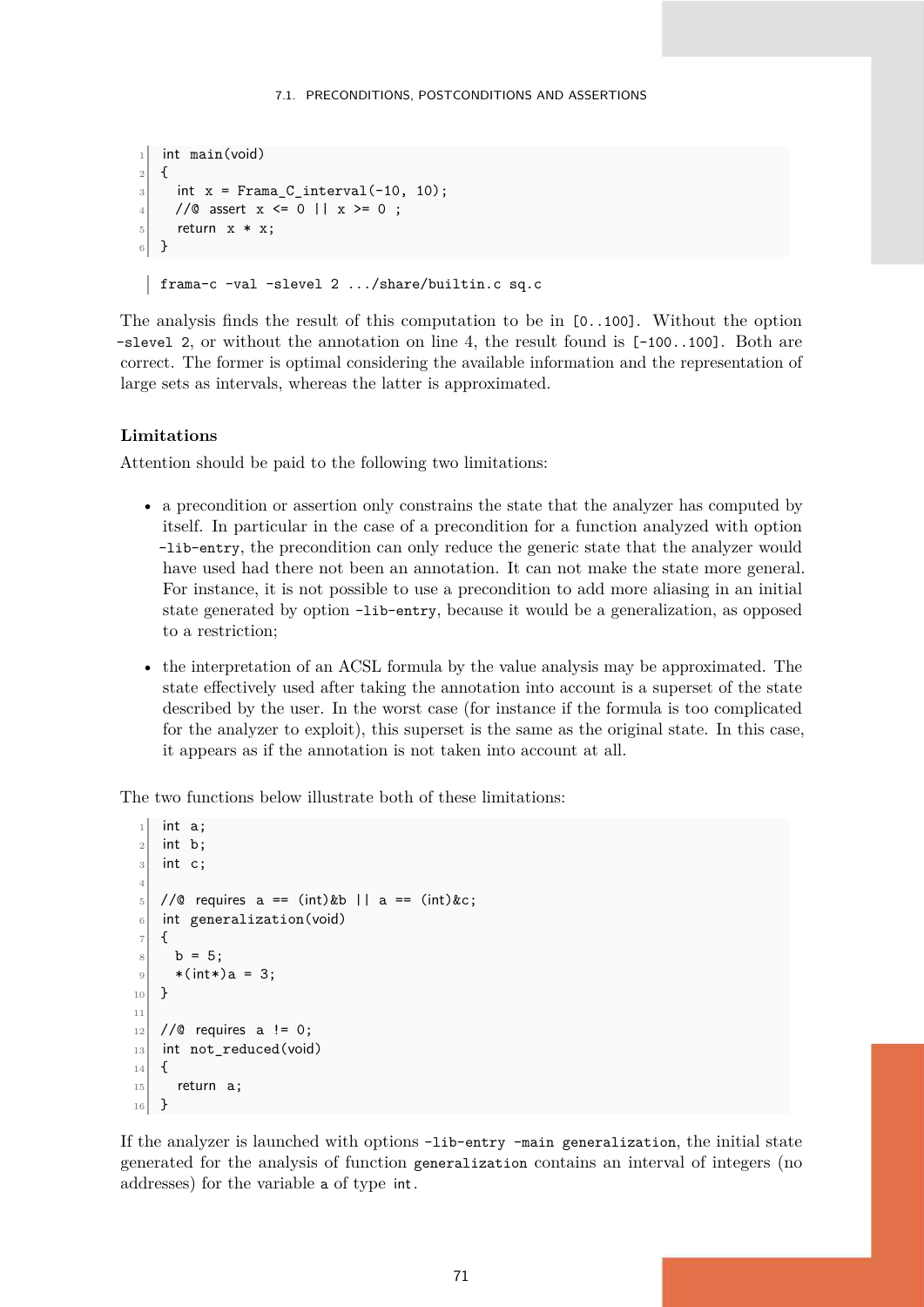The precondition  $a == (int) \& b \mid a == (int) \& c \leq w \leq b$  probably not have the effect expected by the user: eir intention appears to be to generalize the initial state, which is not possible.

If the analyzer is launched with options -lib-entry -main not\_reduced, the result for variable a is the same as if there was no precondition. The interval computed for the returned value, [--..--], seems not to take the precondition into account because the analyzer cannot represent the set of non-zero integers. The set of values computed by the analyzer remains correct, because it is a superset of the set of the value that can effectively happen at run-time with the precondition. When an annotation appears to be ignored for the reduction of the analyzer's state, it is not in a way that could lead to incorrect results.

## **7.1.3 An example: evaluating postconditions**

To treat the postconditions of a function, the analysis proceeds as follows. Let us call *B* the memory state that precedes a call to a function  $f$ , and  $A$  the state before the post-conditions<sup>[2](#page-71-1)</sup>, *i.e* the union of the states on all return statements. Postconditions are evaluated in succession. Given a postcondition  $P$ , the analyzer computes the truth value  $\mathcal V$  of  $P$  in the state  $A$ . Then:

- If V is valid, the analysis continues on the next postcondition, using state *A*.
- If V is unknown, the postcondition may be invalid for some states  $A_I \subset A$ . The analyzer attemps to reduce  $A$  according to  $P$ , as explained in section [7.1.2.](#page-69-0) The resulting state  $A_V$  is used to evaluate the subsequent postconditions. Notice that  $P$  does *not* necessarily hold in  $A_V$ , as reduction is not guaranteed to be complete.
- if  $V$  is invalid, the postcondition is invalid for all the real executions that are captured by *B*, and reducing by *P* leads to an empty set of values. Thus, further postconditions are skipped, and the analyzer assumes that the call did not terminate.

Notice that an invalid status can have three origins:

- $\triangleright$  The postcondition is invalid, *i.e* it does not accurately reflect what the body of the function does. Either the postcondition or the body (or both!) can actually be incorrect with respect to what the code is intended to do.
- $\triangleright$  The call to *f* never terminates, but the analyzer has not been able to deduce this fact, due to approximations. Thus, the postcondition is evaluated on states *A* that do not match any real execution.
- *.* The entire call actually never takes place on a real execution (at least for the states described by *B*). This is caused by an approximation in the statements that preceded the call to *f*.

In all three cases,  $\mathcal V$  is recorded by Frama-C's kernel, for further consolidation.

# <span id="page-71-0"></span>**7.2 Assigns clauses**

An assigns clause in the contract of a function indicate which variables may be modified by the function, and optionally the dependencies of the new values of these variables.

In the following example, the assigns clause indicates that the withdraw function does not modify any memory cell other than p->balance. Furthermore, the final value of p->balance has been computed only through its initial value, and the value of the parameter s.

<span id="page-71-1"></span><sup>2</sup>*B* and *A* stand respectively for *before* and *after*.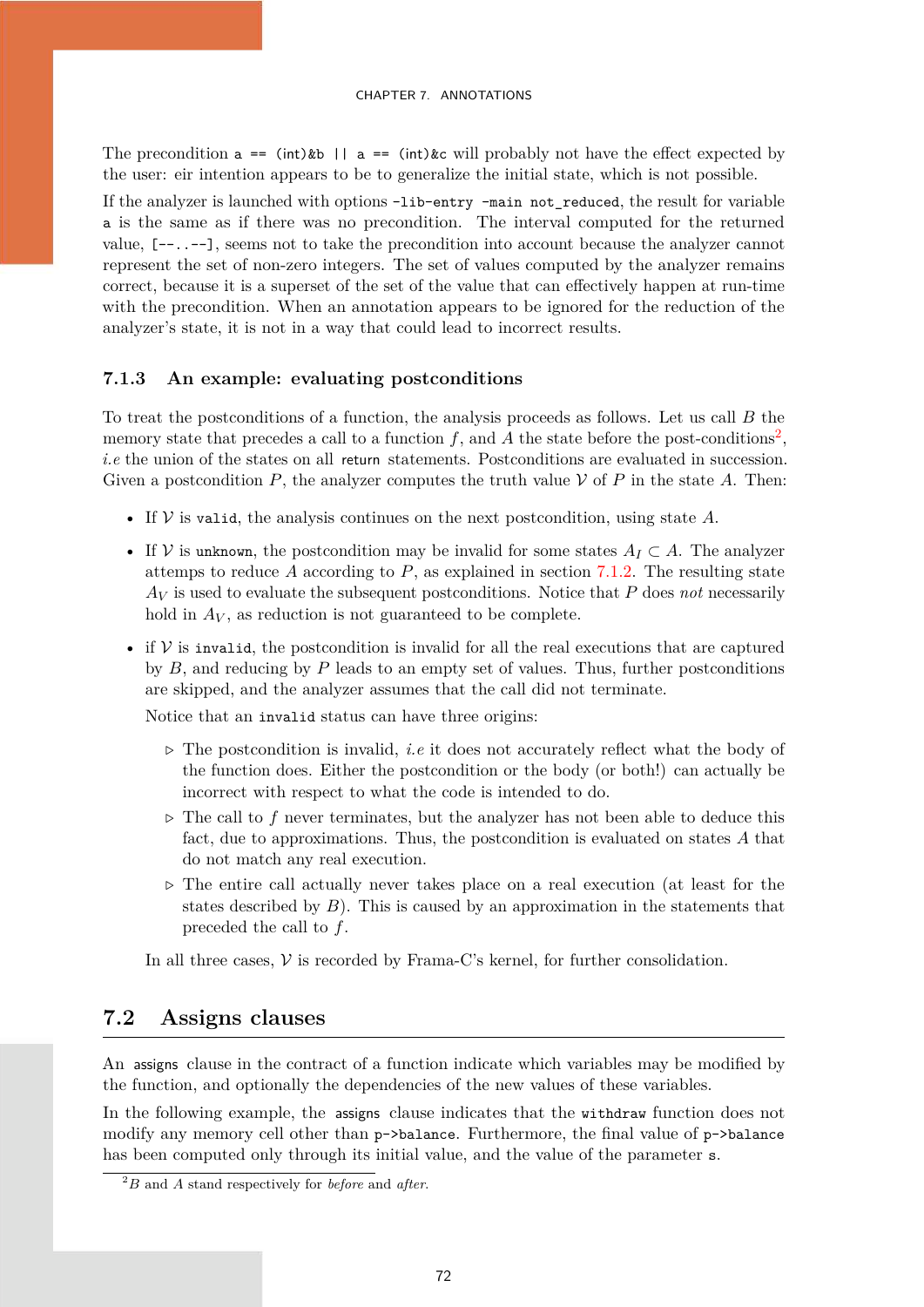```
_1 /*@ assigns p->balance \from p->balance, s;
2 \mathbb{Q} */
|3| void withdraw(purse *p, int s) {
4 p->balance = p->balance - s;
5 }
```
An assigns clause can describe the behavior of functions whose source code is not part of the analysis project. This happens when the function is really not available (we call these "library functions") or if it was removed on purpose because it did something that was complicated and unimportant for the analysis at hand.

The value analysis uses the assigns clauses provided for library functions. It neither takes advantage of nor tries to check assigns clauses of functions whose implementation is also available, except when option -val-use-spec is used (section [5.3.2\)](#page-61-0). The effect of an assigns clause assigns loc1 \from loc2 on a memory state *S* are evaluated by the analyzer as follows:

- 1. the contents of loc2 in *S* are evaluated into a value *v*;
- 2. *v* is *generalized* into a value *v'*. Roughly speaking, scalar values (integer or floating-point) are transformed into the set of all possible scalar values. Pointer values are transformed into pointers on the same memory base, but with a completely imprecise offset.
- 3. loc1 is evaluated into a set of locations *L*;
- 4. each location  $l \in L$  of *S* is updated so that it contains the values present at *l* in *S*, but also  $v'$ . This reflects the fact that  $l$  *may* have been overwritten.
- 5. furthemore, if loc1 and loc2 are distinct locations in *S*, the locations in *L* are updated to contain *exactly*  $v'$ . Indeed, in this case, loc1 is necessarily overwritten.<sup>[3](#page-72-0)</sup>

Notice that the values written in loc1 are *entirely* determined by loc2 and *S*. The value analysis does not attempt to "invent" generic values, and it is very important to write \from clauses that are sufficiently broad to encompass all the real behaviors of the function.

**Assigns clauses and derived analyses** For the purposes of options -deps, -input, -out, and -inout, the assigns clauses provided for library functions are assumed to be accurate descriptions of what the function does. For the latter three options, there is a leap of faith in the reasoning: an assigns clause only specifies *functional* outputs and inputs. As an example, the contract assigns  $\phi$ ; can be verified for a function that reads global x to compute a new value for global y, before restoring y to its initial value. Looking only at the prototype and contract of such a function, one of the -input, -out, or -inout computation would mistakenly assume that it has empty inputs and outputs. If this is a problem for your intended use of these analyses, please contact the developers.

**Postconditions of library functions** When evaluating a function contract, the value analysis handles the evaluation of a postcondition in two different ways, depending on whether the function *f* being evaluated has a source body or just a specification.

<span id="page-72-0"></span><sup>&</sup>lt;sup>3</sup>A correct assigns clause for a function that either writes y into x, or leaves x unchanged, is assigns  $x \times y$ ,  $x$ ;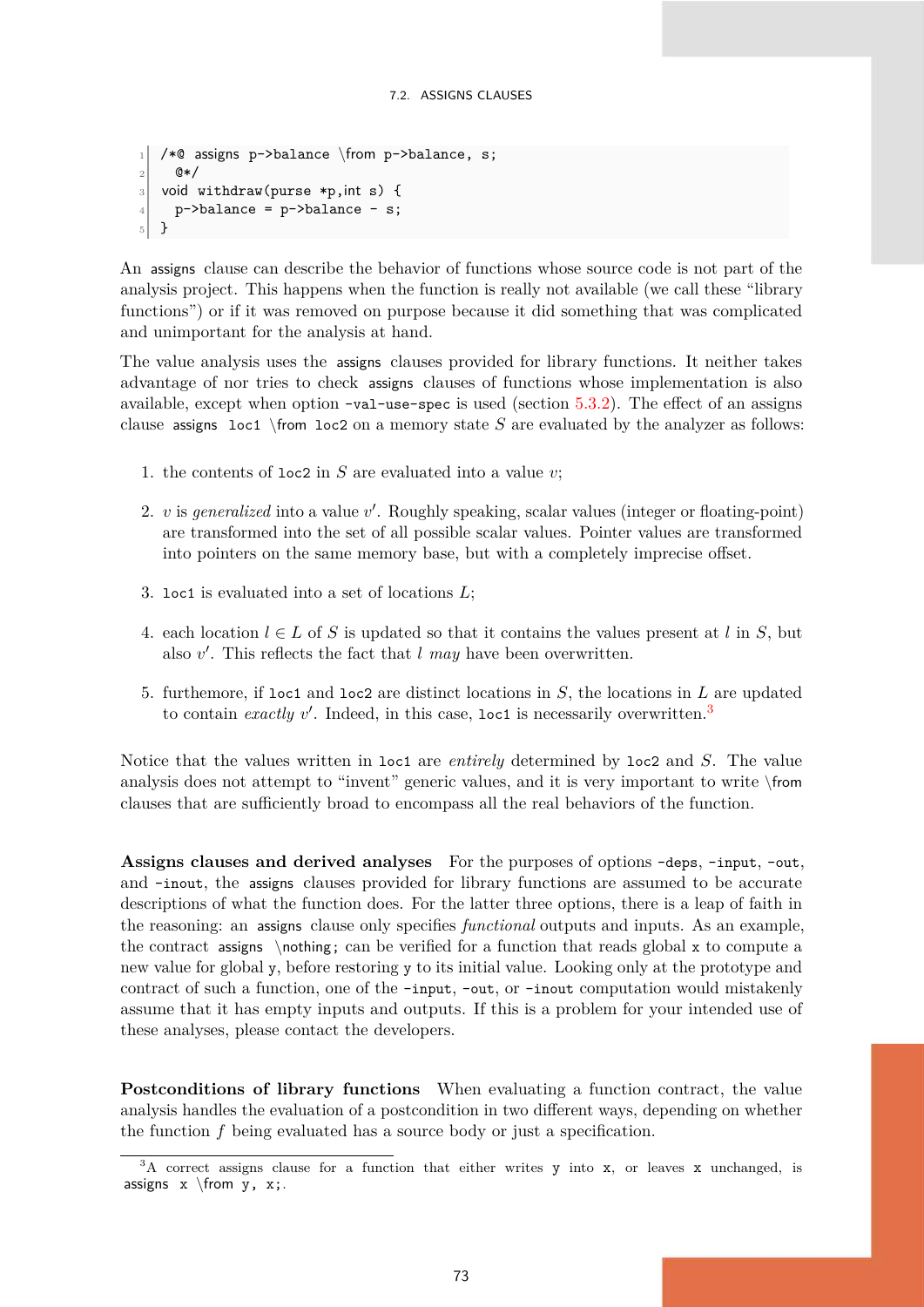- **Functions with a body** First, the body of *f* is evaluated, in the memory state that precedes the call. Then the analyzer evaluates the postconditions and computes their truth values, following the approach outlined in section [7.1.3.](#page-71-0) The memory state obtained after the evaluation of the body may also be reduced by the postconditions. After the evaluation of each property, its truth value for this call is printed on the analysis log.
- **Functions with only a specification** The analyzer evaluates the assigns ... \from ... clauses of  $f$ , as explained at the beginning of this section. This results in a memory state *S* that corresponds to the one after the analysis of the hypothetical body of *f*. Then, since postconditions cannot be proven correct without a body, they are *assumed* correct, and the value analysis does not compute their truth values. Accordingly, no truth value is output on the analysis log, except when we suspect the postcondition of being incorrect.

Although the analyzer does *not* use the postconditions to create the final memory state, it interprets them in order to *reduce*. Hence, it becomes possible to constrain a posteriori the very broad state *S*. A typical contract for a function successor<sup>[4](#page-73-0)</sup> would be

 $_1$  /\*@ assigns \result \from x; 2 ensures \result ==  $x + 1$ ; \*/  $3$  int succ(int x);

Since postconditions are used solely to *reduce S*, not to create it, a postcondition ensures \result == arg; will cause the evaluation to stop if *S* does not verify  $\gamma \text{result}$  $\llbracket \arg \rrbracket \neq \emptyset$  – in which case the postcondition could not hold. It is thus of paramount importance to write assigns ... \from ... clauses that are correct –hence broad enough. A tricky example is the specification of a function that needs to return the address of a global variable.

 $1$  int x; 2  $|3|$  void \*addr\_x(); // Returns (void\*)&x;

The specification assigns \result \from  $\&x$ ; is unfortunately incorrect, as \from clauses can only contain lvalues. Instead, the following workaround can be used;

```
1 int x:
2 int * const p_x = kx;
3
_4 /*@ assigns \result \from _p_x;
|5| ensures \result == &x; */
6 void *addr_x();
```
<span id="page-73-0"></span><sup>4</sup> Ignoring problems related to integer overflow.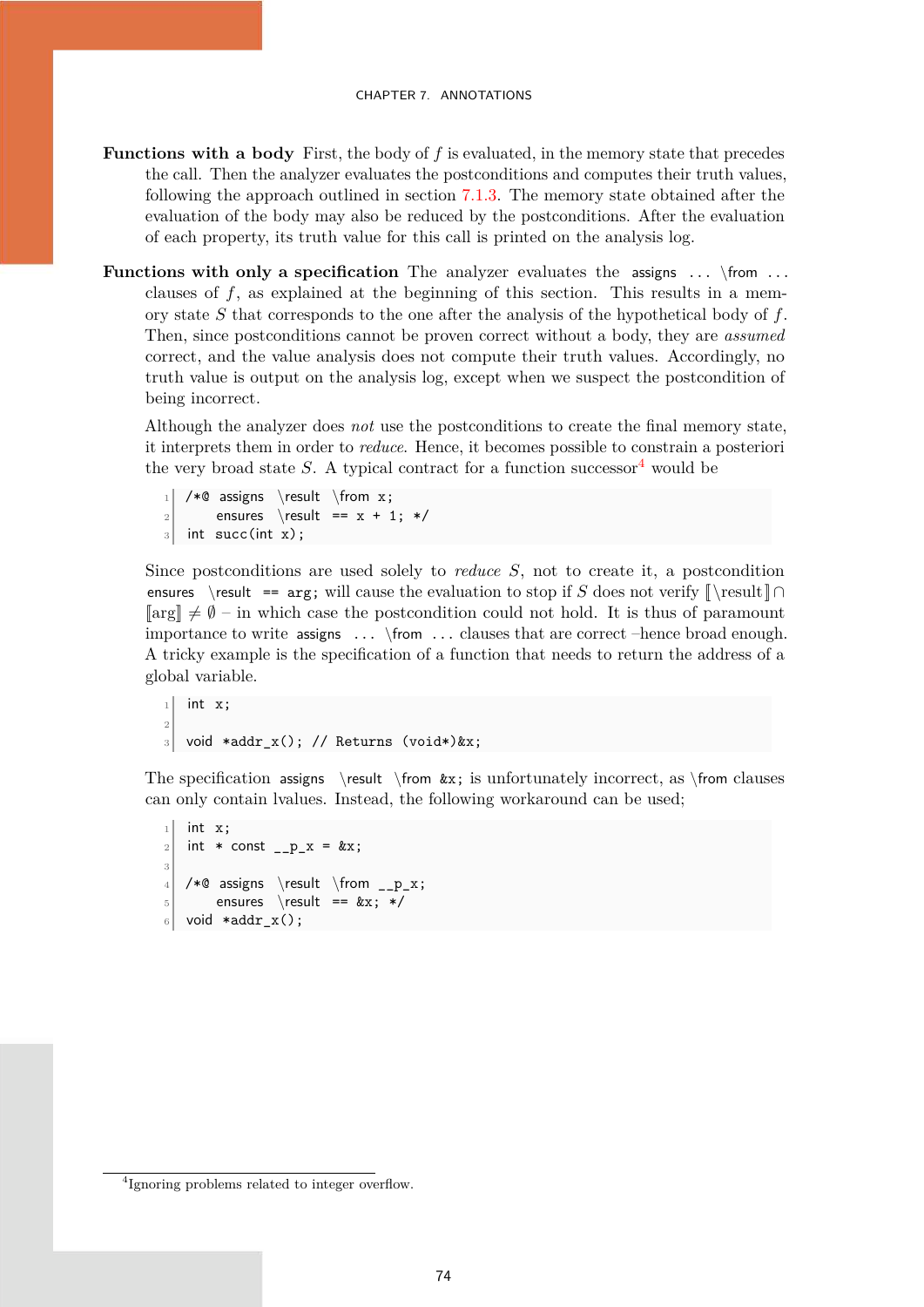# Chapter 8 Primitives

*It is possible to interact with the analyzer through insertion in the analyzed code of calls to pre-defined functions.*

There are three reasons to use primitive functions: emulating standard C library functions, transmitting analysis parameters to the plug-in, and observing results of the analysis that wouldn't otherwise be displayed.

# **8.1 Standard C library**

The application under analysis may call functions such as malloc, strncpy, atan,... The source code for these functions is not necessarily available, as they are part of the system rather than of the application itself. In theory, it would be possible for the user to give a C implementation of these functions, but those implementations might prove difficult to analyze for the value analysis plug-in. A more pragmatic solution is to use a primitive function of the analyzer for each standard library call that would model as precisely as possible the effects of the call.

Currently, the primitive functions available this way are all inspired from the POSIX interface. It would however be possible to model other system interfaces. Existing primitives are described in the rest of this section.

#### **8.1.1 The** malloc **function**

The file share/malloc.c contains various models for the malloc function. To choose a model, one of the following symbol must be defined before  $\#$ including the file share/malloc.c: FRAMA\_C\_MALLOC\_INDIVIDUAL, FRAMA\_C\_MALLOC\_POSITION,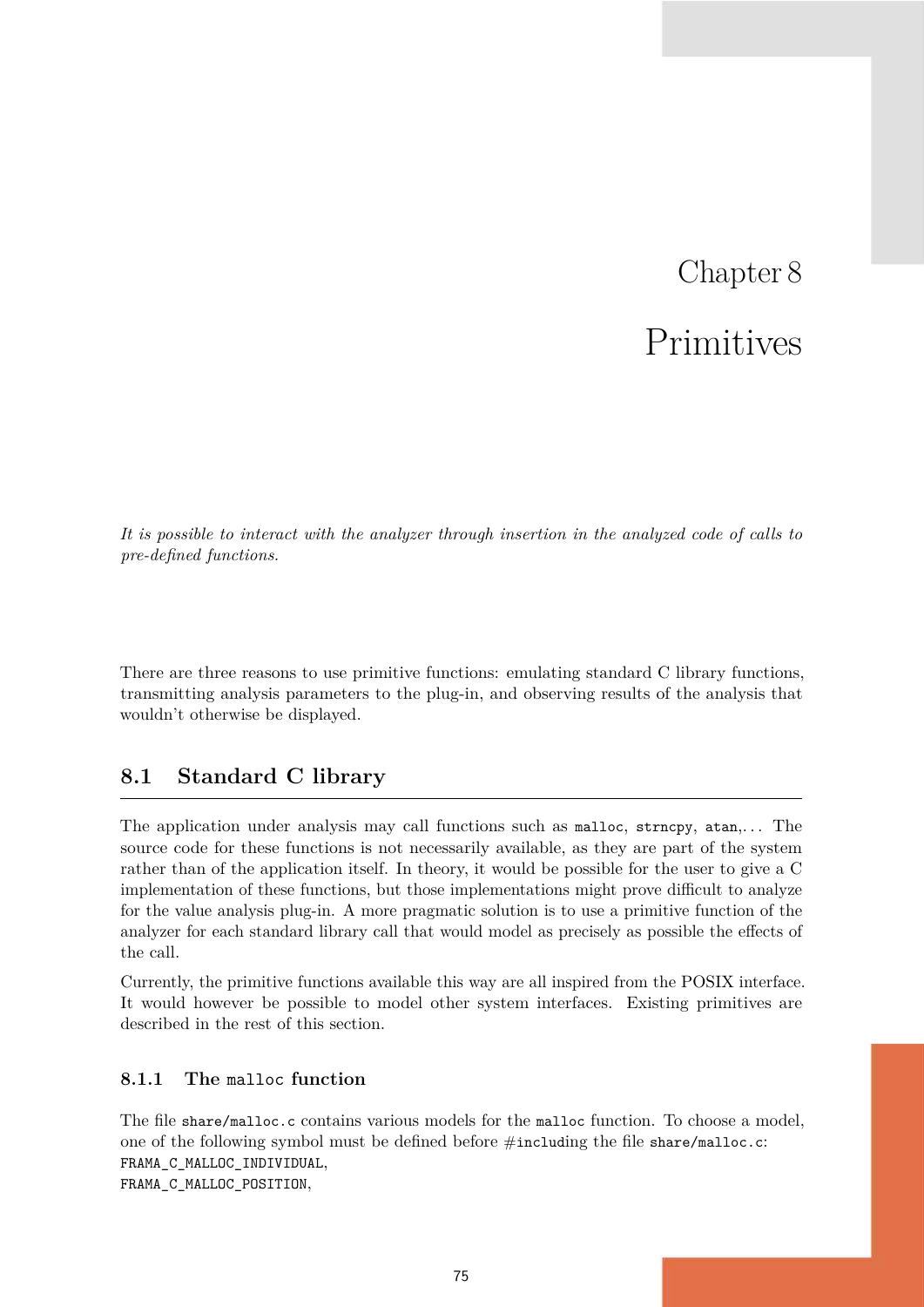FRAMA\_C\_MALLOC\_CHUNKS or FRAMA\_C\_MALLOC\_HEAP.

The particularities of each modelization are described in the malloc.c file itself.

Generally speaking, better results are achieved when each loop containing calls to malloc is entirely unrolled. Still, some models are more robust than others when this condition is not met. FRAMA\_C\_MALLOC\_POSITION is the most robust option with respect to loops that are not unrolled. If some loops containing calls to malloc are not entirely unrolled, the modelizations FRAMA C MALLOC INDIVIDUAL and FRAMA C MALLOC CHUNKS may lead the analysis to enter an infinite computation, which would eventually result in an "out of memory" error for the analyzer.

```
#define FRAMA_C_MALLOC_INDIVIDUAL
|2| #include "share/malloc.c"
3
_4 void main(void)
5 {
6 int * p = malloc(sizeof(int));
7
8 }
```
#### **8.1.2 Mathematical operations over floating-point numbers**

Few functions are currently available. The available functions are listed in share/math.h. In order to use these functions, share/math.c must be added to the list of files that constitute the analysis project.

#### **8.1.3 String manipulation functions**

The available functions are listed in share/libc.h. In order to use these functions, share/libc.c must be added to the list of files that constitute the analysis project.

## **8.2 Parameterizing the analysis**

#### **8.2.1 Adding non-determinism**

The following functions, declared in share/builtin.c, allow to introduce some non-determinism in the analysis. The results given by the value analysis are valid **for all values proposed by the user**, as opposed to what a test-generation tool would typically do. A tool based on testing techniques would indeed necessarily pick only a subset of the billions of possible entries to execute the application.

```
int Frama_C_nondet(int a, int b);
   /* returns either a or b */
void *Frama_C_nondet_ptr(void *a, void *b);
   /* returns either a or b */
int Frama_C_interval(int min, int max);
   /* returns any value in the interval from min to max inclusive */
```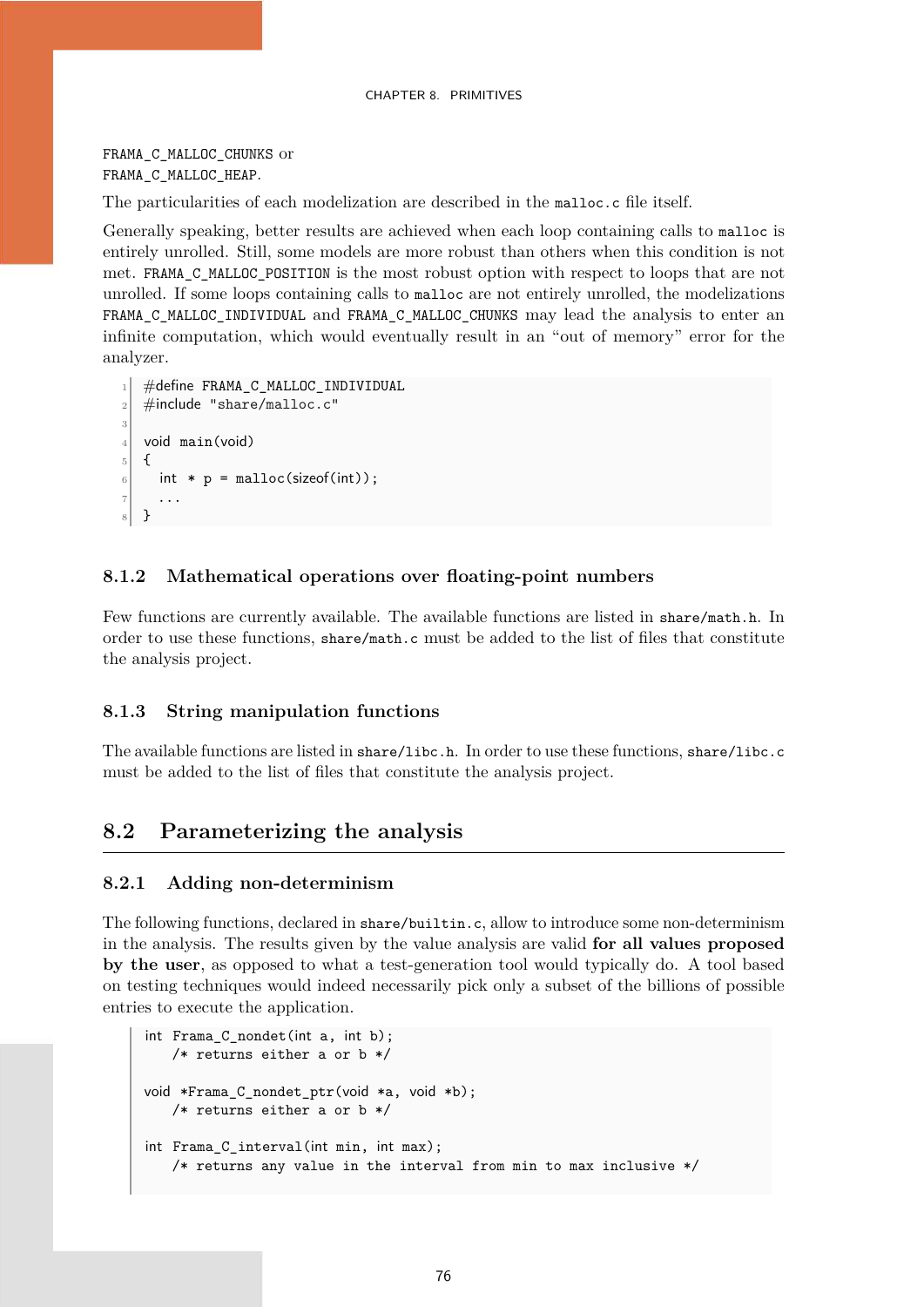```
float Frama C float interval(float min, float max);
   /* returns any value in the interval from min to max inclusive */
double Frama_C_double_interval(double min, double max);
   /* returns any value in the interval from min to max inclusive */
```
The implementation of these functions might change in future versions of Frama-C, but their types and their behavior will stay the same.

Example of use of the functions introducing non-determinism:

```
_1 #include "share/builtin.h"
2
3 int A, B, X;
4 void main(void)
5 {
6 A = Frama C nondet(6, 15);
7 B = Frama_C_interval(-3, 10);
8 X = A * B;
9 }
```
With the command below, the obtained result for variable X is [-45..150],0%3.

frama-c -val -cpp-command "gcc -C -E -I.../share" ex\_nondet.c .../share/builtin.c

### **8.3 Observing intermediate results**

In addition to using the graphical user interface, it is also possible to obtain information about the value of variables at a particular point of the program in log files. This is done by inserting at the relevant points in the source code calls to the functions described below.

Currently, functions displaying intermediate results all have an immediate effect, *i.e* their effect is to display the state that the analyzer is propagating at the time it reaches the call. Thus, these functions might expose some undocumented aspects of the behavior of the analyzer. This is especially visible when they are used together with semantic unrolling (see section [5.3.1\)](#page-58-0). Displayed results may be counter-intuitive to the user. It is recommended to attach a greater importance to the union of the values displayed during the whole analysis than to the particular order during which the subsets composing these unions are propagated by the analyzer.

#### **8.3.1 Displaying the entire memory state**

The current memory state each time the analyzer reaches a given point of the program can be displayed with a call to the function Frama C dump each().

#### **8.3.2 Displaying the value of an expression**

Displaying the values of an expression expr each time the analyzer reaches a given point of the program is done with a call to the function Frama\_C\_show\_each\_name(expr).

The place-holder "name" can be replaced by an arbitrary identifier. This identifier will appear in the output of the analyzer along with the value of the argument. It is recommended to use different identifiers for each use of these functions, as shown in the following example: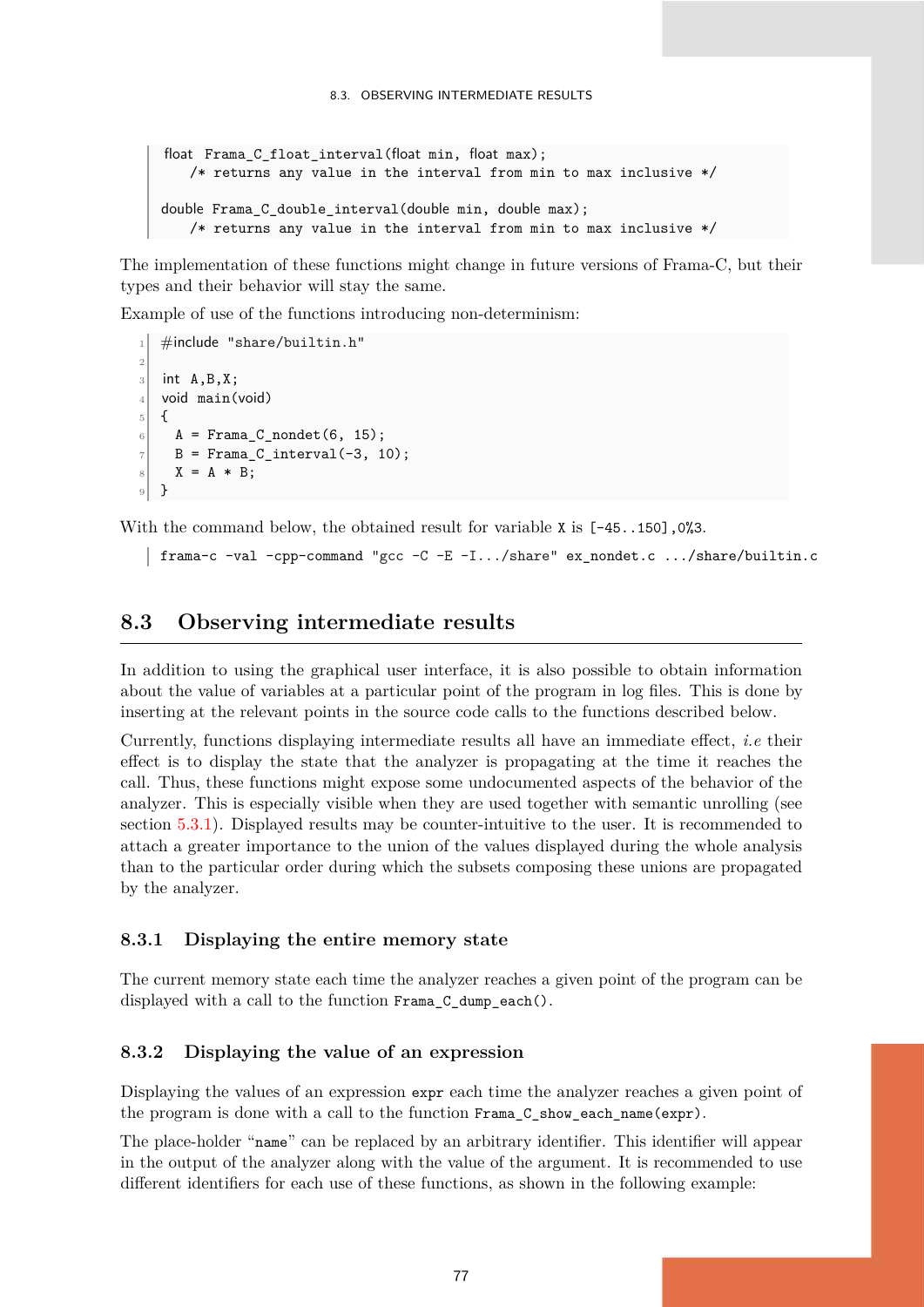#### CHAPTER 8. PRIMITIVES

```
void f(int x)
{
 int y;
 y = x;
 Frama_C_show_each_x(x);
  Frama_C_show_each_y(y);
  Frama_C_show_each_delta(y-x);
 ...
}
```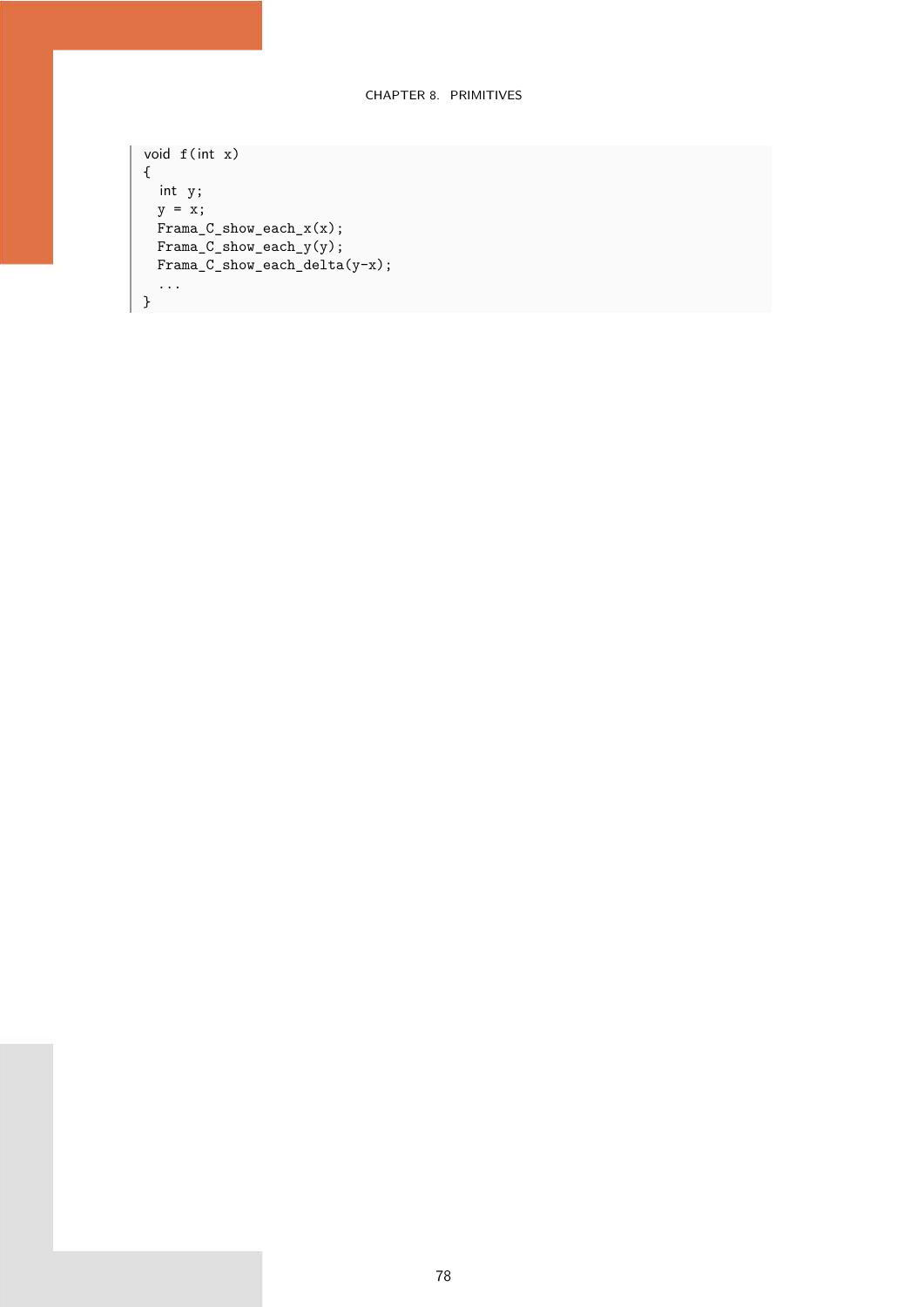# Chapter 9

# FAQ

*Well, for some value of "frequently". . .*

#### **Q.1 Which option should I use to improve the handling of loops in my program,** -ulevel **or** -slevel**?**

The options -ulevel and -slevel have different sets of advantages and drawbacks. The main drawback of -ulevel is that it performs a syntactic modification of the analyzed source code, which may hamper its manipulation. On the other hand, syntactic unrolling, by explicitly separating iteration steps, allows to use the graphical user interface frama-c-gui to observe values or express properties for a specific iteration step of the loop.

The -slevel option does not allow to observe a specific iteration step of the loop. In fact, this option may even be a little confusing for the user when the program contains loops for which the analysis can not decide easily the truth value of the condition, nested loops, or if-then-else statements<sup>[1](#page-78-0)</sup>. The main advantages of this option are that it leaves the source code unchanged and that it works with loops that are built using gotos instead of for or while . It also improves precision when evaluating if or switch conditionals. A current drawback of semantic unrolling is that it can only be specified crudely at the function level, whereas syntactic unrolling can be specified loop by loop.

#### **Q.2 Alarms that occur after a true alarm in the analyzed code are not detected. Is that normal? May I give some information to the tool so that it detects those alarms?**

The answers to these questions are "yes" and "yes". Consider the following example:

 $1$  int x,y;

<span id="page-78-0"></span><sup>&</sup>lt;sup>1</sup>if-then-else statements are "unrolled" in a manner similar to loops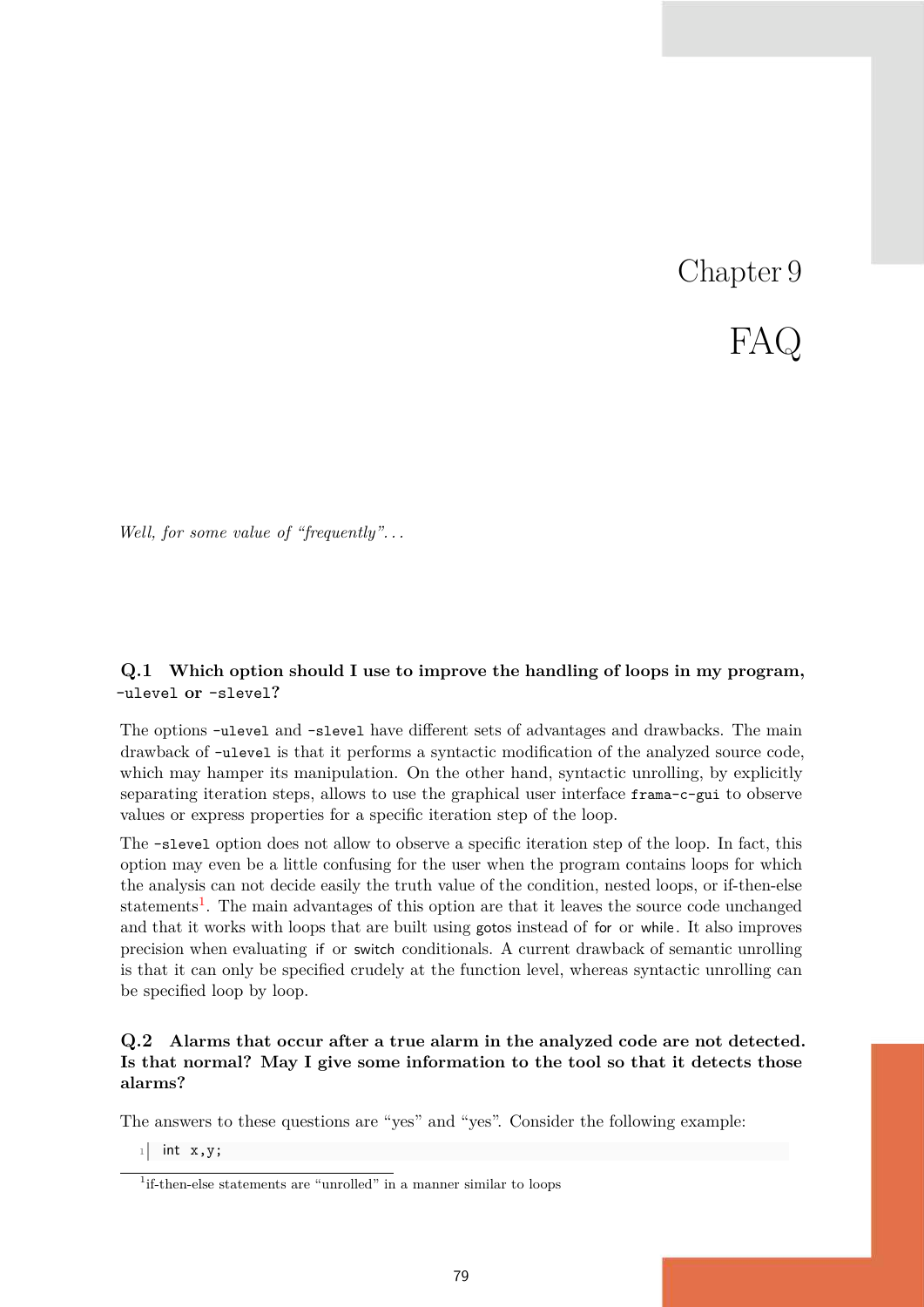```
2 void main(void)
3 \mid \mathbf{C}4 int *p=NULL;
5 \times = *p;6 y = x / 0;
|7| }
```
When analyzing this example, the value analysis does not emit an alarm on line 6. This is perfectly correct, since no error occurs at run time on line 6. In fact, line 6 is not reached at all, since execution stops at line 5 when attempting to dereference the NULL pointer. It is unreasonable to expect Frama-C to perform a choice over what may happen after dereferencing NULL. It is possible to give some new information to the tool so that analysis can continue after a true alarm. This technique is called debugging. Once the issue has been corrected in the source code under analysis — more precisely, once the user has convinced emself that there is no problem at this point in the source code — it becomes possible to trust the alarms that occur after the given point, or the absence thereof (see next question).

#### **Q.3 Can I trust the alarms (or the absence of alarms) that occur after a false alarm in the analyzed code? May I give some information to the tool so that it detects these alarms?**

The answers to these questions are respectively "yes" and "there is nothing special to do". If an alarm might be spurious, the value analysis automatically goes on. If the alarm is really a false alarm, the result given in the rest of the analysis can be considered with the same level of trust than if Frama-C had not displayed the false alarm. One should however keep in mind that this applies only in the case of a false alarm. Deciding whether the first alarm is a true or a false one is the responsibility of the user. This situation happens in the following example:

```
1 int x,y,z,r,i,t[101]=\{1,2,3\};\overline{2}3 void main(void)
4 \mid \mathbf{f}|5| x = Frama C interval(-10,10);
6 i = x * x;|7| y = t[i];
|8| r = 7 / (y + 1);
9 \mid z = 3 / y;_{10} }
```
Analyzing this example with the default options produces:

```
false_al.c:7:[kernel] warning: accessing out of bounds index [-100..100].
                    assert 0 \leq i \leq 101;
false_al.c:9:[kernel] warning: division by zero: assert y != 0;
```
On line 7, the tool is only capable of detecting that i lies in the interval -100..100, which is approximated but correct. The alarm on line 7 is false, because the values that i can take at run-time lie in fact in the interval 0..100. As it proceeds with the analysis, the plug-in detects that line 8 is safe, and that there is an alarm on line 9. These results must be interpreted thus: assuming that the array access on line 7 was legitimate, then line 8 is safe, and there is a threat on line 9. As a consequence, if the user can convince emself that the threat on line 7 is false, ey can trust these results (*i.e.* there is nothing to worry about on line 8, but line 9 needs further investigation).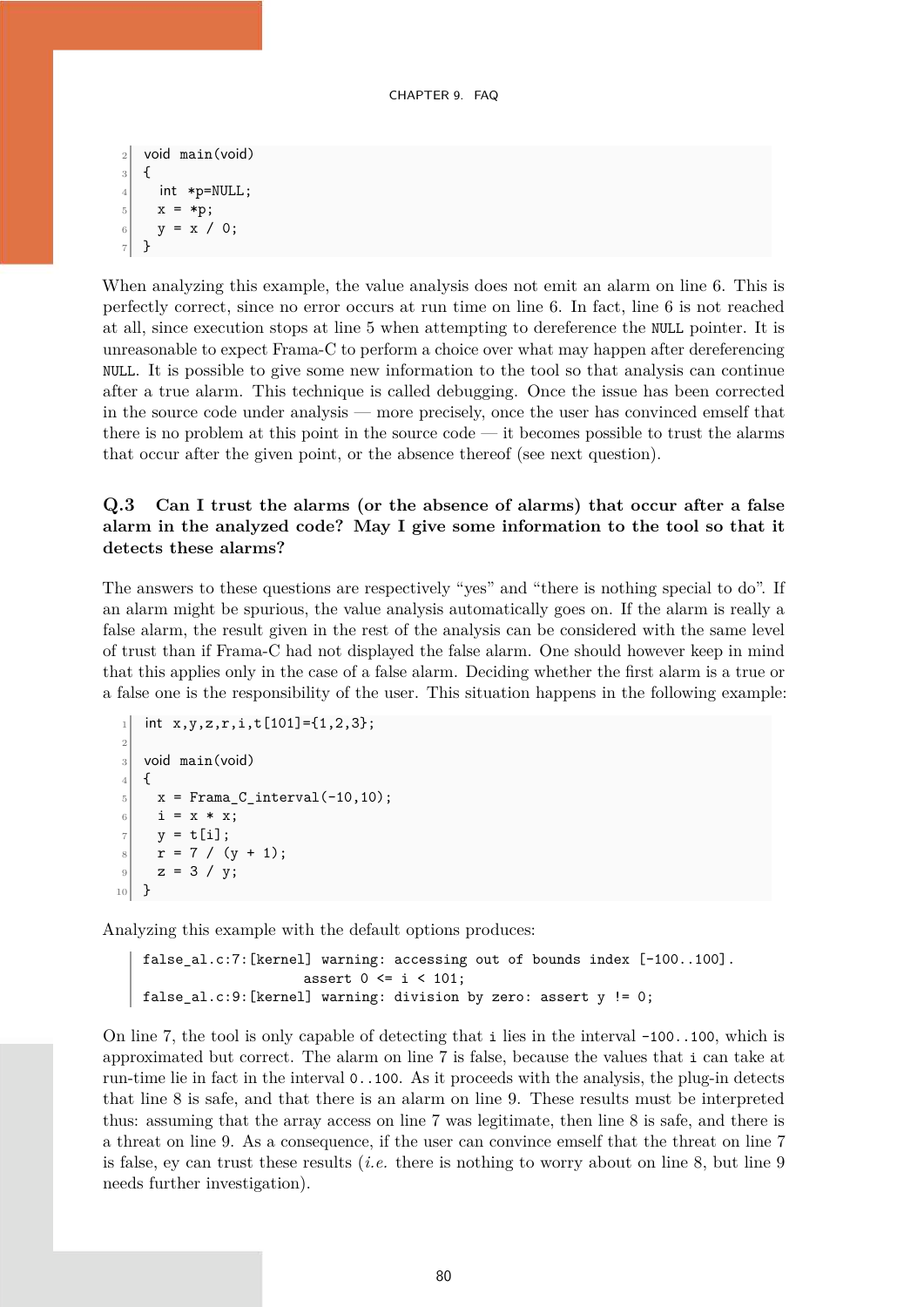#### **Q.4 In my annotations, macros are not pre-processed. What should I do?**

The annotations being contained inside C comments, they *a priori* aren't affected by the preprocessing. It is possible to instruct Frama-C to launch the preprocessing on annotations with the option -pp-annot. However, this option still is experimental at this point. In particular, it requires the preprocessor to be GNU cpp, the GCC preprocessor<sup>[2](#page-80-0)</sup>.

A typical example is as follows.

array.c

```
1 #define N 12
2
3 int t[12];
4
5 /*@ ensures 0 <= \result < N ; */
6 int get_index(void);
7
| main()
9 {
_{10} int i = get_index();
_{11} t[i] = 3;
12 }
```
It is useful to use the pre-processor constant N in the post-condition of function get\_index(). Use the command-line:

frama-c -val array.c -pp-annot

Note that when using this option, the preprocessing is made in two passes (the first pass operating on the code only, and the second operating on the annotations only). For this reason, the options passed to -cpp-command in this case should only be commands that can be applied several times without ill side-effects. For instance, the -include option to cpp is a command-line equivalent of the  $\#$ include directive. If it was passed to cpp-command while the preprocessing of annotations is being used, the corresponding header file would be included twice. The Frama-C option -cpp-extra-args  $\langle \text{args} \rangle$  allows to pass  $\langle \text{args} \rangle$  at the end of the command for the first pass of the preprocessing.

Example: In order to force gcc to include the header mylib.h and to pre-process the annotations, the following command-line should be used:

```
frama-c-gui -val -cpp-command 'gcc -C -E -I.' \setminus-cpp-extra-args '-include mylib.h' \
       -pp-annot file1.c
```
### **Acknowledgments**

Dillon Pariente has provided helpful suggestions on this document since it was an early draft. I am especially thankful to him for finding the courage to read it version after version. Patrick Baudin, Richard Bonichon, Jochen Burghardt, Géraud Canet, Loïc Correnson, David Delmas, Florent Kirchner, David Mentré, Benjamin Monate, Anne Pacalet, Julien Signoles provided useful comments in the process of getting the text to where it is today. Speaking of the

<span id="page-80-0"></span><sup>&</sup>lt;sup>2</sup>More precisely, the preprocessor must understand the -dD and the -P options that outputs macros definitions along with the pre-processed code and inhibits the generation of #line directives respectively.